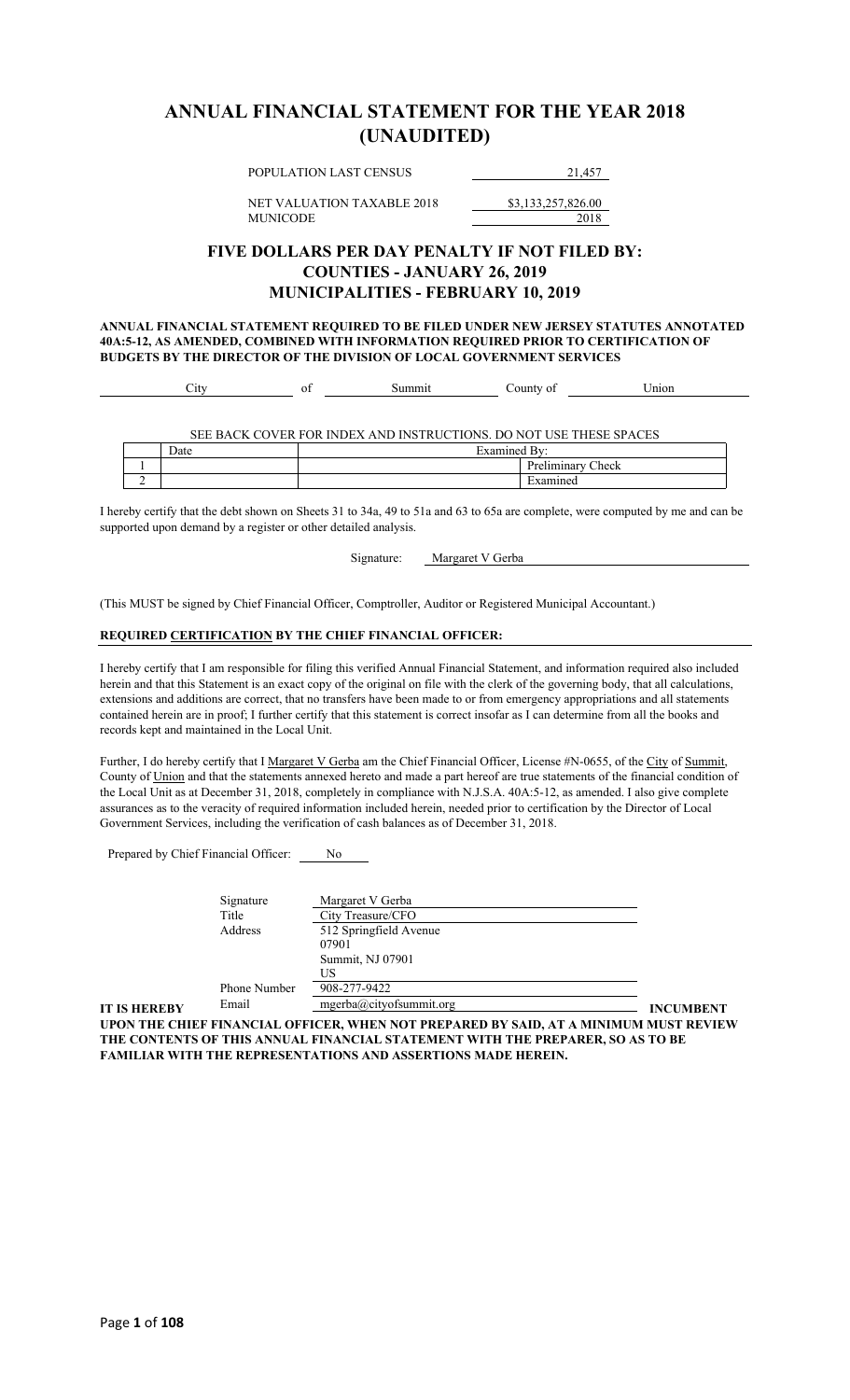## **THE REQUIRED CERTIFICATION BY AN RMA IS AS FOLLOWS:**

### **Preparation by Registered Municipal Accountant (Statement of Statutory Auditor Only)**

I have prepared the post-closing trial balances, related statements and analyses included in the accompanying Annual Financial Statement from the books of account and records made available to me by the City of Summit as of December 31, 2018 and have applied certain agreed-upon procedures thereon as promulgated by the Division of Local Government Services, solely to assist the Chief Financial Officer in connection with the filing of the Annual Financial Statement for the year then ended as required by N.J.S.A. 40A:5-12, as amended.

Because the agreed-upon procedures do not constitute an examination of accounts made in accordance with generally accepted auditing standards, I do not express an opinion on any of the post-closing trial balances, related statements and analyses. In connection with the agreed-upon procedures no matters came to my attention that caused me to believe that the Annual Financial Statement for the year end December 31, 2018 is not in substantial compliance with the requirements of the State of New Jersey, Department of Community Affairs, Division of Local Government Services. Had I performed additional procedures, or had I made an examination of the financial statements in accordance with generally accepted auditing standards, other matters might have come to my attention that would have been reported to the governing body and the Division. This Annual Financial Statement relates only to the accounts and items prescribed by the Division and does not extend to the financial statements of the municipality/county, taken as a whole.

Listing of agreed-upon procedures not performed and/or matters coming to my attention of which the Director should be informed:

| James Cerullo                       |
|-------------------------------------|
| Registered Municipal Accountant     |
| Ferraioli, Wielkotz, Cerullo & Cuva |
| Firm Name                           |
| 401 Wanaque Avenue                  |
| Pompton Lakes, New Jersey 07442     |
| Address                             |
|                                     |
| <b>Phone Number</b>                 |
| jcerullo@fwcc-cpa.com               |
| Email                               |
|                                     |

Certified by me 3/23/2019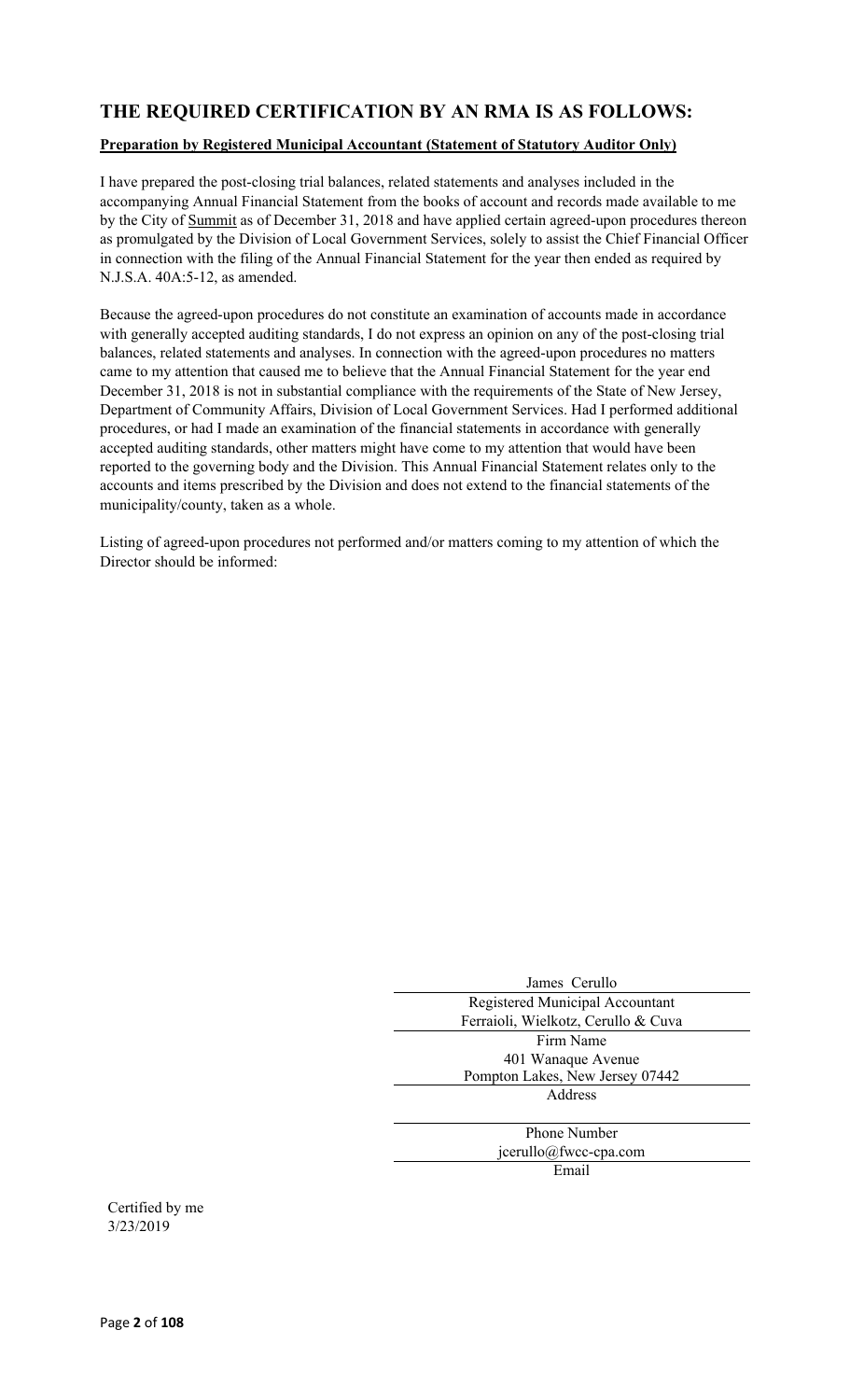### **MUNICIPAL BUDGET LOCAL EXAMINATION QUALIFICATION CERTIFICATION BY CHIEF FINANCIAL OFFICER**

*One of the following Certifications must be signed by the Chief Financial Officer if your municipality is eligible for local examination.*

### **CERTIFICATION OF QUALIFYING MUNICIPALITY**

- 1. The outstanding indebtedness of the previous fiscal year is **not in excess of 3.5%**
- 2. All emergencies approved for the previous fiscal year **did not exceed 3%** of total appropriations;
- 3. The tax collection rate **exceeded 90%**
- 4. Total deferred charges **did not equal or exceed 4%** of the total tax levy;
- 5. There were **no "procedural deficiencies" noted** by the registered municipal accountant on Sheet 1a of the Annual Financial Statement; and
- 6. There was **no operating deficit** for the previous fiscal year.
- 7. The municipality did **not** conduct an accelerated tax sale for less than 3 consecutive years.
- 8. The municipality did **not** conduct a tax levy sale the previous fiscal year and does not plan to conduct one in the current year.
- 9. The current year budget does **not** contain a levy or appropriation "CAP" referendum.
- 10. The municipality will **not** apply for Transitional Aid for 2019.

The undersigned certifies that this municipality has compiled in full in meeting **ALL** of the above criteria in determining its qualification for local examination of its Budget in accordance with N.J.A.C. 5:30-7.5.

| Municipality:                   | Summit           |
|---------------------------------|------------------|
| <b>Chief Financial Officer:</b> | Margaret V Gerba |
| Signature:                      | Margaret V Gerba |
| Certificate $\#$ :              | $N-0655$         |
| Date:                           | 3/13/2019        |
|                                 |                  |

### **CERTIFICATION OF NON-QUALIFYING MUNICIPALITY**

The undersigned certifies that this municipality does not meet item(s)  $#$  of the criteria above and therefore does not qualify for local examination of its Budget in accordance with N.J.A.C. 5:30-7.5.

Municipality: Summit Chief Financial Officer: Signature: Certificate #: Date: 3/4/2019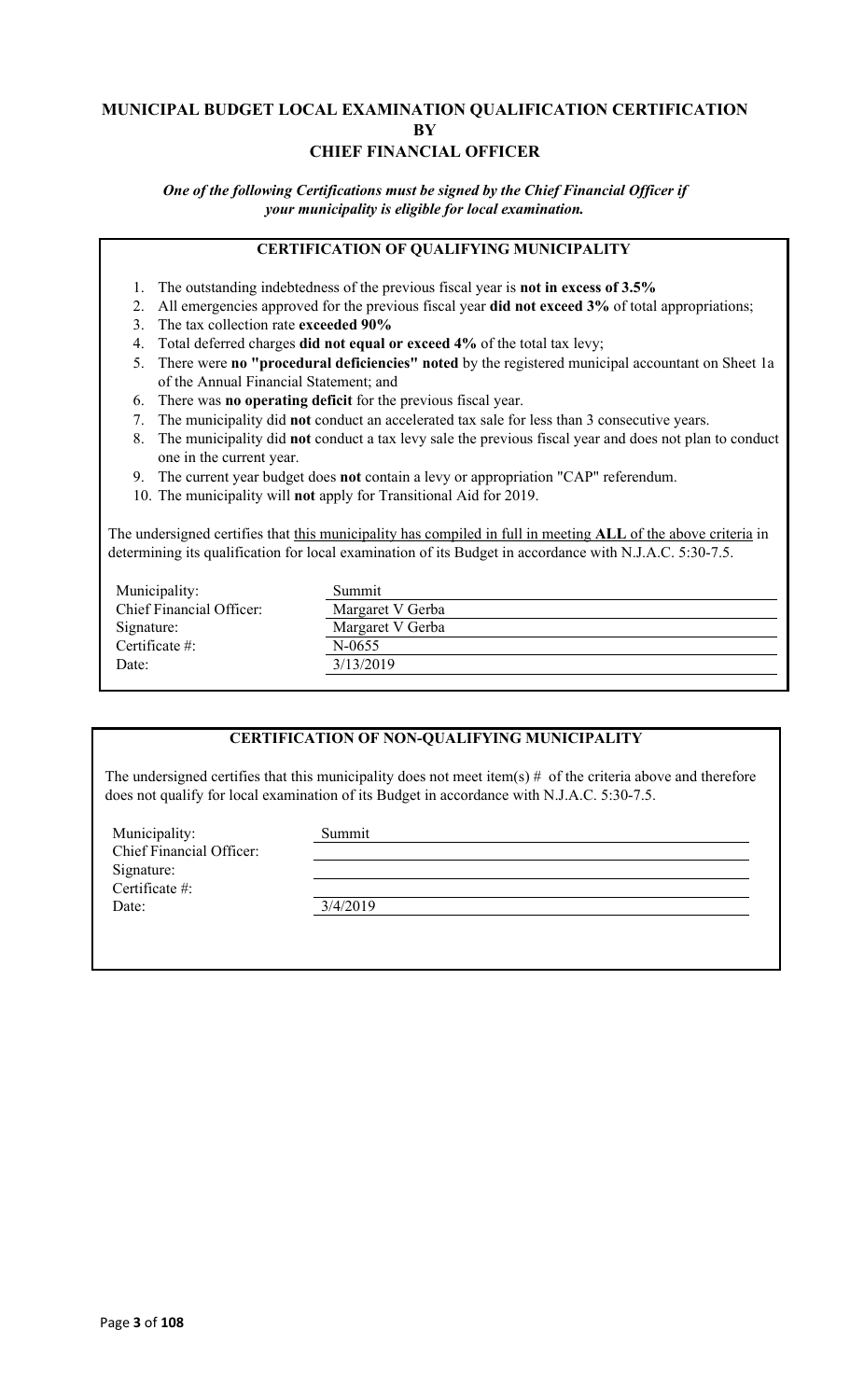**22-6002329** Fed I.D. # **Summit** Municipality **Union** County

## **Report of Federal and State Financial Assistance Expenditures of Awards**

Fiscal Year Ending: December 31, 2018

|              | <b>Federal Programs</b> | <b>State Programs</b> | Other Federal |  |
|--------------|-------------------------|-----------------------|---------------|--|
|              | Expended                | Expended              | Programs      |  |
|              | (administered by        |                       | Expended      |  |
|              | the State)              |                       |               |  |
| <b>TOTAL</b> | J                       | \$220,715.81          |               |  |

Type of Audit required by OMB Uniform Guidance and N.J. Circular 15-08-OMB:

Financial Statement Audit Performed in Accordance with Government Auditing Standards (Yellow Book)

- Note: All local governments, who are recipients of federal and state awards (financial assistance), must report the total amount of federal and state funds expended during its fiscal year and the type of audit required to comply with OMB Uniform Guidance and N.J. Circular 15-08 OMB. The single audit threshold has been increased to \$750,000 beginning with fiscal year starting 1/1/2015.
- (1) Report expenditures from federal pass-through programs received directly from state governments. Federal pass-through funds can be identified by the Catalog of Federal Domestic Assistance (CFDA) number reported in the State's grant/contract agreements.
- (2) Report expenditures from state programs received directly from state government or indirectly from pass-through entities. **Exclude state aid (i.e., CMPTRA, Energy Receipts tax, etc.) since there are no compliance requirements.**
- (3) Report expenditures from federal programs received directly from the federal government or indirectly from entities other than state governments.

Margaret V Gerba 3/13/2019 Signature of Chief Financial Officer Date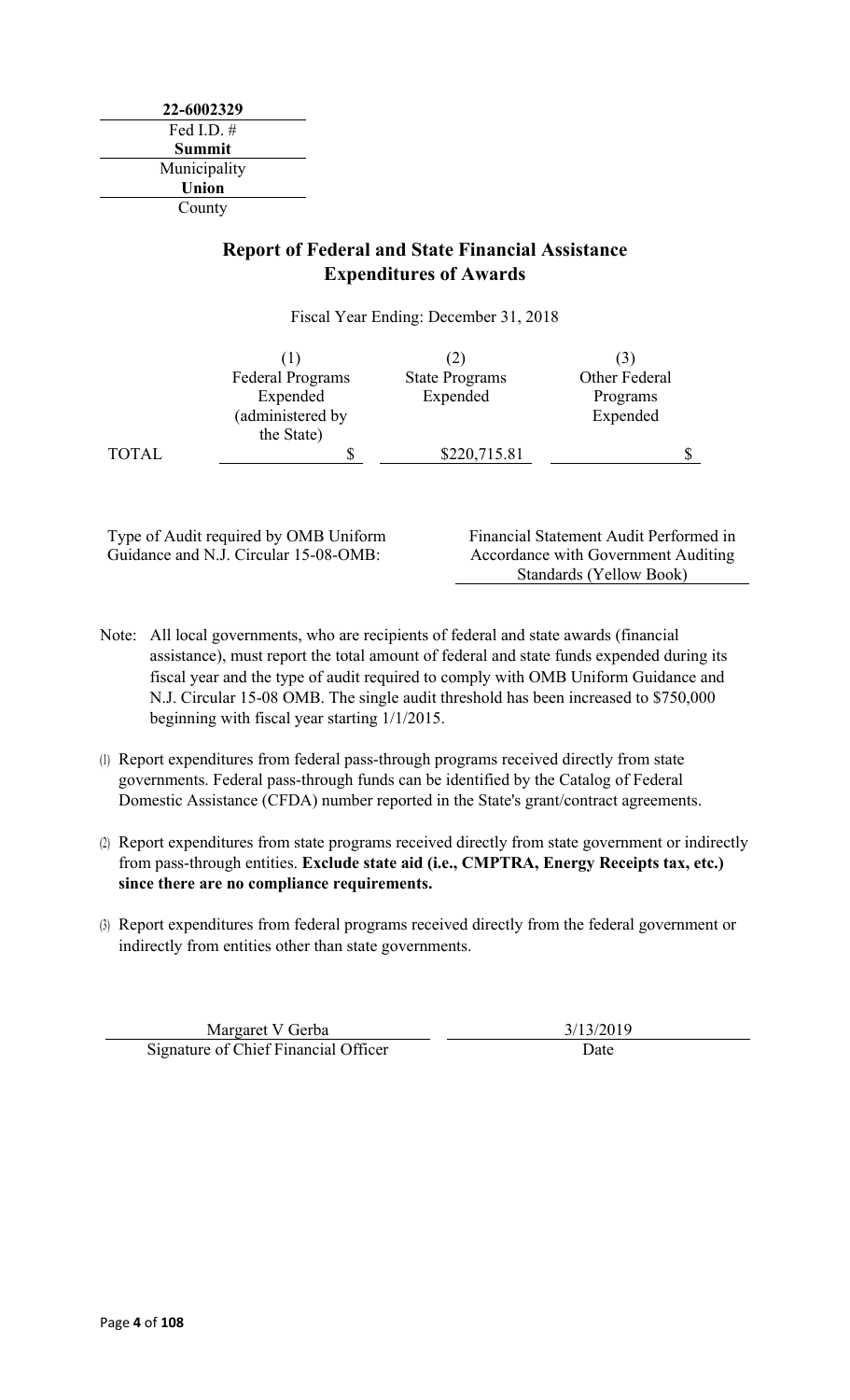## **IMPORTANT!**

### **READ INSTRUCTIONS**

### **INSTRUCTION**

The following certification is to be used ONLY in the event there is NO municipality operated utility.

If there is a utility operated by the municipality or if a "utility fund" existed on the books of account, do not sign this statement and do not remove any of the UTILITY sheets from the document.

### **CERTIFICATION**

I hereby certify that there was no "utility fund" on the books of account and there was no utility owned and operated by the City of Summit, County of Union during the year 2018.

I have therefore removed from this statement the sheets pertaining only to utilities.

| Signature: |  |
|------------|--|
| Name:      |  |
| `itle:     |  |

(This must be signed by the Chief Financial Officer, Comptroller, Auditor or Registered Municipal Accountant.)

### **MUNICIPAL CERTIFICATION OF TAXABLE PROPERTY AS OF OCTOBER 1, 2018**

 $\boxtimes$  Certification is hereby made that the Net Valuation Taxable of property liable to taxation for the tax year 2019 and filed with the County Board of Taxation on January 10, 2019 in accordance with the requirement of N.J.S.A. 54:4-35, was in the amount of \$**3,143,119,824**

| Margaret V. Gerba         |
|---------------------------|
| SIGNATURE OF TAX ASSESSOR |
| Summit                    |
| <b>MUNICIPALITY</b>       |
| Union                     |
| <b>COUNTY</b>             |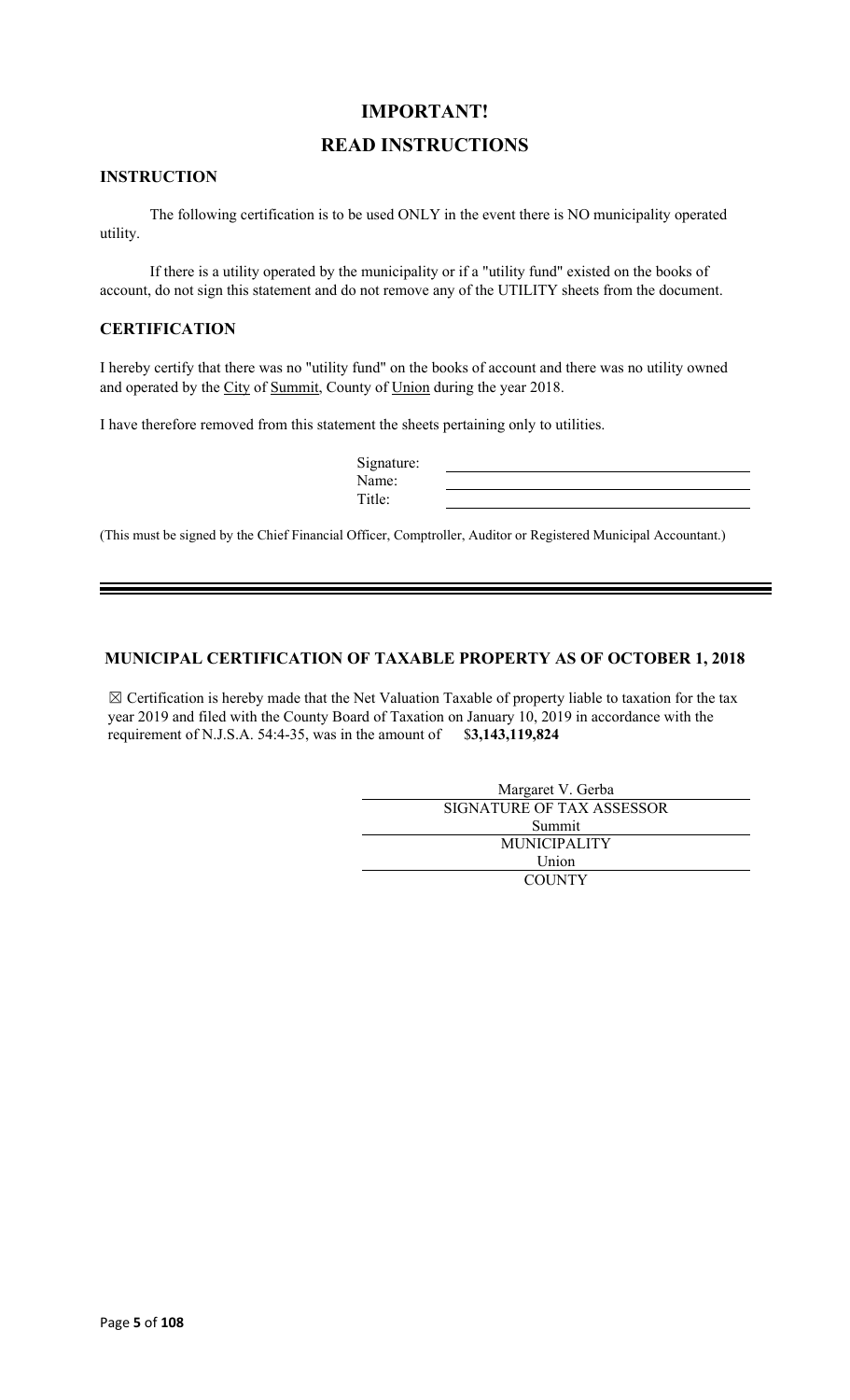### **CURRENT FUND ASSETS COMPARATIVE BALANCE SHEET – REGULATORY BASIS AS OF DECEMBER 31, 2018**

|                                                        | 2018          |  |
|--------------------------------------------------------|---------------|--|
|                                                        |               |  |
| Cash:                                                  |               |  |
| Cash                                                   | 15,815,952.95 |  |
| Sub Total Cash                                         | 15,815,952.95 |  |
|                                                        |               |  |
| Investments:                                           |               |  |
| <b>Sub Total Investments</b>                           |               |  |
|                                                        |               |  |
| <b>Other Receivables</b>                               |               |  |
| Sub Total Assets not offset by Reserve for Receivables |               |  |
|                                                        |               |  |
| Receivables and Other Assets with Full Reserves        |               |  |
| <b>Delinquent Taxes</b>                                | 653,313.11    |  |
| <b>Tax Title Liens</b>                                 |               |  |
| Property Acquired by Taxes                             | 0.00          |  |
| Prepaid School Taxes                                   | 0.50          |  |
| Accounts Receivable - Housing Authority                | 29,406.52     |  |
| Accounts Receivable - Off-Duty Police                  | 148,198.83    |  |
| Interfund - Sewer Operating                            | 12,223.77     |  |
| Interfund - General Capital                            | 26,723.34     |  |
| Interfund - Animal Control                             | 21,125.11     |  |
| Sub Total Receivables and Other Assets with Reserves   | 890,991.18    |  |
|                                                        |               |  |
| Deferred Charges                                       |               |  |
| Sub Total Deferred Charges                             |               |  |
| <b>Total Assets</b>                                    | 16,706,944.13 |  |
|                                                        |               |  |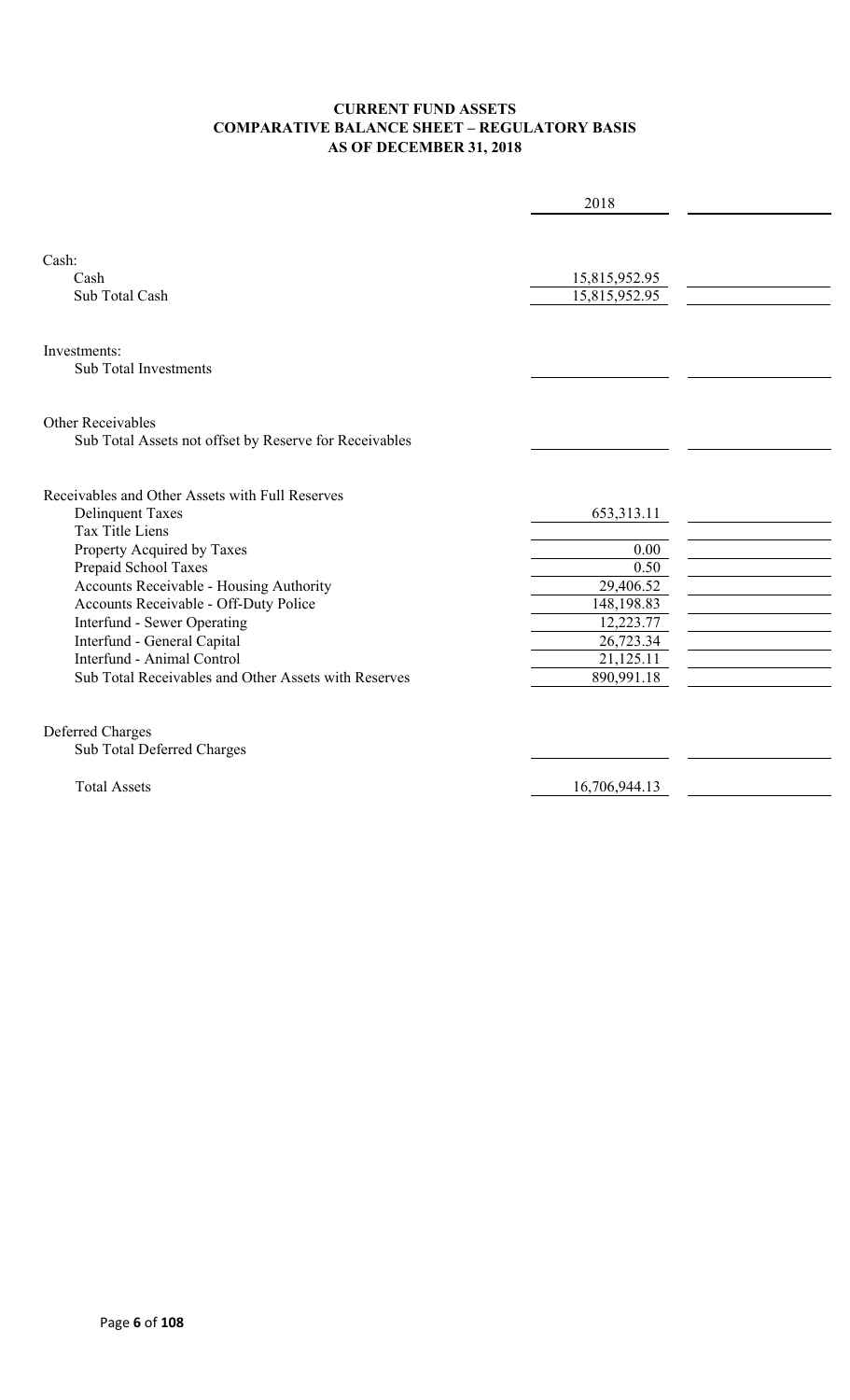### **CURRENT FUND LIABILITIES, RESERVES AND FUND BALANCE COMPARATIVE BALANCE SHEET – REGULATORY BASIS AS OF DECEMBER 31, 2018**

| Liabilities:<br><b>Reserve for Encumbrances</b><br>873,271.68<br>1,194,158.64<br><b>Appropriation Reserves</b><br><b>Accounts Payable</b><br>625.94<br>98,389.38<br>Tax Overpayments<br>Due County for Added and Omitted Taxes<br>305,517.16<br>Prepaid Taxes<br>1,829,168.25<br>Due State of NJ - Burial Fees<br>535.00<br>Prepaid Revenue<br>4,697.00<br>State Library Aid<br>9,126.22<br>Add'l Maintenance of Free Public Library<br>56.00<br>7,223.05<br>Due to State of New Jersey - Senior Citizens & Veterans Deductions<br>Due State of NJ - Marriage Fees<br>825.00<br>35,228.00<br>Due State of NJ - Building Fees<br>Interfund - Grant Fund<br>399,598.81<br><b>Interfund - Assessment Trust</b><br>163,772.08<br>Interfund - Other Trust<br>67,276.63<br>Reserve for Off Duty Escrow<br>12,130.00<br>18,123.88<br>Reserve for Regional Environ. Health<br>Special Deposit - Library A/C Fines<br>14,298.54<br>Special Deposit - Library Copy Machine<br>4,077.65<br>Reserve for Tax Appeals<br>543,737.41<br>Special Deposit - Rec. Sales Tax Payable<br>2.48<br><b>Bid Review Fees</b><br>6,000.00<br>State Debt Service Aid<br>26,199.00<br>Reserve for Sale of Municipal Assets<br>541,011.52<br><b>Total Liabilities</b><br>6,155,049.32<br>Total Liabilities, Reserves and Fund Balance:<br>Reserve for Receivables<br>890,991.18<br><b>Fund Balance</b><br>9,660,903.63<br>Total Liabilities, Reserves and Fund Balance<br>16,706,944.13 | 2018 |  |
|------------------------------------------------------------------------------------------------------------------------------------------------------------------------------------------------------------------------------------------------------------------------------------------------------------------------------------------------------------------------------------------------------------------------------------------------------------------------------------------------------------------------------------------------------------------------------------------------------------------------------------------------------------------------------------------------------------------------------------------------------------------------------------------------------------------------------------------------------------------------------------------------------------------------------------------------------------------------------------------------------------------------------------------------------------------------------------------------------------------------------------------------------------------------------------------------------------------------------------------------------------------------------------------------------------------------------------------------------------------------------------------------------------------------------------------------------------|------|--|
|                                                                                                                                                                                                                                                                                                                                                                                                                                                                                                                                                                                                                                                                                                                                                                                                                                                                                                                                                                                                                                                                                                                                                                                                                                                                                                                                                                                                                                                            |      |  |
|                                                                                                                                                                                                                                                                                                                                                                                                                                                                                                                                                                                                                                                                                                                                                                                                                                                                                                                                                                                                                                                                                                                                                                                                                                                                                                                                                                                                                                                            |      |  |
|                                                                                                                                                                                                                                                                                                                                                                                                                                                                                                                                                                                                                                                                                                                                                                                                                                                                                                                                                                                                                                                                                                                                                                                                                                                                                                                                                                                                                                                            |      |  |
|                                                                                                                                                                                                                                                                                                                                                                                                                                                                                                                                                                                                                                                                                                                                                                                                                                                                                                                                                                                                                                                                                                                                                                                                                                                                                                                                                                                                                                                            |      |  |
|                                                                                                                                                                                                                                                                                                                                                                                                                                                                                                                                                                                                                                                                                                                                                                                                                                                                                                                                                                                                                                                                                                                                                                                                                                                                                                                                                                                                                                                            |      |  |
|                                                                                                                                                                                                                                                                                                                                                                                                                                                                                                                                                                                                                                                                                                                                                                                                                                                                                                                                                                                                                                                                                                                                                                                                                                                                                                                                                                                                                                                            |      |  |
|                                                                                                                                                                                                                                                                                                                                                                                                                                                                                                                                                                                                                                                                                                                                                                                                                                                                                                                                                                                                                                                                                                                                                                                                                                                                                                                                                                                                                                                            |      |  |
|                                                                                                                                                                                                                                                                                                                                                                                                                                                                                                                                                                                                                                                                                                                                                                                                                                                                                                                                                                                                                                                                                                                                                                                                                                                                                                                                                                                                                                                            |      |  |
|                                                                                                                                                                                                                                                                                                                                                                                                                                                                                                                                                                                                                                                                                                                                                                                                                                                                                                                                                                                                                                                                                                                                                                                                                                                                                                                                                                                                                                                            |      |  |
|                                                                                                                                                                                                                                                                                                                                                                                                                                                                                                                                                                                                                                                                                                                                                                                                                                                                                                                                                                                                                                                                                                                                                                                                                                                                                                                                                                                                                                                            |      |  |
|                                                                                                                                                                                                                                                                                                                                                                                                                                                                                                                                                                                                                                                                                                                                                                                                                                                                                                                                                                                                                                                                                                                                                                                                                                                                                                                                                                                                                                                            |      |  |
|                                                                                                                                                                                                                                                                                                                                                                                                                                                                                                                                                                                                                                                                                                                                                                                                                                                                                                                                                                                                                                                                                                                                                                                                                                                                                                                                                                                                                                                            |      |  |
|                                                                                                                                                                                                                                                                                                                                                                                                                                                                                                                                                                                                                                                                                                                                                                                                                                                                                                                                                                                                                                                                                                                                                                                                                                                                                                                                                                                                                                                            |      |  |
|                                                                                                                                                                                                                                                                                                                                                                                                                                                                                                                                                                                                                                                                                                                                                                                                                                                                                                                                                                                                                                                                                                                                                                                                                                                                                                                                                                                                                                                            |      |  |
|                                                                                                                                                                                                                                                                                                                                                                                                                                                                                                                                                                                                                                                                                                                                                                                                                                                                                                                                                                                                                                                                                                                                                                                                                                                                                                                                                                                                                                                            |      |  |
|                                                                                                                                                                                                                                                                                                                                                                                                                                                                                                                                                                                                                                                                                                                                                                                                                                                                                                                                                                                                                                                                                                                                                                                                                                                                                                                                                                                                                                                            |      |  |
|                                                                                                                                                                                                                                                                                                                                                                                                                                                                                                                                                                                                                                                                                                                                                                                                                                                                                                                                                                                                                                                                                                                                                                                                                                                                                                                                                                                                                                                            |      |  |
|                                                                                                                                                                                                                                                                                                                                                                                                                                                                                                                                                                                                                                                                                                                                                                                                                                                                                                                                                                                                                                                                                                                                                                                                                                                                                                                                                                                                                                                            |      |  |
|                                                                                                                                                                                                                                                                                                                                                                                                                                                                                                                                                                                                                                                                                                                                                                                                                                                                                                                                                                                                                                                                                                                                                                                                                                                                                                                                                                                                                                                            |      |  |
|                                                                                                                                                                                                                                                                                                                                                                                                                                                                                                                                                                                                                                                                                                                                                                                                                                                                                                                                                                                                                                                                                                                                                                                                                                                                                                                                                                                                                                                            |      |  |
|                                                                                                                                                                                                                                                                                                                                                                                                                                                                                                                                                                                                                                                                                                                                                                                                                                                                                                                                                                                                                                                                                                                                                                                                                                                                                                                                                                                                                                                            |      |  |
|                                                                                                                                                                                                                                                                                                                                                                                                                                                                                                                                                                                                                                                                                                                                                                                                                                                                                                                                                                                                                                                                                                                                                                                                                                                                                                                                                                                                                                                            |      |  |
|                                                                                                                                                                                                                                                                                                                                                                                                                                                                                                                                                                                                                                                                                                                                                                                                                                                                                                                                                                                                                                                                                                                                                                                                                                                                                                                                                                                                                                                            |      |  |
|                                                                                                                                                                                                                                                                                                                                                                                                                                                                                                                                                                                                                                                                                                                                                                                                                                                                                                                                                                                                                                                                                                                                                                                                                                                                                                                                                                                                                                                            |      |  |
|                                                                                                                                                                                                                                                                                                                                                                                                                                                                                                                                                                                                                                                                                                                                                                                                                                                                                                                                                                                                                                                                                                                                                                                                                                                                                                                                                                                                                                                            |      |  |
|                                                                                                                                                                                                                                                                                                                                                                                                                                                                                                                                                                                                                                                                                                                                                                                                                                                                                                                                                                                                                                                                                                                                                                                                                                                                                                                                                                                                                                                            |      |  |
|                                                                                                                                                                                                                                                                                                                                                                                                                                                                                                                                                                                                                                                                                                                                                                                                                                                                                                                                                                                                                                                                                                                                                                                                                                                                                                                                                                                                                                                            |      |  |
|                                                                                                                                                                                                                                                                                                                                                                                                                                                                                                                                                                                                                                                                                                                                                                                                                                                                                                                                                                                                                                                                                                                                                                                                                                                                                                                                                                                                                                                            |      |  |
|                                                                                                                                                                                                                                                                                                                                                                                                                                                                                                                                                                                                                                                                                                                                                                                                                                                                                                                                                                                                                                                                                                                                                                                                                                                                                                                                                                                                                                                            |      |  |
|                                                                                                                                                                                                                                                                                                                                                                                                                                                                                                                                                                                                                                                                                                                                                                                                                                                                                                                                                                                                                                                                                                                                                                                                                                                                                                                                                                                                                                                            |      |  |
|                                                                                                                                                                                                                                                                                                                                                                                                                                                                                                                                                                                                                                                                                                                                                                                                                                                                                                                                                                                                                                                                                                                                                                                                                                                                                                                                                                                                                                                            |      |  |
|                                                                                                                                                                                                                                                                                                                                                                                                                                                                                                                                                                                                                                                                                                                                                                                                                                                                                                                                                                                                                                                                                                                                                                                                                                                                                                                                                                                                                                                            |      |  |
|                                                                                                                                                                                                                                                                                                                                                                                                                                                                                                                                                                                                                                                                                                                                                                                                                                                                                                                                                                                                                                                                                                                                                                                                                                                                                                                                                                                                                                                            |      |  |
|                                                                                                                                                                                                                                                                                                                                                                                                                                                                                                                                                                                                                                                                                                                                                                                                                                                                                                                                                                                                                                                                                                                                                                                                                                                                                                                                                                                                                                                            |      |  |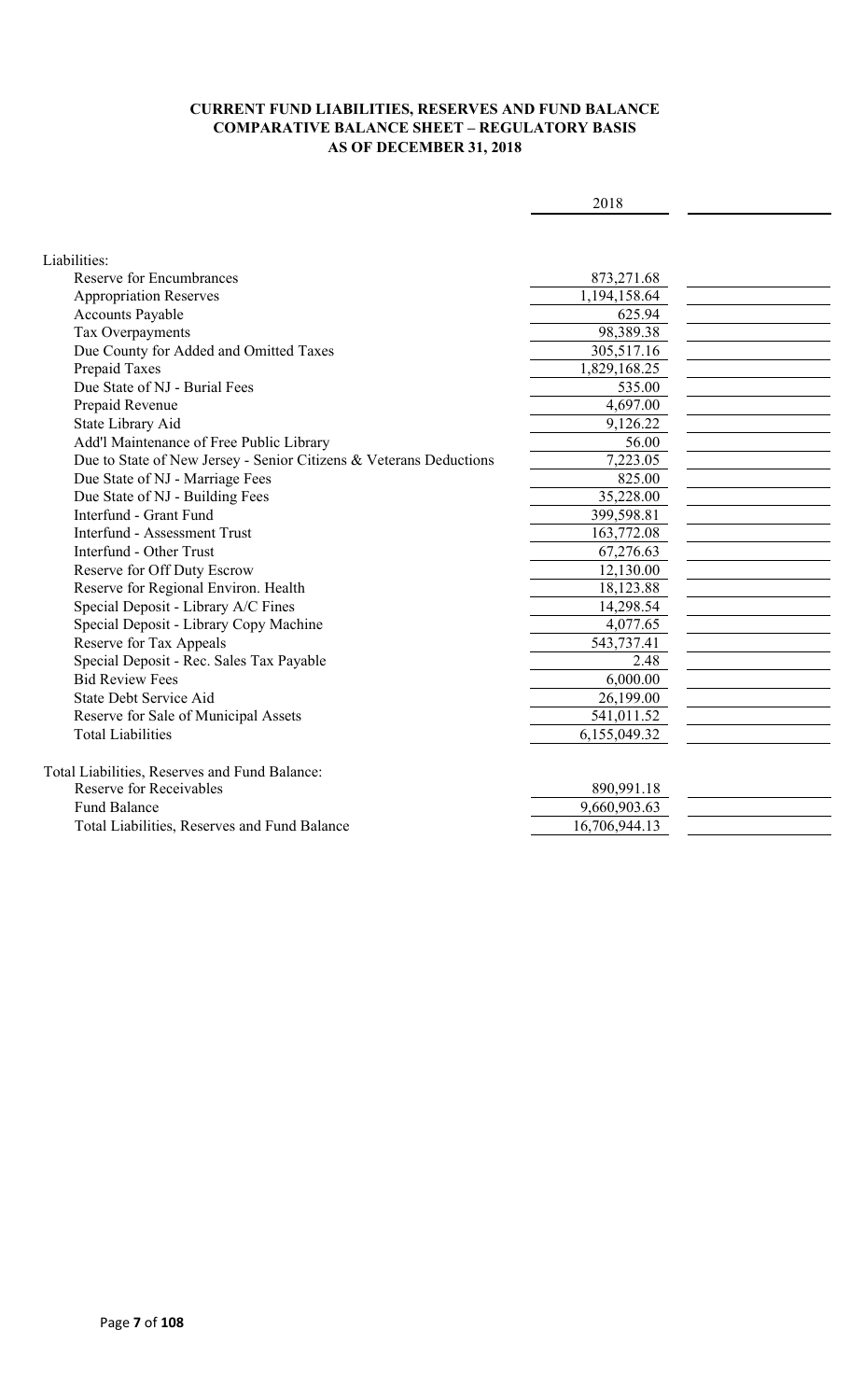### **FEDERAL AND STATE GRANT FUND COMPARATIVE BALANCE SHEET – REGULATORY BASIS AS OF DECEMBER 31, 2018**

|                                                                           | 2018                    |  |
|---------------------------------------------------------------------------|-------------------------|--|
| Assets<br>Federal and State Grants Receivable<br>Interfund - Current Fund | 10,360.86<br>399,598.81 |  |
| <b>Total Assets Federal and State Grant Fund</b>                          | 409,959.67              |  |
| Liabilities                                                               |                         |  |
| Reserve for Encumbrances                                                  | 29,575.00               |  |
| Appropriated Reserves for Federal and State Grants                        | 370,384.67              |  |
| Unappropriated Reserves for Federal and State Grants                      | 10,000.00               |  |
| Total Liabilities Federal and State Grant Fund                            | 409,959.67              |  |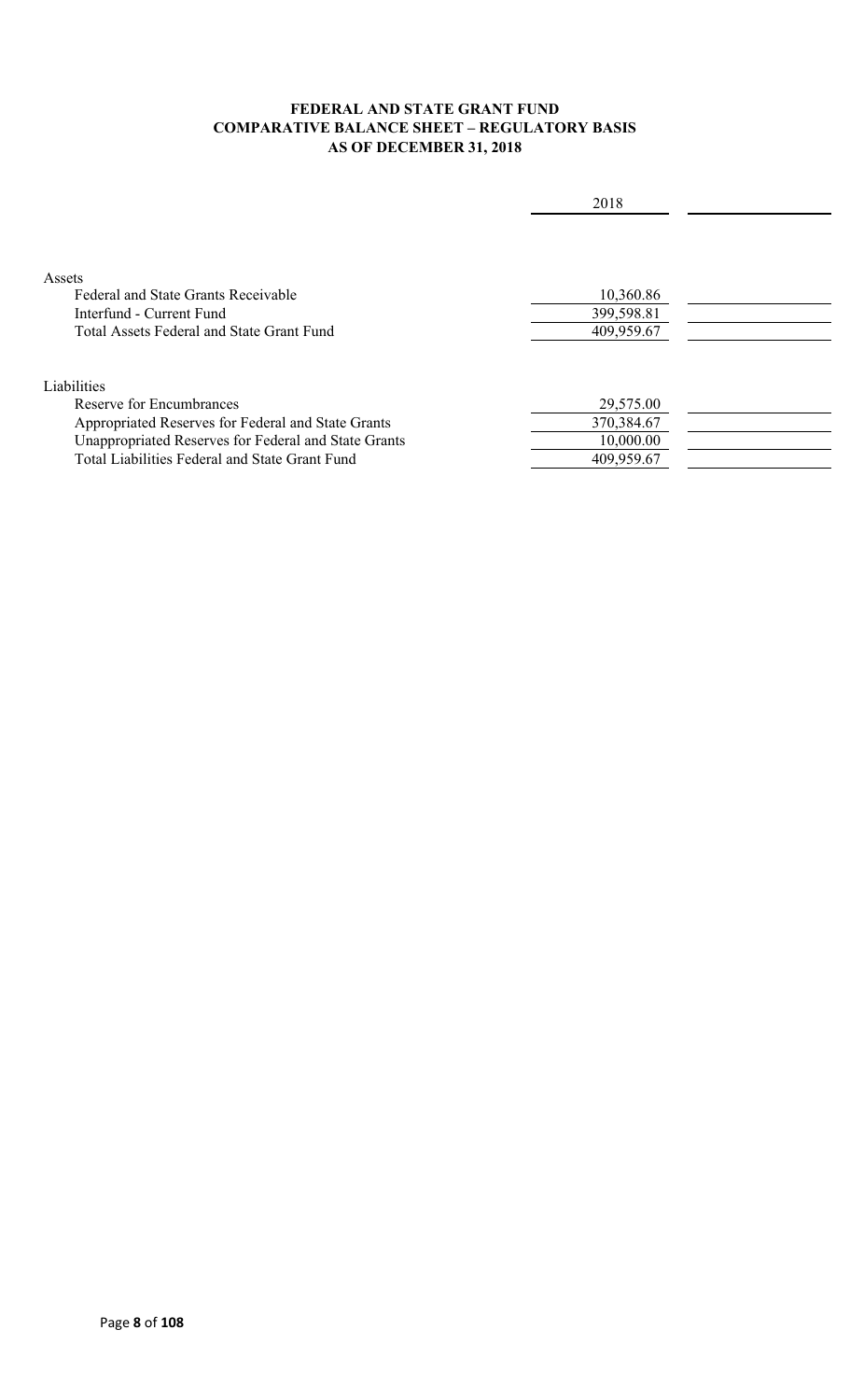### **CAPITAL FUND COMPARATIVE BALANCE SHEET – REGULATORY BASIS AS OF DECEMBER 31, 2018**

|                                               | 2018          |  |
|-----------------------------------------------|---------------|--|
|                                               |               |  |
| Assets                                        |               |  |
| Cash                                          | 5,521,630.71  |  |
| Due from BOE - RODS Grant                     | 11,816.86     |  |
| <b>Interfund - Assessment Trust</b>           | 113,403.42    |  |
| Deferred Charges                              |               |  |
| Deferred Charges to Future Taxation: Unfunded | 36,032,251.49 |  |
| Deferred Charges to Future Taxation: Funded   | 51,020,000.00 |  |
| <b>Total Deferred Charges</b>                 | 87,052,251.49 |  |
| Total Assets General Capital Fund             | 92,699,102.48 |  |
| Liabilities                                   |               |  |
| <b>Reserve for Encumbrances</b>               | 4,494,481.31  |  |
| Improvement Authorizations - Funded           | 2,961,492.67  |  |
| Improvement Authorizations - Unfunded         | 9,477,952.51  |  |
| <b>General Capital Bonds</b>                  | 17,955,000.00 |  |
| <b>School Bonds</b>                           | 33,065,000.00 |  |
| <b>Bond Anticipation Notes</b>                | 23,684,000.00 |  |
| Prepaid Assessments - Morris/Kent             | 5,000.00      |  |
| Contracts Payable                             | 3,740.00      |  |
| Capital Improvement Fund                      | 208,474.24    |  |
| <b>Various Capital Reserves</b>               | 488,236.79    |  |
| Interfund - Current Fund                      | 26,723.34     |  |
| <b>Total Liabilities and Reserves</b>         | 92,370,100.86 |  |
| <b>Fund Balance</b>                           |               |  |
| Capital Surplus                               | 329,001.62    |  |

| Capital Duiplus                          | <u>JZJ.UUT.UZ</u> |
|------------------------------------------|-------------------|
| <b>Fotal General Capital Liabilities</b> | 92,699,102.48     |
|                                          |                   |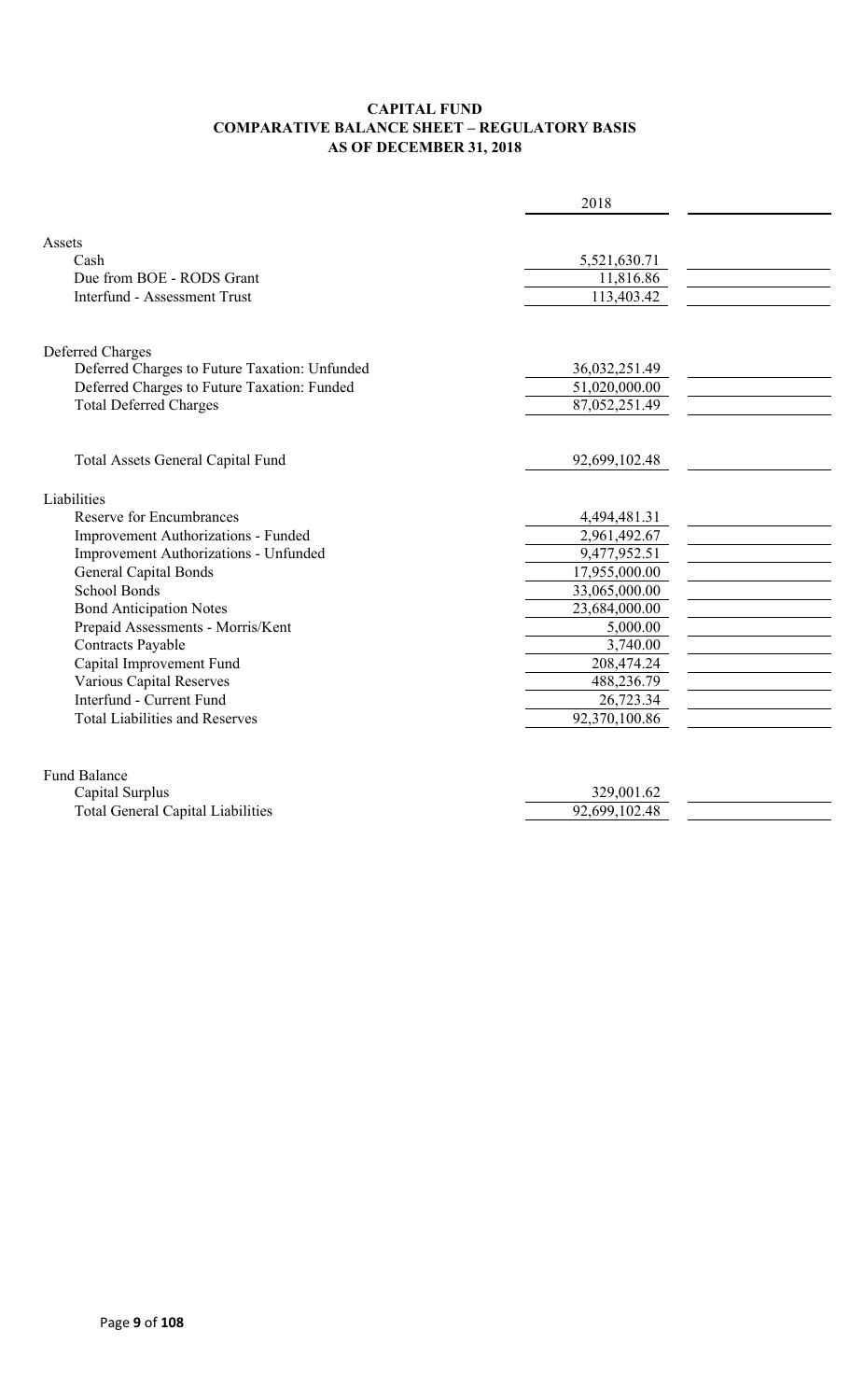### **TRUST ASSESSMENT FUND COMPARATIVE BALANCE SHEET – REGULATORY BASIS AS OF DECEMBER 31, 2018**

|                                               | 2018                      |  |
|-----------------------------------------------|---------------------------|--|
|                                               |                           |  |
| Cash:                                         |                           |  |
| Cash                                          | 104,256.39                |  |
| Sub Total Cash                                | 104,256.39                |  |
|                                               |                           |  |
| Investments                                   |                           |  |
| <b>Sub Total Investments</b>                  |                           |  |
| Assets not offset by Receivables              |                           |  |
| <b>Assessment Receivable</b>                  | 220,018.14                |  |
| Prospective Assessments Funded                | 582,721.48                |  |
| Sub Total Assets not offset by Receivables    | 802,739.62                |  |
|                                               |                           |  |
| Assets offset by the Reserve for Receivables  |                           |  |
| Interfund - Current Fund                      | 163,772.08                |  |
| Assets offset by the Reserve for Receivables  | 163,772.08                |  |
|                                               |                           |  |
| <b>Deferred Charges</b>                       |                           |  |
| Sub Total Deferred Charges                    |                           |  |
|                                               |                           |  |
| <b>Total Assets</b>                           | 1,070,768.09              |  |
| Liabilities and Reserves                      |                           |  |
| <b>Assessment Serial Bonds</b>                | 675,000.00                |  |
| Interfund - General Capital                   | 113,403.42                |  |
| <b>Interfund - Sewer Assessment</b>           | 4,659.89                  |  |
| <b>Total Liabilities and Reserves</b>         | 971,944.45                |  |
|                                               |                           |  |
| <b>Fund Balance</b><br><b>Fund Balance</b>    |                           |  |
| Total Liabilities, Reserves, and Fund Balance | 98,823.64<br>1,070,768.09 |  |
|                                               |                           |  |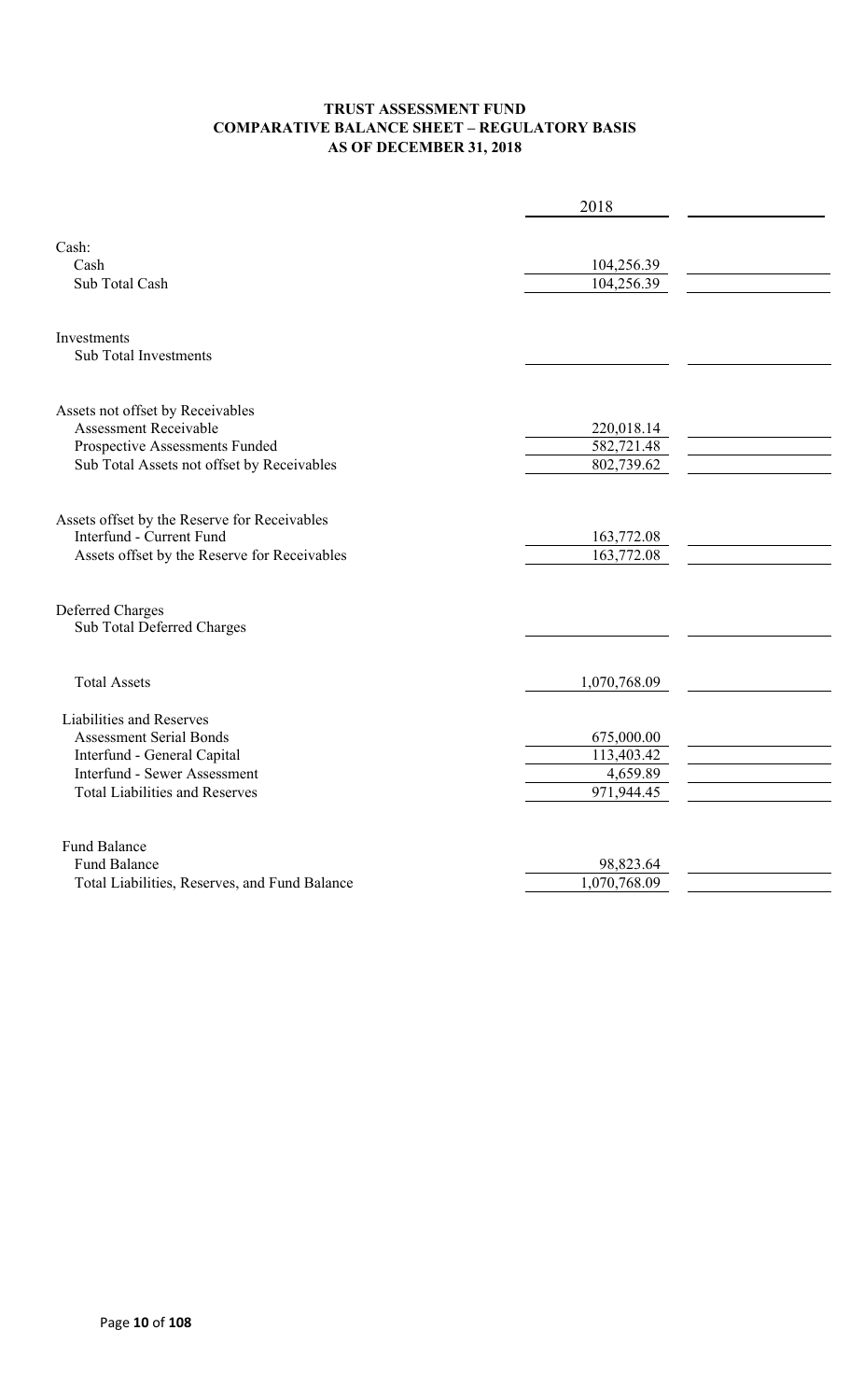### **OTHER TRUST FUND COMPARATIVE BALANCE SHEET – REGULATORY BASIS AS OF DECEMBER 31, 2018**

|                                                             | 2018         |  |
|-------------------------------------------------------------|--------------|--|
|                                                             |              |  |
| <b>Animal Control Trust Assets</b>                          |              |  |
| Cash                                                        | 78,598.74    |  |
| <b>Total Dog Trust Assets</b>                               | 78,598.74    |  |
|                                                             |              |  |
| <b>Animal Control Trust Liabilities</b>                     |              |  |
| Interfund - Current Fund                                    | 21,125.11    |  |
| Reserve for Animal Control Fund                             | 57,473.63    |  |
| <b>Total Dog Trust Reserves</b>                             | 78,598.74    |  |
|                                                             |              |  |
| <b>CDBG Trust Assets</b>                                    |              |  |
| <b>Total CDBG Trust Assets</b>                              |              |  |
|                                                             |              |  |
| <b>CDBG</b> Trust Liabilities                               |              |  |
| <b>Total CDBG Trust Reserves and Liabilities</b>            |              |  |
|                                                             |              |  |
|                                                             |              |  |
| <b>LOSAP Trust Assets</b>                                   |              |  |
| <b>Total LOSAP Trust Assets</b>                             |              |  |
|                                                             |              |  |
| <b>LOSAP Trust Liabilities</b>                              |              |  |
| <b>Total LOSAP Trust Reserves</b>                           |              |  |
|                                                             |              |  |
|                                                             |              |  |
| Open Space Trust Assets                                     |              |  |
| <b>Total Open Space Trust Assets</b>                        |              |  |
|                                                             |              |  |
| Open Space Trust Liabilities                                |              |  |
| <b>Total Open Space Trust Reserves</b>                      |              |  |
|                                                             |              |  |
|                                                             |              |  |
| Other Trust Assets                                          |              |  |
| Cash                                                        | 8,888,424.47 |  |
| CDBG - Receivable                                           | 100,000.00   |  |
| Interfund - Current Fund<br><b>Total Other Trust Assets</b> | 67,276.63    |  |
|                                                             | 9,055,701.10 |  |
|                                                             |              |  |
| <b>Other Trust Liabilities</b>                              |              |  |
| <b>Reserve for Encumbrances</b>                             | 346,725.83   |  |
| Reserve for Payroll Account                                 | 583,695.22   |  |
| Total Miscellaneous Trust Reserves (31-287)                 | 7,386,269.79 |  |
| Total Trust Escrow Reserves (31-286)                        | 739,010.26   |  |
|                                                             |              |  |
|                                                             |              |  |
| <b>Total Other Trust Reserves and Liabilities</b>           | 9,055,701.10 |  |
|                                                             |              |  |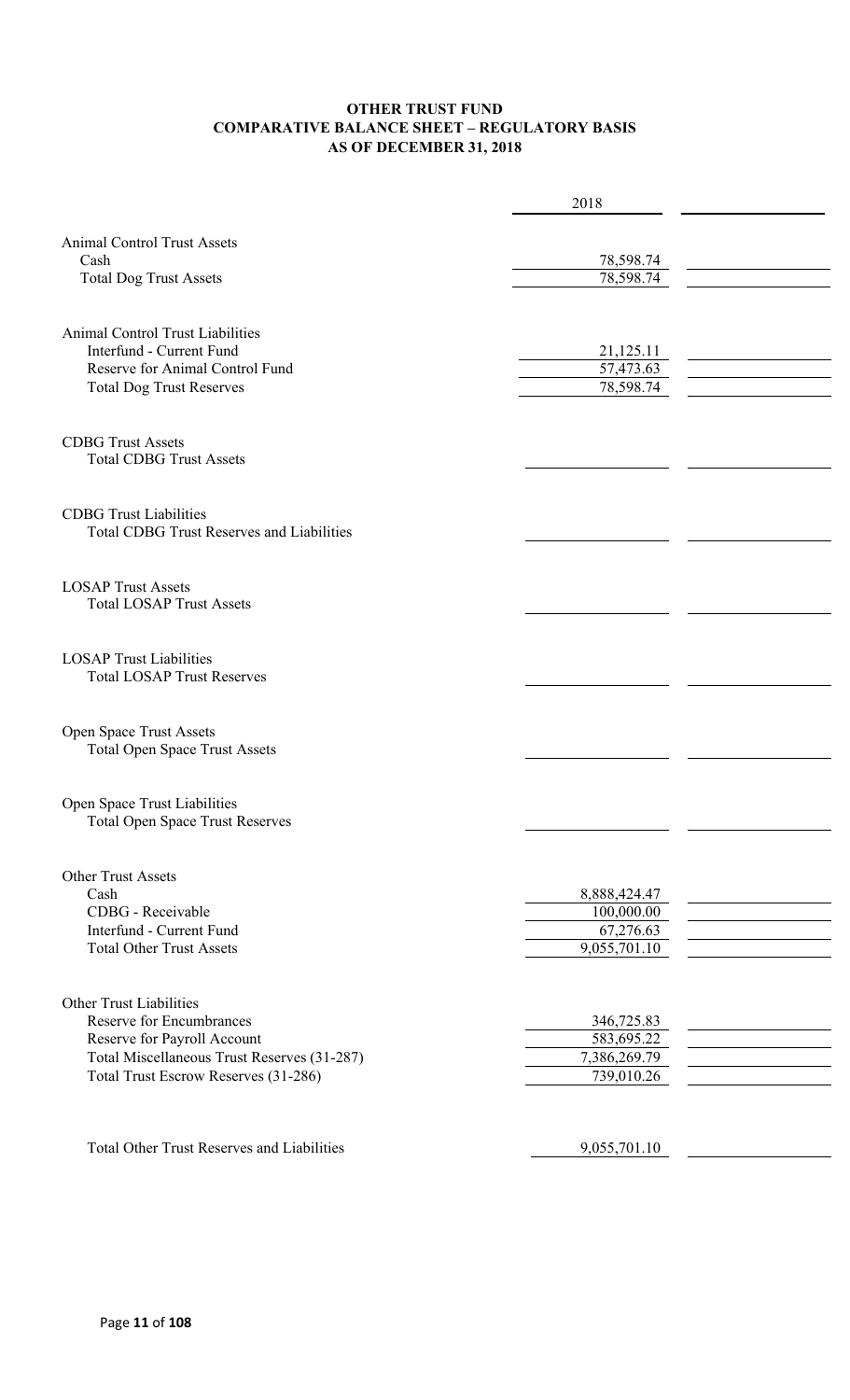### **PUBLIC ASSISTANCE FUND COMPARATIVE BALANCE SHEET – REGULATORY BASIS AS OF DECEMBER 31, 2018**

|                                                                                                                      | 2018                   |  |
|----------------------------------------------------------------------------------------------------------------------|------------------------|--|
| Assets<br>Cash Public Assistance #1<br><b>Total Public Assistance Assets</b>                                         | 17,125.32<br>17,125.32 |  |
| Liabilities and Reserves<br>Reserve for Public Assistance<br><b>Total Public Assistance Reserves and Liabilities</b> | 17,125.32<br>17,125.32 |  |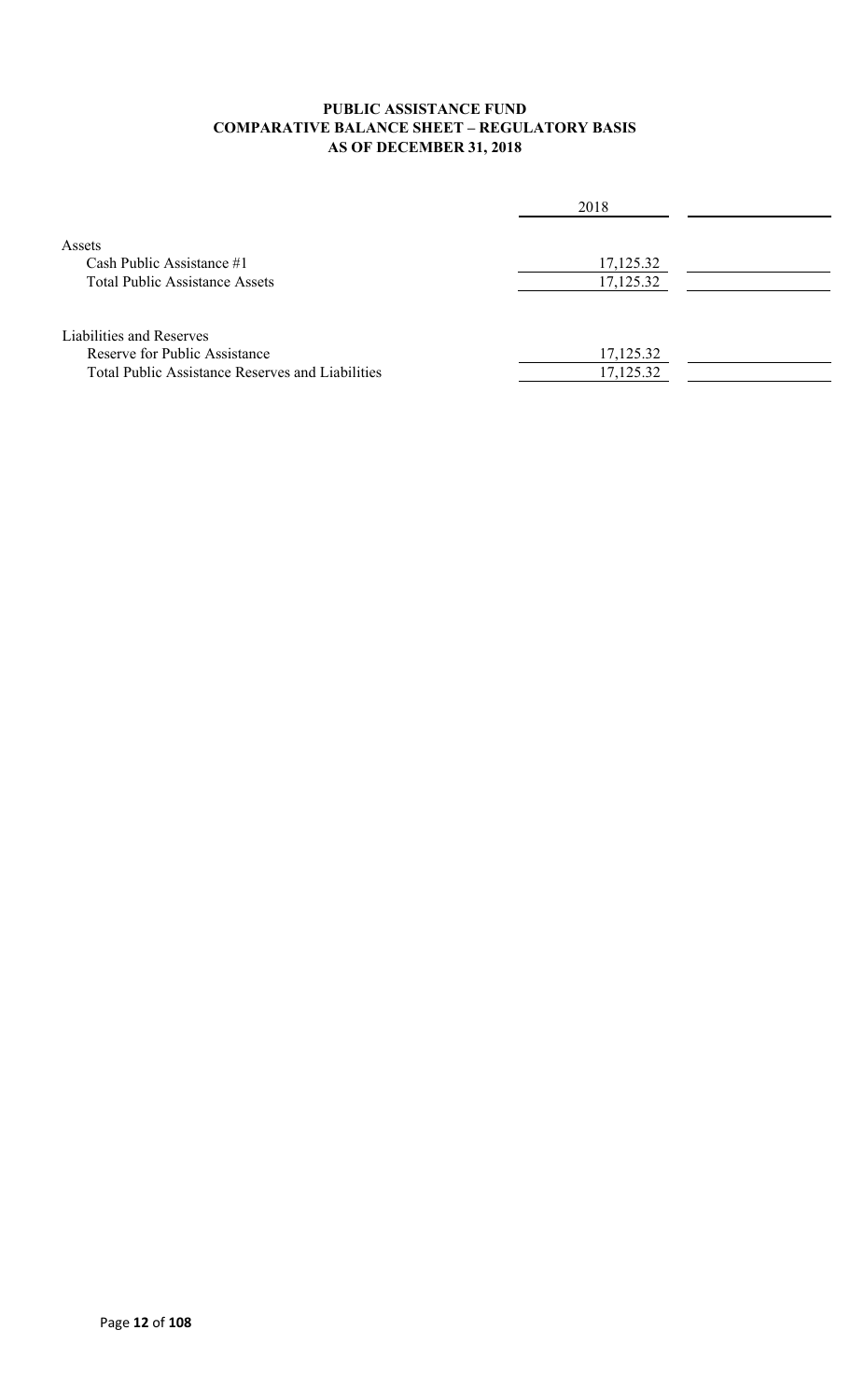# **SCHEDULE OF TRUST FUND RESERVES**

| Purpose                        | Amount Dec. 31, 2017 Per<br><b>Audit Report</b> | Receipts        | Disbursements   | Balance as of<br>Dec. 31, 2018 |  |
|--------------------------------|-------------------------------------------------|-----------------|-----------------|--------------------------------|--|
| Planning Board                 | $$-62,439.14$                                   | \$34,909.38     | \$5,334.02      | $$-32,863.78$                  |  |
| <b>Traffic Signals</b>         |                                                 | \$5,000.00      |                 | \$5,000.00                     |  |
| <b>ANJEC - NJ Clean Energy</b> | \$370.00                                        |                 |                 | \$370.00                       |  |
| <b>Application Fees</b>        | \$2,070.00                                      | \$645.00        | \$30.00         | \$2,685.00                     |  |
| Brayton School Tree Program    | \$3,975.00                                      |                 |                 | \$3,975.00                     |  |
| C.O.A.H. Deposits              | \$1,809,683.66                                  | \$336,454.16    | \$81,722.06     | \$2,064,415.76                 |  |
| <b>Community Development</b>   | \$123,717.85                                    |                 | \$8,000.00      | \$115,717.85                   |  |
| <b>Confidential Funds</b>      | \$1,402.05                                      | \$22.98         |                 | \$1,425.03                     |  |
| D.A.R.E. Program               | \$2,608.56                                      | \$8,000.00      | \$5,116.58      | \$5,491.98                     |  |
| Developer's Escrow             | \$577,775.49                                    | \$123,554.81    | \$268,796.02    | \$432,534.28                   |  |
| Donations - 911 Memorial       | \$2,029.84                                      |                 |                 | \$2,029.84                     |  |
| Donations - Police & Fire      | \$87,378.95                                     | \$37,018.31     | \$48,734.95     | \$75,662.31                    |  |
| Drainage/Grading Fees          | \$350.00                                        |                 | \$300.00        | \$50.00                        |  |
| <b>Electrical Fees</b>         | \$13,100.00                                     | \$10,150.00     |                 | \$23,250.00                    |  |
| Eng. Inspection                | \$567,837.22                                    | \$21,224.75     | \$80,107.50     | \$508,954.47                   |  |
| Exxon Volunteer Inv. Program   | \$3,500.00                                      |                 |                 | \$3,500.00                     |  |
| Federal E-Share Forfeiture     | \$17,782.31                                     | \$291.38        |                 | \$18,073.69                    |  |
| Fire Prevention                | \$12,924.76                                     |                 | \$4,393.42      | \$8,531.34                     |  |
| <b>Forfeited Property</b>      | \$46,313.99                                     | \$758.89        |                 | \$47,072.88                    |  |
| <b>Gas Fees</b>                | \$43,500.00                                     | \$7,150.00      |                 | \$50,650.00                    |  |
| <b>Inspection Fees</b>         | \$56,564.40                                     | \$1,905.00      | \$75.00         | \$58,394.40                    |  |
| Investor's Field Signage       | \$5,000.00                                      |                 |                 | \$5,000.00                     |  |
| Johnson Center Refurbishment   | \$4,805.50                                      |                 |                 | \$4,805.50                     |  |
| <b>Monitor Fees</b>            | \$21,500.00                                     | \$100.00        | \$4,800.00      | \$16,800.00                    |  |
| Nettie Benson (NGC Oil)        | \$3,390.37                                      | \$123.45        |                 | \$3,513.82                     |  |
| Overlook Hospital              | \$23,797.71                                     |                 |                 | \$23,797.71                    |  |
| Payroll                        | \$243,495.22                                    | \$20,984,479.22 | \$20,644,279.22 | \$583,695.22                   |  |
| Performance Guarantee          | \$16,500.00                                     |                 |                 | \$16,500.00                    |  |
| Plans & Specifications         | \$1,175.00                                      |                 |                 | \$1,175.00                     |  |
| <b>POAA</b>                    | \$53,168.10                                     | \$7,551.00      | \$23,284.35     | \$37,434.75                    |  |
| Project Graduation             | \$494.64                                        | \$              |                 | \$494.64                       |  |

Page **13** of **108**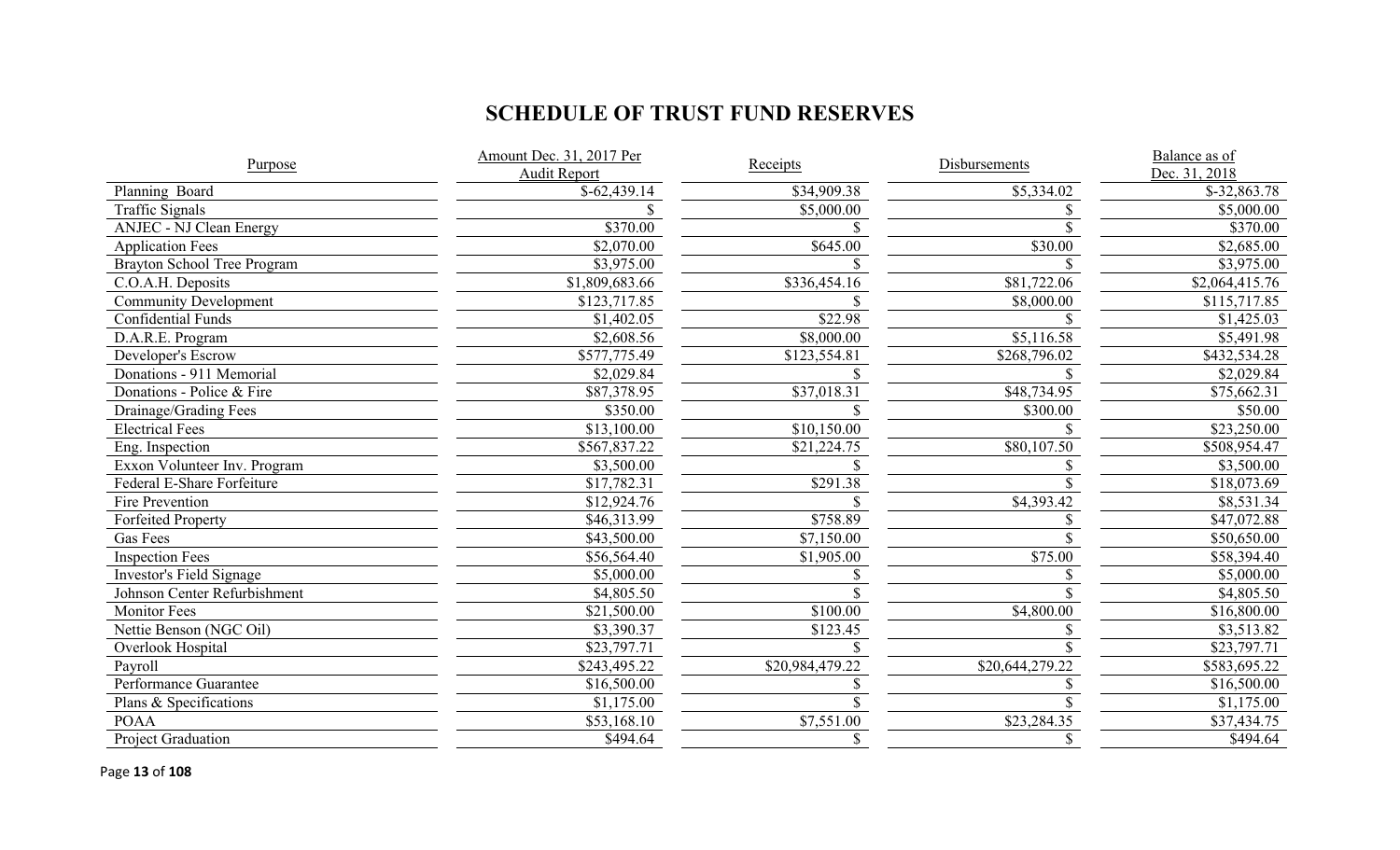| Purpose                             | Amount Dec. 31, 2017 Per | Receipts        | Disbursements   | Balance as of  |
|-------------------------------------|--------------------------|-----------------|-----------------|----------------|
|                                     | <b>Audit Report</b>      |                 |                 | Dec. 31, 2018  |
| Promenade Improvements              | \$62,500.00              | \$21,307.79     | \$19,069.79     | \$64,738.00    |
| Property Use Fees                   | \$1,150.00               | \$5,500.00      | \$5,500.00      | \$1,150.00     |
| Public Defender                     | \$14,430.00              | \$4,467.00      |                 | \$18,897.00    |
| Recreation                          | \$883,166.41             | \$808,937.12    | \$960,335.00    | \$731,768.53   |
| <b>Recycling Containers</b>         | \$3,199.50               |                 |                 | \$3,199.50     |
| Redemption of Tax Sale Cert         | \$1,483.36               |                 |                 | \$1,483.36     |
| Refunds                             | \$83.93                  |                 |                 | \$83.93        |
| Road Opening Deposits               | \$83,450.00              | \$14,500.00     | \$3,000.00      | \$94,950.00    |
| Self Insurance                      | \$1,526,567.04           | \$5,700,074.06  | \$5,140,158.13  | \$2,086,482.97 |
| Sewer Fees                          | \$83,545.50              | \$128,290.00    | \$3,800.00      | \$208,035.50   |
| Sherrie Murphy Fund                 | \$2,382.50               |                 |                 | \$2,382.50     |
| Snow Removal                        | \$178,320.82             |                 | \$4,954.97      | \$173,365.85   |
| <b>State Unemployment Insurance</b> | \$78,957.90              | \$76,585.88     | \$49,124.84     | \$106,418.94   |
| <b>Summit Historical Society</b>    | \$4,710.16               |                 |                 | \$4,710.16     |
| Summit Parkline                     | \$17,494.55              |                 | \$16,589.04     | \$905.51       |
| Tax Sale Premiums                   | \$128,500.00             | \$115,900.00    | \$95,000.00     | \$149,400.00   |
| <b>Tree Planting</b>                | \$875.00                 |                 |                 | \$875.00       |
| <b>Uniform Construction Code</b>    | \$871,903.26             | \$1,030,249.64  | \$983,249.52    | \$918,903.38   |
| Village Green Trees SADC            | \$15,132.05              |                 |                 | \$15,132.05    |
| Zoning Board                        | \$51,425.87              | \$113,426.47    | \$126,895.94    | \$37,956.40    |
| <b>Totals</b>                       | \$7,693,049.33           | \$29,598,576.29 | \$28,582,650.35 | \$8,708,975.27 |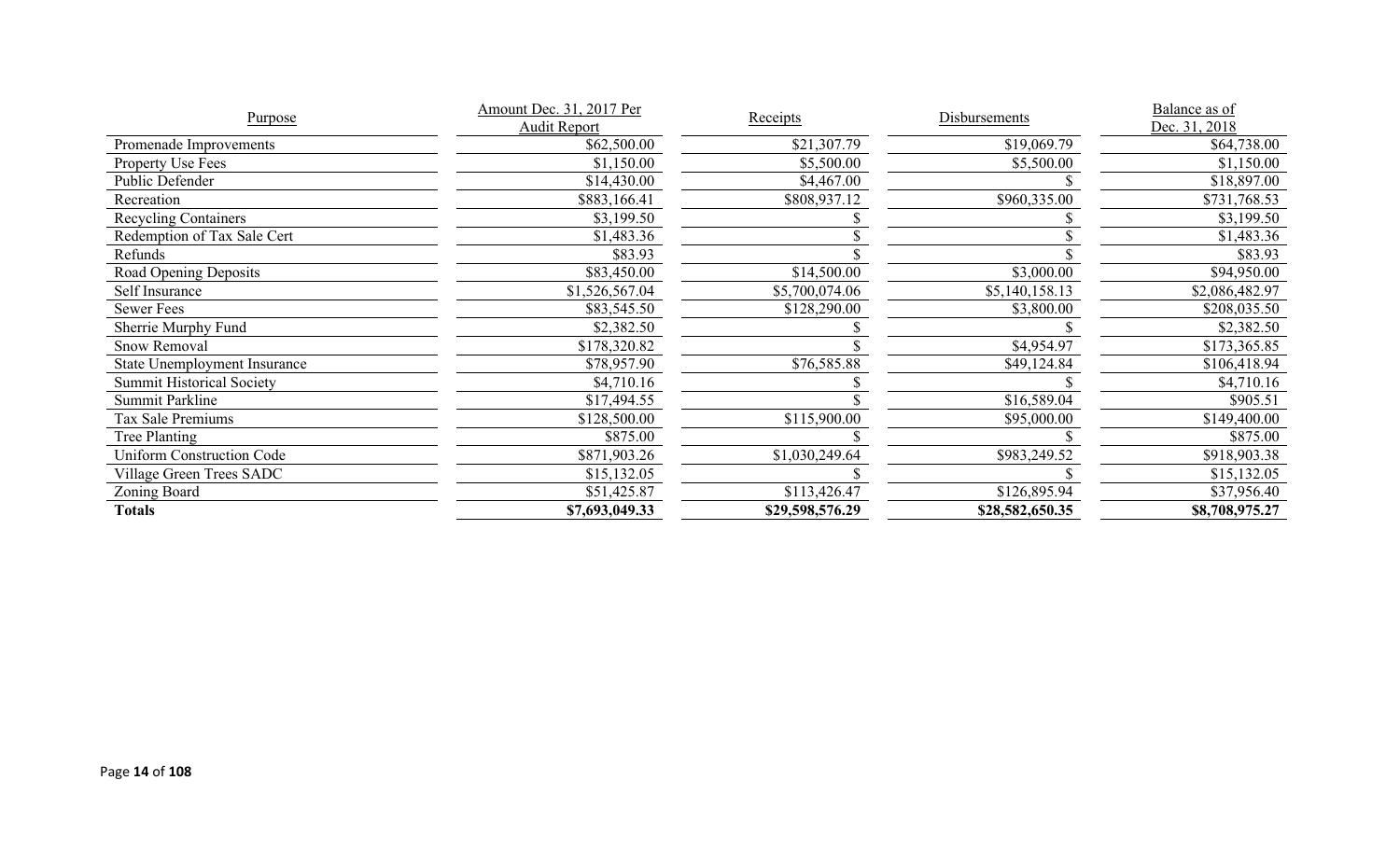# **ANALYSIS OF TRUST ASSESSMENT CASH AND INVESTMENTS PLEDGED TO LIABILITIES AND SURPLUS**

| Title of Liability to which Cash and Investments are | Audit Balance Dec. |                          | <b>Receipts</b>       |       |               |                              |  |
|------------------------------------------------------|--------------------|--------------------------|-----------------------|-------|---------------|------------------------------|--|
| Pledged                                              | 31, 2017           | Assessments<br>and Liens | <b>Current Budget</b> | Other | Disbursements | <b>Balance Dec. 31, 2018</b> |  |
|                                                      |                    |                          |                       |       |               |                              |  |
| Bonds of 1996                                        | 10,000.00          |                          |                       |       | 10,000.00     | 0.00                         |  |
| Bonds of 2016                                        | 54,900.01          | 81,240.96                |                       |       | 85,000.00     | 51,140.97                    |  |
| Assessment Bond Anticipation Note Issues:            |                    |                          |                       |       |               |                              |  |
|                                                      |                    |                          |                       |       |               |                              |  |
| Other Liabilities                                    |                    |                          |                       |       |               |                              |  |
| Interfund - Current Fund                             | $-177,536.94$      | $-81,235.09$             |                       |       | $-95,000.00$  | $-163,772.03$                |  |
| Interfund - General Capital                          | 113,403.92         |                          |                       |       |               | 113,403.92                   |  |
| Interfund - Sewer Assessment Fund                    | 4,659.89           |                          |                       |       |               | 4,659.89                     |  |
| <b>Trust Surplus</b>                                 |                    |                          |                       |       |               |                              |  |
| <b>Trust Surplus</b>                                 | 98,829.51          | $-5.87$                  |                       |       |               | 98,823.64                    |  |
| Less Assets "Unfinanced"                             |                    |                          |                       |       |               |                              |  |
|                                                      |                    |                          |                       |       |               |                              |  |
| Totals                                               | 104,256.39         | $0.00\,$                 |                       |       | 0.00          | 104,256.39                   |  |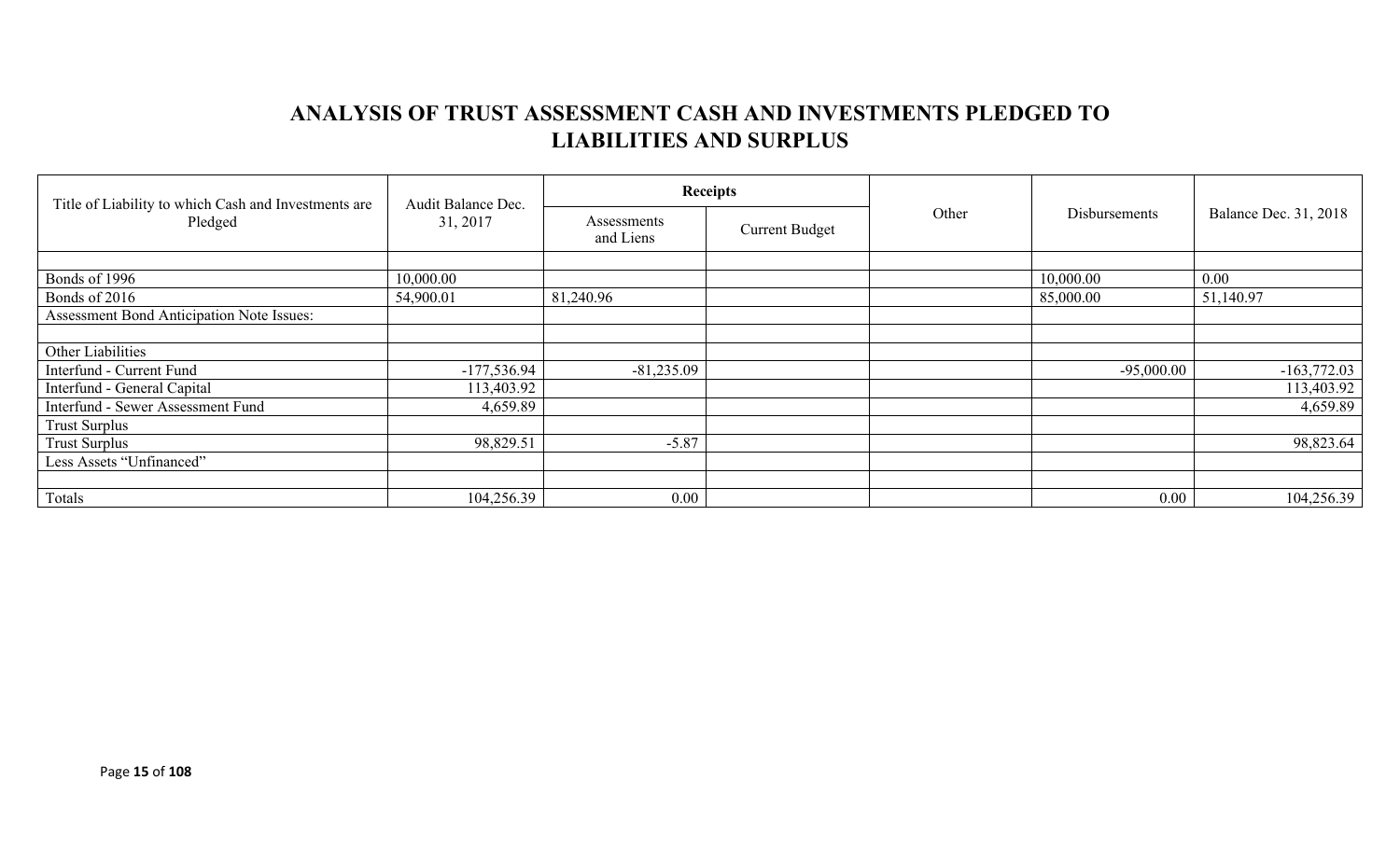# **CASH RECONCILIATION DECEMBER 31, 2018**

|                                  |              | Cash          | Less Checks  | Cash Book Balance |  |
|----------------------------------|--------------|---------------|--------------|-------------------|--|
|                                  | On Hand      | On Deposit    | Outstanding  |                   |  |
| Capital - General                | 2,281,000.00 | 3,531,120.27  | 290,489.56   | 5,521,630.71      |  |
| Current                          | 802,480.07   | 15,338,225.83 | 324,752.95   | 15,815,952.95     |  |
| Parking Utility Assessment Trust |              |               |              |                   |  |
| Parking Utility Capital          |              | 3,601,919.49  | 1,805,000.00 | 1,796,919.49      |  |
| Parking Utility Operating        | 68,277.49    | 2,904,299.64  | 48,378.18    | 2,924,198.95      |  |
| Public Assistance $\#1^{**}$     | 0.00         | 17,125.32     | 0.00         | 17,125.32         |  |
| Sewer Utility Assessment Trust   |              |               |              |                   |  |
| Sewer Utility Capital            |              | 2,973,076.35  | 476,000.00   | 2,497,076.35      |  |
| Sewer Utility Operating          | 11,264.37    | 1,355,423.54  | 249.47       | 1,366,438.44      |  |
| Trust - Assessment               | $0.00\,$     | 104,256.39    | 0.00         | 104,256.39        |  |
| Trust - Dog License              | $0.00\,$     | 78,613.54     | 14.80        | 78,598.74         |  |
| Trust - Other                    | 474,988.19   | 8,833,494.29  | 420,058.01   | 8,888,424.47      |  |
| <b>Total</b>                     | 3,638,010.12 | 38,737,554.66 | 3,364,942.97 | 39,010,621.81     |  |

\* - Include Deposits In Transit

\*\* - Be sure to include a Public Assistance reconciliation and trial balance if the municipality maintains such a bank account

### **REQUIRED CERTIFICATION**

I hereby certify that all amounts shown in the "Cash on Deposit" column on Sheet 9 and 9(a) have been verified with the applicable bank statements, certificates, agreements or passbooks at December 31, 2018.

I also certify that all amounts, if any, shown for Investments in Savings and Loan Associations on any trial balance have been verified with the applicable passbooks at December 31, 2018.

All "Certificates of Deposit", "Repurchase Agreements" and other investments must be reported as cash and included in this certification.

(THIS MUST BE SIGNED BY THE REGISTERED MUNICIPAL ACCOUNTANT (STATUTORY AUDITOR) OR CHIEF FINANCIAL OFFICER) depending on who prepared this Annual Financial Statement as certified to on Sheet 1 or 1(a).

Signature: James Cerullo Title: Registered Municipal Accountant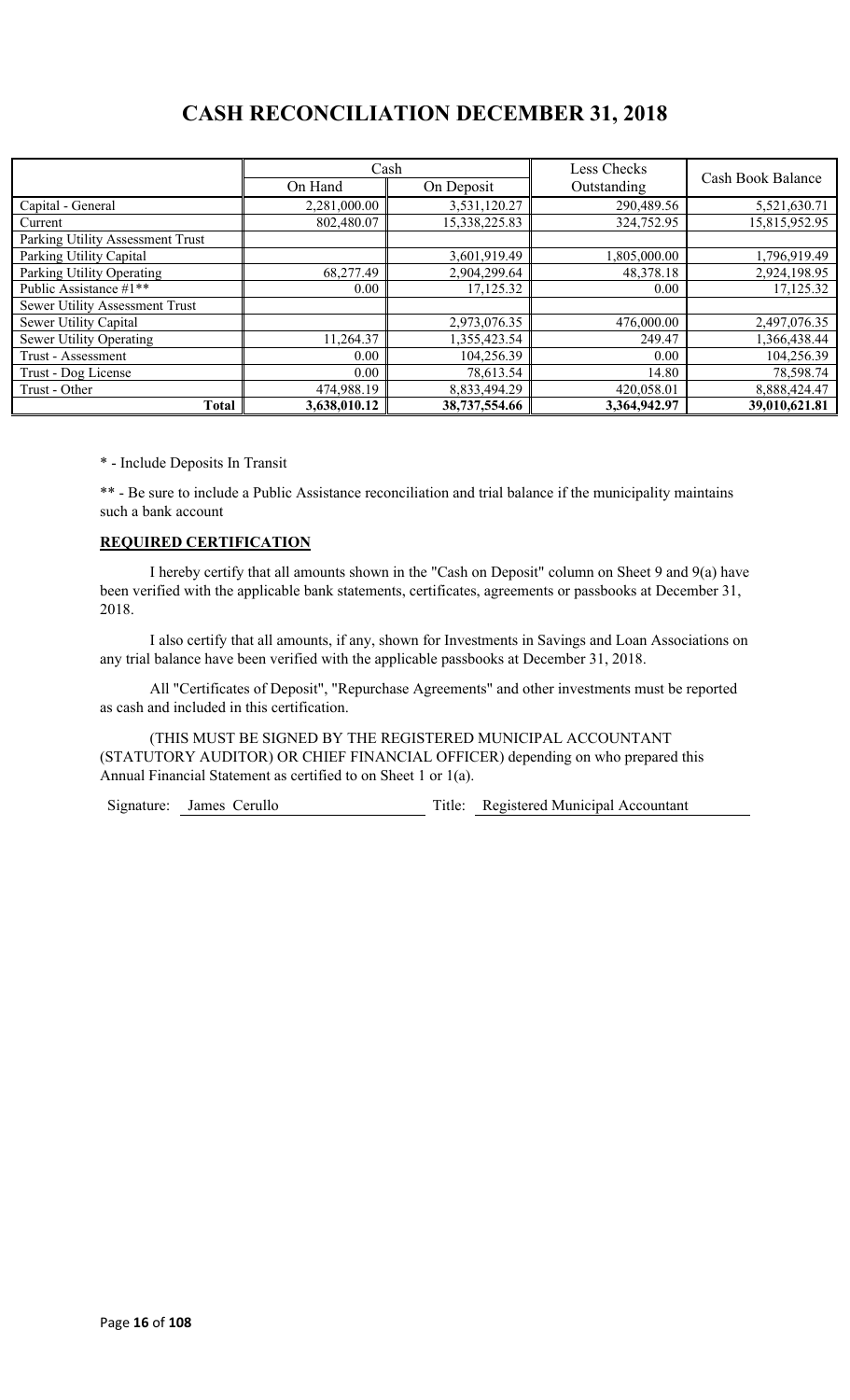# **CASH RECONCILIATION DECEMBER 31, 2018 (CONT'D)**

LIST BANKS AND AMOUNTS SUPPORTING "CASH ON DEPOSIT"

| <b>Bank</b>                                             | <b>Amount</b> |
|---------------------------------------------------------|---------------|
| General Capital - Investments Capital Account           | 322,150.24    |
| Unemployment Insurance - Investors Bank - #00010006013  | 106,238.33    |
| Trust Account - Investors Bank - #1000408565            | 966,633.65    |
| Parking Operating - Investors Bank - #539906228         | 208,850.23    |
| Parking Operating - Investors Bank - #539906236         | 964,550.65    |
| Parking Operating - Investors Bank - #539906244         | 420,278.85    |
| Trust Account - Investors Bank - #539906252             | 18,073.69     |
| Uniform Construction Code - Investors Bank - #539906287 | 764,061.19    |
| Trust Account - Investors Bank - #539906295             | 2,129,408.34  |
| Current - Investors Bank - #539906300                   | 100,827.81    |
| Animal Control - Investors Bank - #539906319            | 78,491.74     |
| Assessment Trust - Investors Bank - #539906327          | 104,256.39    |
| Current - Investors Bank - #539906335                   | 830,543.42    |
| Community Development - Investors Bank - #539906343     | 15,717.85     |
| Trust Account - Investors Bank - #539906351             | 1,425.03      |
| Animal Control - Investors Bank - #539906378            | 121.80        |
| Fire Prevention - Investors Bank - #539906386           | 9,671.34      |
| Forfeited Property - Investors Bank - #539906394        | 47,072.88     |
| General Capital - Investors Bank - #539906418           | 3,208,970.03  |
| Current - Investors Bank - #539906485                   | 3,603.47      |
| Parking Capital - Investors Bank - #539906493           | 3,601,919.49  |
| Parking Operating - Investors Bank - #539906509         | 191,112.70    |
| Parking Operating - Investors Bank - #539906517         | 1,119,507.21  |
| Trust Account - Investors Bank - #539906525             | 5,208.46      |
| Trust Account - Investors Bank - #539906533             | 930,259.36    |
| Public Assistance - Investors Bank - #539906541         | 17,125.32     |
| Trust Account - Investors Bank - #539906568             | 5,122.42      |
| Self Insurance - Investors Bank - #539906576            | 1,766,811.73  |
| Sewer Operating - Investors Bank - #539906584           | 1,355,423.54  |
| Sewer Capital - Investors Bank - #539906592             | 2,973,076.35  |
| Current - Investors Bank - #539906608                   | 14,403,251.13 |
| Trust Account - Investors Bank - #539906616             | 1,631,819.72  |
| Trust Account - TD Bank - XXXXXXX651                    | 435,970.30    |
|                                                         |               |
| <b>Total</b>                                            | 38,737,554.66 |

Note: Sections N.J.S.A. 40A:4-61, 40A:4-62 and 40A:4-63 of the Local Budget Law require that separate bank accounts be maintained for each allocated fund.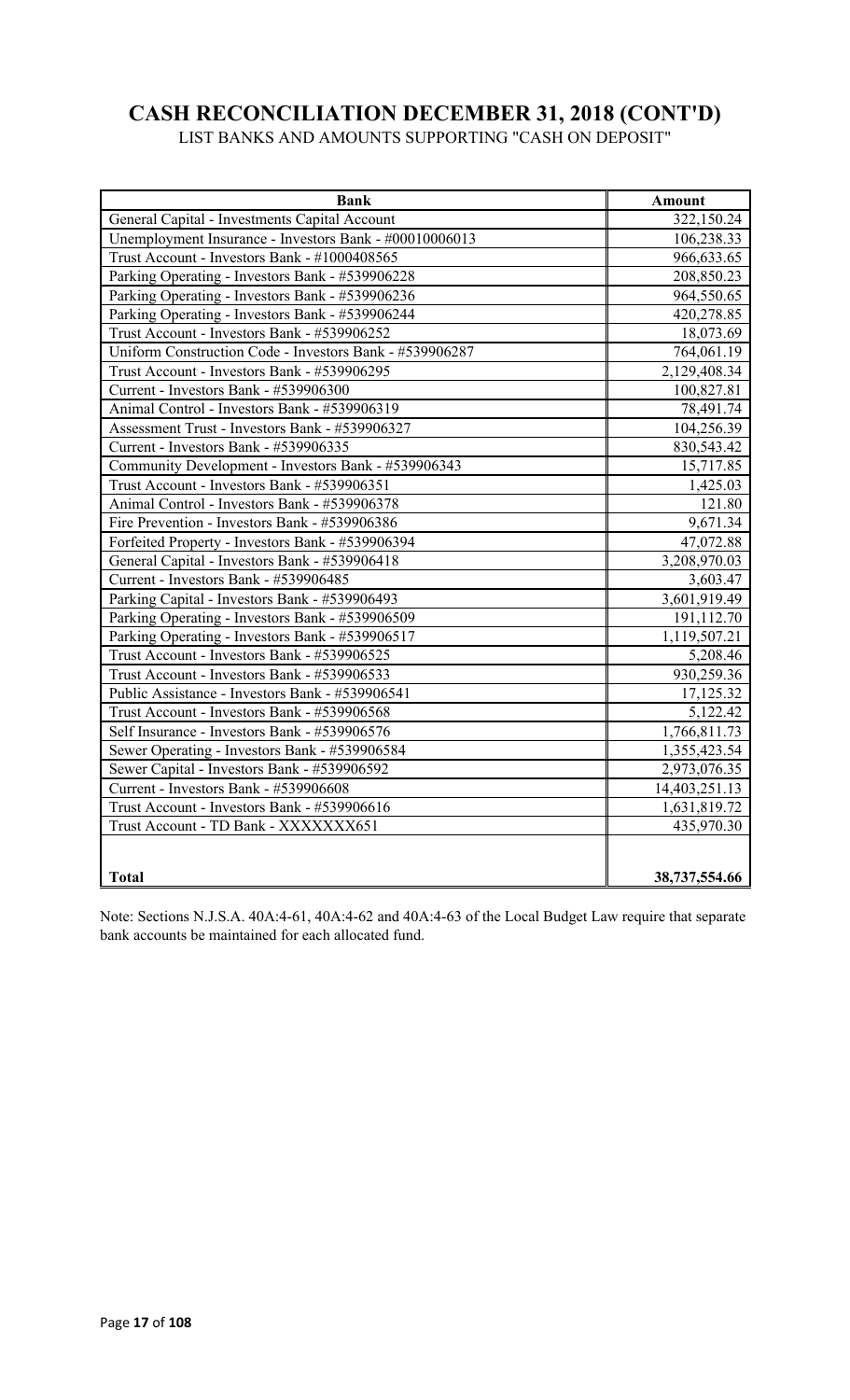# **MUNICIPALITIES AND COUNTIES FEDERAL AND STATE GRANTS RECEIVABLE**

| Grant                                     | Balance Jan. 1, 2018 | 2018 Budget<br>Revenue Realized | Received   | Canceled | Other        | Balance<br>Dec. 31, 2018 | Other Grant Receivable<br>Description |
|-------------------------------------------|----------------------|---------------------------------|------------|----------|--------------|--------------------------|---------------------------------------|
| Infrastructure and Municipal Aid          |                      | 100,000.00                      | 100,000.00 |          |              | 0.00                     |                                       |
| Kids Recreation Grant                     |                      | 50,000.00                       | 50,000.00  |          |              | 0.00                     |                                       |
| Senior Focus Grant                        | 25,000.00            |                                 | 25,000.00  |          |              | 0.00                     |                                       |
| Recycling Enhancement                     |                      | 10,000.00                       | 10,000.00  |          |              | 0.00                     |                                       |
| Level the Playing Field                   |                      | 25,470.00                       | 25,470.00  |          |              | 0.00                     |                                       |
| <b>Emergency Management Agency</b>        |                      |                                 |            |          |              |                          |                                       |
| Assistance                                |                      | 9,400.00                        | 9,400.00   |          |              | 0.00                     |                                       |
| Solid Waste Admin - Recycling             |                      |                                 |            |          |              |                          | Transferred from                      |
| Tonnage                                   |                      | 36,812.00                       |            | 0.37     | $-36,811.63$ | 0.00                     | <b>Unappropriated Reserves</b>        |
| <b>Community Forestry Management Plan</b> | 25,000.00            |                                 | 25,000.00  |          |              | 0.00                     |                                       |
| <b>Clean Communities</b>                  |                      | 39,697.27                       | 39,697.27  |          |              | 0.00                     |                                       |
| Deforest Ave Section 2                    |                      | 50,000.00                       | 50,000.00  |          |              | 0.00                     |                                       |
| Ashwood Ave                               |                      | 55,000.00                       | 55,000.00  |          |              | 0.00                     |                                       |
| Summit & Elm                              |                      | 200,000.00                      | 200,000.00 |          |              | 0.00                     |                                       |
| Open Space Stewardship Grant              | 360.86               |                                 |            |          |              | 360.86                   |                                       |
| <b>Investors Foundation Grant</b>         |                      | 30,000.00                       | 30,000.00  |          |              | 0.00                     |                                       |
| <b>Community Policing Grant</b>           | 10,000.00            |                                 |            |          |              | 10,000.00                |                                       |
| Recreation for Individuals with           |                      |                                 |            |          |              |                          |                                       |
| Diabilities                               |                      | 20,721.00                       | 20,721.00  |          |              | 0.00                     |                                       |
| <b>NJLM Ed Foundation</b>                 |                      | 5,000.00                        | 5,000.00   |          |              | 0.00                     |                                       |
| 2018 Drunk Driving Enforcement Fund       |                      | 8,250.73                        | 8,250.73   |          |              | 0.00                     |                                       |
| Municipal Alcohol Ed and Rehab            |                      | 512.63                          | 512.63     |          |              | 0.00                     |                                       |
| Share the Fun Grant                       |                      | 7,000.00                        | 7,000.00   |          |              | 0.00                     |                                       |
| Greening Union County                     | 0.00                 | 7,000.00                        | 7,000.00   |          |              | 0.00                     |                                       |
| <b>Total</b>                              | 60,360.86            | 654,863.63                      | 668,051.63 | 0.37     | $-36,811.63$ | 10,360.86                |                                       |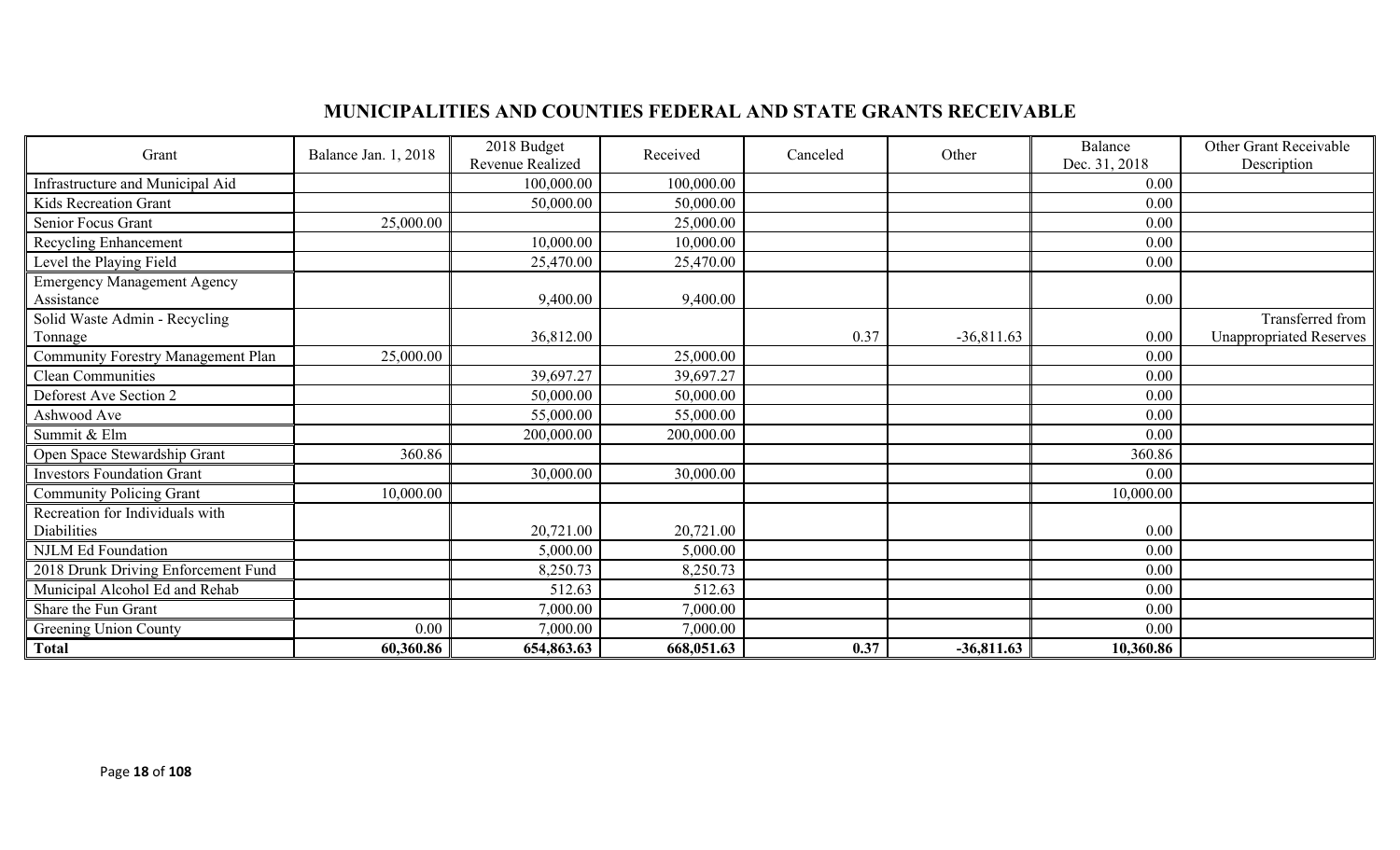# **SCHEDULE OF APPROPRIATED RESERVES FOR FEDERAL AND STATE GRANTS**

|                                                      |              | Transferred from 2018 Budget |                              |           |           |       |              |                          |
|------------------------------------------------------|--------------|------------------------------|------------------------------|-----------|-----------|-------|--------------|--------------------------|
| Grant                                                | Balance      | Appropriations               |                              | Expended  | Cancelled | Other | Balance      | Other Grant Receivable   |
|                                                      | Jan. 1, 2018 | <b>Budget</b>                | Appropriation by<br>40A:4-87 |           |           |       | Dec. 31 2018 | Description              |
| Ashwood Ave                                          |              |                              | 55,000.00                    | 55,000.00 |           |       | 0.00         |                          |
| <b>Beverage Commission - COPS</b>                    | 400.00       |                              |                              |           |           |       | 400.00       |                          |
| Body Armor Replacement Fund                          | 4,831.40     |                              |                              |           |           |       | 4,831.40     |                          |
| <b>Clean Communities</b>                             | 29,211.85    |                              | 39,697.27                    | 30,749.63 |           |       | 38,159.49    |                          |
| Communities - Implementation<br><b>Grant Program</b> | 6,110.00     |                              |                              |           |           |       | 6,110.00     |                          |
| Deforest Section 2                                   |              |                              | 50,000.00                    | 50,000.00 |           |       | 0.00         |                          |
| Drunk Driving Enforcment                             | 12,009.30    |                              | 8,250.73                     | 5,679.82  |           |       | 14,580.21    |                          |
| <b>Education Foundation Sustainable</b><br>NJ        | 5,000.00     |                              | 5,000.00                     |           |           |       | 10,000.00    |                          |
| <b>Emergency Management Agency</b><br>Assistance     | 5,000.00     |                              | 9,400.00                     |           |           |       | 14,400.00    |                          |
| Federal Share                                        | 6,238.70     |                              |                              |           |           |       | 6,238.70     |                          |
| Food Composting                                      | 3,524.31     |                              |                              |           |           |       | 3,524.31     |                          |
| Greening Union County                                | 6,875.00     | 7,000.00                     |                              |           |           |       | 13,875.00    |                          |
| Infrastructure and Municipal Aid                     | 73,478.48    | 100,000.00                   |                              | 95,925.00 |           |       | 77,553.48    |                          |
| <b>Investors Foundation Grant</b>                    |              |                              | 30,000.00                    | 30,000.00 |           |       | 0.00         |                          |
| Kids Recreation Grant                                |              | 50,000.00                    |                              |           |           |       | 50,000.00    |                          |
| Leveling the Playing Field                           |              |                              | 25,470.00                    | 25,470.00 |           |       | 0.00         |                          |
| Local Match - EMA Grant                              | 5,000.00     |                              |                              | 1,024.60  |           |       | 3,975.40     |                          |
| Mayor's Partnership for the Arts                     | 1,083.75     |                              |                              |           |           |       | 1,083.75     |                          |
| ML Tarentino - Community Policing                    | 1,004.49     |                              |                              | 975.00    |           |       | 29.49        |                          |
| Grant                                                |              |                              |                              |           |           |       |              |                          |
| Municipal Alcohol Ed & Rehab                         |              |                              | 512.63                       |           |           |       | 512.63       |                          |
| Open Space Stewardship Grant                         | 707.58       |                              |                              |           |           | 22.26 | 729.84       | Encumbrance<br>Cancelled |
| Public Health Priority Funding                       | 28,211.00    |                              |                              |           |           |       | 28,211.00    |                          |

Page **19** of **108**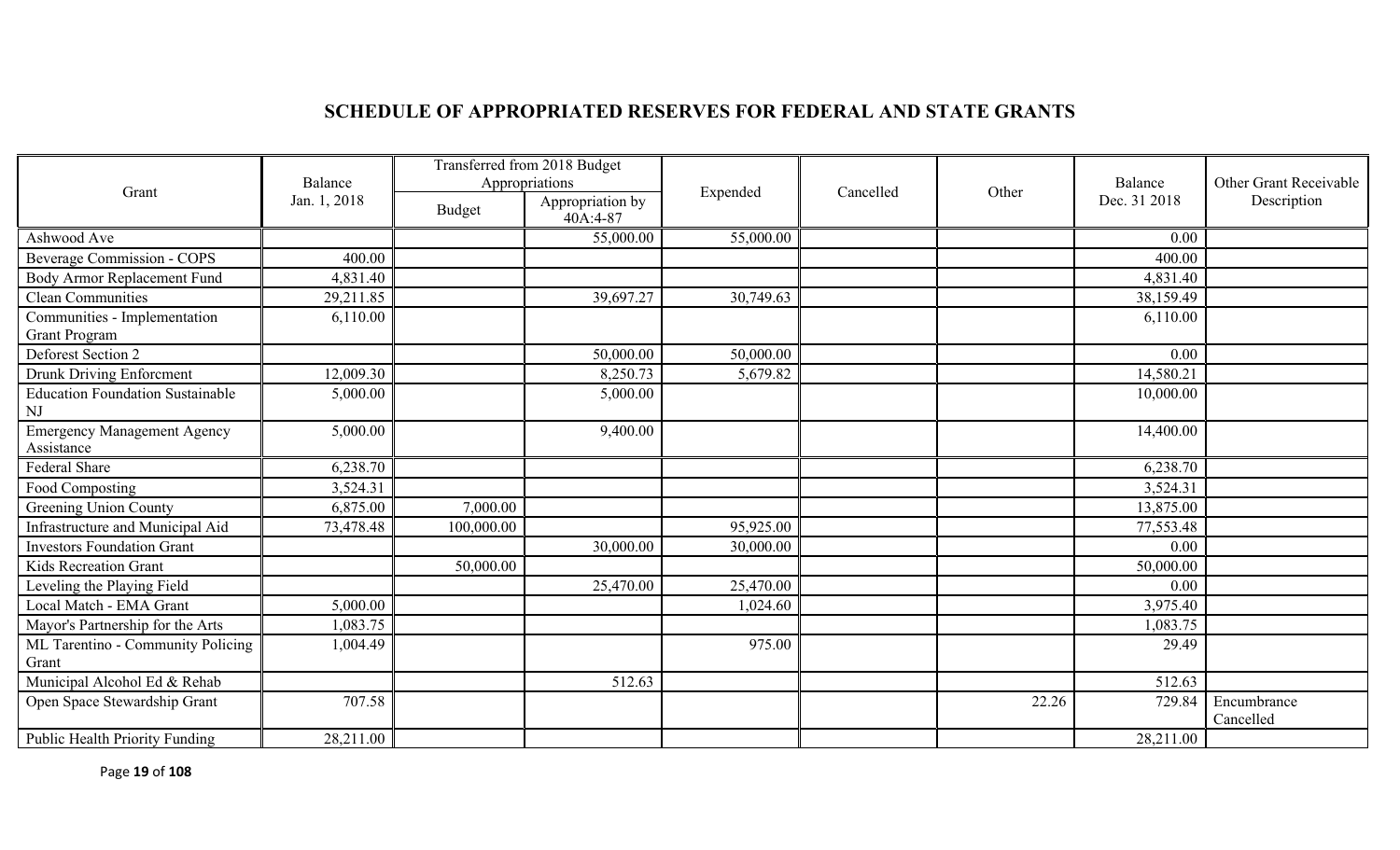|                                                 | Balance      | Transferred from 2018 Budget<br>Appropriations |                                |            |           |       | Balance      | Other Grant Receivable |
|-------------------------------------------------|--------------|------------------------------------------------|--------------------------------|------------|-----------|-------|--------------|------------------------|
| Grant                                           | Jan. 1, 2018 | Budget                                         | Appropriation by<br>$40A:4-87$ | Expended   | Cancelled | Other | Dec. 31 2018 | Description            |
| Recreation for Individuals with<br>Disabilities | 13,458.00    |                                                | 20,721.00                      | 15,946.75  |           |       | 18,232.25    |                        |
| <b>Recycling Enhancement</b>                    | 6,144.00     |                                                | 10,000.00                      |            |           |       | 16,144.00    |                        |
| Recycling Program                               | 286.00       |                                                |                                |            |           |       | 286.00       |                        |
| Senior Focus Grant                              | 25,000.00    |                                                |                                | 25,000.00  |           |       | 0.00         |                        |
| Share the Fun Grant                             |              |                                                | 7,000.00                       |            |           |       | 7,000.00     |                        |
| <b>Small Tree Planting Grant</b>                | 10,201.00    |                                                |                                | 9,775.54   |           |       | 425.46       |                        |
| Solid Waste Administration -                    | 58,167.70    | 36,812.00                                      |                                | 59,286.36  |           |       | 35,693.34    |                        |
| Recycling Tonnage                               |              |                                                |                                |            |           |       |              |                        |
| Summit & Elm                                    |              |                                                | 200,000.00                     | 200,000.00 |           |       | 0.00         |                        |
| Summit Downtown Inc - Security                  | 10,000.00    |                                                |                                |            |           |       | 10,000.00    |                        |
| Camera                                          |              |                                                |                                |            |           |       |              |                        |
| Watershed Cleanup                               | 8,388.92     |                                                |                                |            |           |       | 8,388.92     |                        |
| Total                                           | 320, 331. 48 | 193,812.00                                     | 461,051.63                     | 604,832.70 | 0.00      | 22.26 | 370,384.67   |                        |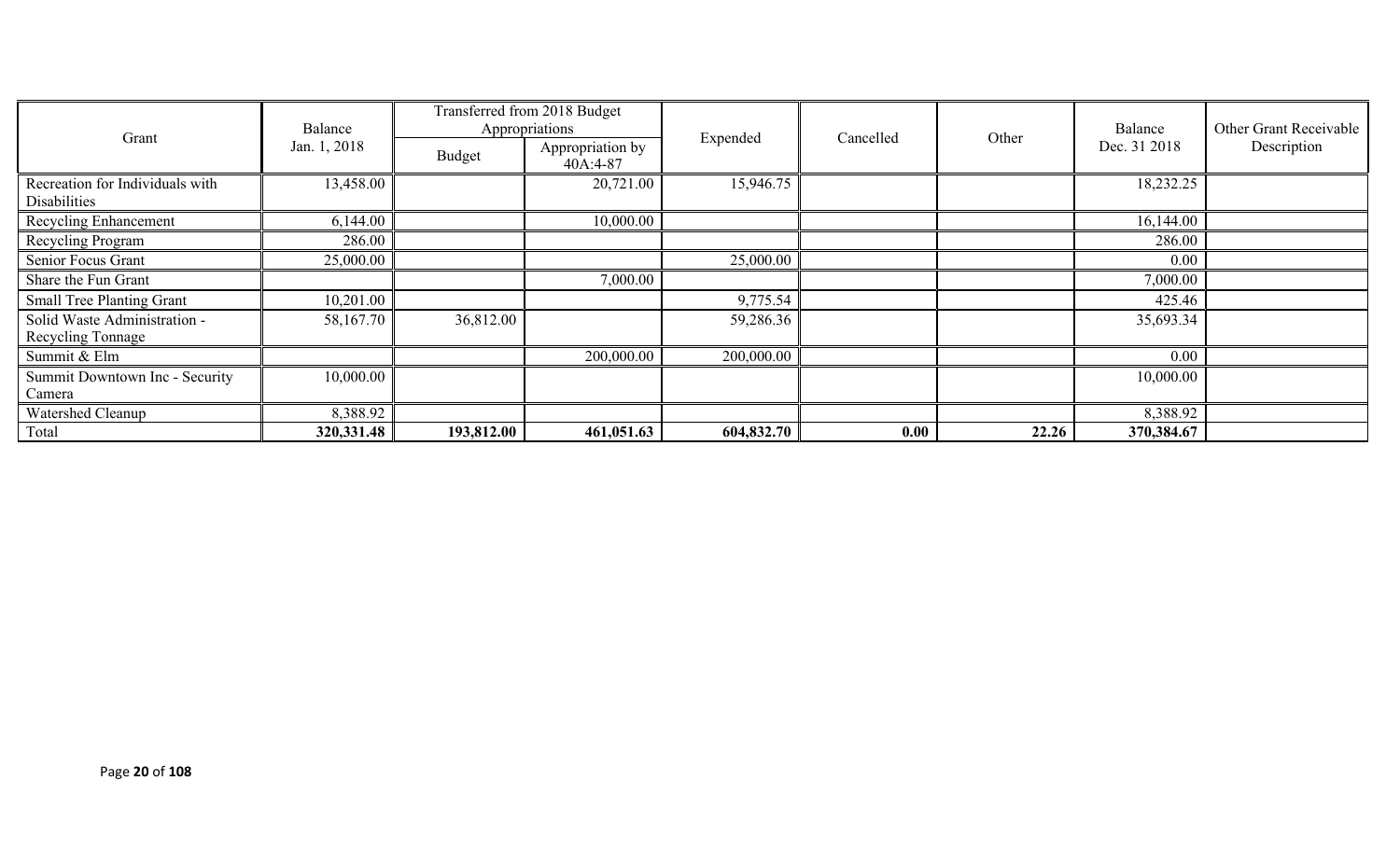## **SCHEDULE OF UNAPPROPRIATED RESERVES FOR FEDERAL AND STATE GRANTS**

| Grant                           | Balance      | Transferred from 2018 Budget<br>Appropriations |                                | Receipts  | <b>Grants Receivable</b> | Other | Balance       | Other Grant Receivable |
|---------------------------------|--------------|------------------------------------------------|--------------------------------|-----------|--------------------------|-------|---------------|------------------------|
|                                 | Jan. 1, 2018 | Budget                                         | Appropriation By<br>$40A:4-87$ |           |                          |       | Dec. 31, 2018 | Description            |
| <b>Community Policing Grant</b> |              |                                                |                                | 10,000.00 |                          |       | 10,000.00     |                        |
| Recycling Tonnage Grant         | 36,811.63    | 36,811.63                                      |                                |           |                          |       | 0.00          |                        |
| Total                           | 36,811.63    | 36,811.63                                      | 0.00                           | 10,000.00 | 0.00                     | 0.00  | 10,000.00     |                        |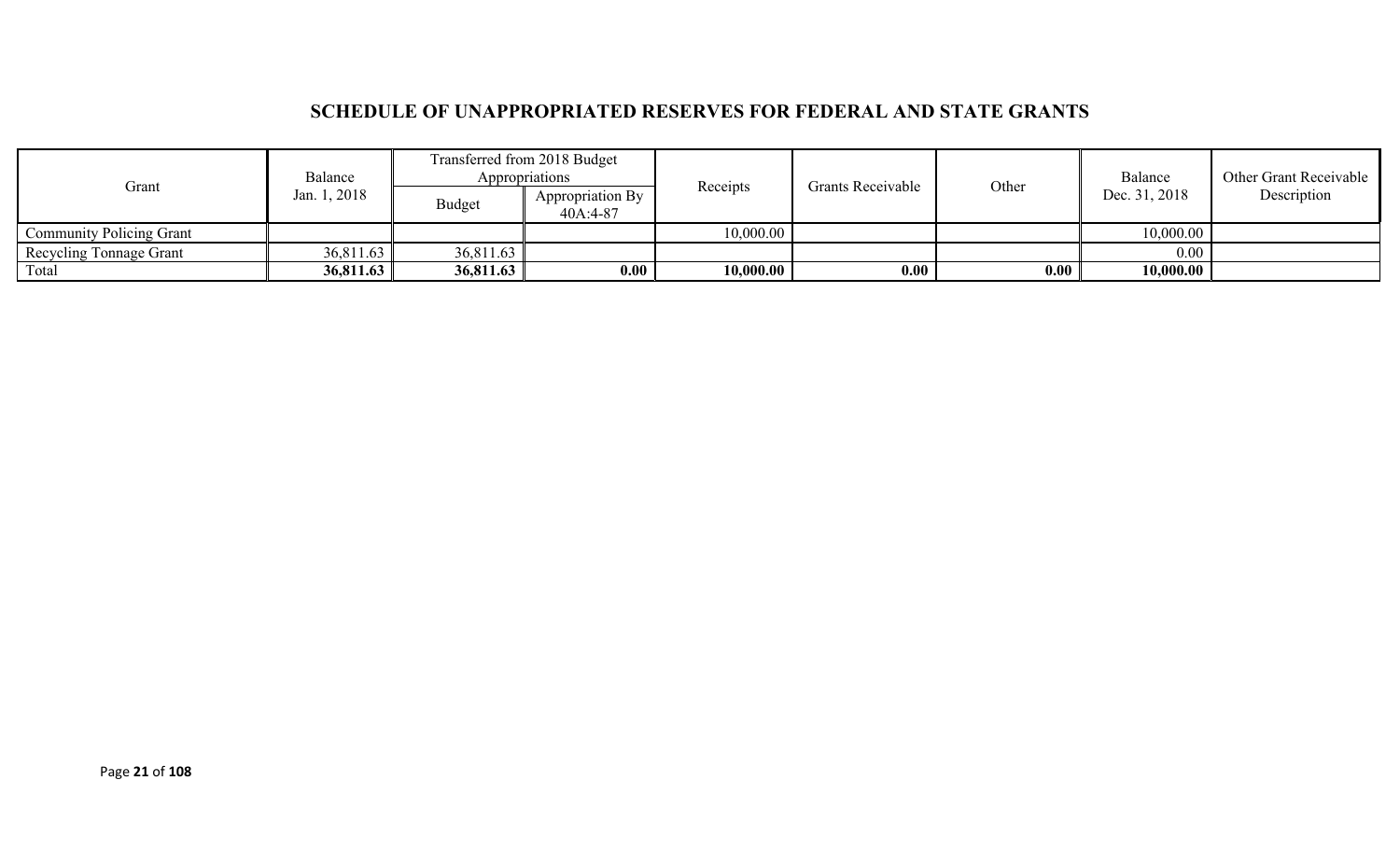# **LOCAL DISTRICT SCHOOL TAX**

|                                              | Debit         | Credit        |
|----------------------------------------------|---------------|---------------|
| <b>Balance January 1, 2018</b>               | XXXXXXXXXX    | XXXXXXXXXX    |
| School Tax Payable #                         | XXXXXXXXXX    | $-0.50$       |
| School Tax Deferred                          |               |               |
| (Not in excess of 50% of Levy - 2017 - 2018) | XXXXXXXXXX    | 0.00          |
| Prepaid Beginning Balance                    |               |               |
| Levy School Year July 1, 2018- June 30, 2019 | XXXXXXXXXX    |               |
| Levy Calendar Year 2018                      | XXXXXXXXXX    | 63,579,792.00 |
| Paid                                         | 63,579,792.00 | XXXXXXXXXX    |
| <b>Balance December 31, 2018</b>             | XXXXXXXXXX    | XXXXXXXXXX    |
| School Tax Payable #                         |               | XXXXXXXXXX    |
| School Tax Deferred                          |               |               |
| (Not in excess of 50% of Levy -2018 -2019)   | 0.00          | XXXXXXXXXX    |
| Prepaid Ending Balance                       | 0.50          | XXXXXXXXXX    |
|                                              | 63,579,792.00 | 63,579,792.00 |

Amount Deferred at during year

\* Not including Type 1 school debt service, emergency authorizations-schools, transfer to Board of Education for use of local schools

# Must include unpaid requisitions

# Debit Credit **Balance January 1, 2018** xxxxxxxxxx 0.00 2018 Levy xxxxxxxxxx Added and Omitted Levy xxxxxxxxxx Interest Earned xxxxxxxxxx Expenditures and the state of the state of the state of the state of the state of the state of the state of the state of the state of the state of the state of the state of the state of the state of the state of the state **Balance December 31, 2018** 0.00 xxxxxxxxxxx  $0.00$  0.00

## **MUNICIPAL OPEN SPACE TAX**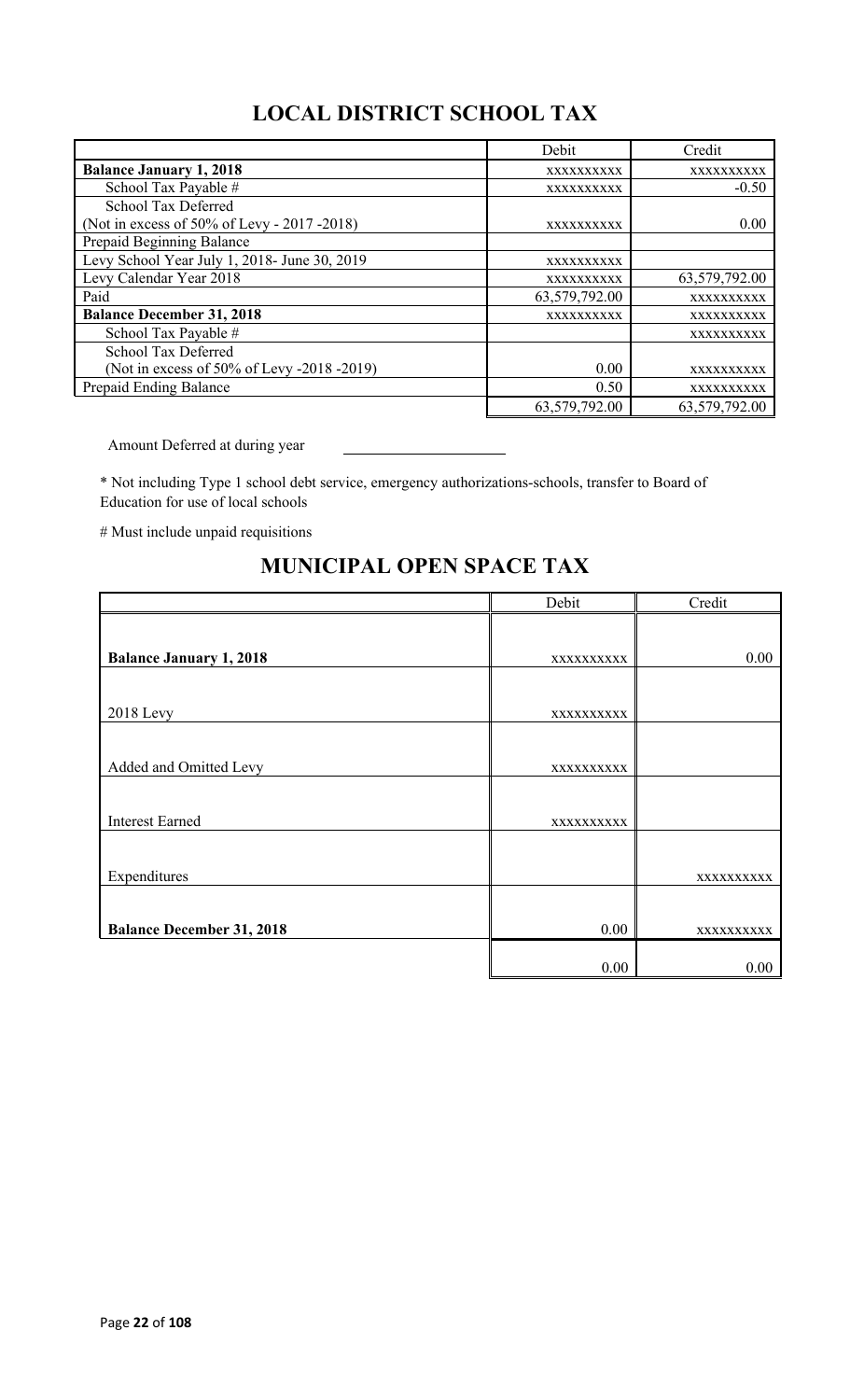# **REGIONAL SCHOOL TAX**

|                                              | Debit      | Credit     |
|----------------------------------------------|------------|------------|
| <b>Balance January 1, 2018</b>               | XXXXXXXXXX | XXXXXXXXXX |
| School Tax Payable                           | XXXXXXXXXX | 0.00       |
| School Tax Deferred                          |            |            |
| (Not in excess of 50% of Levy - 2017 -2018)  | XXXXXXXXXX | 0.00       |
| Prepaid Beginning Balance                    | XXXXXXXXXX |            |
| Levy School Year July 1, 2018- June 30, 2019 | XXXXXXXXXX |            |
| Levy Calendar Year 2018                      | XXXXXXXXXX |            |
| Paid                                         |            | XXXXXXXXXX |
| <b>Balance December 31, 2018</b>             | XXXXXXXXXX | XXXXXXXXXX |
| School Tax Payable                           | 0.00       | XXXXXXXXXX |
| <b>School Tax Deferred</b>                   |            |            |
| (Not in excess of 50% of Levy - 2018 -2019)  | 0.00       | XXXXXXXXXX |
| Prepaid Ending Balance                       |            | XXXXXXXXXX |
|                                              | 0.00       | 0.00       |

Amount Deferred at during Year

# Must include unpaid requisitions

# **REGIONAL HIGH SCHOOL TAX**

|                                              | Debit      | Credit     |
|----------------------------------------------|------------|------------|
| <b>Balance January 1, 2018</b>               | XXXXXXXXXX | XXXXXXXXXX |
| School Tax Payable                           | XXXXXXXXXX | 0.00       |
| <b>School Tax Deferred</b>                   |            |            |
| (Not in excess of 50% of Levy - 2017 - 2018) | XXXXXXXXXX | 0.00       |
| Prepaid Beginning Balance                    | XXXXXXXXXX |            |
| Levy School Year July 1, 2018- June 30, 2019 | XXXXXXXXXX |            |
| Levy Calendar Year 2018                      | XXXXXXXXXX |            |
| Paid                                         |            | XXXXXXXXXX |
| <b>Balance December 31, 2018</b>             | XXXXXXXXXX | XXXXXXXXXX |
| School Tax Payable                           | 0.00       | XXXXXXXXXX |
| School Tax Deferred                          |            |            |
| (Not in excess of 50% of Levy - 2018 -2019)  | 0.00       | XXXXXXXXXX |
| Prepaid Ending Balance                       |            | XXXXXXXXXX |
|                                              | 0.00       | 0.00       |

Amount Deferred at during year

# Must include unpaid requisitions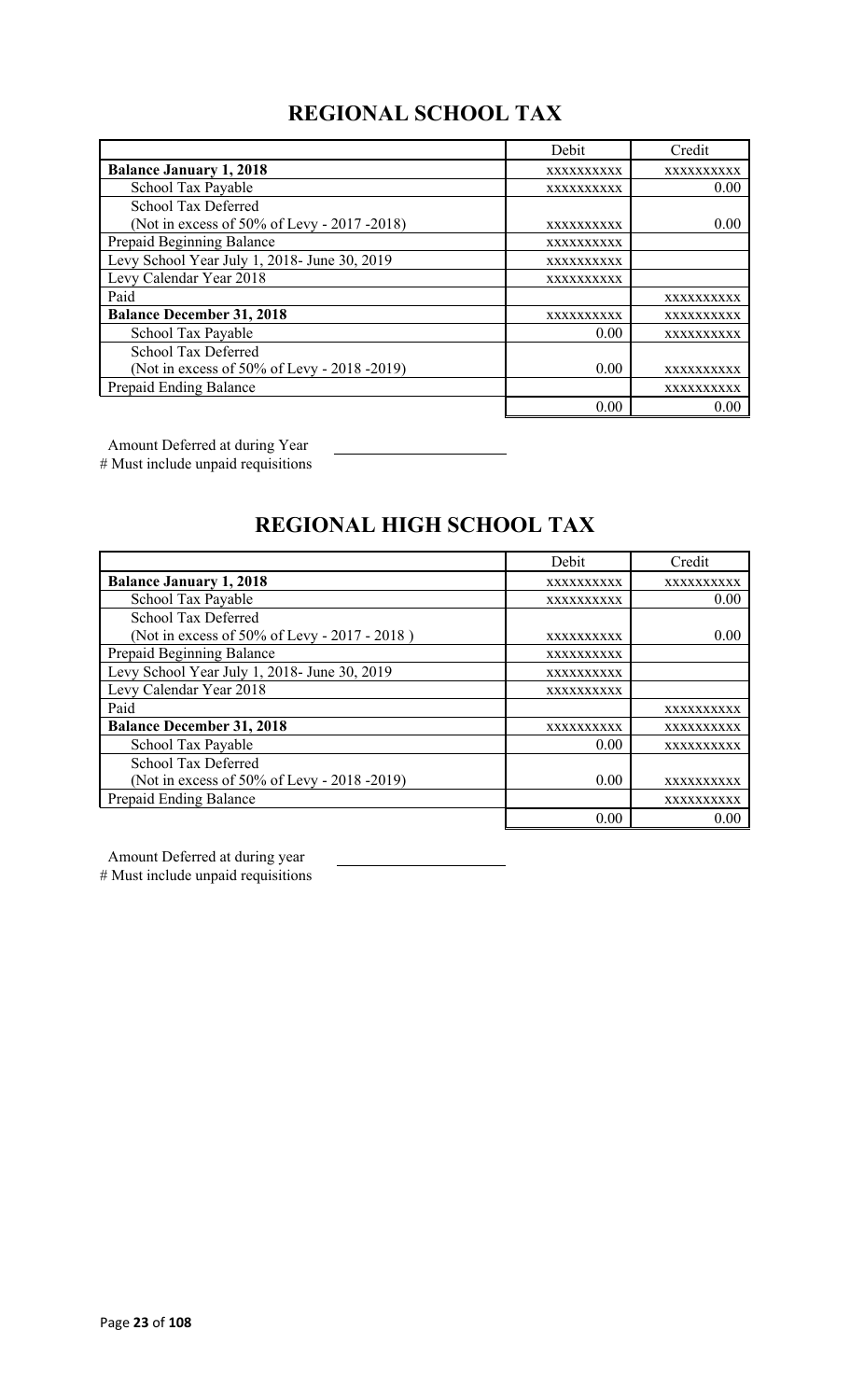## **COUNTY TAXES PAYABLE**

|                                        | Debit         | Credit        |
|----------------------------------------|---------------|---------------|
| <b>Balance January 1, 2018</b>         | XXXXXXXXXX    | XXXXXXXXXX    |
| <b>County Taxes</b>                    | XXXXXXXXXX    | 0.00          |
| Due County for Added and Omitted Taxes | XXXXXXXXXX    | 353,928.03    |
| $2018$ Levy                            | XXXXXXXXXX    | XXXXXXXXXX    |
| General County                         | XXXXXXXXXX    | 37,672,817.35 |
| County Library                         | XXXXXXXXXX    |               |
| County Health                          | XXXXXXXXXX    |               |
| <b>County Open Space Preservation</b>  | XXXXXXXXXX    | 1,096,983.54  |
| Due County for Added and Omitted Taxes | XXXXXXXXXX    | 305,517.16    |
| Paid                                   | 39,123,728.92 | XXXXXXXXXX    |
| <b>Balance December 31, 2018</b>       | XXXXXXXXXX    | XXXXXXXXXX    |
| <b>County Taxes</b>                    | 0.00          | XXXXXXXXXX    |
| Due County for Added and Omitted Taxes | 305,517.16    | XXXXXXXXXX    |
|                                        | 39,429,246.08 | 39,429,246.08 |

Paid for Regular County Levies 38,769,800.89 Paid for Added and Omitted Taxes 353,928.03

# **SPECIAL DISTRICT TAXES**

|                                          | Debit             | Credit     |
|------------------------------------------|-------------------|------------|
| <b>Balance January 1, 2018</b>           | XXXXXXXXXX        | 0.00       |
| 2018Levy (List Each Type of District Tax | <b>XXXXXXXXXX</b> | XXXXXXXXXX |
| Separately – see Footnote)               |                   |            |
| Downtown Improvements                    | <b>XXXXXXXXXX</b> | 262,600.00 |
| Total 2018 Levy                          | XXXXXXXXXX        | 262,600.00 |
| Paid                                     | 262,600.00        | XXXXXXXXXX |
| <b>Balance December 31, 2018</b>         | 0.00              | XXXXXXXXXX |
|                                          | 262,600.00        | 262,600.00 |

Footnote: Please state the number of districts in each instance.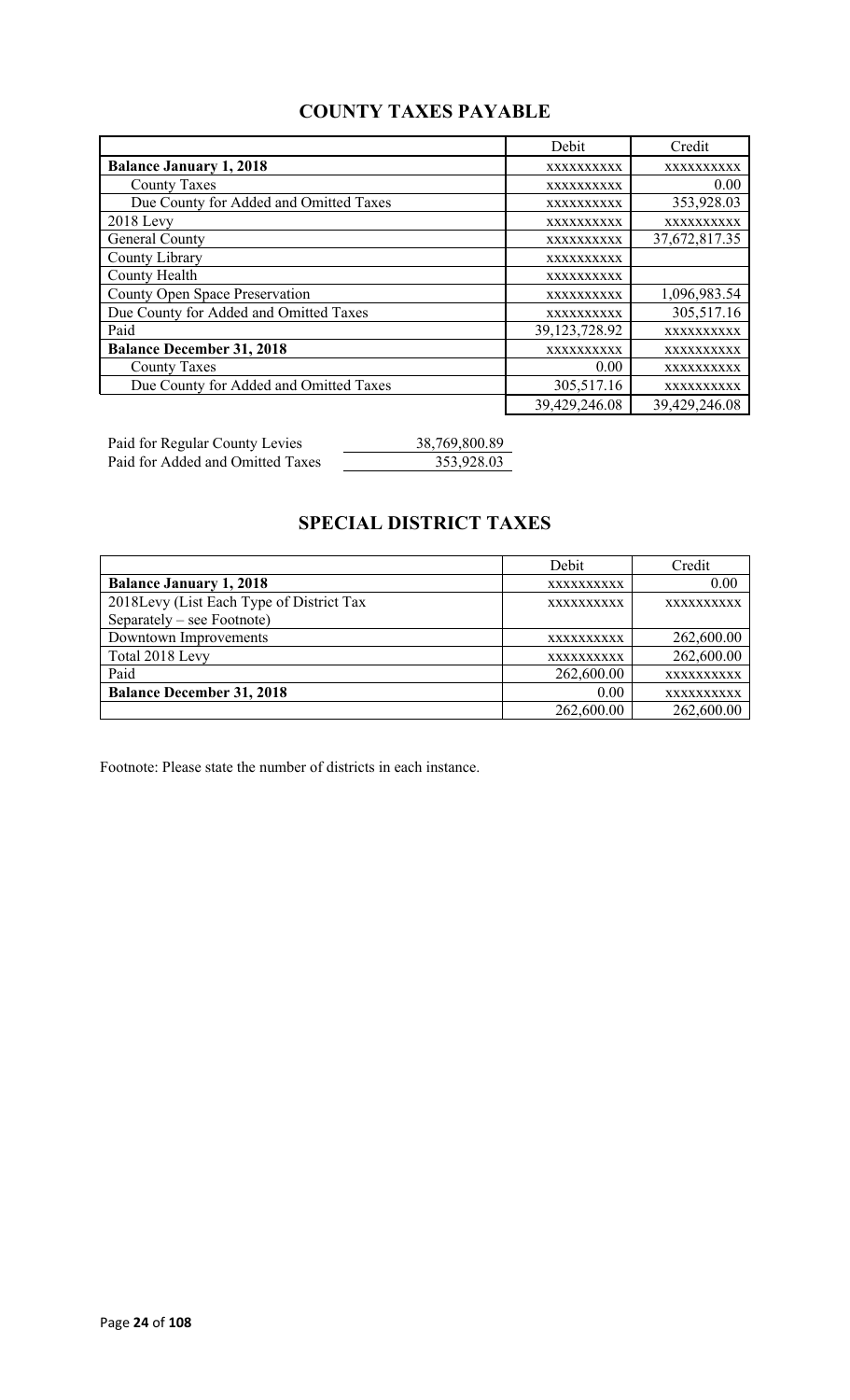| Source                                                     | Budget -01    | Realized -02  | Excess or<br>Deficit -03 |
|------------------------------------------------------------|---------------|---------------|--------------------------|
| Surplus Anticipated                                        | 6,900,000.00  | 6,900,000.00  | 0.00                     |
| Surplus Anticipated with Prior Written Consent of Director |               |               |                          |
| of Local Government                                        |               |               |                          |
| <b>Adopted Budget</b>                                      | 10,452,177.00 | 10,827,959.55 | 375,782.55               |
| Added by N.J.S.A. 40A:4-87                                 | 461,051.63    | 461,051.63    | 0.00                     |
| Total Miscellaneous Revenue Anticipated                    | 10,913,228.63 | 11,289,011.18 | 375,782.55               |
| Receipts from Delinquent Taxes                             | 490,000.00    | 512,467.18    | 22,467.18                |
|                                                            |               |               |                          |
| Amount to be Raised by Taxation:                           | XXXXXXXXXX    | XXXXXXXXXX    | XXXXXXXXXX               |
| (a) Local Tax for Municipal Purposes                       | 26,456,806.00 | XXXXXXXXXX    | XXXXXXXXXX               |
| (b) Addition to Local District School Tax                  | 4,664,313.00  | XXXXXXXXXX    | XXXXXXXXXX               |
| (c) Minimum Library Tax                                    | 2,410,620.00  | XXXXXXXXXX    | XXXXXXXXXX               |
| County Only: Total Raised by Taxation                      | XXXXXXXXXX    |               | XXXXXXXXXX               |
| Total Amount to be Raised by Taxation                      | 33,531,739.00 | 38,822,521.80 | 5,290,782.80             |
|                                                            | 51,834,967.63 | 57,524,000.16 | 5,689,032.53             |

## **STATEMENT OF GENERAL BUDGET REVENUES 2018**

## **ALLOCATION OF CURRENT TAX COLLECTIONS**

|                                                      | Debit          | Credit           |
|------------------------------------------------------|----------------|------------------|
| <b>Current Taxes Realized in Cash</b>                | XXXXXXXXXX     | 136, 353, 435.85 |
| <b>Amount to be Raised by Taxation:</b>              | XXXXXXXXXX     | XXXXXXXXXX       |
| Local District School Tax                            | 63,579,792.00  | XXXXXXXXXX       |
| Regional School Tax                                  |                | XXXXXXXXXX       |
| Regional High School Tax                             |                | XXXXXXXXXX       |
| <b>County Taxes</b>                                  | 38,769,800.89  | XXXXXXXXXX       |
| Due County for Added and Omitted Taxes               | 305,517.16     | XXXXXXXXXX       |
| <b>Special District Taxes</b>                        | 262,600.00     | XXXXXXXXXX       |
| Municipal Open Space Tax                             |                | XXXXXXXXXX       |
| <b>Reserve for Uncollected Taxes</b>                 | XXXXXXXXXX     | 5,386,796.00     |
| Deficit in Required Collection of Current Taxes (or) | XXXXXXXXXX     |                  |
| Balance for Support of Municipal Budget (or)         | 38,822,521.80  | XXXXXXXXXX       |
| *Excess Non-Budget Revenue (see footnote)            |                | XXXXXXXXXX       |
| *Deficit Non-Budget Revenue (see footnote)           | XXXXXXXXXX     |                  |
|                                                      | 141,740,231.85 | 141,740,231.85   |

\* These items are applicable only when there is no "Amount to be Raised by Taxation" in the "Budget" column of the statement at the top of this sheet. In such instances, any excess or deficit in the above allocation would apply to "Non-Budget Revenue" only.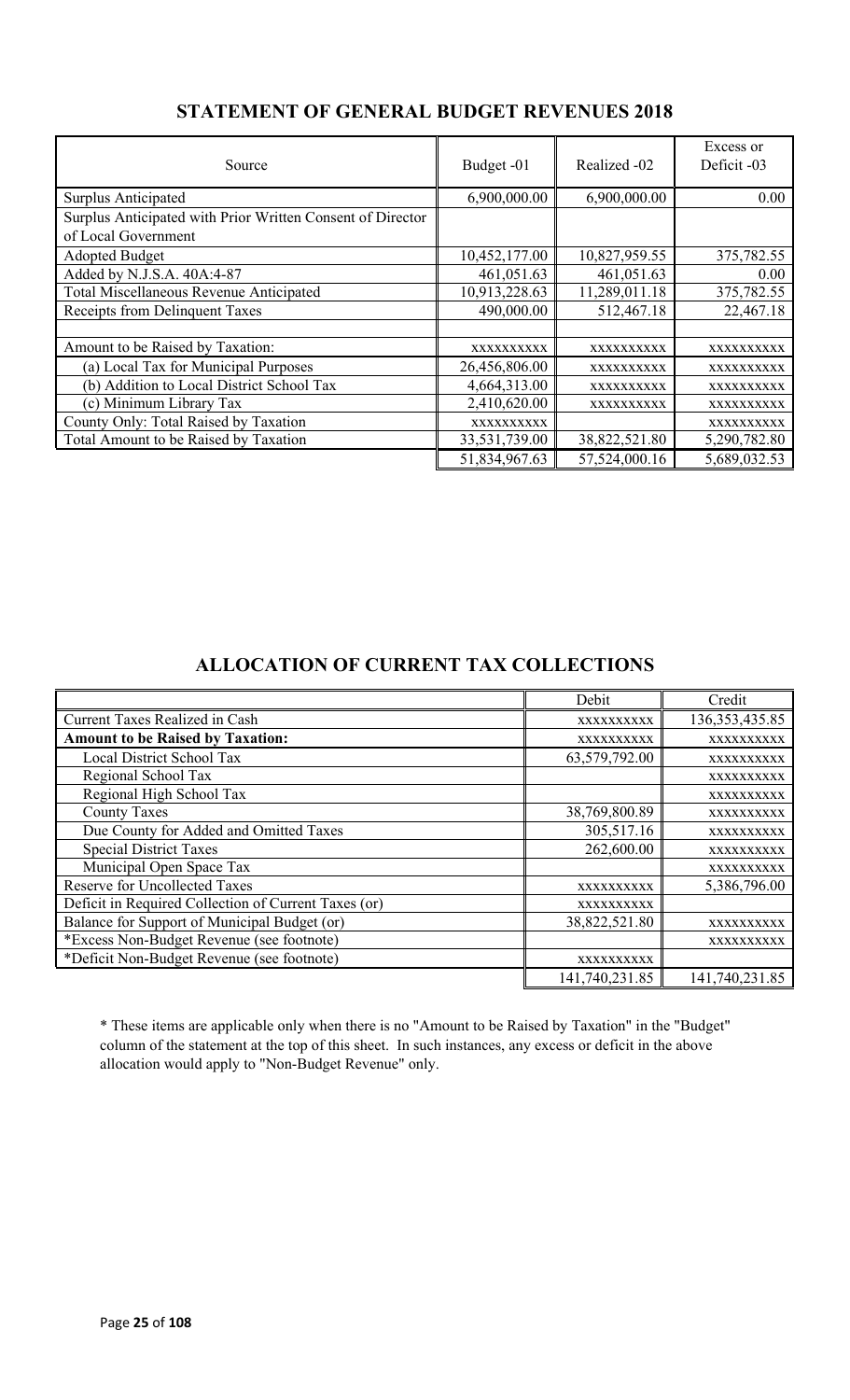### **STATEMENT OF GENERAL BUDGET REVENUES 2018** MISCELLANEOUS REVENUES ANTICIPATED: ADDED BY N.J.S.A. 40A:4-87

| Source                                        | <b>Budget</b> | Realized   | Excess or (Deficit) |
|-----------------------------------------------|---------------|------------|---------------------|
| Union County - Recycling Enhancement          | 10,000.00     | 10,000.00  | 0.00                |
| Union County - Level the Playing Field        | 25,470.00     | 25,470.00  | 0.00                |
| <b>Clean Communities</b>                      | 39,697.27     | 39,697.27  | 0.00                |
| NJLM Ed Foundation - Sustainable Jersey       |               |            |                     |
| Grant                                         | 5,000.00      | 5,000.00   | 0.00                |
| State of NJ ROID Grant - Recreation for       |               |            |                     |
| Individuals with Disabilities                 | 20,721.00     | 20,721.00  | 0.00                |
| 2018 Drunk Driving Enforcement                | 8,250.73      | 8,250.73   | 0.00                |
| Junior Leage of Summit 2018 Share the Fun     |               |            |                     |
| Grant                                         | 7,000.00      | 7,000.00   | 0.00                |
| <b>Investors Foundation Grant - Community</b> |               |            |                     |
| Center                                        | 30,000.00     | 30,000.00  | 0.00                |
| N.J. DOT Municipal Aid - Deforest Ave         |               |            |                     |
| Section 2                                     | 50,000.00     | 50,000.00  | 0.00                |
| N.J. DOT Municipal Aid - Ashwood Ave          | 55,000.00     | 55,000.00  | 0.00                |
| N.J. DOT Municipal Aid - Summit & Elm         | 200,000.00    | 200,000.00 | 0.00                |
| NJ OEM Grant - Emergency Management           |               |            |                     |
| <b>Agency Assistance</b>                      | 9,400.00      | 9,400.00   | 0.00                |
| Municipal Alcohol Ed Rehab                    |               |            |                     |
| Enformcement                                  | 512.63        | 512.63     | 0.00                |
| <b>TOTAL</b>                                  | 461,051.63    | 461,051.63 | 0.00                |

I hereby certify that the above list of Chapter 159 insertions of revenue have been realized in cash or I have received written notification of the award of public or private revenue. These insertions meet the statutory requirements of N.J.S.A. 40A:4-87 and matching funds have been provided if applicable.

CFO Signature: Margaret V. Gerba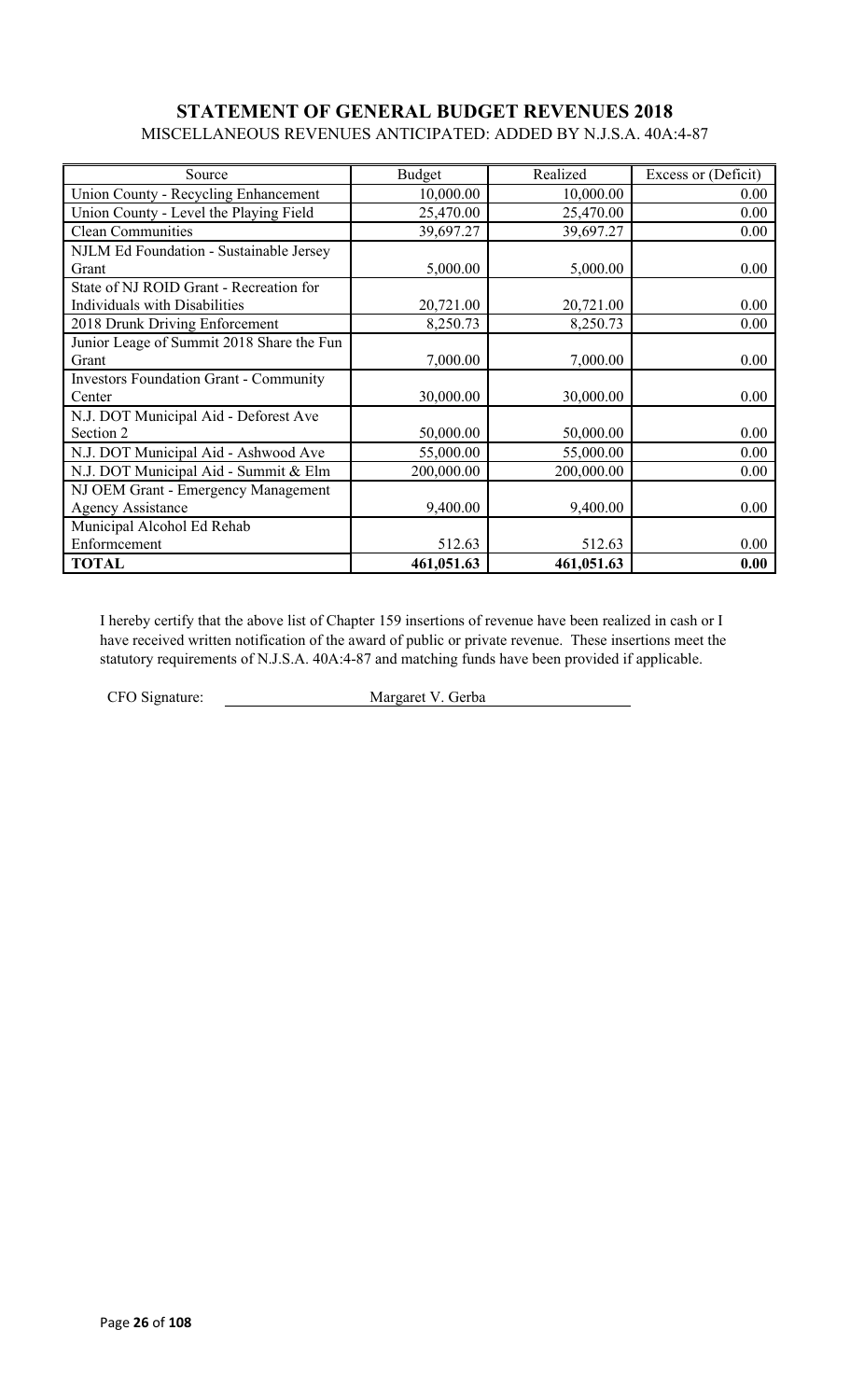## **STATEMENT OF GENERAL BUDGET APPROPRIATIONS 2018**

| 2018 Budget as Adopted                                                  |               | 51,373,916.00 |
|-------------------------------------------------------------------------|---------------|---------------|
| 2018 Budget - Added by N.J.S.A. 40A:4-87                                | 461,051.63    |               |
| Appropriated for 2018 (Budget Statement Item 9)                         |               | 51,834,967.63 |
| Appropriated for 2018 Emergency Appropriation (Budget Statement Item 9) |               |               |
| Total General Appropriations (Budget Statement Item 9)                  |               | 51,834,967.63 |
| Add: Overexpenditures (see footnote)                                    |               |               |
| Total Appropriations and Overexpenditures                               |               | 51,834,967.63 |
|                                                                         |               |               |
| Deduct Expenditures:                                                    |               |               |
| Paid or Charged [Budget Statement Item (L)]                             | 45,159,011.96 |               |
| Paid or Charged - Reserve for Uncollected Taxes                         |               |               |
| Reserved                                                                |               |               |
| <b>Total Expenditures</b>                                               | 51,739,966.60 |               |
| Unexpended Balances Cancelled (see footnote)                            | 95,001.03     |               |

### **FOOTNOTES** - RE: OVEREXPENDITURES

Every appropriation overexpended in the budget document must be marked with an \* and must agree in the aggregate with this item.

RE: UNEXPENDED BALANCES CANCELED:

Are not to be shown as "Paid or Charged" in the budget document. In all instances "Total Appropriations" and "Overexpenditures" must equal the sum of "Total Expenditures" and "Unexpended Balances Canceled."

# **SCHEDULE OF EMERGENCY APPROPRIATIONS FOR LOCAL DISTRICT SCHOOL PURPOSES**

(EXCEPT FOR TYPE I SCHOOL DEBT SERVICE)

| 2018 Authorizations                             |  |
|-------------------------------------------------|--|
| N.J.S.A. 40A:4-46 (After adoption of Budget)    |  |
| N.J.S.A. 40A:4-20 (Prior to adoption of Budget) |  |
| <b>Total Authorizations</b>                     |  |
| Deduct Expenditures:                            |  |
| Paid or Charged                                 |  |
| Reserved                                        |  |
| <b>Total Expenditures</b>                       |  |
|                                                 |  |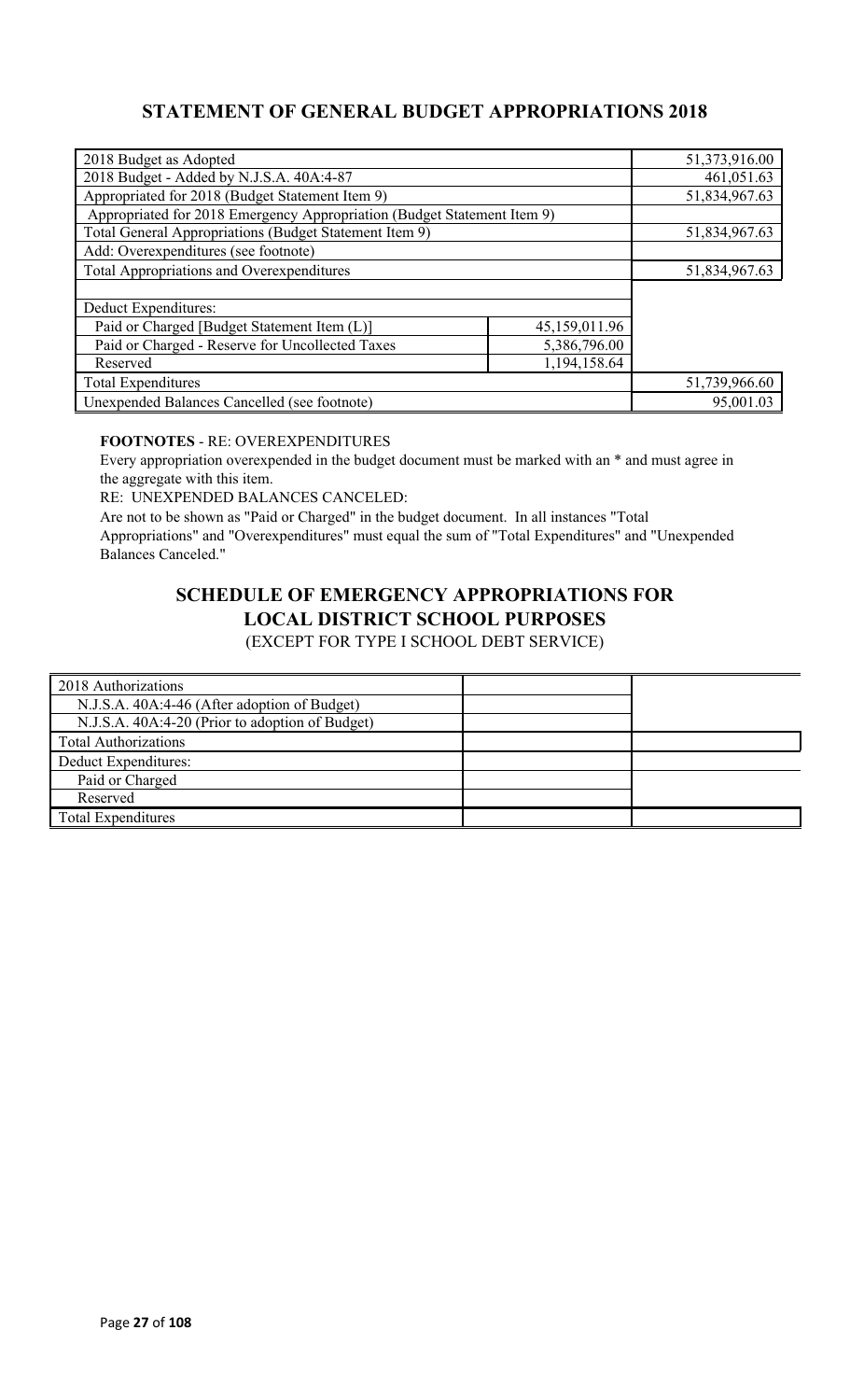## **RESULTS OF 2018 OPERATION**

CURRENT FUND

|                                                                | Debit        | Credit       |
|----------------------------------------------------------------|--------------|--------------|
| Miscellaneous Revenue Receivable Advanced in 2018              | 7,010.26     |              |
| Adjustment to Prior Year Added/Omitted                         |              |              |
| Cancelation of Reserves for Federal and State Grants           |              |              |
| (Credit)                                                       |              |              |
| Cancellation of Accounts Payable                               |              |              |
| Cancellation of Federal and State Grants Receivable            |              |              |
| (Debit)                                                        |              |              |
| Deferred School Tax Revenue: Balance December 31,<br><b>CY</b> |              | 0.00         |
| Deferred School Tax Revenue: Balance January 1, CY             | 0.00         |              |
| Deficit in Anticipated Revenues: Miscellaneous                 |              |              |
| <b>Revenues Anticipated</b>                                    | 0.00         |              |
| Deficit in Anticipated Revenues: Required Collection           |              |              |
| of Current Taxes                                               |              |              |
| Excess of Anticipated Revenues: Delinquent Tax                 |              |              |
| Collections                                                    |              | 22,467.18    |
| Excess of Anticipated Revenues: Miscellaneous                  |              |              |
| Revenues Anticipated                                           |              | 375,782.55   |
| Excess of Anticipated Revenues: Required Collection            |              |              |
| of Current Taxes                                               |              | 5,290,782.80 |
| Interfund Advances Originating in CY (Debit)                   | 7,437.59     |              |
| Miscellaneous Receivables Returned in 2016                     |              |              |
| Miscellaneous Revenue Not Anticipated                          |              | 242,574.30   |
| Miscellaneous Revenue Not Anticipated: Proceeds of             |              |              |
| Sale of Foreclosed Property                                    |              |              |
| Prior Year Seniors & Vets Disallowed                           | 8,522.60     |              |
| Prior Years Interfunds Returned in CY (Credit)                 |              | 809.37       |
| Refund of Prior Year Revenue (Debit)                           |              |              |
| Sale of Municipal Assets (Credit)                              |              |              |
| Senior Citizen Deductions Disallowed - Prior Year              |              |              |
| Taxes (Debit)                                                  |              |              |
| Statutory Excess in Reserve for Dog Fund                       |              |              |
| Expenditures (Credit)                                          |              |              |
| Unexpended Balances of CY Budget Appropriations                |              | 95,001.03    |
| Unexpended Balances of PY Appropriation Reserves               |              |              |
| (Credit)                                                       |              | 1,150,321.46 |
| <b>Surplus Balance</b>                                         | 7,154,768.24 | XXXXXXXXXX   |
| Deficit Balance                                                | XXXXXXXXXX   |              |
|                                                                | 7,177,738.69 | 7,177,738.69 |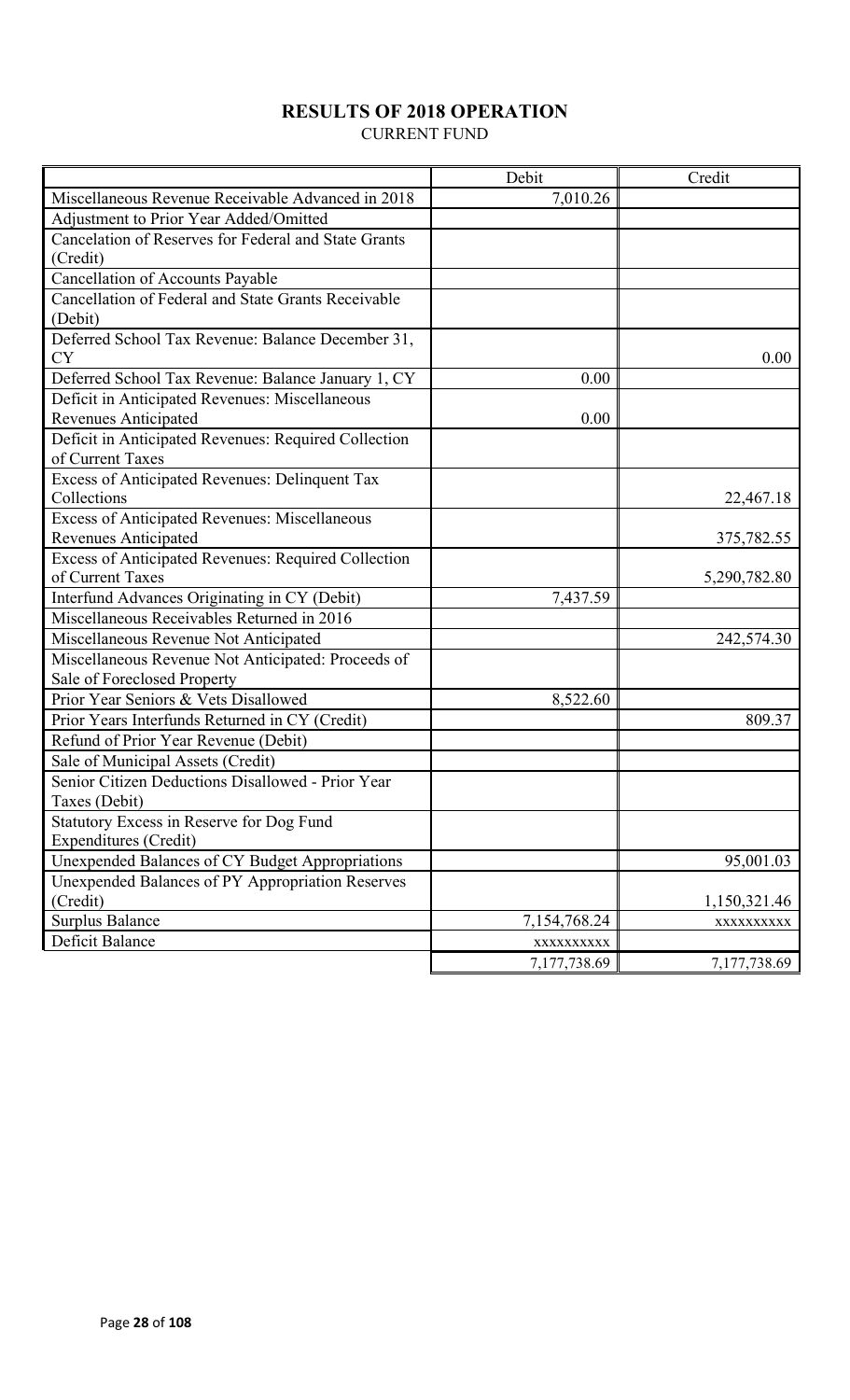# **SCHEDULE OF MISCELLANEOUS REVENUES NOT ANTICIPATED**

| <b>Source</b>                                                 | <b>Amount Realized</b> |
|---------------------------------------------------------------|------------------------|
| <b>Additional Homestead Benefit Rebate</b>                    | 720.00                 |
| <b>Alarm Registrations</b>                                    | 31,590.00              |
| Cell Tower Utility Income                                     | 24,900.00              |
| City Clerk                                                    | 180.02                 |
| Health Department Ceremony Fees                               | 3,300.00               |
| <b>Interest on Assessments</b>                                | 9,575.99               |
| Miscellaneous                                                 | 69,601.63              |
| Off-Duty Vehicle Fees                                         | 86,849.35              |
| Planning Board/Inspecition Fees                               | 5,763.87               |
| Police Records                                                | 5,732.52               |
| Senior & Vet Admin Fees                                       | 1,349.55               |
| Tax Collector                                                 | 1,040.00               |
| Vending Machine Revenues                                      | 1,971.37               |
| <b>Total Amount of Miscellaneous Revenues Not Anticipated</b> | \$242,574.30           |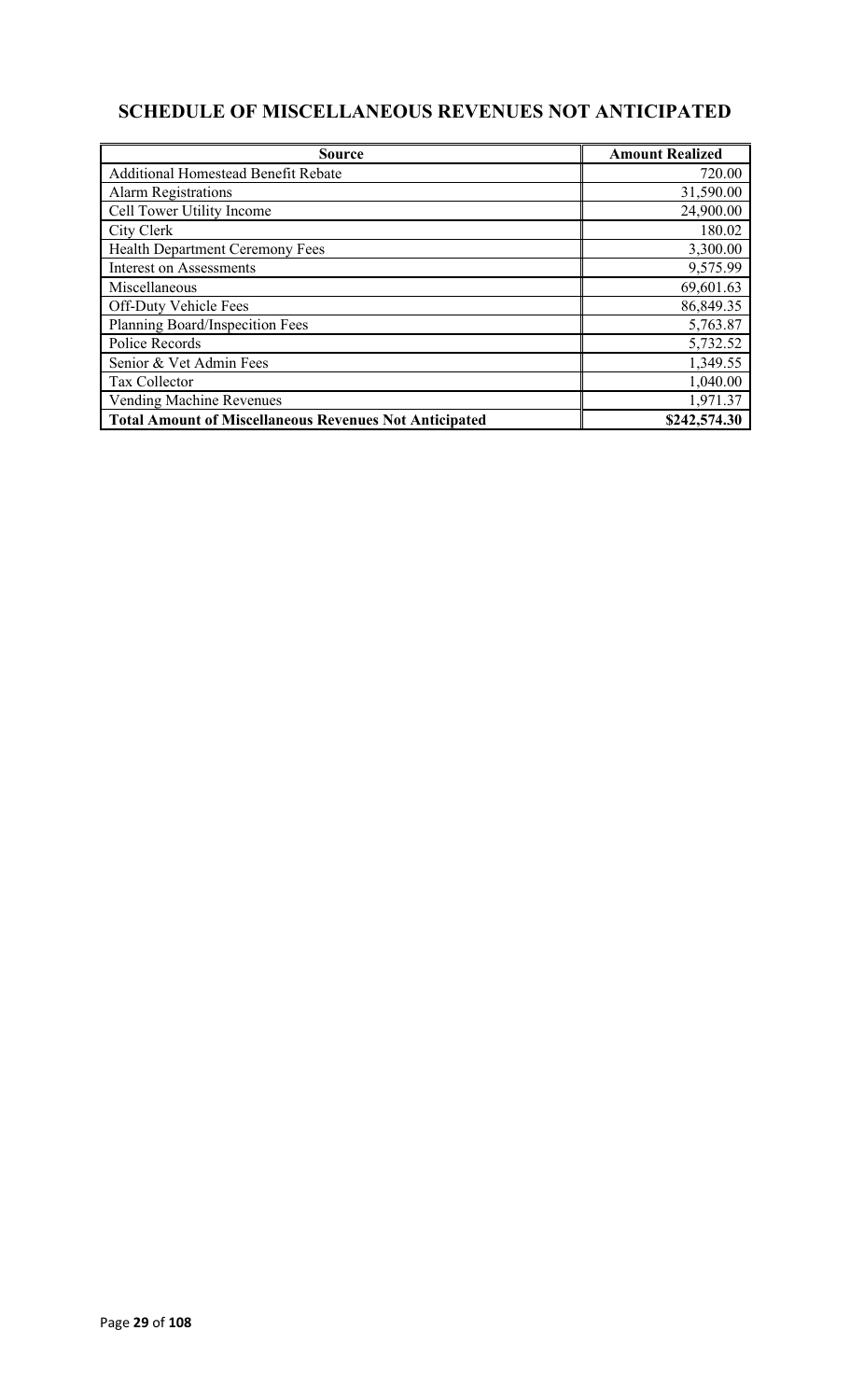## **SURPLUS – CURRENT FUND YEAR 2018**

|                                                 | Debit         | Credit        |
|-------------------------------------------------|---------------|---------------|
| Balance January 1, CY (Credit)                  |               | 9,406,135.39  |
| Amount Appropriated in the CY Budget - Cash     | 6,900,000.00  |               |
| Amount Appropriated in the CY Budget - with     |               |               |
| Prior Written Consent of Director of Local      |               |               |
| Government Services                             |               |               |
| Excess Resulting from CY Operations             |               | 7,154,768.24  |
| Miscellaneous Revenue Not Anticipated: Payments |               |               |
| in Lieu of Taxes on Real Property (Credit)      |               |               |
| Balance December 31, 2018                       | 9,660,903.63  | XXXXXXXXXX    |
|                                                 |               |               |
|                                                 | 16,560,903.63 | 16,560,903.63 |

## **ANALYSIS OF BALANCE DECEMBER 31, 2018 (FROM CURRENT FUND – TRIAL BALANCE)**

| Cash                                                     |      | 15,815,952.95 |
|----------------------------------------------------------|------|---------------|
| Investments                                              |      |               |
|                                                          |      |               |
| Sub-Total                                                |      | 15,815,952.95 |
| Deduct Cash Liabilities Marked with "C" on Trial Balance |      | 6,155,049.32  |
| Cash Surplus                                             |      | 9,660,903.63  |
| Deficit in Cash Surplus                                  |      |               |
| Other Assets Pledged to Surplus                          |      |               |
| Due from State of N.J. Senior Citizens and Veterans      |      |               |
| Deduction                                                | 0.00 |               |
| Deferred Charges #                                       | 0.00 |               |
| Cash Deficit                                             | 0.00 |               |
|                                                          |      |               |
|                                                          |      |               |
|                                                          |      |               |
|                                                          |      |               |
| <b>Total Other Assets</b>                                |      | 0.00          |
|                                                          |      |               |
|                                                          |      | 9,660,903.63  |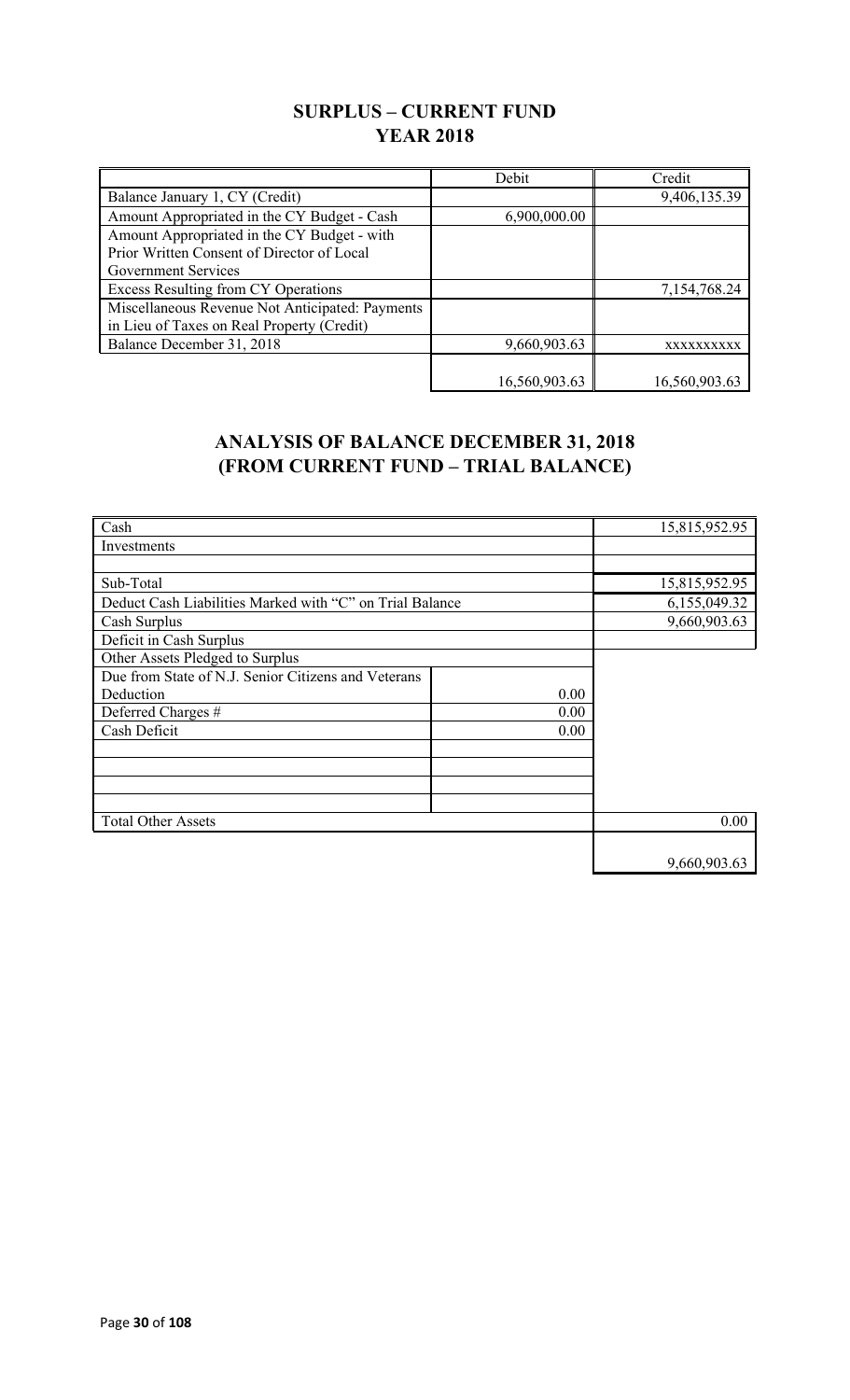### **(FOR MUNICIPALITIES ONLY) CURRENT TAXES – 2018 LEVY**

| \$135,889,394.80 |
|------------------|
|                  |
| \$               |
| \$263,668.00     |
| \$               |
| \$1,069,756.59   |
|                  |
|                  |
|                  |
| \$137,222,819.39 |
| \$               |
| $\overline{\$}$  |
| \$216,070.43     |
| \$               |
|                  |
|                  |
|                  |
|                  |
|                  |
|                  |
| \$136,569,506.28 |
| \$653,313.11     |
|                  |
|                  |
|                  |
|                  |
|                  |
| \$136,353,435.85 |
| \$               |
| \$136,353,435.85 |
|                  |

Note A: In showing the above percentage the following should be noted:

Where Item 5 shows \$137,222,819.39, and Item 10 shows \$136,353,435.85, the percentage represented by the cash collections would be \$136,353,435.85 / \$137,222,819.39 or 99.3664. The correct percentage to be shown as Item 13 is 99.3664%.

# Note: On Item 1 if Duplicate (Analysis) Figure is used; be sure to include Senior Citizens and Veterans Deductions.

\* Include overpayments applied as part of 2018 collections.

\*\* Tax appeals pursuant to R.S. 54:3-21 et seq and/or R.S. 54:48-1 et seq approved by resolution of the governing body prior to introduction of municipal budget. (N.J.S.A. 40A:4-41)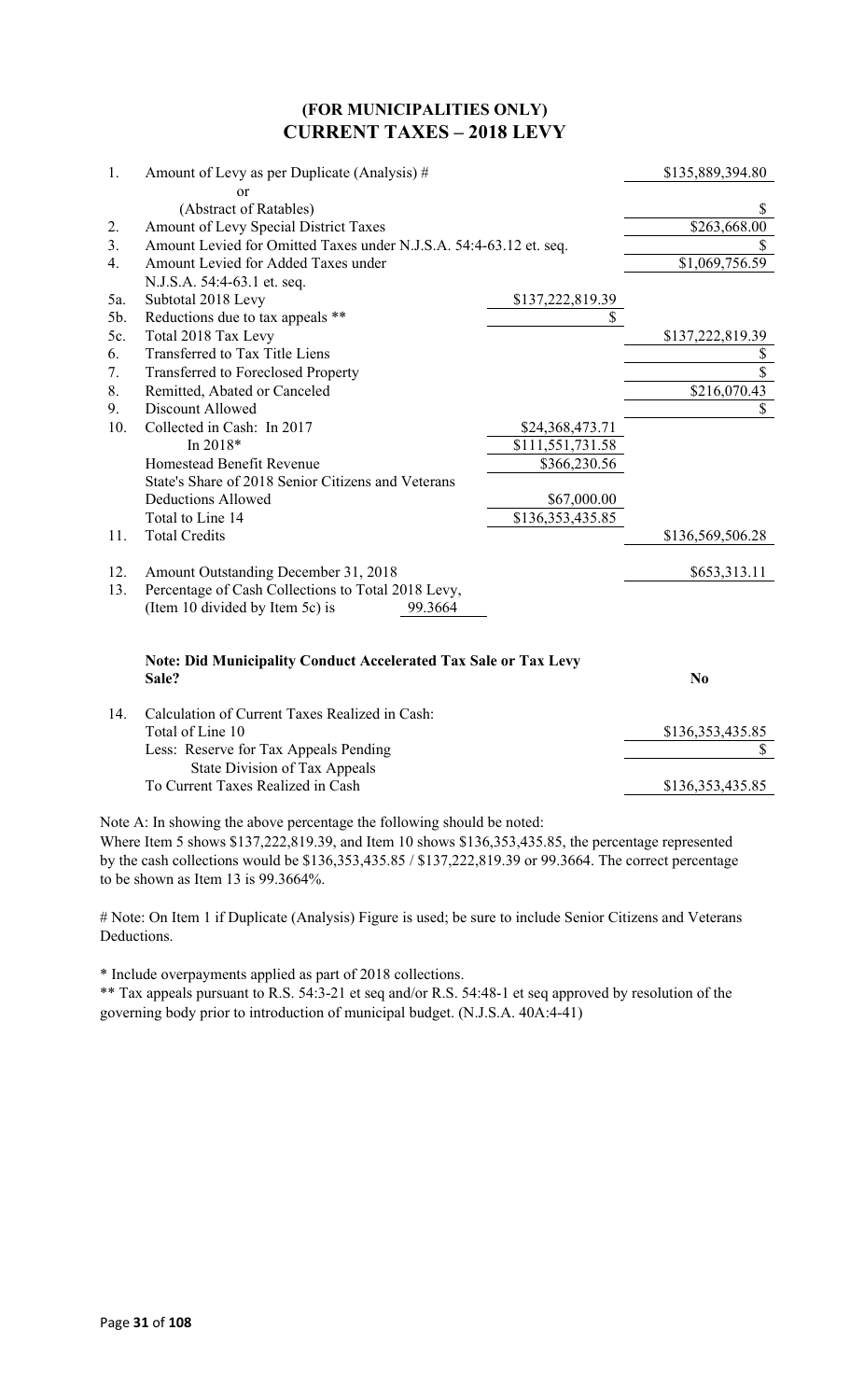## **ACCELERATED TAX SALE/TAX LEVY SALE – CHAPTER 99 To Calculate Underlying Tax Collection Rate for 2018**

Utilize this sheet only if you conducted an Accelerated Tax Sale or Tax Levy Sale pursuant to Chapter 99, P.L. 1997

| (1) Utilizing Accelerated Tax Sale                               |  |
|------------------------------------------------------------------|--|
|                                                                  |  |
|                                                                  |  |
|                                                                  |  |
| Line 5c Total 2018 Tax Levy                                      |  |
| Percentage of Collection Excluding Accelerated Tax Sale Proceeds |  |
|                                                                  |  |

### **(2)Utilizing Tax Levy Sale**

| Line 5c Total 2018 Tax Levy                                      |  |
|------------------------------------------------------------------|--|
| Percentage of Collection Excluding Accelerated Tax Sale Proceeds |  |
|                                                                  |  |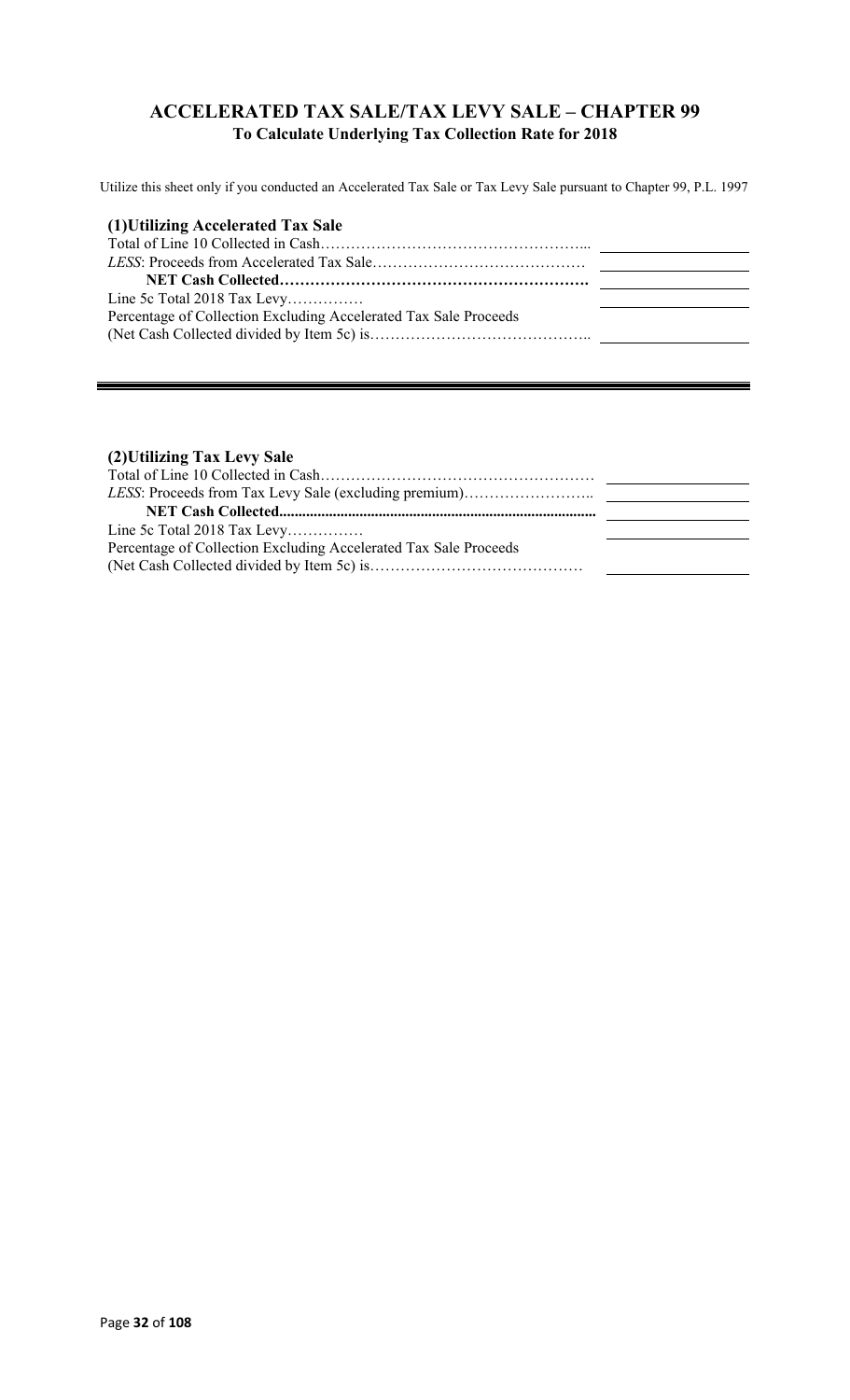## **SCHEDULE OF DUE FROM/TO STATE OF NEW JERSEY FOR SENIOR CITIZENS AND VETERANS DEDUCTIONS**

|                |                                           | Debit     | Credit    |
|----------------|-------------------------------------------|-----------|-----------|
| 1              | Balance Jan 1, CY: Due From State of New  | 0.00      |           |
|                | Jersey (Debit)                            |           |           |
|                | Balance Jan 1, CY: Due To State of New    |           | 5,723.05  |
|                | Jersey (Credit)                           |           |           |
| $\overline{2}$ | Sr. Citizens Deductions Per Tax Billings  | 7,500.00  |           |
|                | (Debit)                                   |           |           |
| 3              | Veterans Deductions Per Tax Billings      | 60,750.00 |           |
|                | (Debit)                                   |           |           |
| $\overline{4}$ | Sr. Citizen & Veterans Deductions Allowed | 1,250.00  |           |
|                | by Collector (Debit)                      |           |           |
|                | Sr. Citizen & Veterans Deductions         |           | 2,500.00  |
|                | Disallowed by Collector (Credit)          |           |           |
| 8              | Sr. Citizens Deductions Disallowed By Tax |           | 8,522.60  |
|                | Collector PY Taxes (Credit)               |           |           |
| 9              | Received in Cash from State (Credit)      |           | 59,977.40 |
|                | Balance December 31, 2018                 | 7,223.05  |           |
|                |                                           | 76,723.05 | 76,723.05 |

Calculation of Amount to be included on Sheet 22, Item 10- 2018 Senior Citizens and Veterans Deductions Allowed

| Line 2       | 7,500.00  |
|--------------|-----------|
| Line 3       | 60,750.00 |
| Line 4       | 1,250.00  |
| Sub-Total    | 69,500.00 |
| Less: Line 7 | 2,500.00  |
| To Item 10   | 67,000.00 |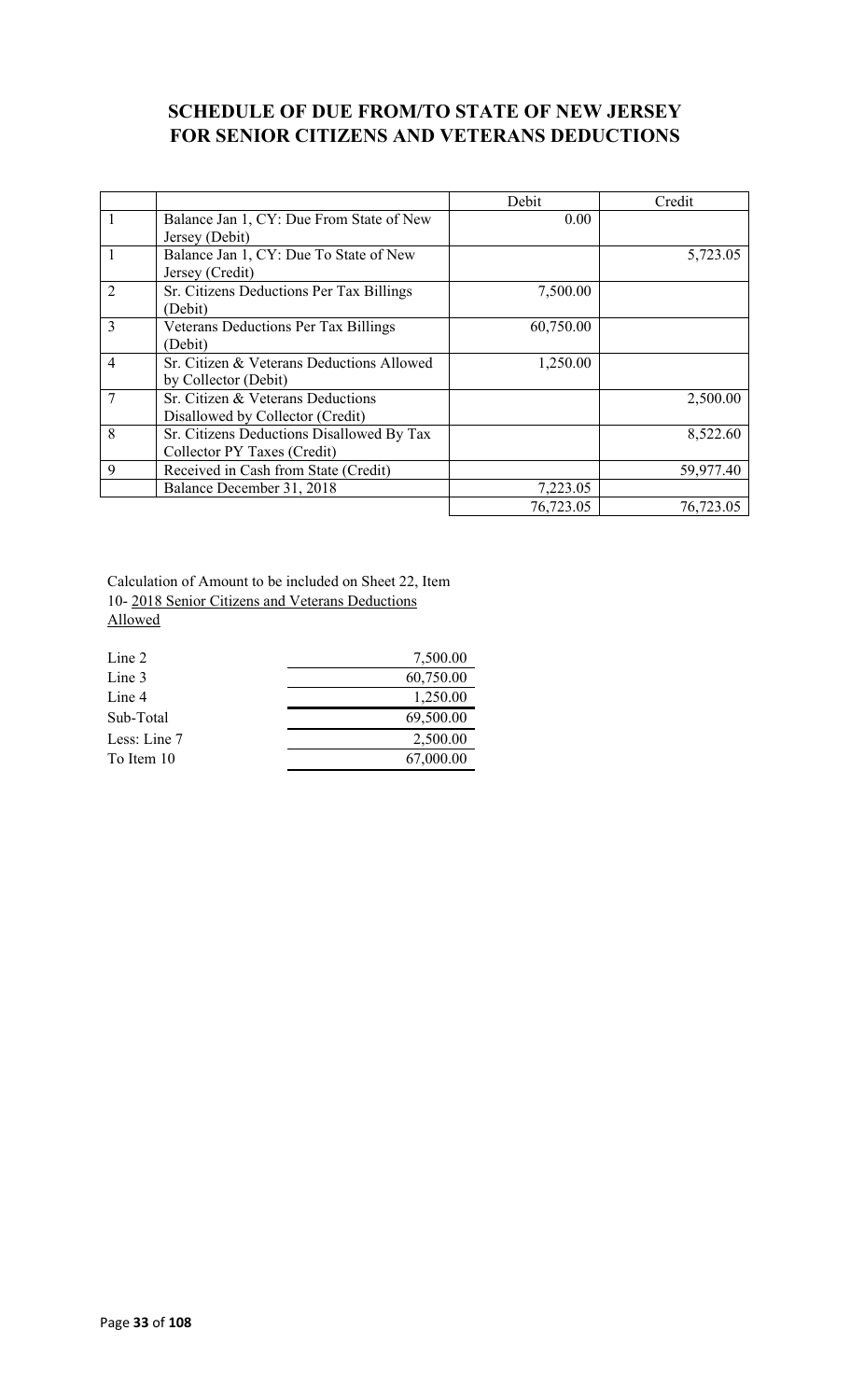## **SCHEDULE OF RESERVE FOR TAX APPEALS PENDING (N.J.S.A. 54:3-27)**

|                                                             |            | Debit             | Credit            |
|-------------------------------------------------------------|------------|-------------------|-------------------|
| <b>Balance January 1, 2018</b>                              |            | XXXXXXXXXX        | 266,166.79        |
| <b>Taxes Pending Appeals</b>                                | 266,166.79 | XXXXXXXXXX        | XXXXXXXXXX        |
| <b>Interest Earned on Taxes Pending</b>                     |            |                   |                   |
| Appeals                                                     | 0.00       | <b>XXXXXXXXXX</b> | <b>XXXXXXXXXX</b> |
| Contested Amount of 2018 Taxes Collected which are          |            |                   |                   |
| Pending State Appeal                                        |            | <b>XXXXXXXXXX</b> |                   |
| <b>Interest Earned on Taxes Pending State Appeals</b>       |            | XXXXXXXXXX        |                   |
| <b>Budget Appropriation</b>                                 |            | XXXXXXXXXX        | 300,000.00        |
| Cash Paid to Appellants                                     |            |                   |                   |
| (Including 5% Interest from Date of Payment                 |            | 22,429.38         | XXXXXXXXXX        |
| Closed to Results of Operations                             |            |                   |                   |
| (Portion of Appeal won by Municipality, including Interest) |            |                   | XXXXXXXXXX        |
|                                                             |            |                   |                   |
| <b>Balance December 31, 2018</b>                            |            | 543,737.41        | XXXXXXXXXX        |
| Taxes Pending Appeals*                                      | 543,737.41 | XXXXXXXXXX        | XXXXXXXXXX        |
| <b>Interest Earned on Taxes Pending</b>                     |            |                   |                   |
| Appeals                                                     |            | <b>XXXXXXXXXX</b> | <b>XXXXXXXXXX</b> |
|                                                             |            | 566,166.79        | 566,166.79        |

\*Includes State Tax Court and County Board of Taxation Appeals Not Adjusted by December 31, 2018

Margaret V. Gerba Signature of Tax Collector N-0655 3/25/2019 License # Date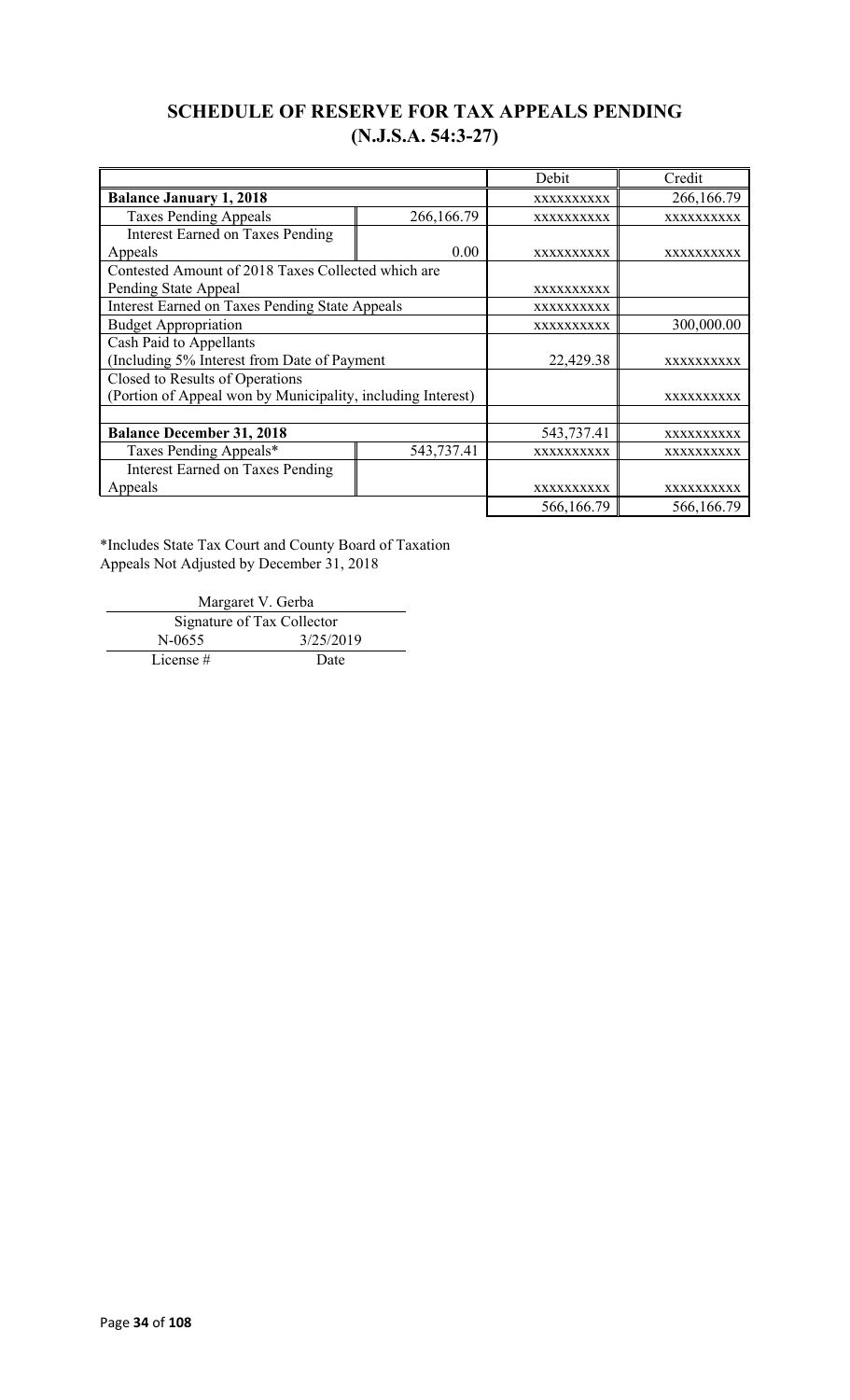# **SCHEDULE OF DELINQUENT TAXES AND TAX TITLE LIENS**

|     |                                                        |            | Debit              | Credit       |
|-----|--------------------------------------------------------|------------|--------------------|--------------|
| 1.  | <b>Balance January 1, 2018</b>                         |            | 503,944.58         | XXXXXXXXXX   |
|     | A. Taxes                                               | 503,944.58 | XXXXXXXXXX         | XXXXXXXXXX   |
|     | <b>B.</b> Tax Title Liens                              | 0.00       | XXXXXXXXXX         | XXXXXXXXX    |
| 2.  | Cancelled                                              |            |                    |              |
|     | A. Taxes                                               |            | XXXXXXXXXX         |              |
|     | <b>B.</b> Tax Title Liens                              |            | XXXXXXXXXX         |              |
| 3.  | Transferred to Foreclosed Tax Title Liens:             |            |                    |              |
|     | A. Taxes                                               |            | XXXXXXXXXX         |              |
|     | <b>B.</b> Tax Title Liens                              |            | XXXXXXXXXX         |              |
| 4.  | <b>Added Taxes</b>                                     |            | 8,522.60           | XXXXXXXXXX   |
| 5.  | <b>Added Tax Title Liens</b>                           |            |                    | XXXXXXXXX    |
| 6.  | Adjustment between Taxes (Other than current year)     |            |                    |              |
|     | A. Taxes - Transfers to Tax Title Liens                |            | XXXXXXXXXX         |              |
|     | B. Tax Title Liens - Transfers from                    |            |                    |              |
|     | Taxes                                                  |            |                    | XXXXXXXXXX   |
| 7.  | <b>Balance Before Cash Payments</b>                    |            | XXXXXXXXXX         | 512,467.18   |
| 8.  | Totals                                                 |            | 512,467.18         | 512,467.18   |
| 9.  | Collected:                                             |            | XXXXXXXXXX         | 512,467.18   |
|     | A. Taxes                                               | 512,467.18 | XXXXXXXXXX         | XXXXXXXXXX   |
|     | <b>B.</b> Tax Title Liens                              |            | XXXXXXXXXX         | XXXXXXXXXX   |
| 10. | Interest and Costs - 2018 Tax Sale                     |            |                    | XXXXXXXXXX   |
| 11. | 2018 Taxes Transferred to Liens                        |            |                    | XXXXXXXXXX   |
| 12. | 2018 Taxes                                             |            | 653,313.11         | XXXXXXXXXX   |
| 13. | <b>Balance December 31, 2018</b>                       |            | XXXXXXXXXX         | 653,313.11   |
|     | A. Taxes                                               | 653,313.11 | XXXXXXXXXX         | XXXXXXXXXX   |
|     | <b>B.</b> Tax Title Liens                              | 0.00       | XXXXXXXXXX         | XXXXXXXXXX   |
| 14. | Totals                                                 |            | 1,165,780.29       | 1,165,780.29 |
| 15. | Percentage of Cash Collections to                      |            |                    |              |
|     | <b>Adjusted Amount Outstanding</b>                     |            |                    |              |
|     | (Item No. 9 divided by Item<br>100.0000                |            |                    |              |
|     | No. $7$ ) is                                           |            |                    |              |
| 16. | Item No. 14 multiplied by percentage<br>shown above is | 653,313.11 | and represents the |              |

maximum amount that may be anticipated in 2019.

(See Note A on Sheet 22 - Current Taxes) (1) These amounts will always be the

same.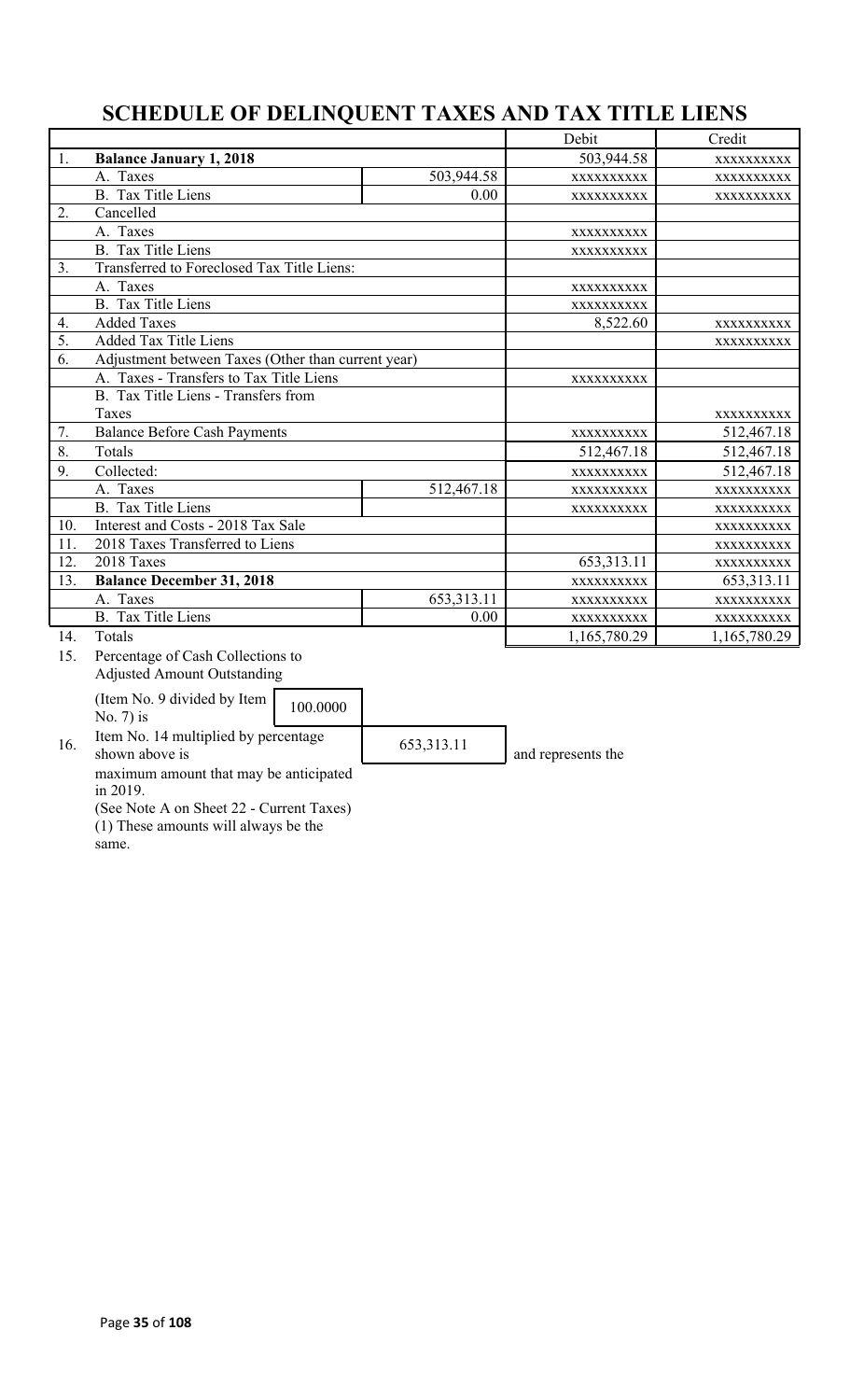## **SCHEDULE OF FORECLOSED PROPERTY (PROPERTY ACQUIRED BY TAX TITLE LIEN LIQUIDATION)**

|                                                     | Debit      | Credit |
|-----------------------------------------------------|------------|--------|
| Balance January 1, CY (Debit)                       | 0.00       |        |
| Adjustment to Assessed Valuation (Credit)           |            |        |
| Adjustment to Assessed Valuation (Debit)            |            |        |
| Foreclosed or Deeded in CY: Tax Title Liens (Debit) |            |        |
| Foreclosed or Deeded in CY: Taxes Receivable        |            |        |
| (Debit)                                             |            |        |
| Sales: Cash* (Credit)                               |            |        |
| Sales: Contract (Credit)                            |            |        |
| Sales: Gain on Sales (Debit)                        |            |        |
| Sales: Loss on Sales (Credit)                       |            |        |
| Sales: Mortgage (Credit)                            |            |        |
| Balance December 31, 2018                           | XXXXXXXXXX |        |
|                                                     |            |        |

# **CONTRACT SALES**

|                                           | Debit      | <b>Tredit</b> |
|-------------------------------------------|------------|---------------|
| Balance January 1, CY (Debit)             | 0.00       |               |
| Collected * (Credit)                      |            |               |
| CY Sales from Foreclosed Property (Debit) |            |               |
| Balance December 31, 2018                 | XXXXXXXXXX |               |
|                                           |            |               |

# **MORTGAGE SALES**

|                                           | Debit      | Credit |
|-------------------------------------------|------------|--------|
| Balance January 1, CY (Debit)             | 0.00       |        |
| Collected * (Credit)                      |            |        |
| CY Sales from Foreclosed Property (Debit) |            |        |
| Balance December 31, 2018                 | XXXXXXXXXX |        |
|                                           |            |        |

| Analysis of Sale of Property: |  |
|-------------------------------|--|
| *Total Cash Collected in 2018 |  |
| Realized in 2018 Budget       |  |
| To Results of Operation       |  |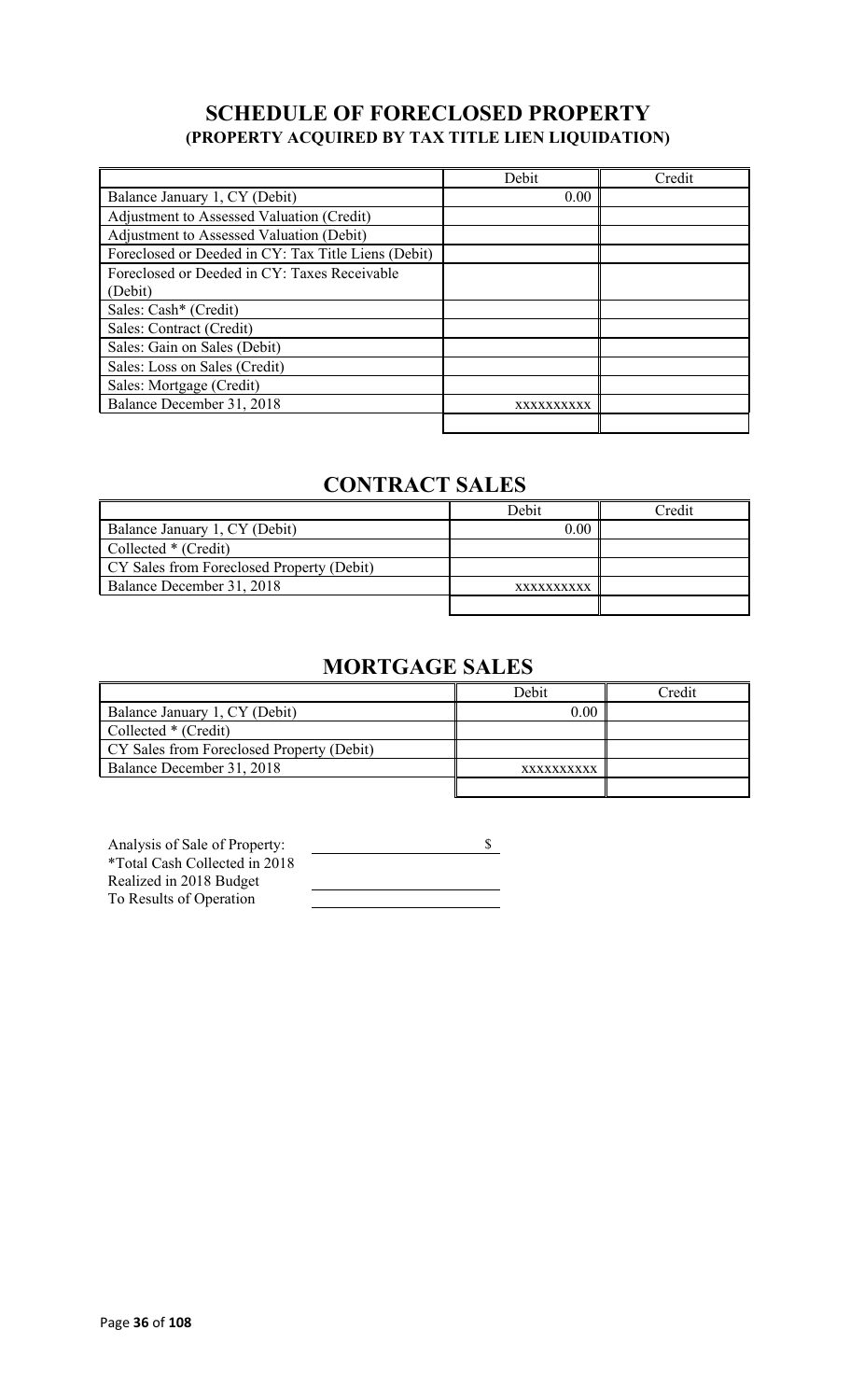### **DEFERRED CHARGES - MANDATORY CHARGES ONLY - CURRENT, TRUST, AND GENERAL CAPITAL FUNDS (Do not include the emergency authorizations pursuant to**

**N.J.S.A. 40A:4-55, N.J.S.A. 40A:4-55.1 or N.J.S.A. 40A:4-55.13)**

|                               | Amount        |             |                |               |
|-------------------------------|---------------|-------------|----------------|---------------|
|                               | Dec. 31, 2017 |             | Amount         |               |
|                               | per Audit     | Amount in   | Resulting from | Balance as at |
| Caused By                     | Report        | 2018 Budget | 2018           | Dec. 31, 2018 |
| Animal Control Fund           | \$0.00        |             |                |               |
| Capital -                     | \$0.00        |             |                |               |
| Deficit from Operations       | \$0.00        |             | \$0.00         | \$0.00        |
| <b>Trust Assessment</b>       | \$0.00        |             |                |               |
| Trust Other                   | \$0.00        |             |                |               |
| <b>Subtotal Current Fund</b>  | \$0.00        |             | \$0.00         | \$0.00        |
| <b>Subtotal Trust Fund</b>    | \$0.00        |             |                |               |
| Subtotal Capital Fund         | \$0.00        |             |                |               |
| <b>Total Deferred Charges</b> | \$0.00        |             | \$0.00         | \$0.00        |

## **EMERGENCY AUTHORIZATIONS UNDER N.J.S.A. 40A:4-47 WHICH HAVE BEEN FUNDED OR REFUNDED UNDER N.J.S.A. 40A:2-3 OR N.J.S.A. 40A:2-51**

Date Purpose **Purpose** Amount

 $\overline{\$}$ 

# **JUDGEMENTS ENTERED AGAINST MUNICIPALITY AND NOT SATISFIED**

|             |               |              |        | Appropriated for in |
|-------------|---------------|--------------|--------|---------------------|
|             |               |              |        | Budget of Year      |
| In Favor Of | On Account Of | Date Entered | Amount | 2019                |
|             |               |              |        |                     |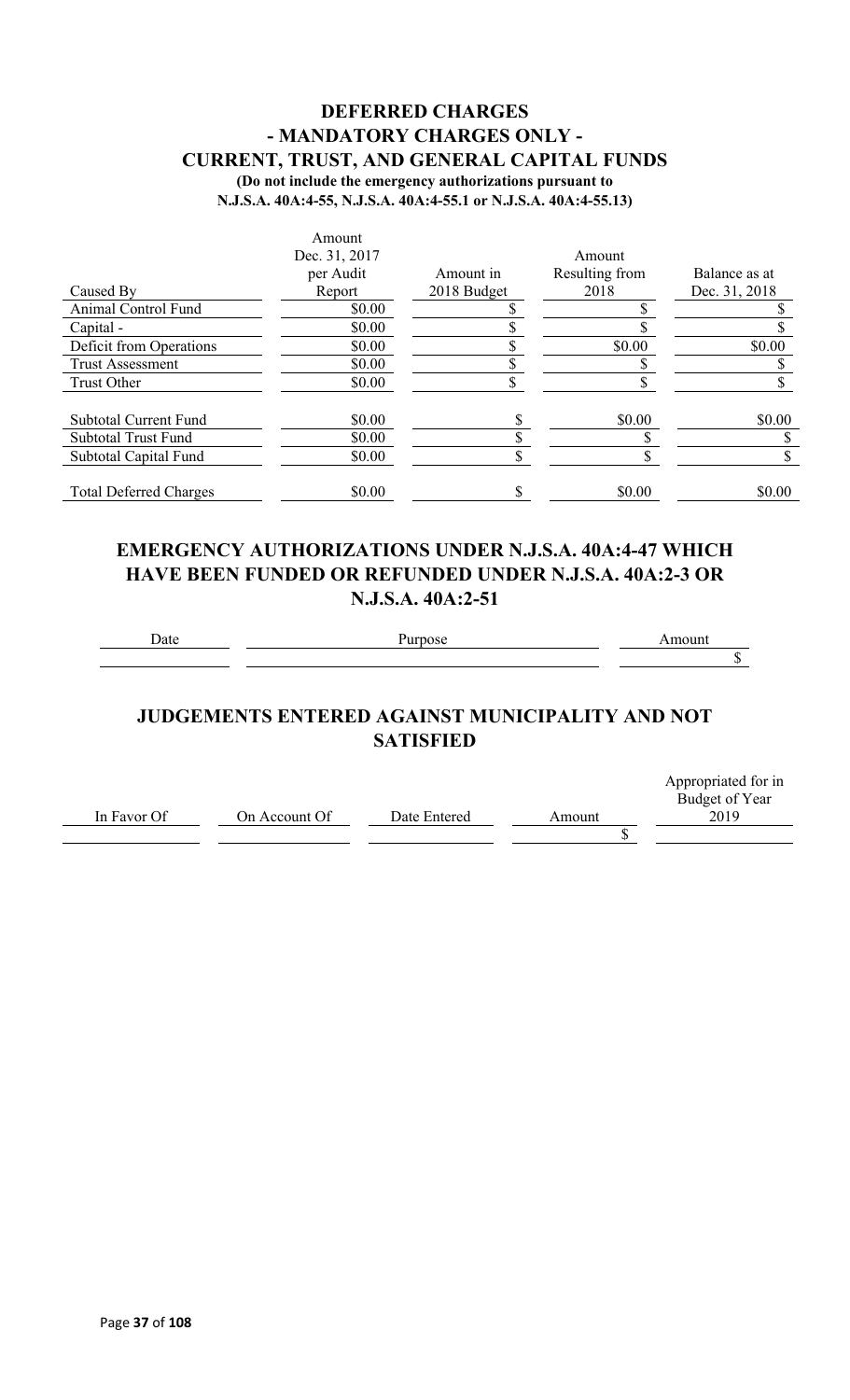**N.J.S.A. 40A:4-53 SPECIAL EMERGENCY** - TAX MAP; REVALUATION; MASTER PLAN; REVISION AND CODIFICATION OF ORDINANCES; DRAINAGE MAPS FOR FLOOD CONTROL; PRELIMINARY ENGINEERING STUDIES, ETC. FOR SANITARY SEWER SYSTEM; MUNICI- PAL CONSOLIDATION ACT; FLOOD OR HURRICANE DAMAGE.

| Date | Purpose | Amount<br>Authorized | Not Less Than 1/5<br>of Amount<br>Authorized* | Balance<br>Dec. 31, 2017 | By 2018 Budget | Reduced in 2018<br>Cancelled by<br>Resolution | Balance<br>Dec. 31, 2018 |
|------|---------|----------------------|-----------------------------------------------|--------------------------|----------------|-----------------------------------------------|--------------------------|
|      | Totals  |                      |                                               |                          |                |                                               |                          |

It is hereby certified that all outstanding "Special Emergency" appropriations have been adopted by the governing body in full compliance with N.J.S.A. 40A:4-53 et seq. and are recorded on this page.

> Margaret V. Gerba Chief Financial Officer

\* Not less than one-fifth (1/5) of amount authorized but not more than the amount shown in the column Balance Dec. 31, 2018 must be entered here and then raised in the 2019 budget.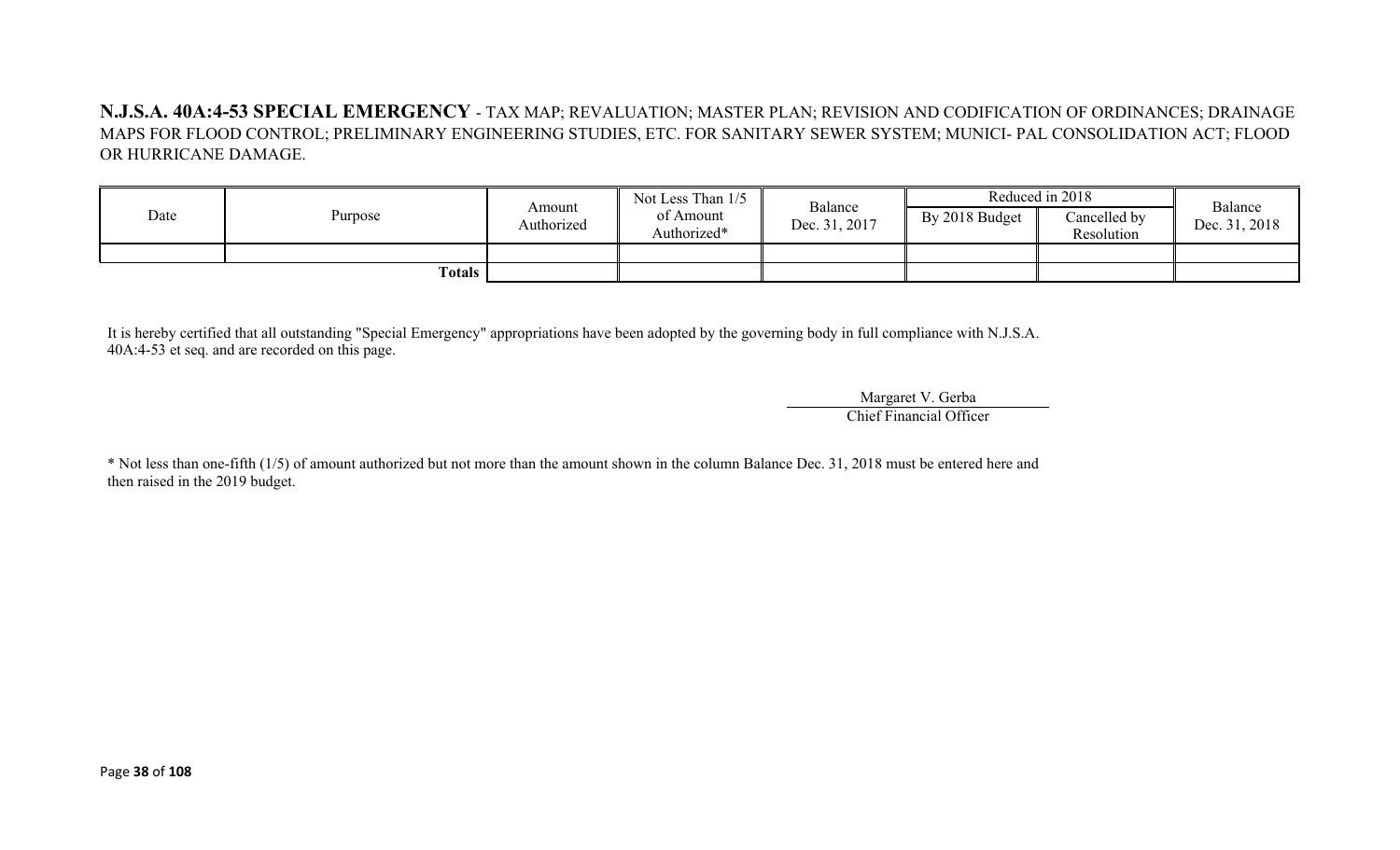# **N.J.S.A. 40A:4-55.1, ET SEQ., SPECIAL EMERGENCY - DAMAGE CAUSED TO ROADS/BRIDGES BY SNOW, ICE, FROST OR FLOOD N.J.S.A. 40A:4-55.13, ET SEQ., SPECIAL EMERGENCY - PUBLIC EXIGENCIES CAUSED BY CIVIL DISTURBANCES**

|      |         |                      | Not Less Than 1/3        |                          |                | Reduced in 2018            | Balance       |
|------|---------|----------------------|--------------------------|--------------------------|----------------|----------------------------|---------------|
| Date | Purpose | Amount<br>Authorized | of Amount<br>Authorized* | Balance<br>Dec. 31, 2017 | By 2018 Budget | Cancelled by<br>Resolution | Dec. 31, 2018 |
|      |         |                      |                          |                          |                |                            |               |
|      | Totals  |                      |                          |                          |                |                            |               |

It is hereby certified that all outstanding "Special Emergency" appropriations have been adopted by the governing body in full compliance with N.J.S.A. 40A:4-55 et seq. and N.J.S.A 40A:4-55.13 et seq. are recorded on this page.

> Margaret V. Gerba Chief Financial Officer

\* Not less than one-third (1/3) of amount authorized but not more than the amount shown in the column Balance Dec. 31, 2018 must be entered here and then raised in the 2019 budget.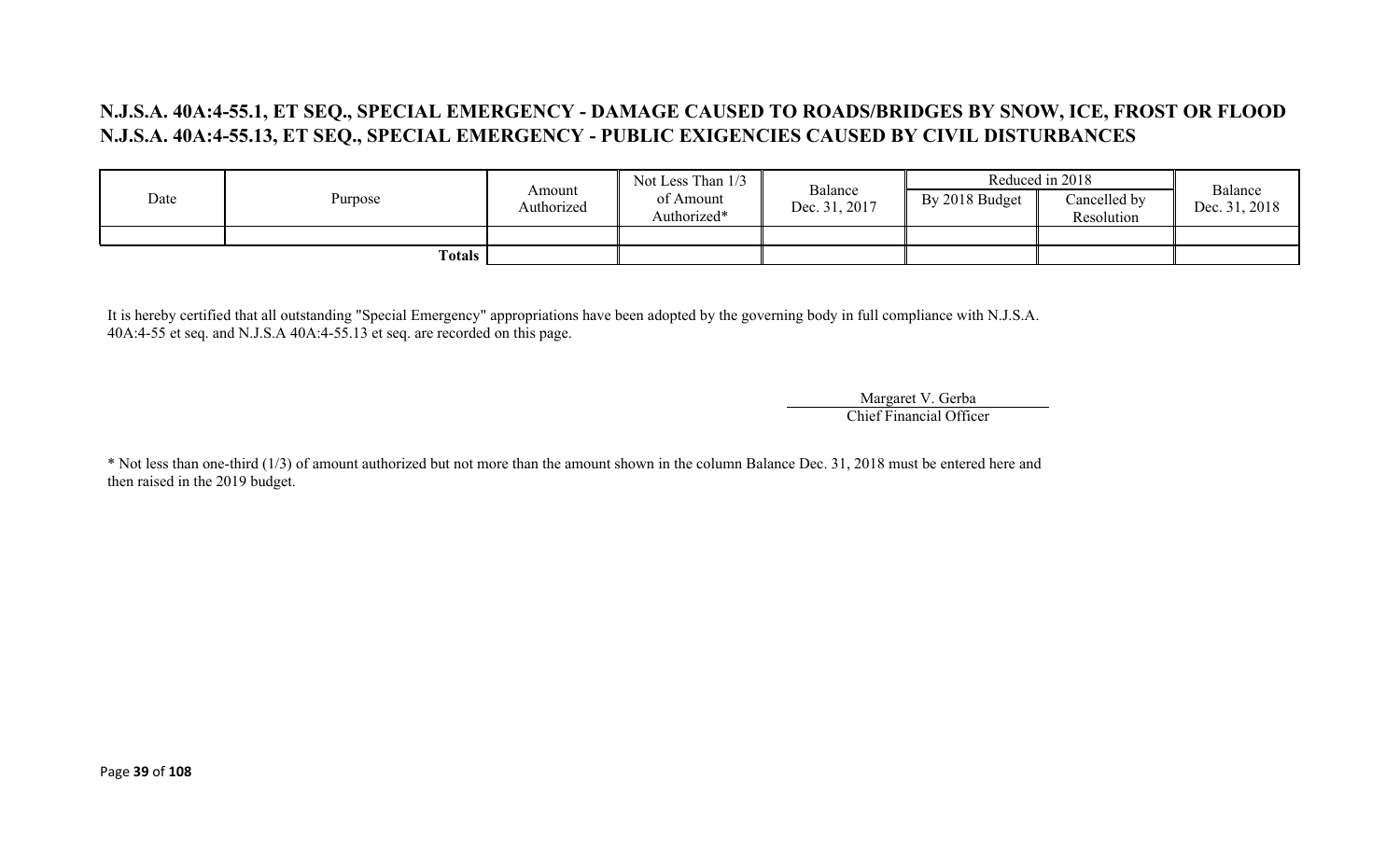# **SCHEDULE OF BONDS ISSUED AND OUTSTANDING AND 2019 DEBT SERVICE FOR BONDS MUNICIPAL GENERAL CAPITAL BONDS**

|                                              | Debit         | Credit        | 2019 Debt Service |
|----------------------------------------------|---------------|---------------|-------------------|
| Outstanding January 1, CY (Credit)           |               | 20,690,000.00 |                   |
| Cancelled (Debit)                            |               |               |                   |
| Issued (Credit)                              |               |               |                   |
| Paid (Debit)                                 | 2,735,000.00  |               |                   |
| Refunded                                     |               |               |                   |
| Outstanding Dec. 31, 2018                    | 17,955,000.00 | XXXXXXXXXX    |                   |
|                                              | 20,690,000.00 | 20,690,000.00 |                   |
| 2019 Bond Maturities - General Capital Bonds |               |               | \$2,000,000.00    |
| 2019 Interest on Bonds                       |               | 374,564.09    |                   |

#### **ASSESSMENT SERIAL BONDS**

| Outstanding January 1, CY (Credit)           |            | 770,000.00 |             |
|----------------------------------------------|------------|------------|-------------|
| Issued (Credit)                              |            |            |             |
| Paid (Debit)                                 | 95,000.00  |            |             |
| Outstanding Dec. 31, 2018                    | 675,000.00 | XXXXXXXXXX |             |
|                                              | 770,000.00 | 770,000.00 |             |
| 2019 Bond Maturities – General Capital Bonds |            |            | \$85,000.00 |
| 2019 Interest on Bonds                       |            | 12,012.50  |             |

#### **LIST OF BONDS ISSUED DURING 2018**

| Purpose      | 2019 Maturity | Amount Issued | Date of<br><i>ssue</i> | Interest<br>Rate |
|--------------|---------------|---------------|------------------------|------------------|
|              |               |               |                        |                  |
| <b>Total</b> |               |               |                        |                  |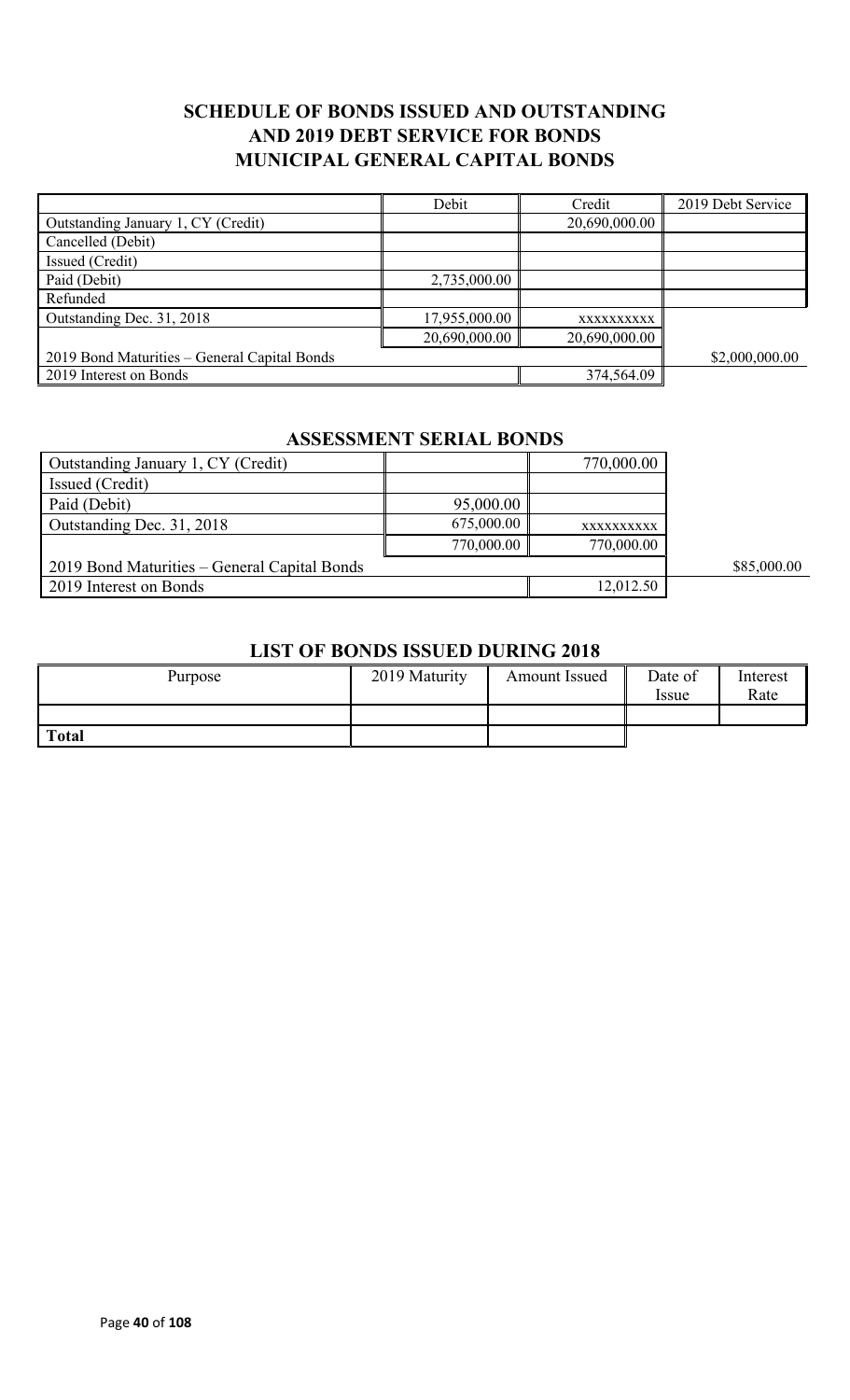# **SCHEDULE OF LOANS ISSUED AND OUTSTANDING**

# **AND 2019 DEBT SERVICE FOR LOANS MUNICIPAL GREEN ACRES TRUST LOAN**

|                                    | Debit | Credit      | 2019 Debt Service |
|------------------------------------|-------|-------------|-------------------|
| Outstanding January 1, CY (Credit) |       | 0.00        |                   |
| Issued (Credit)                    |       |             |                   |
| Paid (Debit)                       |       |             |                   |
| Outstanding Dec. 31,2018           |       | XXXXXXXXXXX |                   |
|                                    |       |             |                   |
| 2019 Loan Maturities               |       |             |                   |
| 2019 Interest on Loans             |       |             |                   |
| Total 2019 Debt Service for Loan   |       |             |                   |

#### **GREEN ACRES TRUST LOAN**

| Outstanding January 1, CY (Credit) | 0.00       |  |
|------------------------------------|------------|--|
| <b>Issued</b> (Credit)             |            |  |
| Paid (Debit)                       |            |  |
| Outstanding Dec. 31,2018           | XXXXXXXXXX |  |
|                                    |            |  |
| 2019 Loan Maturities               |            |  |
| 2019 Interest on Loans             |            |  |
| Total 2019 Debt Service for Loan   |            |  |

#### **LIST OF LOANS ISSUED DURING 2018**

| Purpose      | 2019 Maturity | <b>Amount Issued</b> | Date of<br><i>Issue</i> | Interest<br>Rate |
|--------------|---------------|----------------------|-------------------------|------------------|
|              |               |                      |                         |                  |
| <b>Total</b> |               |                      |                         |                  |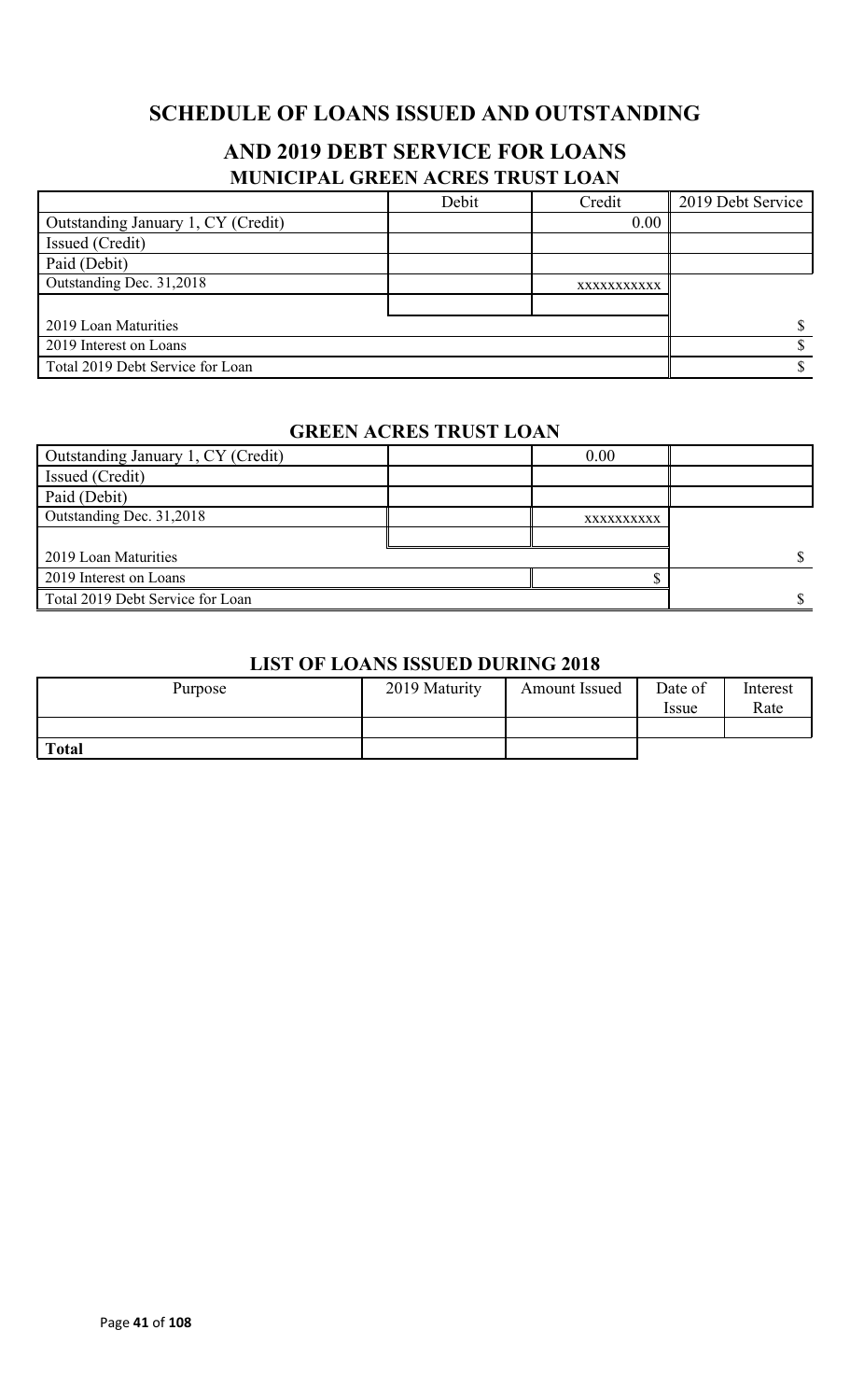# **SCHEDULE OF LOANS ISSUED AND OUTSTANDING AND 2018 DEBT SERVICE FOR LOANS**

|                             | Debit | Credit | Debt Service |
|-----------------------------|-------|--------|--------------|
| Outstanding January 1,      |       |        |              |
| Issued                      |       |        |              |
|                             |       |        |              |
|                             |       |        |              |
|                             |       |        |              |
| Paid                        |       |        |              |
| Outstanding December 31,    |       |        |              |
| Loan Maturities             |       |        |              |
| Interest on Loans           |       |        |              |
| Total Debt Service for Loan |       |        |              |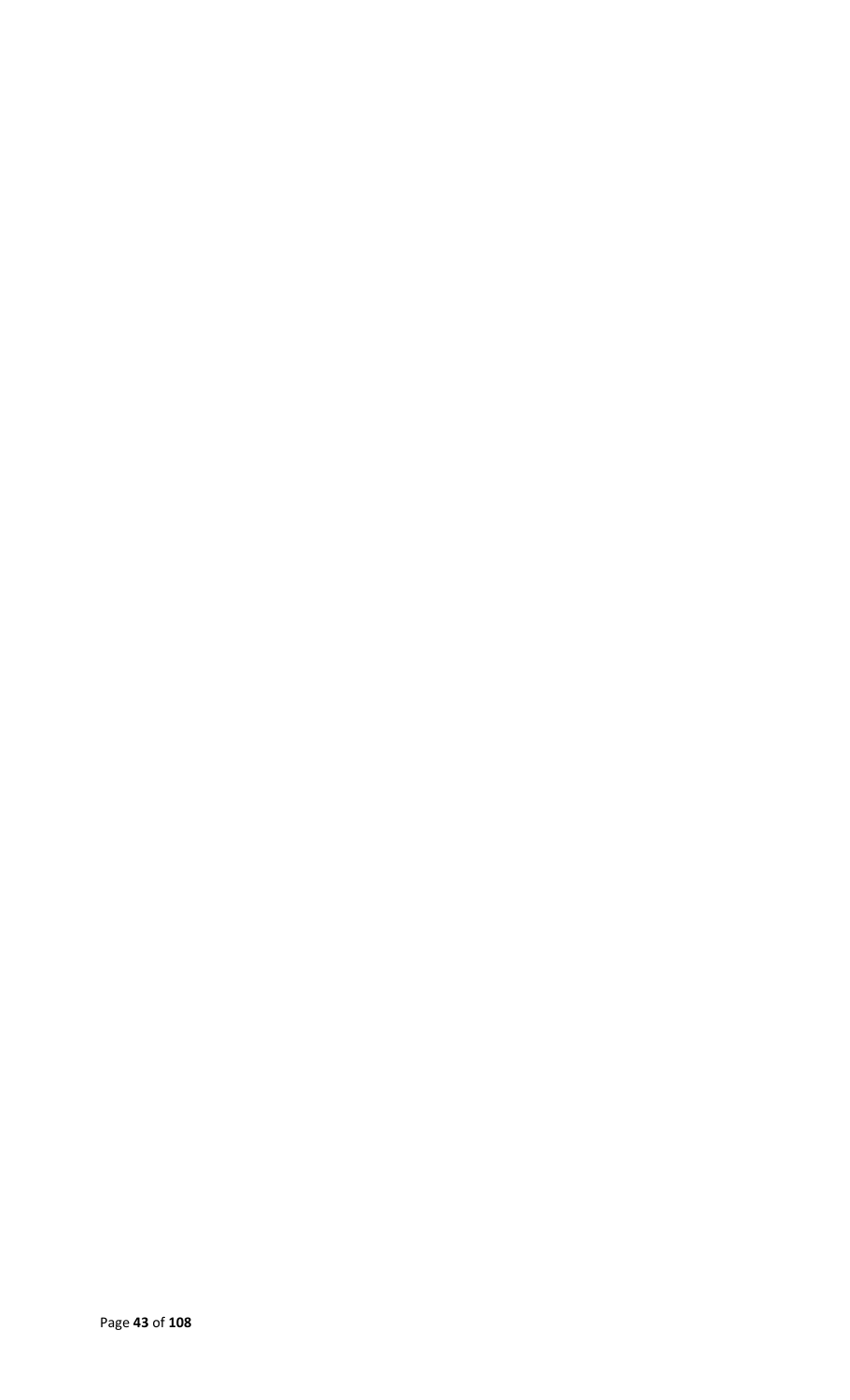# **SCHEDULE OF BONDS ISSUED AND OUTSTANDING**

### **AND 2019 DEBT SERVICE FOR BONDS TYPE I SCHOOL TERM BONDS**

|                                   | Debit | Credit     | 2019 Debt Service |
|-----------------------------------|-------|------------|-------------------|
| Paid (Debit)                      |       |            |                   |
| Outstanding Dec. 31, 2018         |       | XXXXXXXXXX |                   |
|                                   |       |            |                   |
| 2019 Bond Maturities – Term Bonds |       |            |                   |
| 2019 Interest on Bonds            |       |            |                   |

### **TYPE I SCHOOL SERIAL BOND**

| Outstanding January 1, CY (Credit)            |               | 37,465,000.00 |  |
|-----------------------------------------------|---------------|---------------|--|
| Issued (Credit)                               |               |               |  |
| Paid (Debit)                                  | 4,400,000.00  |               |  |
| Refunded                                      |               |               |  |
| Outstanding Dec. 31, 2018                     | 33,065,000.00 | XXXXXXXXXX    |  |
|                                               | 37,465,000.00 | 37,465,000.00 |  |
| 2019 Interest on Bonds                        |               | 830,022.98    |  |
| 2019 Bond Maturities - Serial Bonds           | 4,435,000.00  |               |  |
| Total "Interest on Bonds – Type 1 School Debt | 830,022.98    |               |  |
| Service"                                      |               |               |  |

#### **LIST OF BONDS ISSUED DURING 2018**

| Purpose | 2019 Maturity -01 | <b>Amount Issued -02</b> | Date of<br><i>ssue</i> | Interest<br>Rate |
|---------|-------------------|--------------------------|------------------------|------------------|
|         |                   |                          |                        |                  |
| Total   |                   |                          |                        |                  |

### **2019 INTEREST REQUIREMENT – CURRENT FUND DEBT ONLY**

| Outstanding   | 2019 Interest |
|---------------|---------------|
| Dec. 31, 2018 | Requirement   |
|               |               |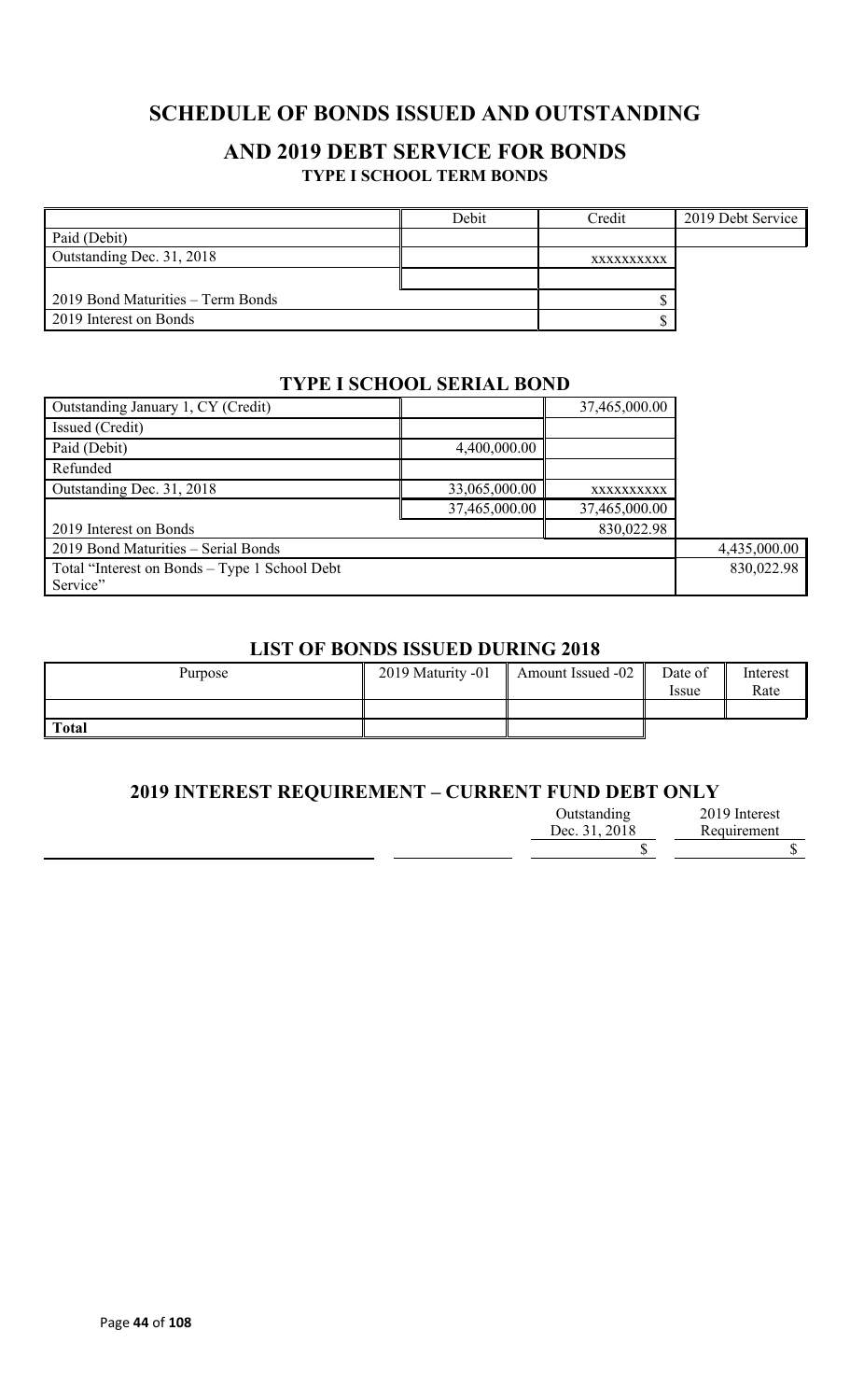# **DEBT SERVICE FOR NOTES (OTHER THAN ASSESSMENT NOTES)**

|                                   | Original Amount | Original Date of | Amount of Note |                  |                  | 2019 Budget Requirement |              | Interest      |
|-----------------------------------|-----------------|------------------|----------------|------------------|------------------|-------------------------|--------------|---------------|
| Title or Purpose of Issue         | Issued          | Issue            | Outstanding    | Date of Maturity | Rate of Interest | For Principal           | For Interest | Computed to   |
|                                   |                 |                  | Dec. 31, 2018  |                  |                  |                         |              | (Insert Date) |
| 3141 Various Improvements         | 2,952,000.00    | 4/5/2018         | 2,952,000.00   | 4/5/2019         | 3.00             |                         | 88,560.00    | 4/5/2019      |
| 3144 Various Road Improvements    | 950,000.00      | 4/5/2018         | 950,000.00     | 4/5/2019         | 3.00             |                         | 28,500.00    | 4/5/2019      |
| 3055 Various Road Improvements    | 526,500.00      | 4/6/2017         | 526,500.00     | 4/5/2019         | 3.00             |                         | 15,795.00    | 4/5/2019      |
| 3063 Improvements of Druid Hill   |                 |                  |                |                  |                  |                         |              |               |
| Rd                                | 71,000.00       | 4/6/2017         | 71,000.00      | 4/5/2019         | 3.00             |                         | 2,130.00     | 4/5/2019      |
| 3064 Improvements of Fairview     |                 |                  |                |                  |                  |                         |              |               |
| Ave                               | 33,000.00       | 4/6/2017         | 33,000.00      | 4/5/2019         | 3.00             |                         | 990.00       | 4/5/2019      |
| 3065 Improvements of Fernwood &   |                 |                  |                |                  |                  |                         |              |               |
| Ridge Rds                         | 47,000.00       | 4/6/2017         | 47,000.00      | 4/5/2019         | 3.00             |                         | 1,410.00     | 4/5/2019      |
| 3066 Various Improvements         | 2,221,000.00    | 4/6/2017         | 2,221,000.00   | 4/5/2019         | 3.00             |                         | 66,630.00    | 4/5/2019      |
| 3075 Acquisition of Equipment     | 161,500.00      | 4/6/2017         | 161,500.00     | 4/5/2019         | 3.00             |                         | 4,845.00     | 4/5/2019      |
| 3080 Special Improvement District | 2,380,000.00    | 4/6/2017         | 2,380,000.00   | 4/5/2019         | 3.00             |                         | 71,400.00    | 4/5/2019      |
| 3081 Fire Department Radio        |                 |                  |                |                  |                  |                         |              |               |
| System                            | 333,000.00      | 4/6/2017         | 333,000.00     | 4/5/2019         | 3.00             |                         | 9,990.00     | 4/5/2019      |
| 3084 Various Improvements         | 3,695,000.00    | 4/6/2017         | 3,695,000.00   | 4/5/2019         | 3.00             |                         | 110,850.00   | 4/5/2019      |
| 3114 Various Improvements         | 3,428,000.00    | 4/6/2017         | 3,428,000.00   | 4/5/2019         | 3.00             |                         | 102,840.00   | 4/5/2019      |
| 3115 Various Road Improvements    | 2,214,000.00    | 4/6/2017         | 2,214,000.00   | 4/5/2019         | 3.00             |                         | 66,420.00    | 4/5/2019      |
| 3130 Improvement of Community     |                 |                  |                |                  |                  |                         |              |               |
| Center                            | 5,557,000.00    | 4/6/2017         | 4,672,000.00   | 4/5/2019         | 3.00             |                         | 140,160.00   | 4/5/2019      |
|                                   | 24,569,000.00   | XXXXXXXXXX       | 23,684,000.00  | XXXXXXXXXX       | XXXXXXXXXX       | 0.00                    | 710,520.00   | XXXXXXXXXX    |

Memo: Type I School Notes should be separately listed and totaled.

Memo: Refunding Bond Anticipation Notes should be separately listed and totaled.

\* " Original Date of Issue" refers to the date when the first money was borrowed for a particular improvement, not the renewal date of subsequent notes which were issued.

All notes with an original date of issue of 2016 or prior require one legally payable installment to be budgeted if it is contemplated that such notes will be renewed in 2019 or written intent of permanent financing submitted with statement.

\*\* If interest on notes is financed by ordinance, designate same, otherwise an amount must be included in this column.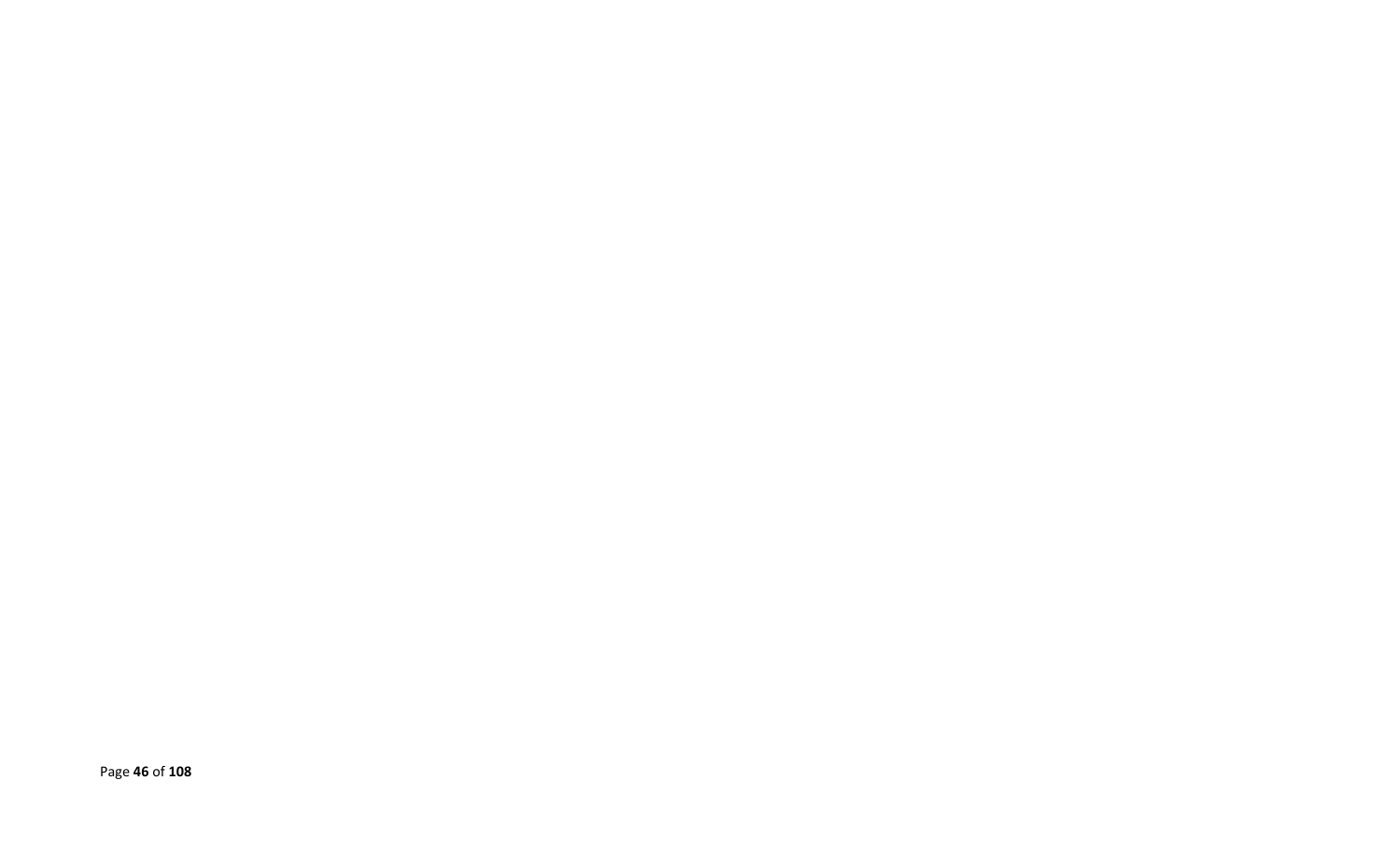### **DEBT SERVICE SCHEDULE FOR ASSESSMENT NOTES**

|                           |                           |                                 | Amount of                            |                  |                  | 2019 Budget Requirement |              | Interest                     |
|---------------------------|---------------------------|---------------------------------|--------------------------------------|------------------|------------------|-------------------------|--------------|------------------------------|
| Title or Purpose of Issue | Original Amount<br>Issued | Original Date of<br><i>ssue</i> | Note<br>Outstanding<br>Dec. 31, 2018 | Date of Maturity | Rate of Interest | For Principal           | For Interest | Computed to<br>(Insert Date) |
|                           |                           |                                 |                                      |                  |                  |                         |              |                              |
|                           |                           | XXXXXXXXXX                      |                                      | XXXXXXXXXX       | xxxxxxxxxx       |                         |              | <b>XXXXXXXXXX</b>            |

Assessment Notes with an original date of issue of December 31, 2016 or prior must be appropriated in full in the 2019 Dedicated Assessment Budget or written intent of permanent financing submitted with statement.

\*\*Interest on Assessment Notes must be included in the Current Fund Budget appropriation "Interest on Notes".

(Do not crowd - add additional sheets)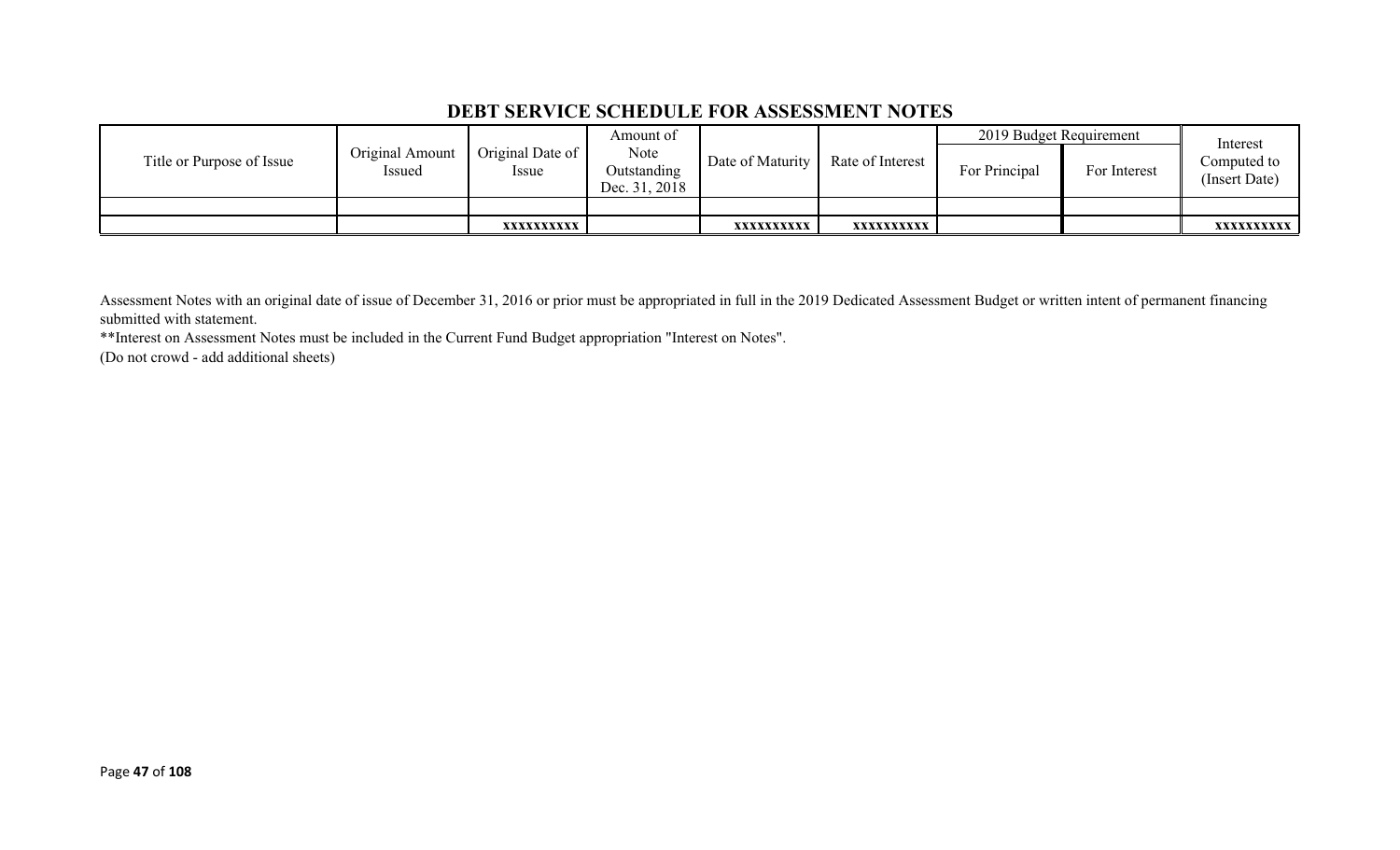# **SCHEDULE OF CAPITAL LEASE PROGRAM OBLIGATIONS**

|                                              | Amount of Obligation             | 2019 Budget Requirement |                   |  |
|----------------------------------------------|----------------------------------|-------------------------|-------------------|--|
| Purpose                                      | $\Box$ Outstanding Dec. 31, 2018 | For Principal           | For Interest/Fees |  |
| Leases approved by LFB after July 1, 2007    |                                  |                         |                   |  |
|                                              |                                  |                         |                   |  |
| Subtotal                                     |                                  |                         |                   |  |
| Leases approved by LFB prior to July 1, 2007 |                                  |                         |                   |  |
|                                              |                                  |                         |                   |  |
| Subtotal                                     |                                  |                         |                   |  |
| <b>Total</b>                                 |                                  |                         |                   |  |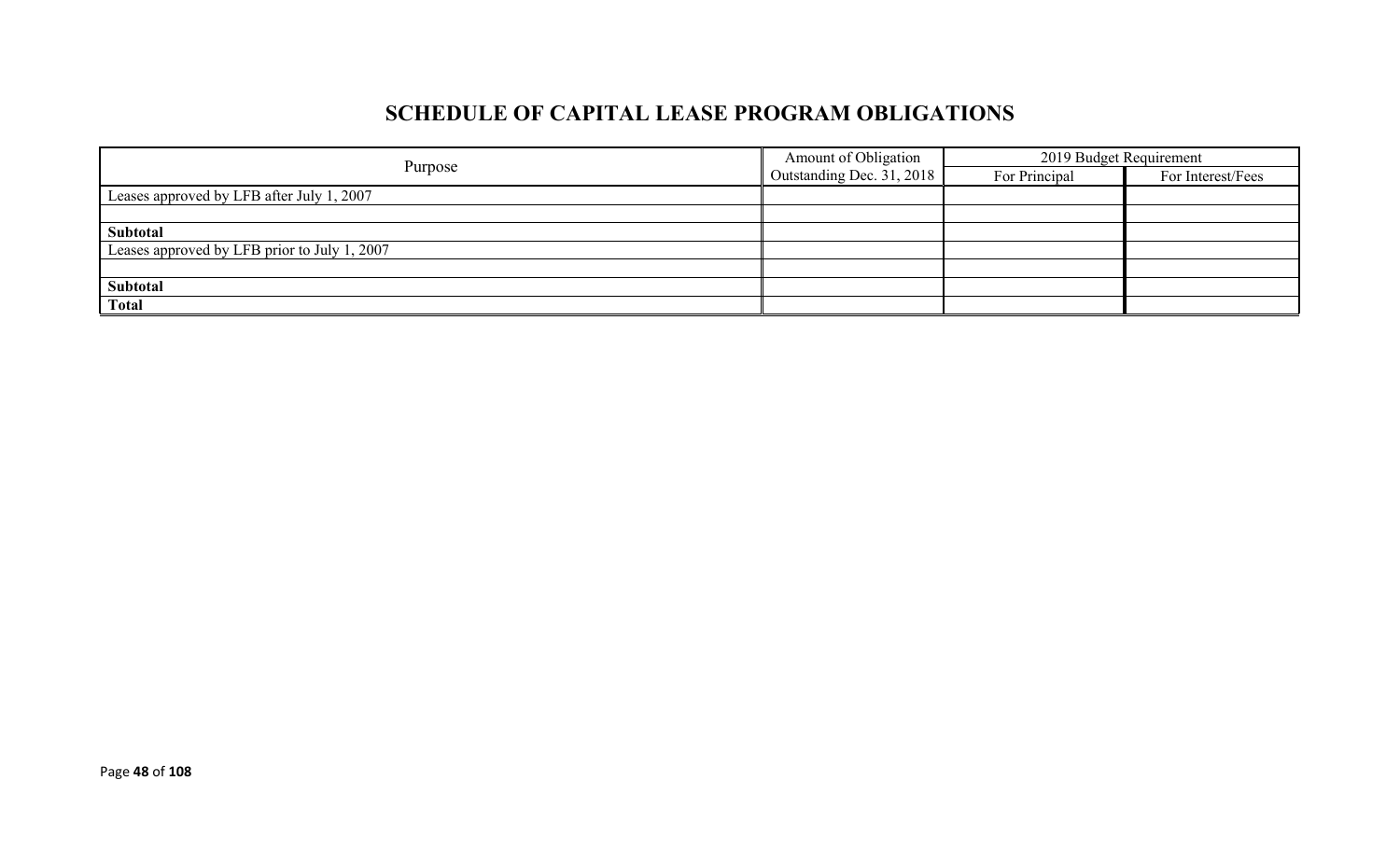# **SCHEDULE OF IMPROVEMENT AUTHORIZATIONS (GENERAL CAPITAL FUND)**

| <b>IMPROVEMENTS</b>                                                                   |            | Balance - January 1, 2018 |                        | Refunds,                     |            |                            |            | Balance – December 31, 2018 |
|---------------------------------------------------------------------------------------|------------|---------------------------|------------------------|------------------------------|------------|----------------------------|------------|-----------------------------|
| Specify each authorization by purpose.<br>Do not merely designate by a code<br>number | Funded     | Unfunded                  | 2018<br>Authorizations | Transfers, &<br>Encumbrances | Expended   | Authorizations<br>Canceled | Funded     | Unfunded                    |
| 2714 Various Improvements and                                                         | 2,649.80   |                           |                        |                              | 2,649.80   |                            |            |                             |
| Purposes                                                                              |            |                           |                        |                              |            |                            |            |                             |
| 2813 Various Improvements and                                                         | 3,704.86   |                           |                        |                              | 204.86     | 3,500.00                   |            |                             |
| Purposes                                                                              |            |                           |                        |                              |            |                            |            |                             |
| 2878 Improvements of Woodland Ave                                                     | 9,382.84   | 0.60                      |                        |                              |            |                            | 9,382.84   | 0.60                        |
| 2921 Beekman Road Improvements                                                        | 147,901.39 |                           |                        |                              |            |                            | 147,901.39 |                             |
| 2940 Additional Communications                                                        |            | 43,166.31                 |                        |                              | 21,300.00  | 21,866.31                  |            |                             |
| Equipment<br>2942 Kent Place Boulevard                                                | 140,799.17 |                           |                        |                              |            |                            |            |                             |
| Improvements                                                                          |            |                           |                        |                              | 4,525.00   |                            | 136,274.17 |                             |
| 2948 Ashland Road Improvements                                                        |            | 86,895.39                 |                        |                              |            |                            |            | 86,895.39                   |
| 2950 Various Improvements                                                             |            | 512,931.25                |                        |                              | 289,918.28 | 178,944.10                 |            | 44,068.87                   |
| 2958 Greenfield Ave Improvements                                                      | 11,946.04  | 10,000.00                 |                        |                              |            |                            | 11,946.04  | 10,000.00                   |
| 2960 Bellevue Ave Improvements                                                        |            | 28,569.75                 |                        |                              |            |                            |            | 28,569.75                   |
| 2964 Beechwood Road Improvements                                                      |            | 2,541.66                  |                        |                              |            |                            |            | 2,541.66                    |
| 2985 Deforest Ave Improvements                                                        |            | 9,905.29                  |                        |                              |            |                            |            | 9,905.29                    |
| 2986 Various Improvements                                                             |            | 214,312.81                |                        | 2,318.44                     | 18,981.68  | 197,413.67                 |            | 235.90                      |
| 3000 Memorial Field Improvements                                                      |            | 9,414.73                  |                        |                              |            | 9,414.73                   |            |                             |
| 3003 Emergency Services Dispatch                                                      |            | 6,304.79                  |                        |                              | 6,300.00   | 4.79                       |            |                             |
| Center                                                                                |            |                           |                        |                              |            |                            |            |                             |
| 3017 Middle Ave Improvements                                                          | 74,560.53  | 38,000.00                 |                        |                              |            |                            | 74,560.53  | 38,000.00                   |
| 3018 Various Improvements                                                             | 108,781.26 |                           |                        |                              |            |                            | 108,781.26 |                             |
| 3019 Various Capital Improvements                                                     |            | 654,545.60                |                        |                              | 35,145.57  | 618,300.17                 |            | 1,099.86                    |
| 3039 Family Aquatic Center Parking Lot                                                |            | 27,619.15                 |                        |                              |            | 27,619.15                  |            |                             |
| 3055 Various Road Improvements                                                        |            | 23,012.05                 |                        | 233.80                       | 205.29     |                            |            | 23,040.56                   |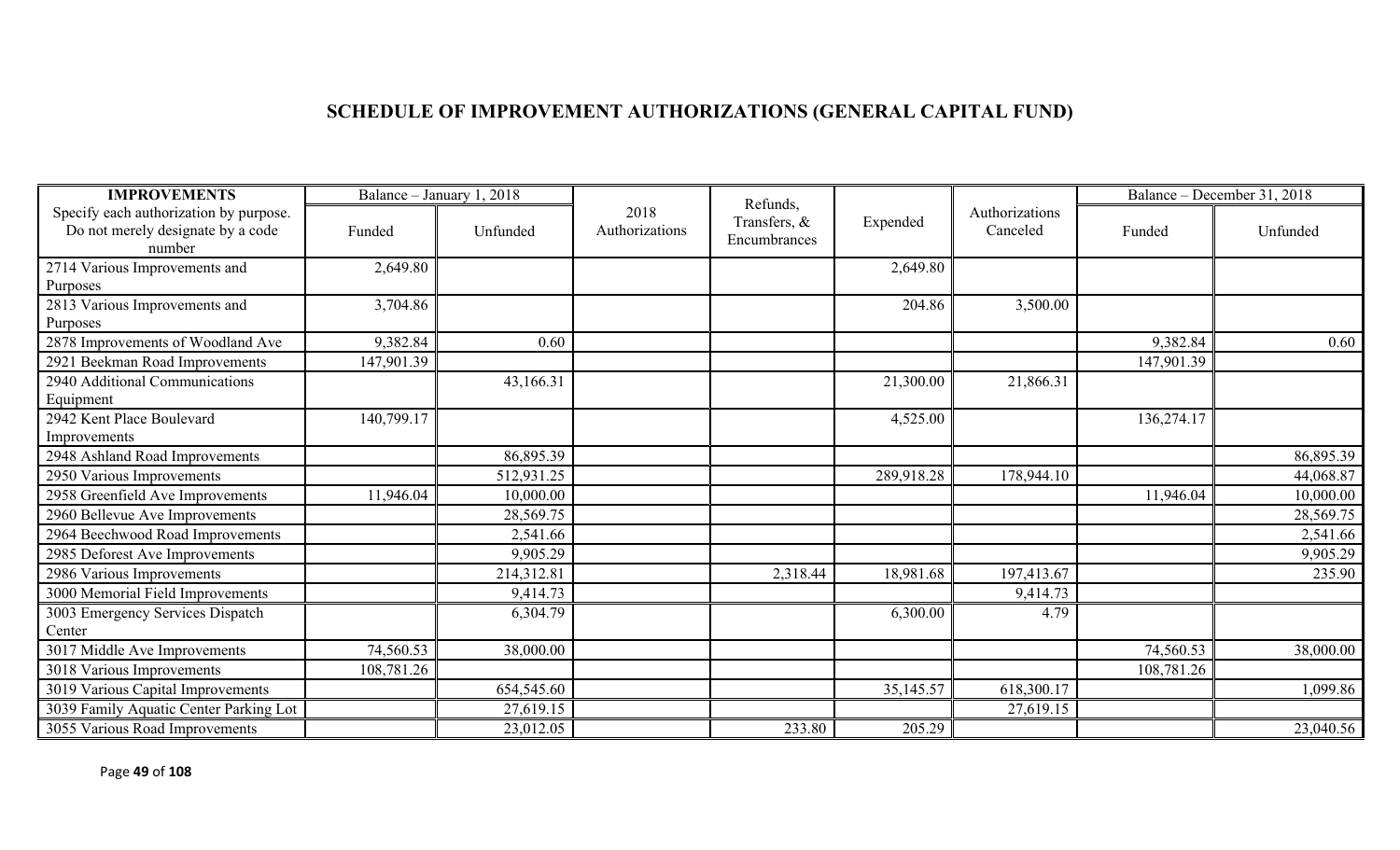| 3057 Various Improvements            | 167,605.65 |              |              |           | 42,460.63    | 125,145.02 |              |
|--------------------------------------|------------|--------------|--------------|-----------|--------------|------------|--------------|
| 3066 Various Improvements            |            | 912,274.45   |              |           | 404,160.75   |            | 508,113.70   |
| 3075 Acquisition of Equipment        |            | 3,035.75     |              |           | 3,035.75     |            |              |
| 3081 Upgrade Fire Department Radio   |            | 48,749.63    |              |           | 48,371.63    |            | 378.00       |
| 3084 Various Improvements and        |            | 939,116.47   |              |           | 290,354.79   |            | 648,761.68   |
| Purposes                             |            |              |              |           |              |            |              |
| 3087 Improvement of Deforest Avenue  |            |              |              | 64,074.78 |              |            | 64,074.78    |
| 3096 Improvement of Various Roads    | 6,754.50   |              |              | 10,000.00 | 16,464.46    | 290.04     |              |
| 3114 Various Improvements            |            | 1,557,665.60 |              |           | 685, 852.36  |            | 871,813.24   |
| 3130 Community Center Renovations    |            | 12,740.32    |              |           | 12,662.13    |            | 78.19        |
| 3141 Various Improvements            |            | 1,665,015.68 |              |           | 824,835.92   |            | 840,179.76   |
| 3166 Various Improvements            |            |              | 2,500,000.00 |           | 1,053,044.03 |            | 1,446,955.97 |
| 3178 Pool Resurfacing and Fire       |            |              | 1,050,000.00 |           |              | 51,000.00  | 999,000.00   |
| Department HQ                        |            |              |              |           |              |            |              |
| 2418&2464 Special Improvement        | 87,015.06  |              |              |           |              | 87,015.06  |              |
| District                             |            |              |              |           |              |            |              |
| 2941 Kent Place Blvd Curbs &         | 1,704.42   | 9,329.89     |              |           |              | 1,704.42   | 9,329.89     |
| Sidewalks                            |            |              |              |           |              |            |              |
| 2959 Greenfield Ave Curbs &          | 2,412.95   | 38,001.84    |              |           |              | 2,412.95   | 38,001.84    |
| Sidewalks                            |            |              |              |           |              |            |              |
| 2961 Bellevue Ave Curbs & Sidewalks  |            | 50,631.46    |              |           |              |            | 50,631.46    |
| 2963 Euclid Ave Curbs & Sidewalks    | 16,565.42  | 4,688.44     |              |           |              | 16,565.42  | 4,688.44     |
| 2965 Beechwood Road Curb &           |            | 44,002.41    |              |           |              |            | 44,002.41    |
| Sidewalks                            |            |              |              |           |              |            |              |
| 2988 Bedford Ave Road & Assessment   | 12,979.78  | 168,744.00   |              |           |              | 12,979.78  | 168,744.00   |
| 2989 Hawthorn Pl Road & Assessment   | 55,461.51  | 45,353.03    |              |           |              | 55,461.51  | 45,353.03    |
| 2990 Hillcrest Ave Road & Assessment | 36,904.46  | 172,055.32   |              |           |              | 36,904.46  | 172,055.32   |
| 2991 Valley View Road & Assessment   | 78,153.63  | 161,162.62   |              |           | 2,100.00     | 76,053.63  | 161,162.62   |
| 2992 Waldron Ave Road & Assessment   | 48,875.73  | 37,229.00    |              |           |              | 48,875.73  | 37,229.00    |
| 3016 Deforest Ave Improvements       |            | 1,750.44     |              |           |              |            | 1,750.44     |
| 3021 Badeau Ave Improvements         | 140,709.02 | 56,100.00    |              |           |              | 140,709.02 | 56,100.00    |
| 3022 Llewellyn Road Improvements     | 130,436.36 | 20,720.00    |              |           |              | 130,436.36 | 20,720.00    |
| 3023 Shadyside Ave Improvements      | 142,301.75 | 71,652.64    |              |           |              | 142,301.75 | 71,652.64    |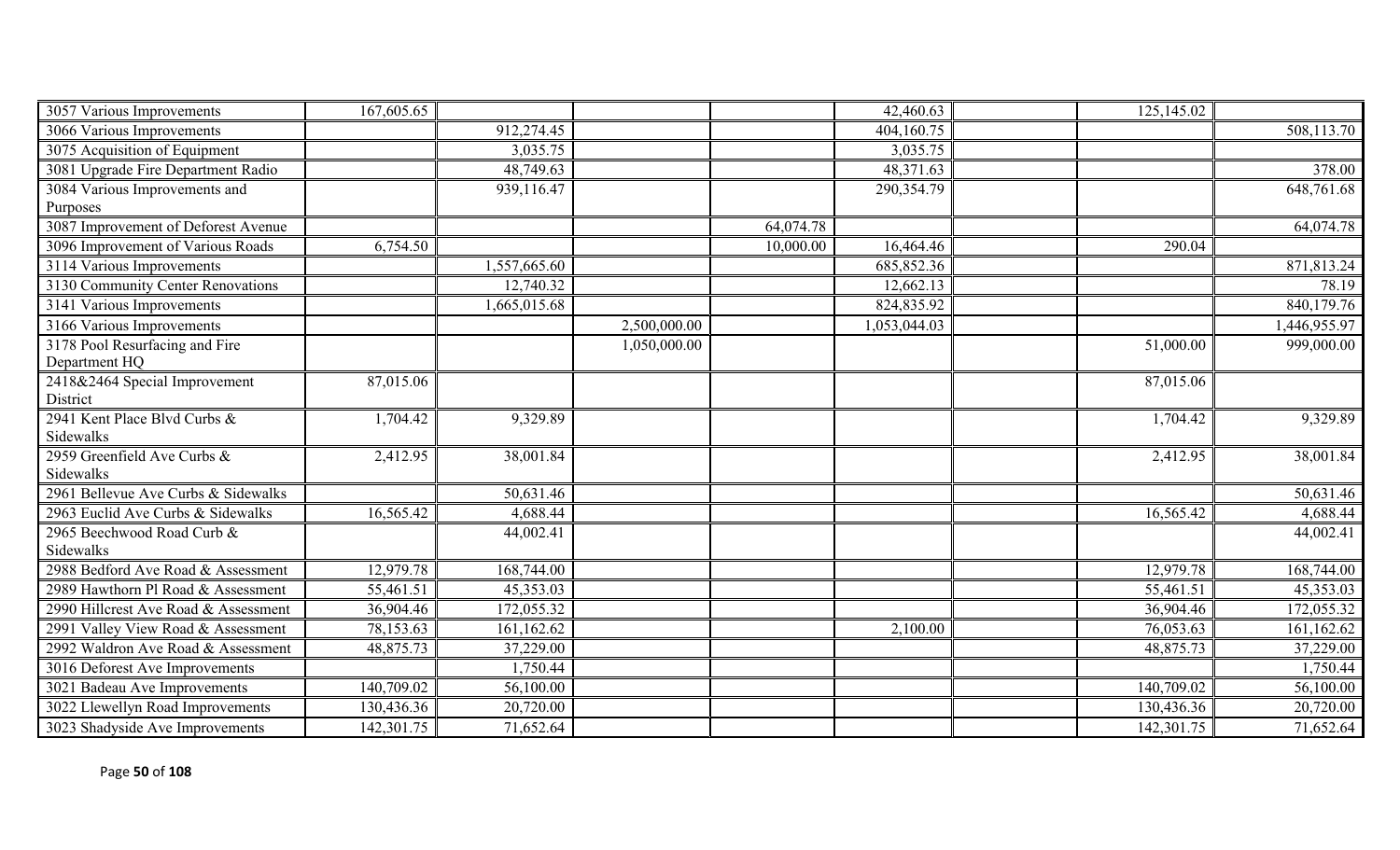| 3026 Essex Road Improvements      | 75,093.90    | 57,000.00     |              |            | 61,909.42    |              | 13,184.48    | 57,000.00    |
|-----------------------------------|--------------|---------------|--------------|------------|--------------|--------------|--------------|--------------|
| 3027 Various Road Improvements    |              | 27,327.49     |              |            |              |              |              | 27,327.49    |
| 3044 Salt Brook Improvements      |              | 14,813.98     |              |            |              |              |              | 14,813.98    |
| 3063 Druid Hill Road Improvement  |              | 39,297.36     |              |            | 74.48        |              |              | 39,222.88    |
| 3064 Fairview Ave Improvements    |              | 36,580.91     |              |            | 34.61        |              |              | 36,546.30    |
| 3065 Fernwood & Ridge Rd          | 15,566.45    | 48,882.78     |              |            | 49.30        |              | 15,517.15    | 48,882.78    |
| Improvements                      |              |               |              |            |              |              |              |              |
| 3080 Special Improvement District |              | 33, 323. 28   |              | 343,103.90 |              |              |              | 376,427.18   |
| 3115 Improvement of Various Roads |              | 1,814.37      |              | 198,994.28 |              |              |              | 200,808.65   |
| 3144 Improvement of Various Roads | 15,576.69    | 950,000.00    |              |            | 851,263.86   |              |              | 114,312.83   |
| 3169 Improvement of Various Roads |              |               | 1,560,000.00 |            | 566,992.46   |              |              | 993,007.54   |
| 2847 School Improvements          | 52,071.46    |               |              |            |              |              | 52,071.46    |              |
| 2888 School Improvements          | 29,641.91    |               |              |            |              |              | 29,641.91    |              |
| 2931 School Improvements          | 1,434,312.00 | 584,808.26    |              |            |              |              | 1,434,312.00 | 584,808.26   |
| 3045 School Improvement           |              | 1,350,759.33  |              |            | 871,099.00   |              |              | 479,660.33   |
| 2660 Various Improvements and     | 64.29        |               |              |            |              |              | 64.29        |              |
| Purposes                          |              |               |              |            |              |              |              |              |
| <b>Total</b>                      | 3,049,932.83 | 10,831,846.13 | 5,110,000.00 | 618,725.20 | 6,113,996.06 | 1,057,062.92 | 2,961,492.67 | 9,477,952.51 |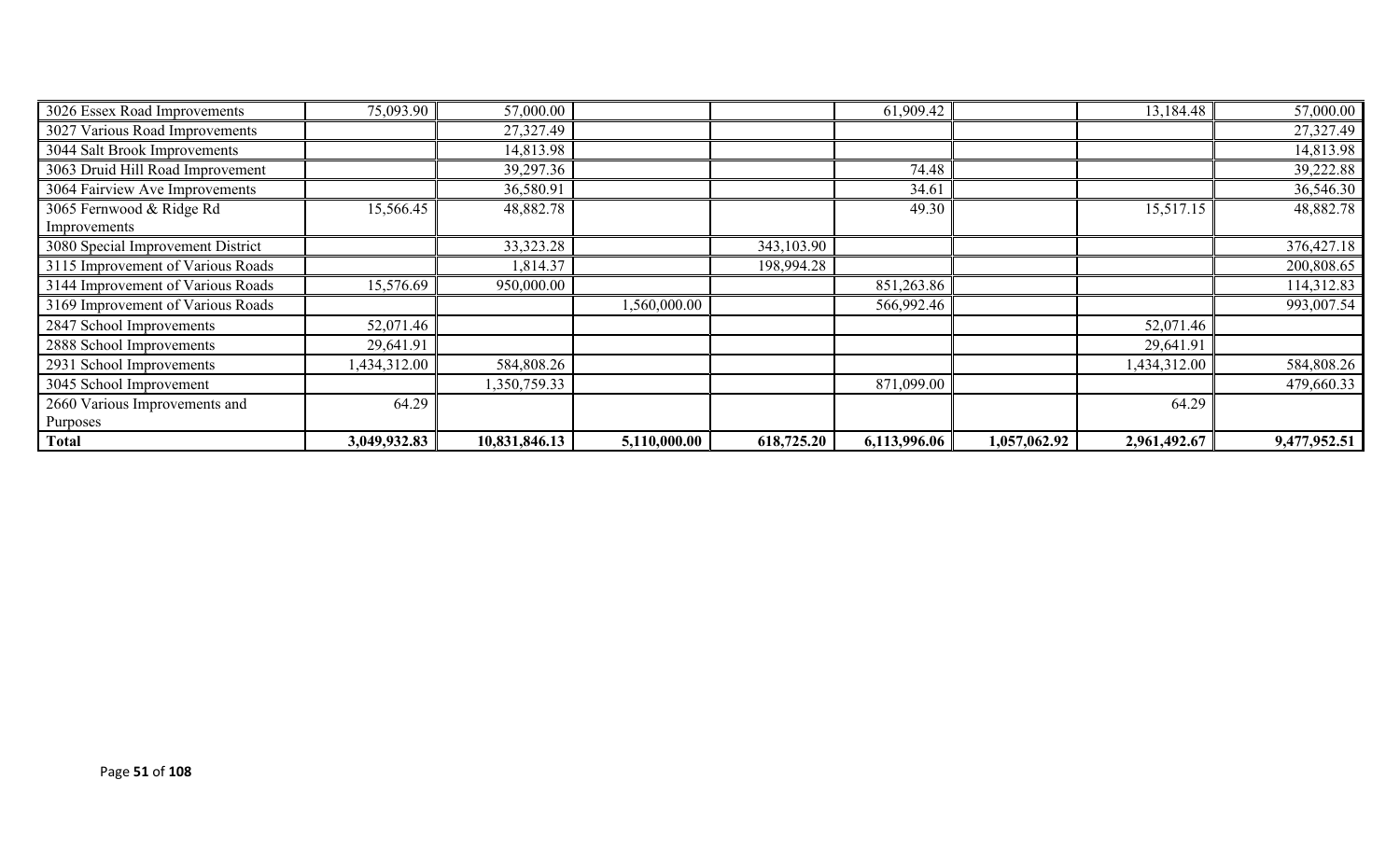# **GENERAL CAPITAL FUND SCHEDULE OF CAPITAL IMPROVEMENT FUND**

|                                                                                                     | Debit      | Credit     |
|-----------------------------------------------------------------------------------------------------|------------|------------|
| Balance January 1, CY (Credit)                                                                      |            | 252,474.24 |
| Appropriated to Finance Improvement Authorizations (Debit)                                          | 254,000.00 |            |
| Improvement Authorizations Canceled (financed in whole by the<br>Capital Improvement Fund) (Credit) |            |            |
| Received from CY Budget Appropriation * (Credit)                                                    |            | 210,000.00 |
| Balance December 31, 2018                                                                           | 208,474.24 | XXXXXXXXXX |
|                                                                                                     |            |            |
|                                                                                                     | 462,474.24 | 462,474.24 |

\* The full amount of the 2018 budget appropriation should be transferred to this account unless the balance of the appropriation is to be permitted to lapse.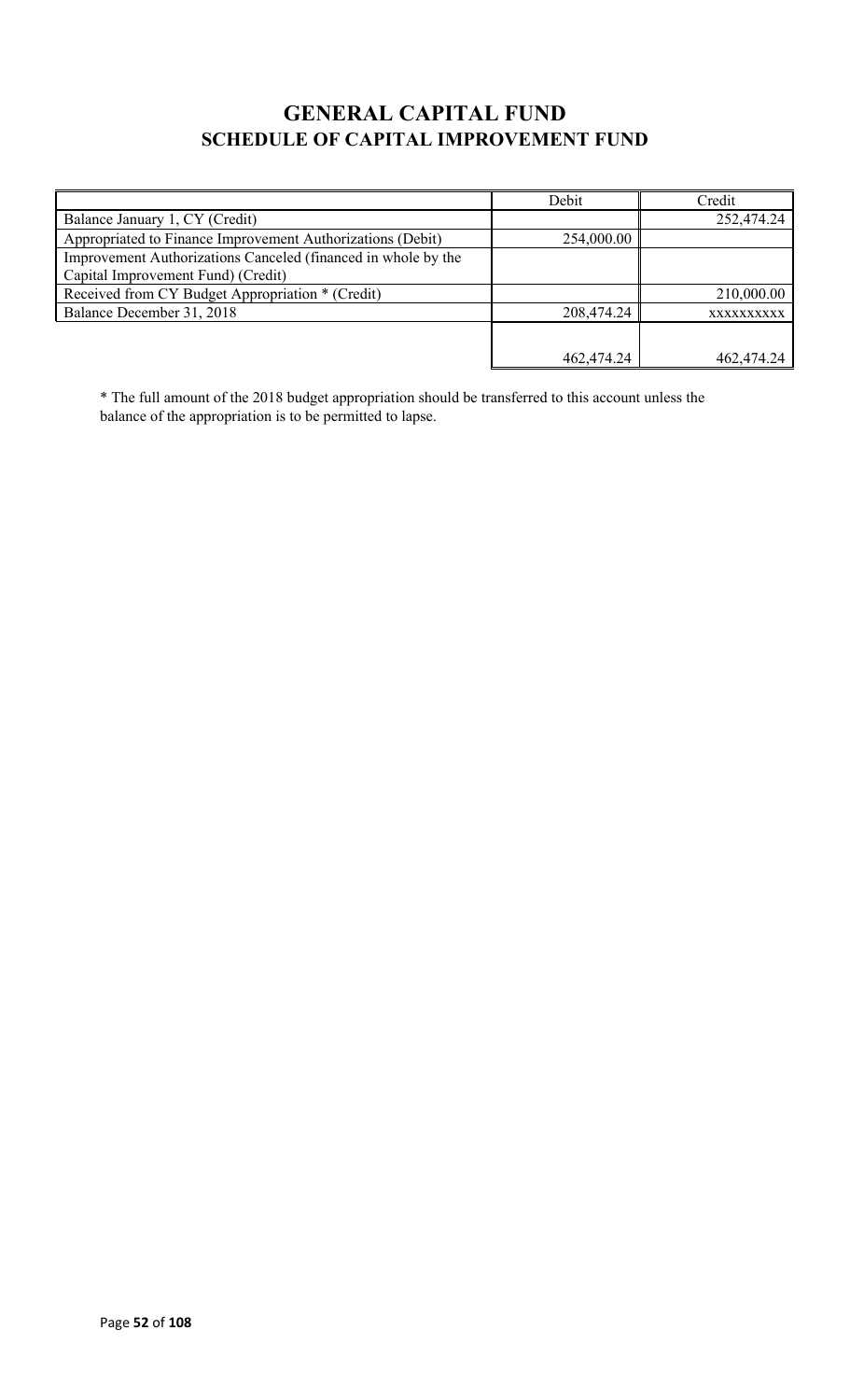# **GENERAL CAPITAL FUND SCHEDULE OF DOWN PAYMENTS ON IMPROVEMENTS**

|                                                            | Debit | Credit     |
|------------------------------------------------------------|-------|------------|
| Balance January 1, CY (Credit)                             |       | 0.00       |
| Appropriated to Finance Improvement Authorizations (Debit) |       |            |
| Received from CY Budget Appropriation * (Credit)           |       |            |
| Received from CY Emergency Appropriation * (Credit)        |       |            |
| Balance December 31, 2018                                  |       | XXXXXXXXXX |
|                                                            |       |            |
|                                                            |       |            |

\*The full amount of the 2018 appropriation should be transferred to this account unless the balance of the appropriation is permitted to lapse.

# **CAPITAL IMPROVEMENTS AUTHORIZED IN 2018 AND DOWN PAYMENTS (N.J.S.A. 40A:2-11) GENERAL CAPITAL FUND ONLY**

| Purpose                   | Amount<br>Appropriated | <b>Total Obligations</b><br>Authorized | Down Payment<br>Provided by<br>Ordinance | Amount of Down<br>Payment in<br>Budget of 2018 or<br>Prior Years |
|---------------------------|------------------------|----------------------------------------|------------------------------------------|------------------------------------------------------------------|
| 3166 Various Improvements | 2,500,000.00           | 2,375,000.00                           |                                          | 125,000.00                                                       |
| 3169 Various Road         |                        |                                        |                                          |                                                                  |
| Improvements              | 1,560,000.00           | 1,482,000.00                           |                                          | 78,000.00                                                        |
| 3178 Various Improvements | 1,050,000.00           | 999,000.00                             |                                          | 51,000.00                                                        |
| <b>Total</b>              | 5,110,000.00           | 4,856,000.00                           | 0.00                                     | 254,000.00                                                       |

NOTE - Where amount in column "Down Payment Provided by Ordinance" is **LESS** than 5% of amount in column "Total Obligations Authorized", explanation must be made part of or attached to this sheet.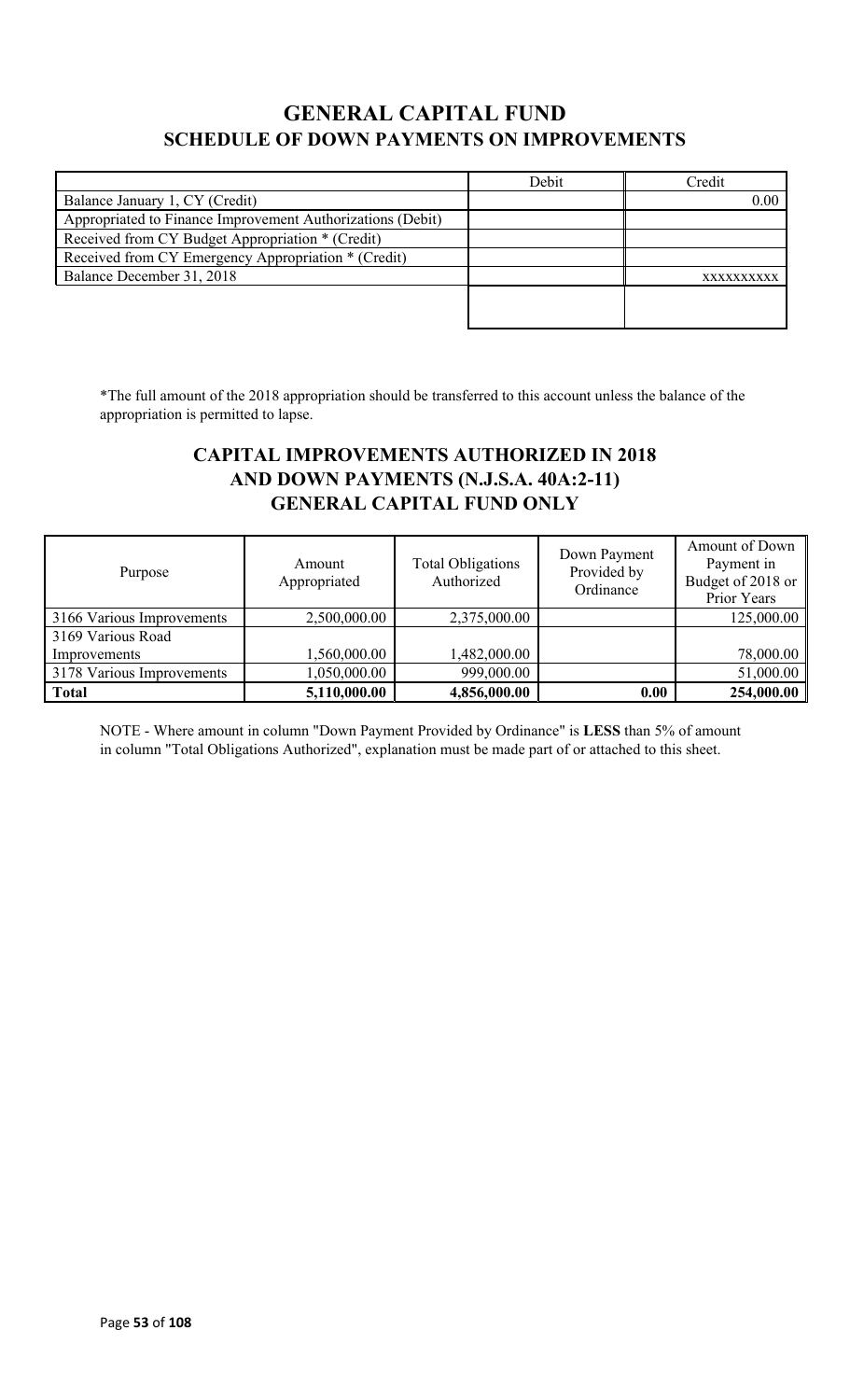# **GENERAL CAPITAL FUND STATEMENT OF CAPITAL SURPLUS YEAR – 2018**

|                                                            | Debit      | Credit     |
|------------------------------------------------------------|------------|------------|
| Premium on Sale of Bond Anticipation Notes                 |            | 327,099.50 |
| Balance January 1, CY (Credit)                             |            | 326,426.12 |
| Appropriated to CY Budget Revenue (Debit)                  | 324,524.00 |            |
| Appropriated to Finance Improvement Authorizations (Debit) |            |            |
| Cancellation of Fully Funded Improvement Authorizations    |            |            |
| <b>Cancellation of Various Capital Reserves</b>            |            |            |
| Funded Improvement Authorizations Canceled (Credit)        |            |            |
| Miscellaneous - Premium on Sale of Serial Bonds (Credit)   |            |            |
| Premium on Sale of Bonds (Credit)                          |            |            |
| Balance December 31, 2018                                  | 329,001.62 | XXXXXXXXXX |
|                                                            | 653,525.62 | 653,525.62 |

# **BONDS ISSUED WITH A COVENANT OR COVENANTS**

- 1. Amount of Serial Bonds Issued Under Provisions of Chapter 233, P.L. 1944, Chapter 268, P.L. 1944, Chapter 428, P.L. 1943 or Chapter 77, Article VI-A, P.L. 1945, with Covenant or Covenants; Outstanding December 31, 2018
- 2. Amount of Cash in Special Trust Fund as of December 31, 2018(Note A)
- 3. Amount of Bonds Issued Under Item 1 Maturing in 2019
- 4. Amount of Interest on Bonds with a Covenant - 2019 Requirement
- 5. Total of 3 and 4 Gross Appropriation
- 6. Less Amount of Special Trust Fund to be Used
- 7. Net Appropriation Required

#### **NOTE A** - This amount to be supported by confirmation from bank or banks

Footnote: Any formula other than the one shown above and required to be used by covenant or covenants is to be attached here to item 5 must be shown as an item of appropriation, short extended, with Item 6 shown directly following as a deduction and with the amount of Item 7 extended into the 2019 appropriation column.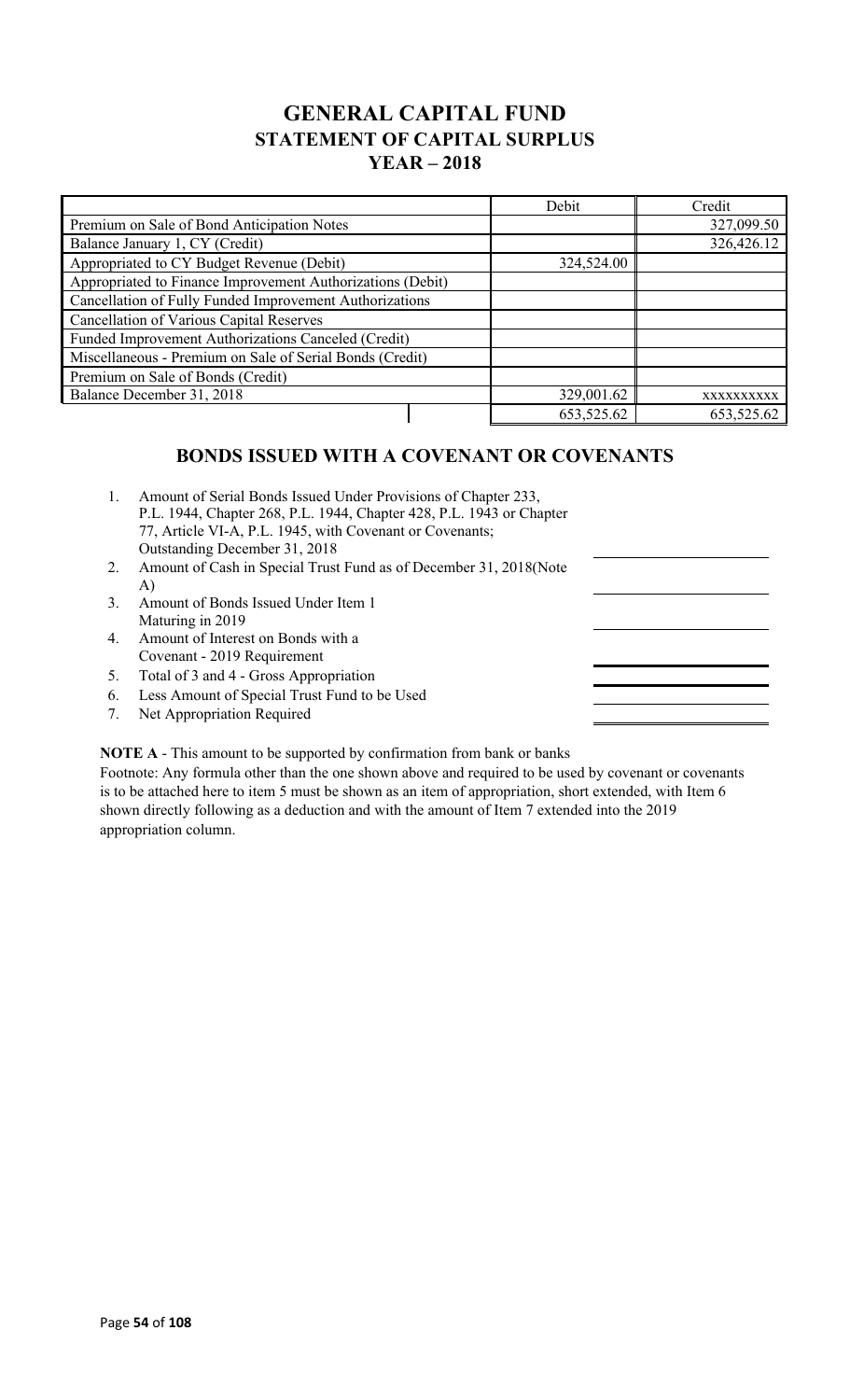### **MUNICIPALITIES ONLY IMPORTANT!**

*This Sheet Must Be Completely Filled in or the Statement Will Be Considered Incomplete* **(N.J.S.A.52:27BB-55 as Amended by Chap. 211, P.L 1981)**

| А.                                                                                                  |                                                                  |                                    |                |
|-----------------------------------------------------------------------------------------------------|------------------------------------------------------------------|------------------------------------|----------------|
| 1. Total Tax Levy for the Year 2018 was                                                             |                                                                  |                                    | 137,222,819.39 |
| 2. Amount of Item 1 Collected in 2018 (*)                                                           |                                                                  | 136, 353, 435.85                   |                |
| 3. Seventy (70) percent of Item 1                                                                   |                                                                  |                                    | 96,055,973.57  |
| (*) Including prepayments and overpayments applied.                                                 |                                                                  |                                    |                |
|                                                                                                     |                                                                  |                                    |                |
| <b>B.</b>                                                                                           |                                                                  |                                    |                |
| 1. Did any maturities of bonded obligations or notes fall due during the year 2018?                 |                                                                  |                                    |                |
| Answer YES or NO:                                                                                   |                                                                  | <b>Yes</b>                         |                |
| 2. Have payments been made for all bonded obligations or notes due on or before December 31, 2018?  |                                                                  |                                    |                |
| Answer YES or NO:                                                                                   |                                                                  | Yes                                |                |
| If answer is "NO" give details                                                                      |                                                                  |                                    |                |
|                                                                                                     |                                                                  |                                    |                |
|                                                                                                     |                                                                  |                                    |                |
|                                                                                                     | NOTE: If answer to Item B1 is YES, then Item B2 must be answered |                                    |                |
|                                                                                                     |                                                                  |                                    |                |
| $\mathcal{C}$ .                                                                                     |                                                                  |                                    |                |
| Does the appropriation required to be included in the 2019 budget for the liquidation of all bonded |                                                                  |                                    |                |
| obligations or notes exceed 25% of the total of appropriations for operating purposes in the        |                                                                  |                                    |                |
| budget for the year just ended?                                                                     |                                                                  |                                    |                |
| Answer YES or NO:                                                                                   |                                                                  | $\underline{\mathbf{N}\mathbf{o}}$ |                |
|                                                                                                     |                                                                  |                                    |                |
| D.                                                                                                  |                                                                  |                                    |                |
| 1. Cash Deficit 2017                                                                                |                                                                  |                                    | 0.00           |
| 2a. 2017 Tax Levy                                                                                   |                                                                  |                                    |                |
| 2b. 4% of 2017 Tax Levy for all purposes:                                                           |                                                                  |                                    |                |
| 3. Cash Deficit 2018                                                                                |                                                                  |                                    |                |
| 4.4% of 2018 Tax Levy for all purposes:                                                             |                                                                  |                                    | 0.00           |
|                                                                                                     |                                                                  |                                    |                |
| Ε.                                                                                                  |                                                                  |                                    |                |
| Unpaid                                                                                              | 2017                                                             | 2018                               | Total          |
| 1. State Taxes                                                                                      | \$0.00                                                           | \$                                 |                |
| 2. County Taxes                                                                                     | \$                                                               | \$305,517.16                       | \$305,517.16   |
| 3. Amounts due Special                                                                              |                                                                  |                                    |                |
| <b>Districts</b>                                                                                    | \$0.00                                                           | \$0.00                             | \$0.00         |
| 4. Amounts due School                                                                               |                                                                  |                                    |                |
|                                                                                                     |                                                                  |                                    |                |

Districts for Local School Tax  $\frac{$0.00}{$0.00}$   $\frac{8}{1}$   $\frac{$0.00}{$0.00}$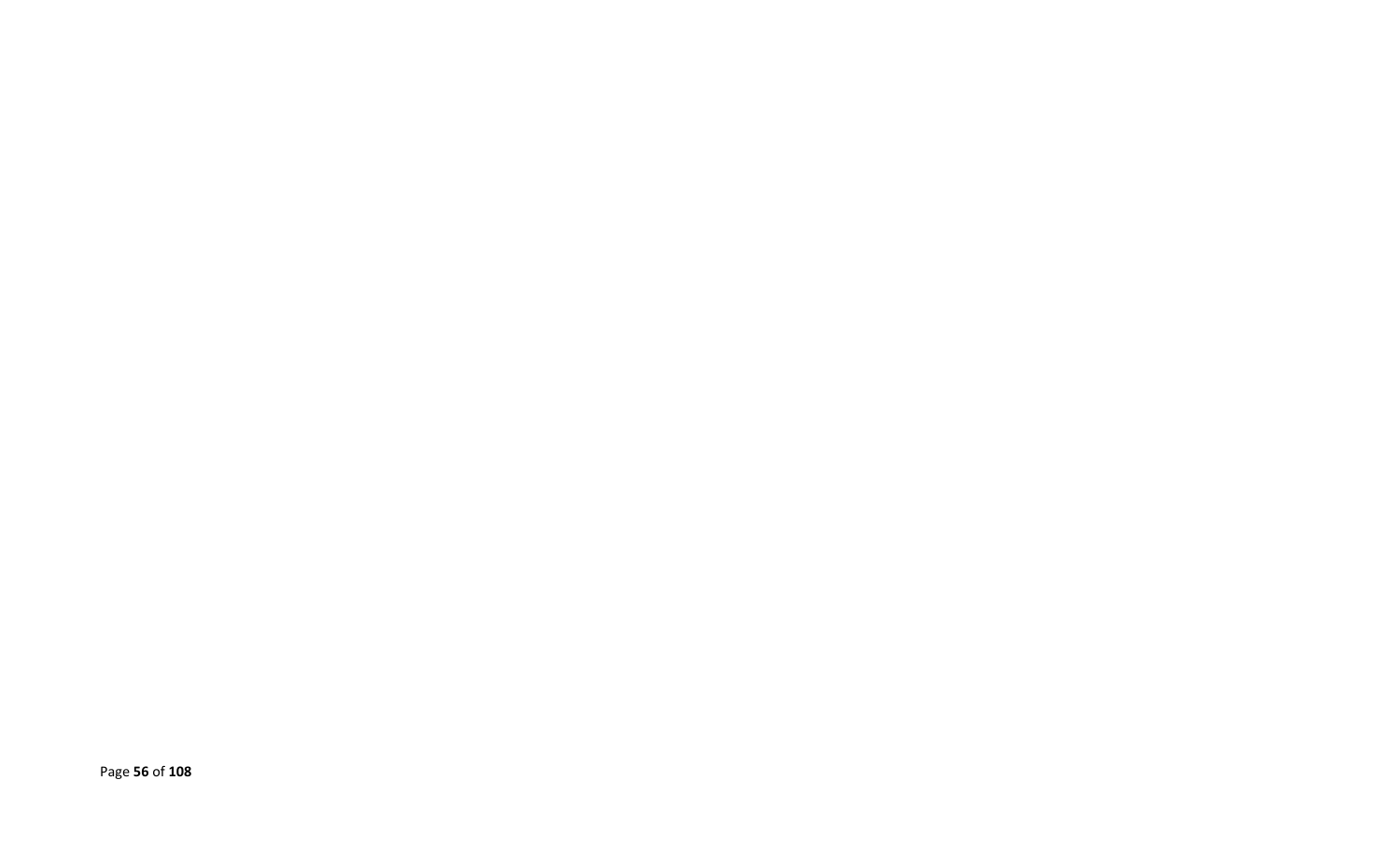#### UTILITIES ONLY

Note: If no "utility fund" existed on the books of account and if no utility was owned and operated by the municipality during the year 2018, please observe instructions of Sheet 2.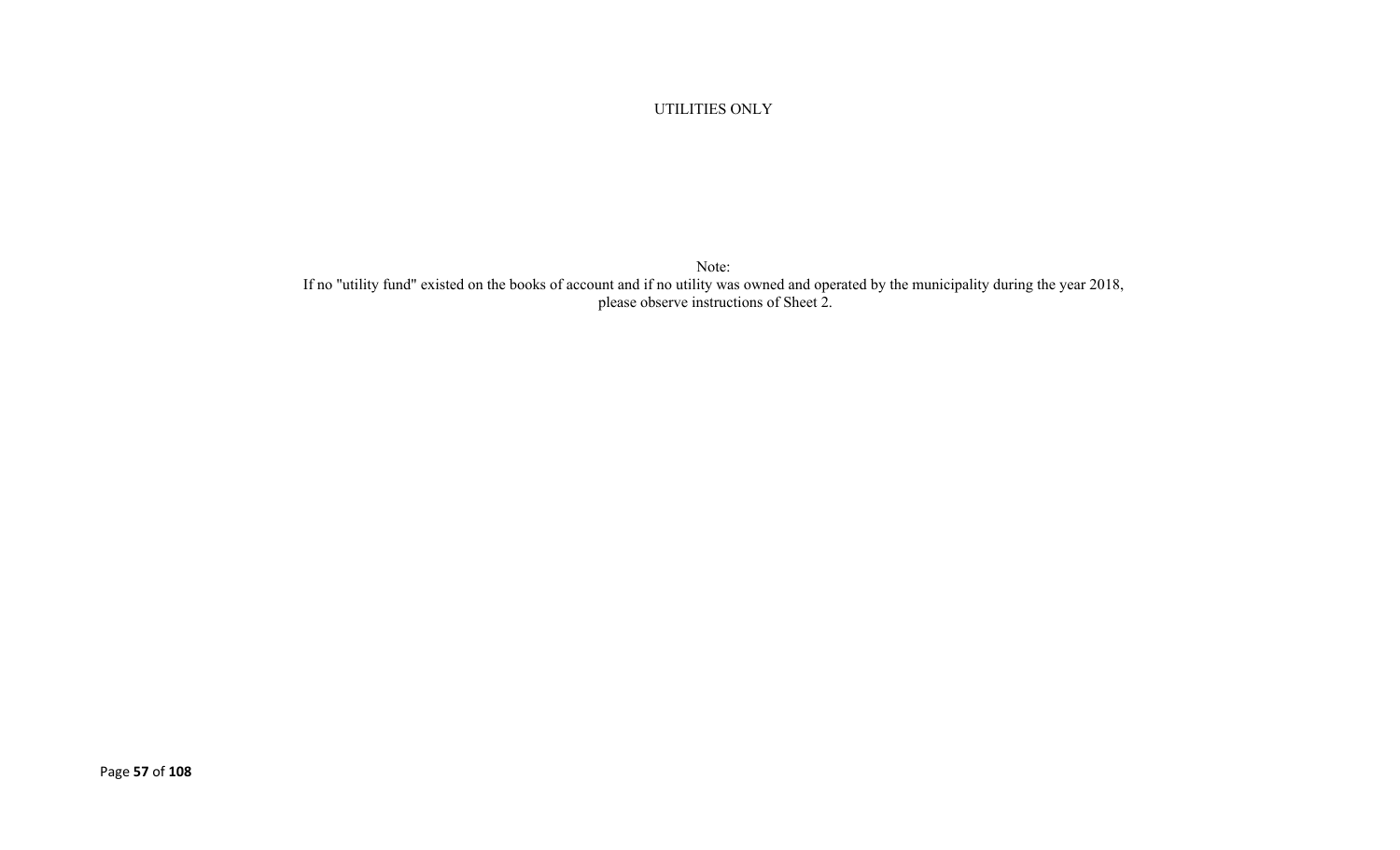#### **Balance Sheet - Parking Utility Operating Fund Assets AS OF DECEMBER 31, 2018**

|                                                                                                                  | 2018                         |  |
|------------------------------------------------------------------------------------------------------------------|------------------------------|--|
| Cash:<br>Cash<br>Sub Total Cash                                                                                  | 2,924,198.95<br>2,924,198.95 |  |
| Investments:<br>Sub Total Investments                                                                            | 0.00                         |  |
| Accounts Receivable:<br><b>Consumer Accounts Receivable</b><br>Liens Receivable<br>Sub Total Accounts Receivable | 0.00<br>0.00<br>0.00         |  |
| Interfunds Receivable:<br>Sub Total Interfunds Receivable                                                        | $0.00\,$                     |  |
| Deferred Charges<br>Sub Total Deferred Charges                                                                   | 0.00                         |  |
| <b>Total Assets</b>                                                                                              | 2,924,198.95                 |  |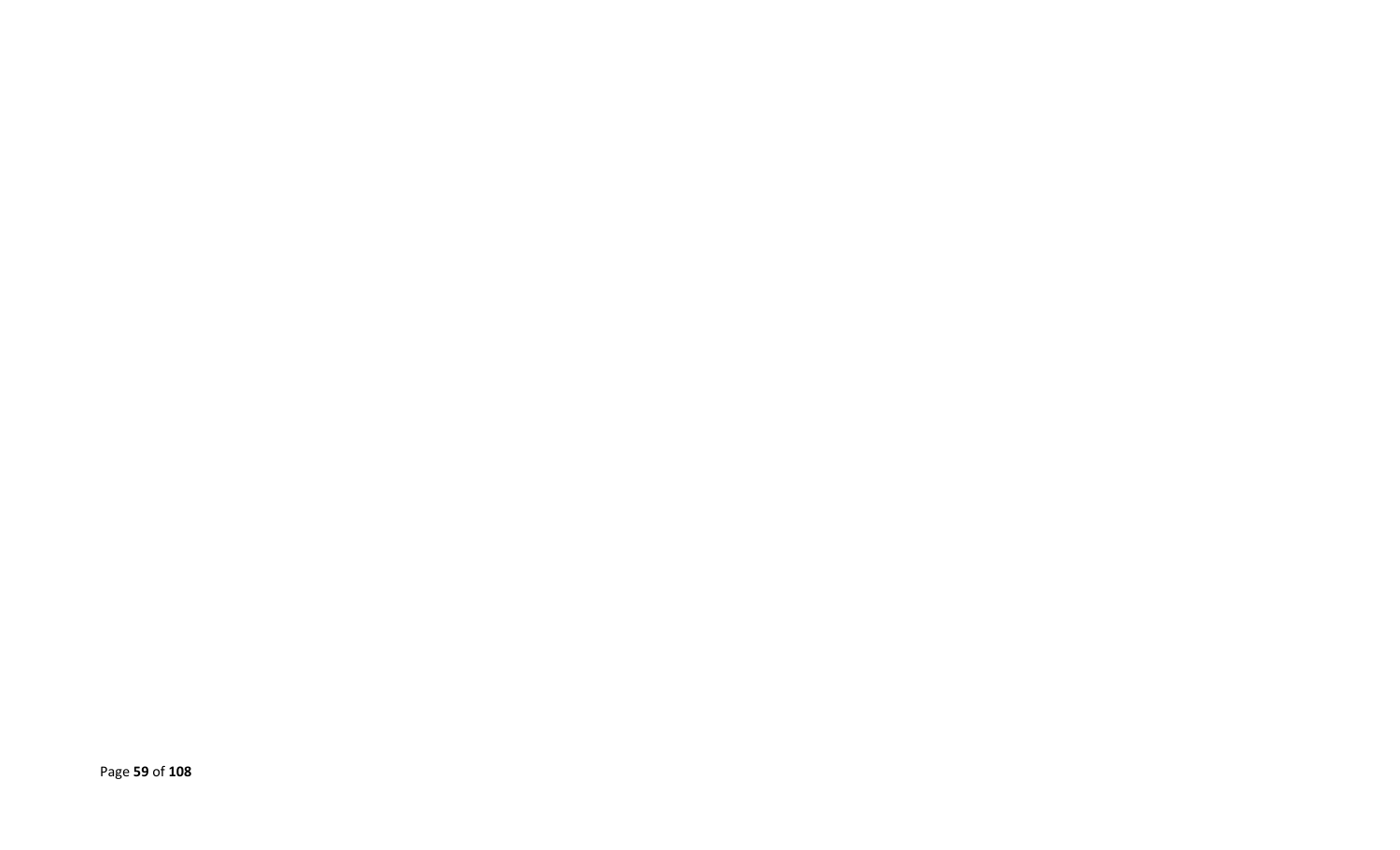#### **Balance Sheet - Parking Utility Operating Fund Liabilities, Reserves & Fund Balance AS OF DECEMBER 31, 2018**

| Liabilities:<br>188,630.08<br><b>Reserve for Encumbrances</b><br>405,525.40<br><b>Appropriation Reserves</b><br>Reserve for Snow Removal<br>7,354.16<br>Reserve for Capital Improvement<br>474,252.28<br>Reserve for Debt Service<br>18,050.00<br>Accrued Interest on Bonds, Loans and Notes<br>41,655.89<br>Prepaid Fees<br>6,746.00<br>1,142,213.81<br><b>Total Liabilities</b><br>Reserve for Consumer Accounts and Lien Receivable<br>1,781,985.14<br>Fund Balance |                           | 2018         |  |
|------------------------------------------------------------------------------------------------------------------------------------------------------------------------------------------------------------------------------------------------------------------------------------------------------------------------------------------------------------------------------------------------------------------------------------------------------------------------|---------------------------|--------------|--|
| Fund Balance:                                                                                                                                                                                                                                                                                                                                                                                                                                                          |                           |              |  |
|                                                                                                                                                                                                                                                                                                                                                                                                                                                                        |                           |              |  |
|                                                                                                                                                                                                                                                                                                                                                                                                                                                                        |                           |              |  |
|                                                                                                                                                                                                                                                                                                                                                                                                                                                                        |                           |              |  |
|                                                                                                                                                                                                                                                                                                                                                                                                                                                                        |                           |              |  |
|                                                                                                                                                                                                                                                                                                                                                                                                                                                                        |                           |              |  |
|                                                                                                                                                                                                                                                                                                                                                                                                                                                                        |                           |              |  |
|                                                                                                                                                                                                                                                                                                                                                                                                                                                                        |                           |              |  |
|                                                                                                                                                                                                                                                                                                                                                                                                                                                                        |                           |              |  |
|                                                                                                                                                                                                                                                                                                                                                                                                                                                                        |                           |              |  |
|                                                                                                                                                                                                                                                                                                                                                                                                                                                                        |                           |              |  |
|                                                                                                                                                                                                                                                                                                                                                                                                                                                                        |                           |              |  |
|                                                                                                                                                                                                                                                                                                                                                                                                                                                                        |                           |              |  |
|                                                                                                                                                                                                                                                                                                                                                                                                                                                                        |                           |              |  |
|                                                                                                                                                                                                                                                                                                                                                                                                                                                                        |                           |              |  |
|                                                                                                                                                                                                                                                                                                                                                                                                                                                                        | <b>Total Utility Fund</b> | 2,924,198.95 |  |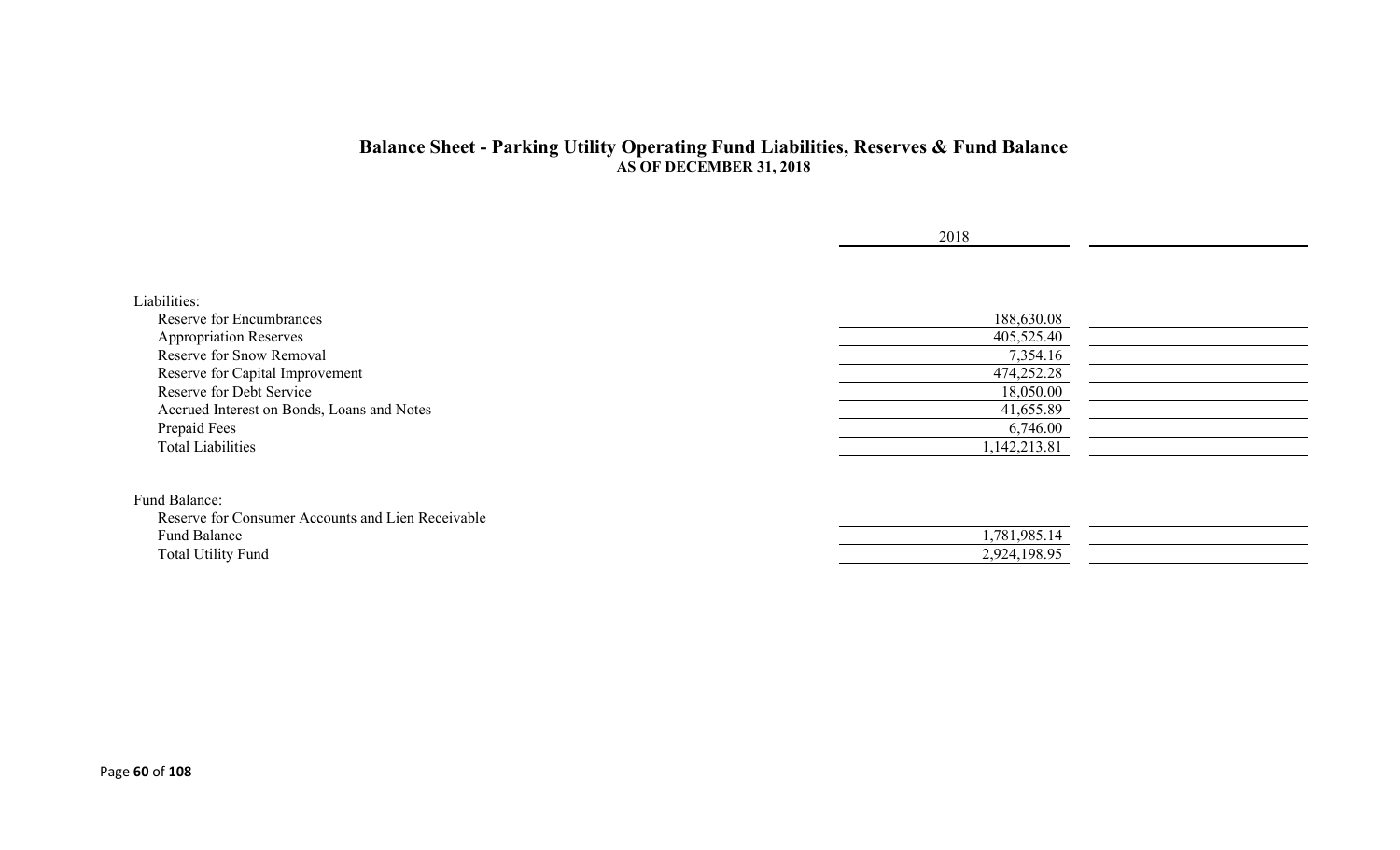#### **Balance Sheet - Parking Utility Capital Fund Assets AS OF DECEMBER 31, 2018**

|                                                                                                                           | 2018                                         |
|---------------------------------------------------------------------------------------------------------------------------|----------------------------------------------|
| Cash:<br>Cash<br>Sub Total Cash                                                                                           | 1,796,919.49<br>1,796,919.49                 |
| <b>Accounts Receivable:</b><br>Fixed Capital<br>Fixed Capital Authorized and Uncompleted<br>Sub Total Accounts Receivable | 4,799,596.61<br>4,693,500.00<br>9,493,096.61 |
| <b>Total Assets</b>                                                                                                       | 11,290,016.10                                |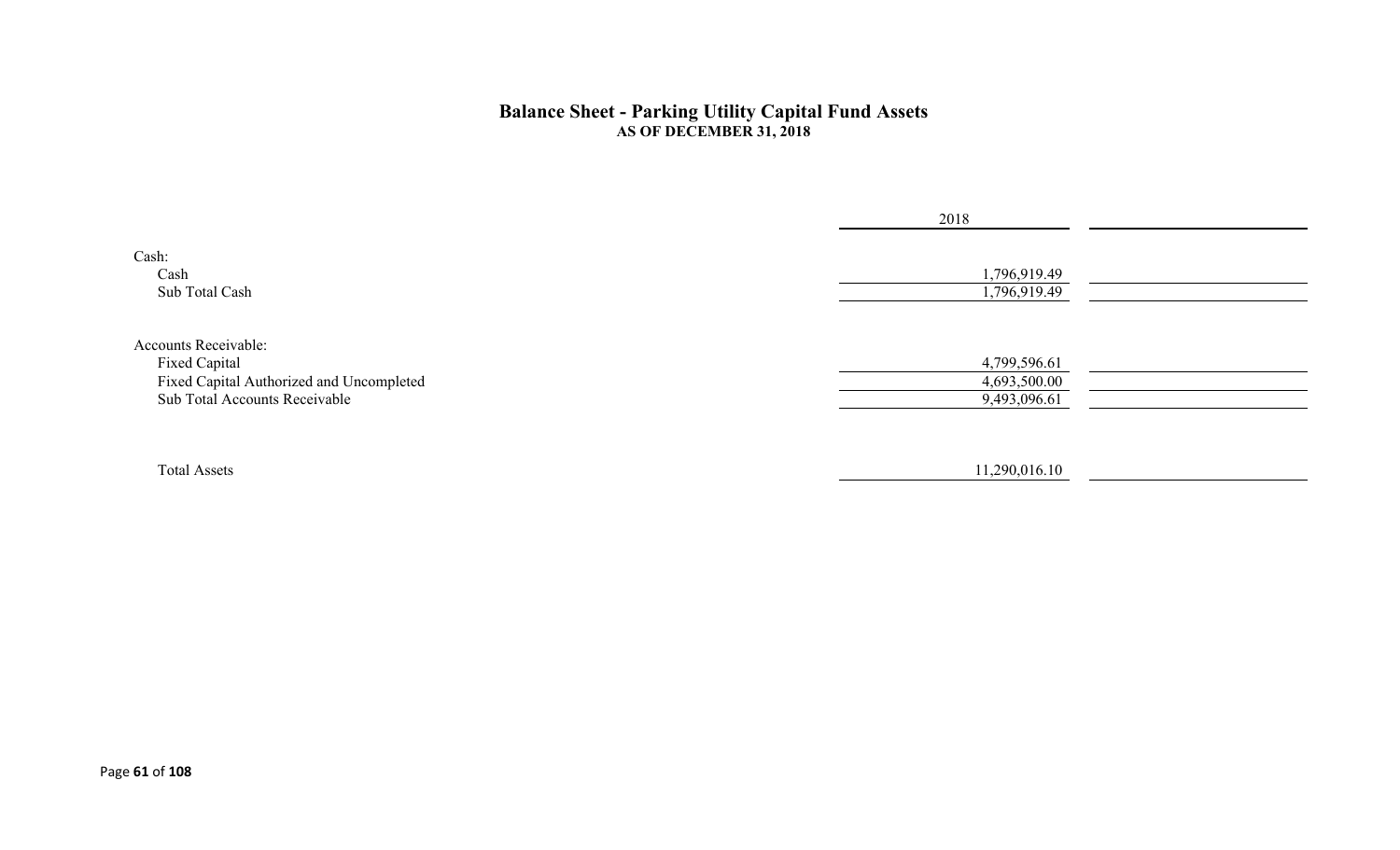#### **Balance Sheet - Parking Utility Capital Fund Liabilities, Reserves & Fund Balance AS OF DECEMBER 31, 2018**

|                                                                                              | 2018                      |  |
|----------------------------------------------------------------------------------------------|---------------------------|--|
| Liabilities:<br>Improvement Authorizations - Funded<br>Improvement Authorizations - Unfunded | 86,762.40<br>1,061,096.36 |  |
| Serial Bonds Payable                                                                         | 2,665,000.00              |  |
| <b>Bond Anticipation Notes Payable</b>                                                       | 2,185,000.00              |  |
| <b>Contracts Payable</b>                                                                     | 60,708.00                 |  |
| Reserve for Parking Truck                                                                    | 39,101.60                 |  |
| Capital Improvement Fund                                                                     | 740,713.18                |  |
| Reserve for Amortization                                                                     | 2,711,760.02              |  |
| Reserve for Deferred Amoritzation                                                            | 1,721,386.59              |  |
| <b>Total Liabilities</b>                                                                     | 11,271,528.15             |  |
| Fund Balance:                                                                                |                           |  |
| Capital Surplus                                                                              | 18,487.95                 |  |
| Total Liabilities, Reserves and Surplus                                                      | 11,290,016.10             |  |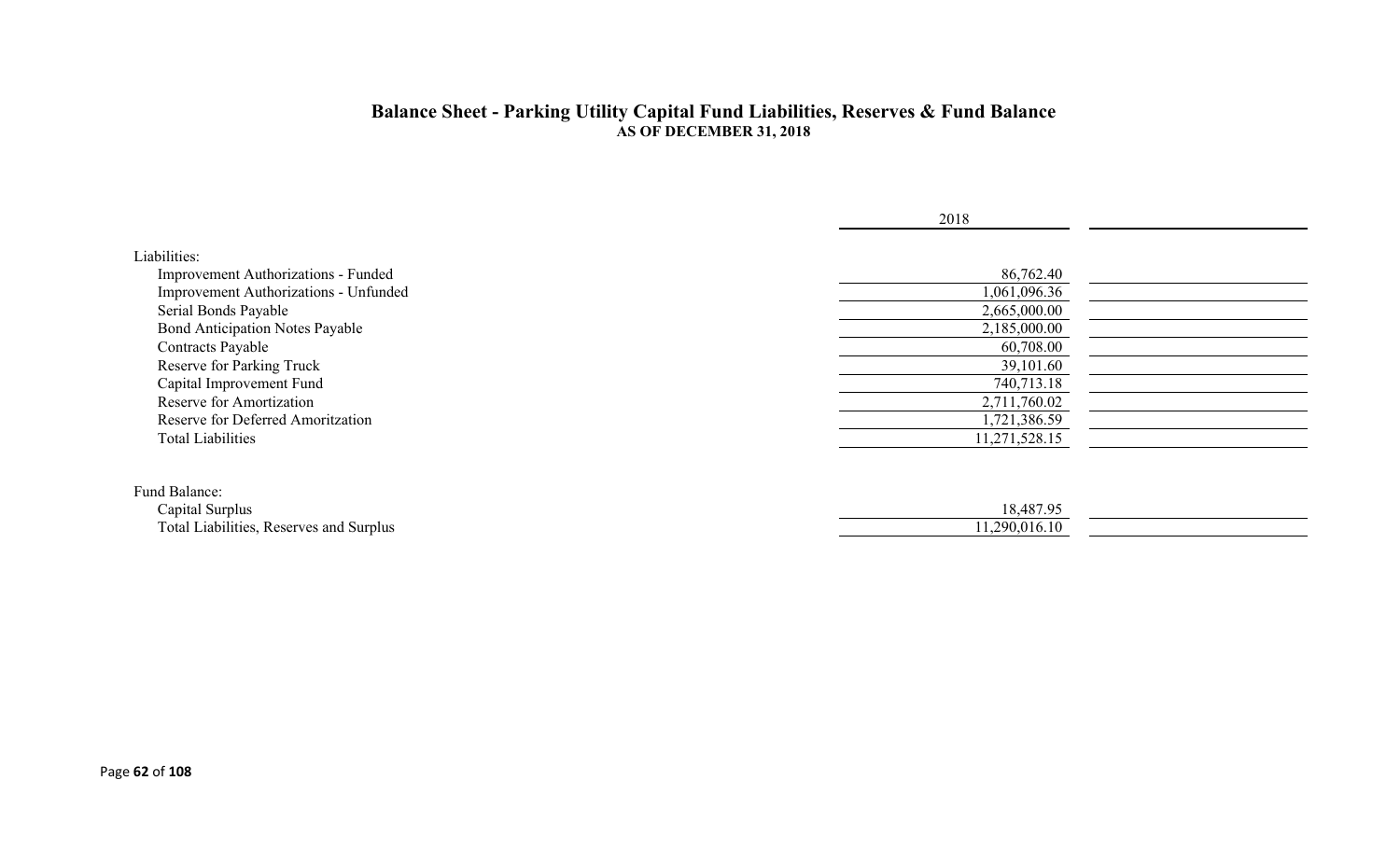#### **Balance Sheet - Parking Utility Assessment Fund AS OF DECEMBER 31, 2018**

|                                                                                           | 2018 |  |
|-------------------------------------------------------------------------------------------|------|--|
| Assets:<br><b>Total Assets</b>                                                            | 0.00 |  |
| Liabilities and Reserves:<br><b>Total Liabilities and Reserves</b>                        | 0.00 |  |
| Liabilities, Reserves, and Fund Balance:<br>Total Liabilities, Reserves, and Fund Balance | 0.00 |  |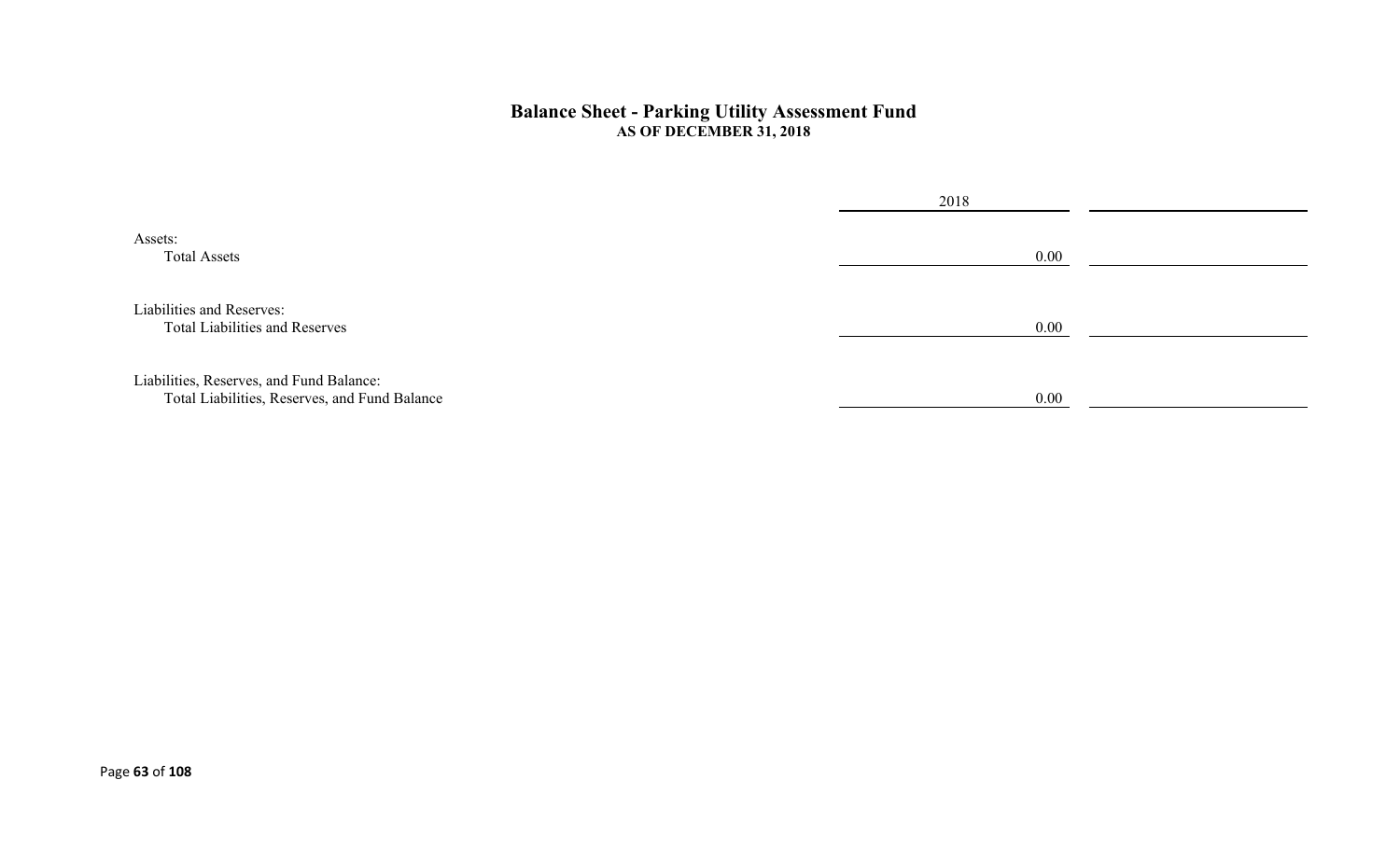### **Analysis of Parking Utility Assessment Trust Cash and Investments Pledged to Liabilities and Surplus**

|                                                                 | <b>Audit Balance</b> |                          | Receipts                |       |               |                              |
|-----------------------------------------------------------------|----------------------|--------------------------|-------------------------|-------|---------------|------------------------------|
| Title of Liability to which Cash and Investments are<br>Pledged | Dec. 31, 2017        | Assessments and<br>Liens | <b>Operating Budget</b> | Other | Disbursements | <b>Balance Dec. 31, 2018</b> |
| Assessment Serial Bond Issues:                                  |                      |                          |                         |       |               |                              |
|                                                                 |                      |                          |                         |       |               |                              |
| <b>Assessment Bond Anticipation Notes</b>                       |                      |                          |                         |       |               |                              |
| <b>Trust Surplus</b>                                            | 0.00                 |                          |                         |       |               | $0.00\,$                     |
| Other Liabilities                                               |                      |                          |                         |       |               |                              |
|                                                                 |                      |                          |                         |       |               |                              |
| <b>Trust Surplus</b>                                            |                      |                          |                         |       |               |                              |
|                                                                 |                      |                          |                         |       |               |                              |
| Less Assets "Unfinanced"                                        |                      |                          |                         |       |               |                              |
|                                                                 |                      |                          |                         |       |               |                              |
| Total                                                           | 0.00                 |                          |                         |       |               | $0.00\,$                     |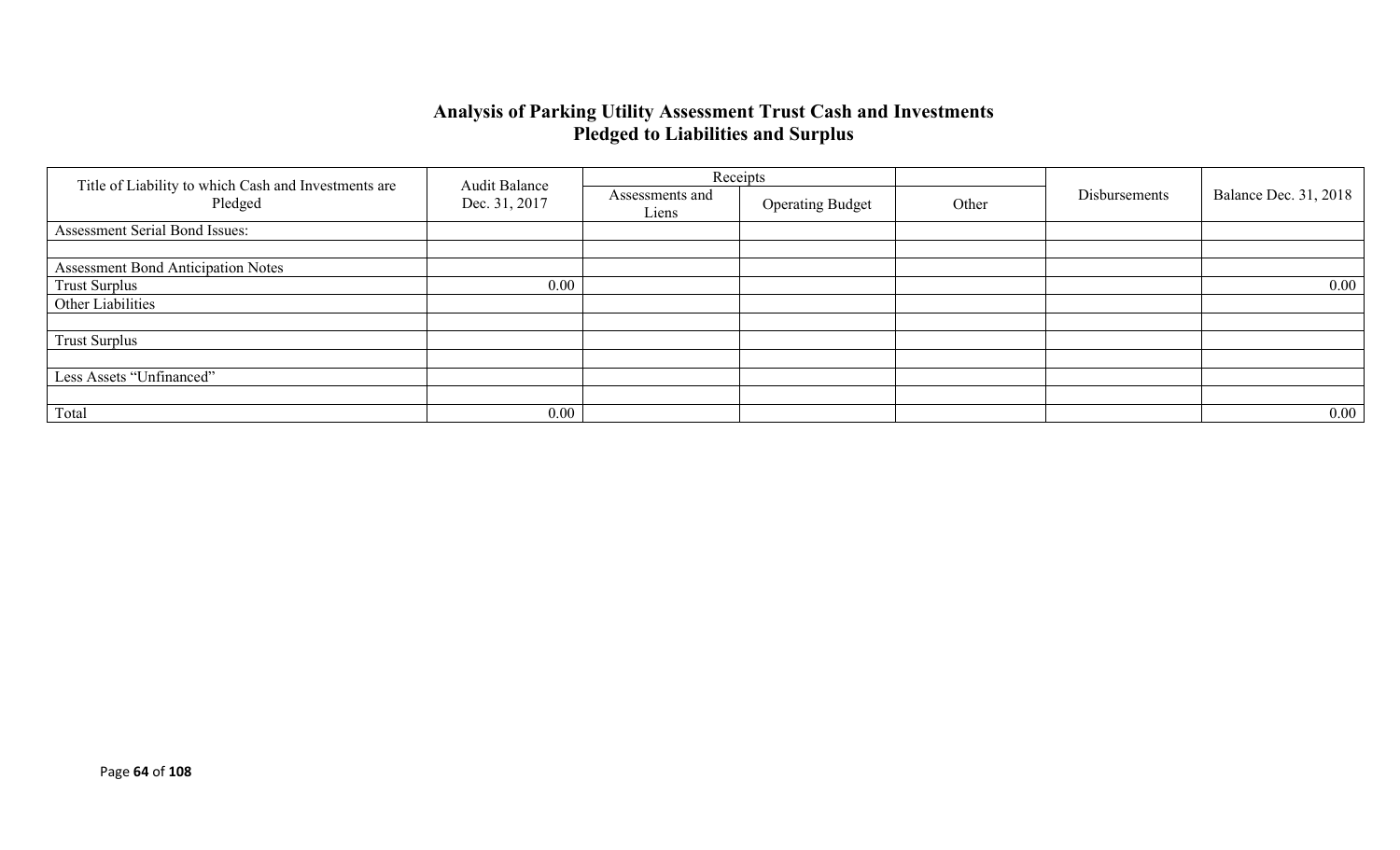### **Schedule of Parking Utility Budget - 2018 Budget Revenues**

| Source                                                          | Budget       | Received in Cash | <b>Excess or Deficit</b> |
|-----------------------------------------------------------------|--------------|------------------|--------------------------|
| <b>Operating Surplus Anticipated</b>                            | 450,000.00   | 450,000.00       | 0.00                     |
| Operating Surplus Anticipated with Consent of Director of Local |              |                  |                          |
| Govt. Services                                                  |              |                  |                          |
| Rents                                                           |              |                  |                          |
| Miscellaneous Revenue Anticipated                               |              |                  |                          |
| Miscellaneous                                                   |              |                  |                          |
| Parking User Fees                                               | 3,109,867.00 | 3,350,482.50     | 240,615.50               |
| Added by N.J.S.A. 40A:4-87: (List)                              |              |                  |                          |
|                                                                 |              |                  |                          |
| <b>Subtotal Additional Miscellaneous Revenues</b>               | 3,109,867.00 | 3,350,482.50     | 240,615.50               |
| Subtotal                                                        | 3,559,867.00 | 3,800,482.50     | 240,615.50               |
| Deficit (General Budget)                                        |              |                  |                          |
|                                                                 | 3,559,867.00 | 3,800,482.50     | 240,615.50               |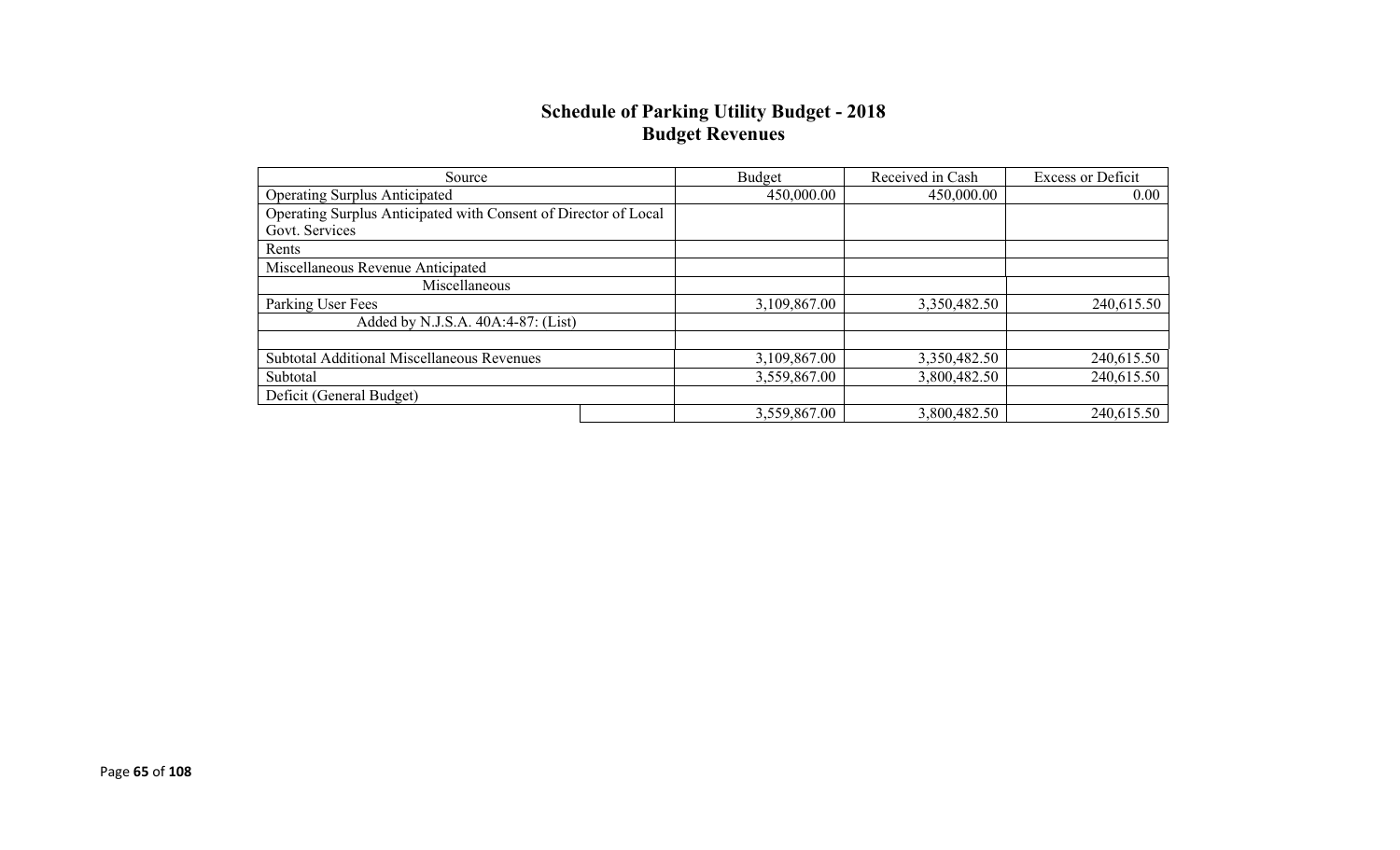# **Statement of Budget Appropriations**

| Appropriations                          |              |
|-----------------------------------------|--------------|
| Adopted Budget                          | 3,559,867.00 |
| <b>Total Appropriations</b>             | 3,559,867.00 |
| Add: Overexpenditures                   |              |
|                                         |              |
| Total Overexpenditures                  |              |
| Total Appropriations & Overexpenditures | 3,559,867.00 |
| Deduct Expenditures                     |              |
| Paid or Charged                         | 3,154,341.60 |
| Reserved                                | 405,525.40   |
| Surplus                                 |              |
| Surplus (General Budget)                |              |
| <b>Total Surplus</b>                    |              |
| Total Expenditure & Surplus             | 3,559,867.00 |
| Unexpended Balance Cancelled            | 0.00         |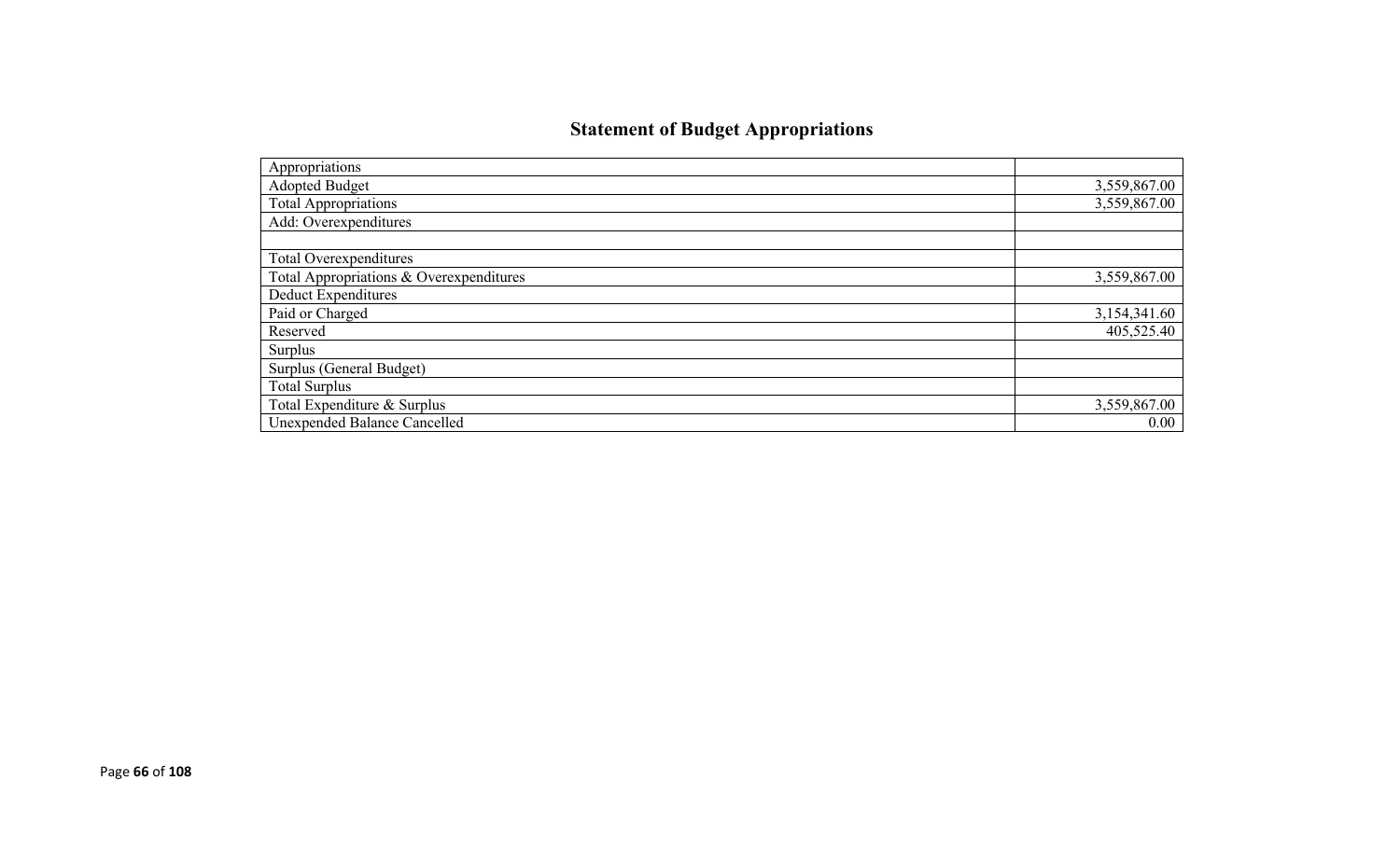# **Statement of 2018 Operation Parking Utility**

NOTE: Section 1 of this sheet is required to be filled out ONLY IF the 2018 budget year Parking Utility Budget contained either an item of revenue "Deficit (General Budget)" or an item of appropriation "Surplus (General Budget)"

Section 2 should be filled out in every case.

| <b>Section 1:</b>                                                                          |              |              |
|--------------------------------------------------------------------------------------------|--------------|--------------|
| Revenue Realized                                                                           | 3,800,482.50 |              |
| Miscellaneous Revenue Not Anticipated                                                      | 104,993.49   |              |
| <b>Appropriation Reserves Canceled</b><br>2017                                             | 325,998.38   |              |
|                                                                                            |              |              |
|                                                                                            |              |              |
| Total Revenue Realized                                                                     |              | 4,231,474.37 |
| Expenditures                                                                               |              |              |
| <b>Expended Without Appropriation</b>                                                      |              |              |
| Cash Refund of Prior Year's Revenue                                                        |              |              |
| Overexpenditure of Appropriation Reserves                                                  |              |              |
| <b>Total Expenditures</b>                                                                  | 3,559,867.00 |              |
| Less: Deferred Charges Included in Above "Total Expenditures"                              |              |              |
| Total Expenditures - As Adjusted                                                           |              | 3,559,867.00 |
|                                                                                            |              |              |
| Excess                                                                                     |              | 671,607.37   |
| Balance of "Results of 2017 Operation"                                                     |              |              |
| Remainder= ("Excess in Operations")                                                        | 671,607.37   |              |
| Deficit                                                                                    |              |              |
| Balance of "Results of 2017 Operation" Remainder= ("Operating Deficit - to Trial Balance") | 0.00         |              |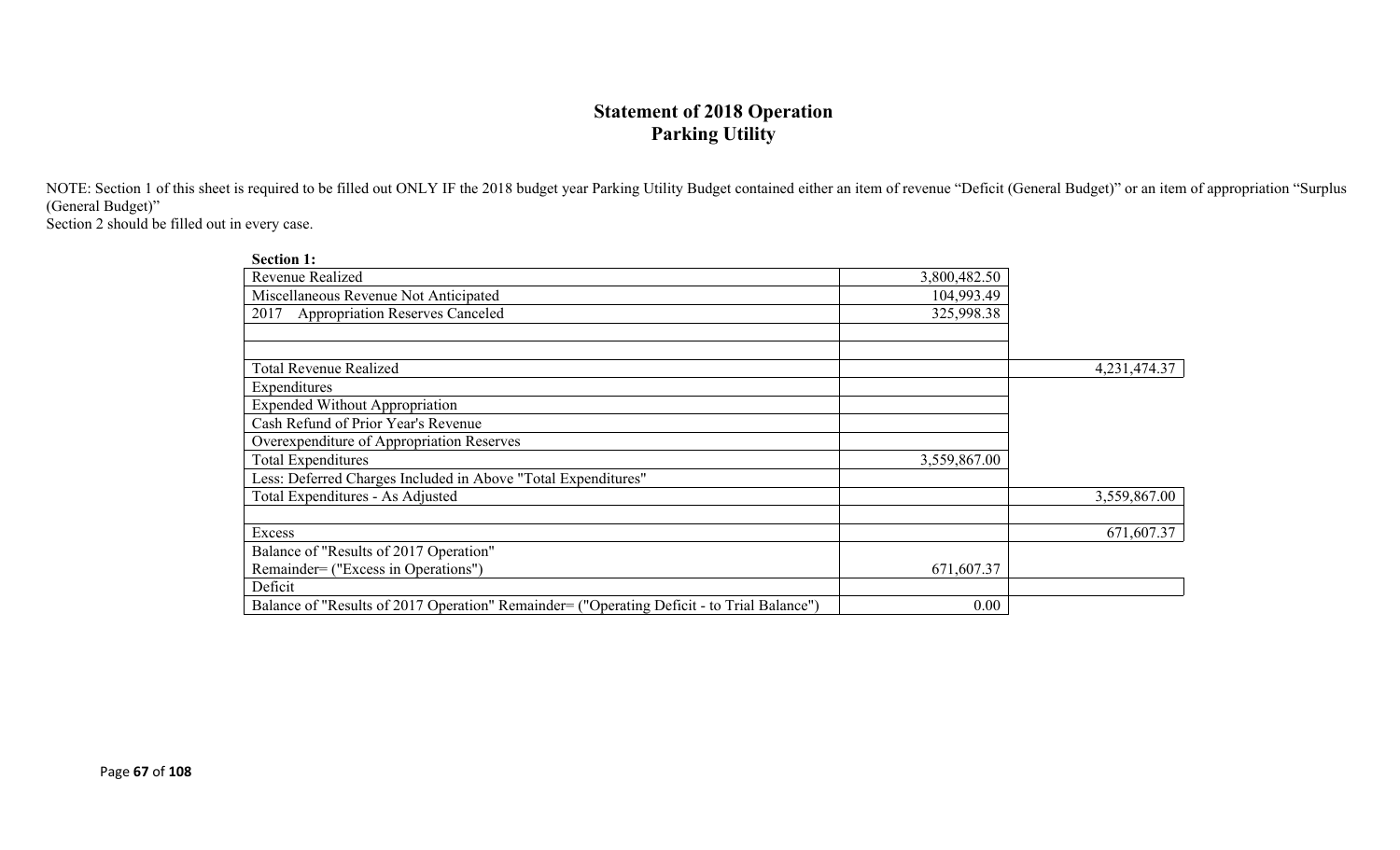#### **Section 2:**

The following Item of 2017 Appropriation Reserves Canceled in 2018 Is Due to the Current Fund TO THE EXTENT OF the amount Received and Due from the General Budget of 2017 for an Anticipated Deficit in the Parking Utility for: 2017

| 2017 Appropriation Reserves Canceled in 2018                                              | 325,998.38 |            |
|-------------------------------------------------------------------------------------------|------------|------------|
| Less: Anticipated Deficit in 2017 Budget - Amount Received and Due from Current Fund - If |            |            |
| $\perp$ none, check "None" $\Box$                                                         |            |            |
| *Excess (Revenue Realized)                                                                |            | 325,998.38 |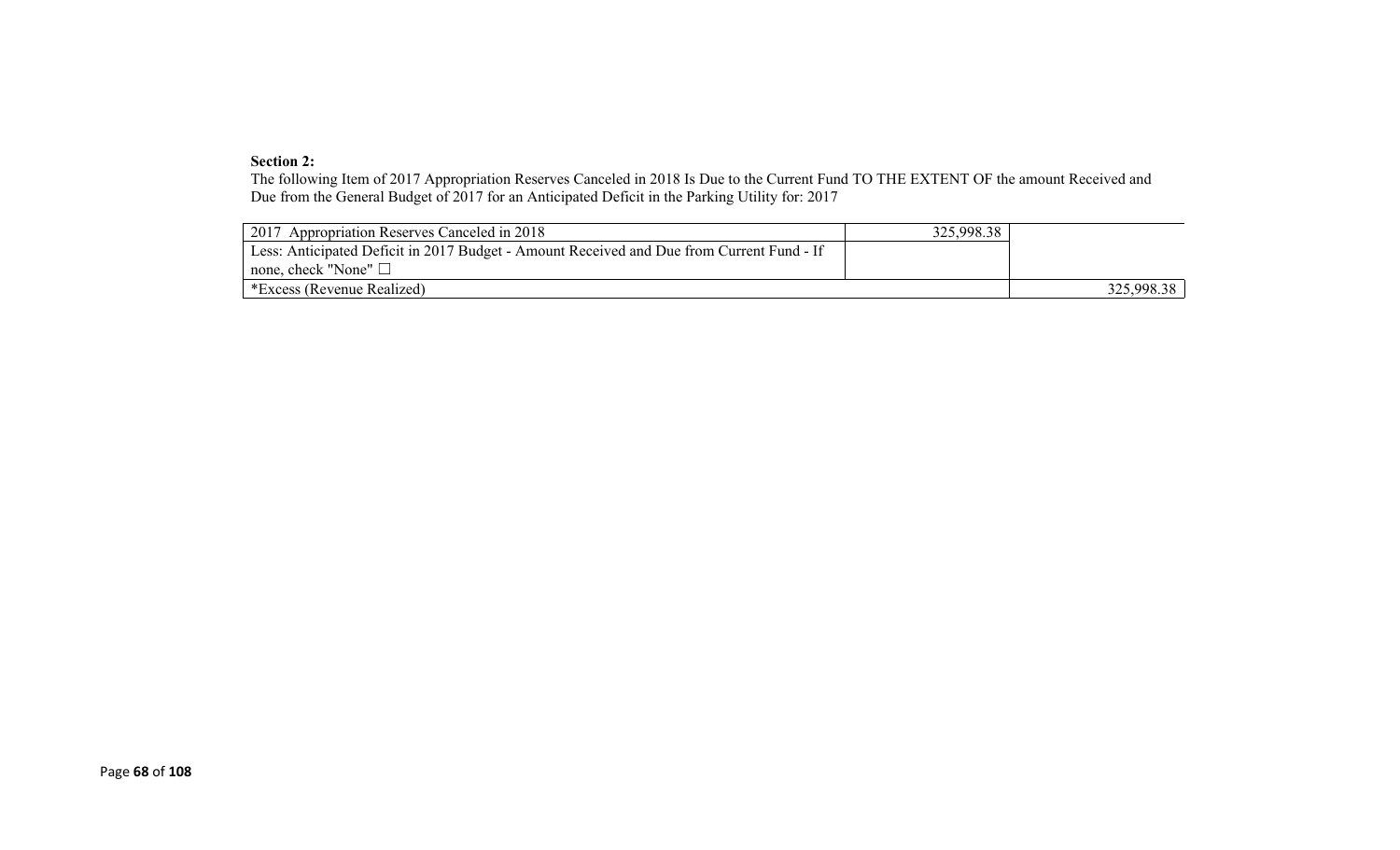# **Results of 2018 Operations – Parking Utility**

|                                                    | Debit      | Credit     |
|----------------------------------------------------|------------|------------|
| Deficit in Anticipated Revenue                     |            |            |
| <b>Excess in Anticipated Revenues</b>              |            | 240,615.50 |
| Miscellaneous Revenue Not Anticipated              |            | 104,993.49 |
| Operating Deficit - to Trial Balance               |            |            |
| Unexpended Balances of Appropriations              |            | 0.00       |
| Unexpended Balances of PY Appropriation Reserves * |            | 325,998.38 |
| <b>Operating Excess</b>                            | 671,607.37 |            |
| <b>Operating Deficit</b>                           |            |            |
| Total Results of Current Year Operations           | 671,607.37 | 671,607.37 |

# **Operating Surplus– Parking Utility**

|                                                                                  | Debit           | Credit       |
|----------------------------------------------------------------------------------|-----------------|--------------|
| Amount Appropriated in CY Budget - Cash                                          | 450,000.00      |              |
| Amount Appropriated in CY Budget with Prior Written Consent of Director of Local |                 |              |
| Government Services (Debit)                                                      |                 |              |
| Balance January 1, CY (Credit)                                                   |                 | 1,560,377.77 |
| Excess in Results of CY Operations                                               |                 | 671,607.37   |
| Balance December 31, 2018                                                        | 1,781,985.14    |              |
| <b>Total Operating Surplus</b>                                                   | 2, 231, 985. 14 | 2,231,985.14 |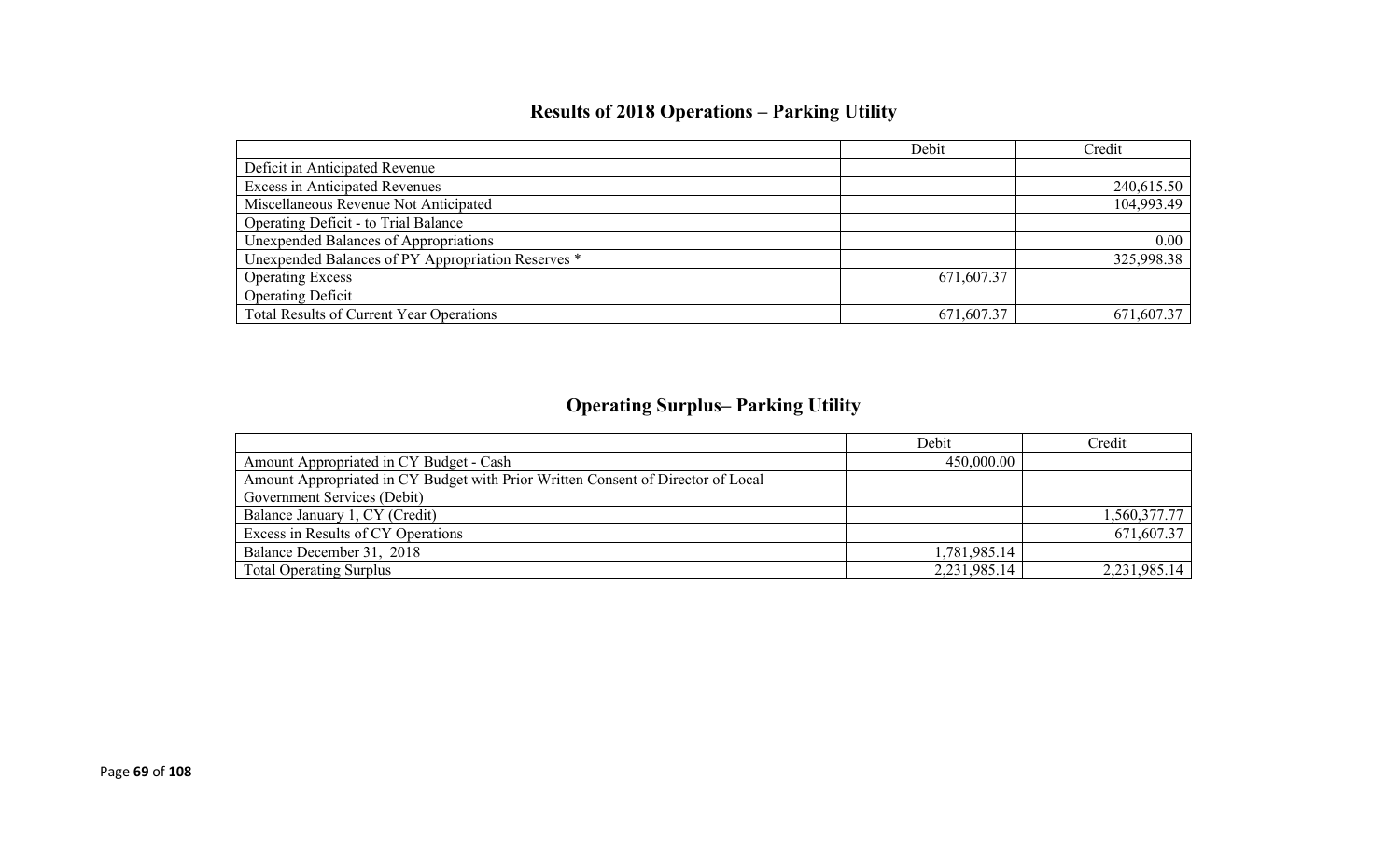#### **Analysis of Balance December 31, 2018 (From Utility – Trial Balance)**

| Cash                                                          |  | 2,924,198.95 |
|---------------------------------------------------------------|--|--------------|
| Investments                                                   |  |              |
| <b>Interfund Accounts Receivable</b>                          |  |              |
| Subtotal                                                      |  | 2,924,198.95 |
| Deduct Cash Liabilities Marked with "C" on Trial Balance      |  | 1,116,809.65 |
| Operating Surplus Cash or (Deficit in Operating Surplus Cash) |  | 1,807,389.30 |
| Other Assets Pledged to Operating Surplus*                    |  |              |
| Deferred Charges #                                            |  |              |
| Operating Deficit #                                           |  |              |
| <b>Total Other Assets</b>                                     |  |              |
|                                                               |  | 1,807,389.30 |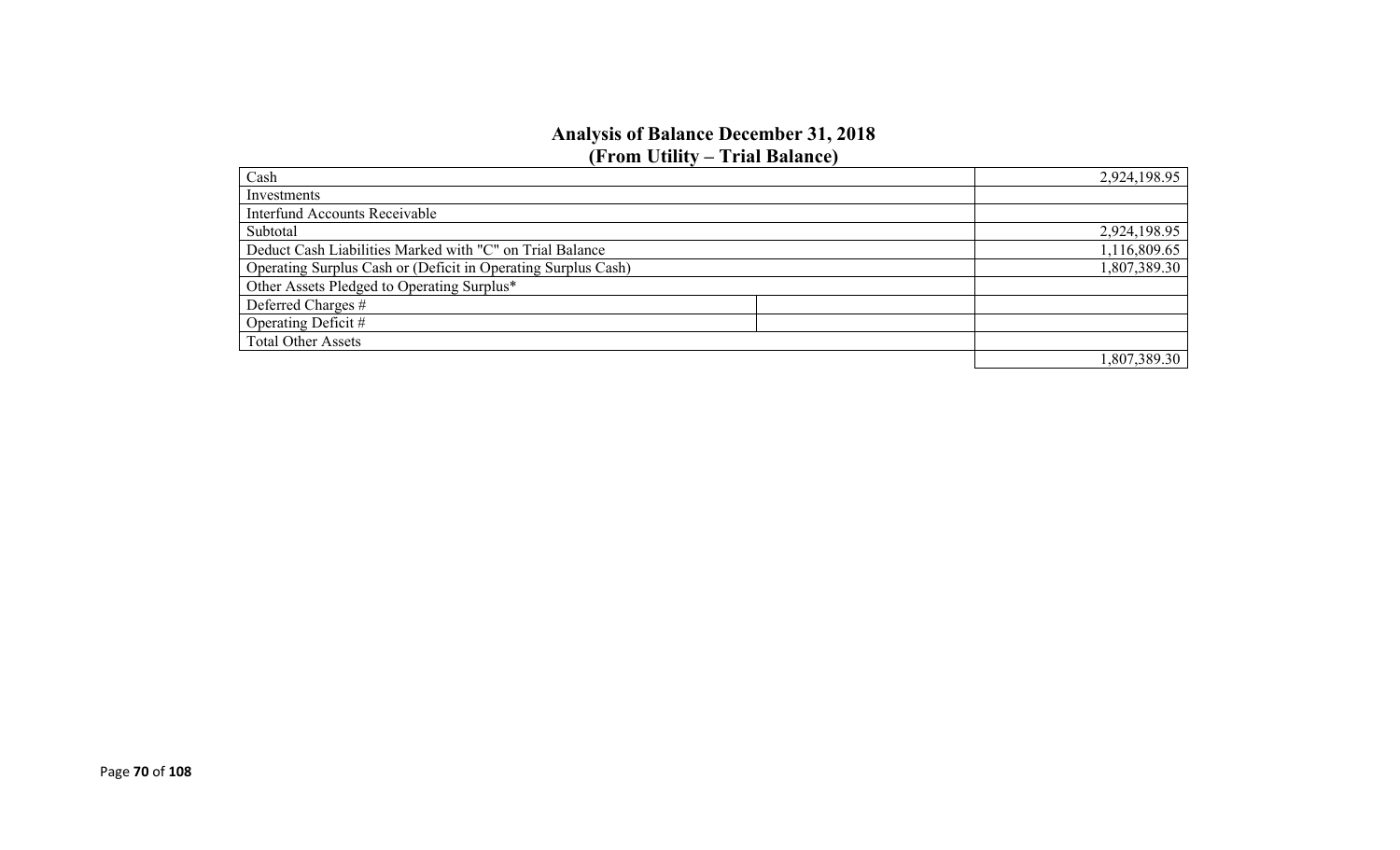# **Schedule of Parking Utility Accounts Receivable**

| Balance December 31, 2017                                                                  |                                          | 0.00 |
|--------------------------------------------------------------------------------------------|------------------------------------------|------|
| Increased by:<br>Rents Levied                                                              |                                          |      |
| Decreased by:<br>Collections<br>Overpayments applied<br>Transfer to Utility Lien<br>Other  |                                          |      |
| Balance December 31, 2018                                                                  |                                          | 0.00 |
|                                                                                            | <b>Schedule of Parking Utility Liens</b> |      |
| Balance December 31, 2017                                                                  |                                          | 0.00 |
| Increased by:<br><b>Transfers from Accounts Receivable</b><br>Penalties and Costs<br>Other |                                          |      |
| Decreased by:<br>Collections<br>Other                                                      |                                          |      |
| Balance December 31, 2018                                                                  | 0.00                                     |      |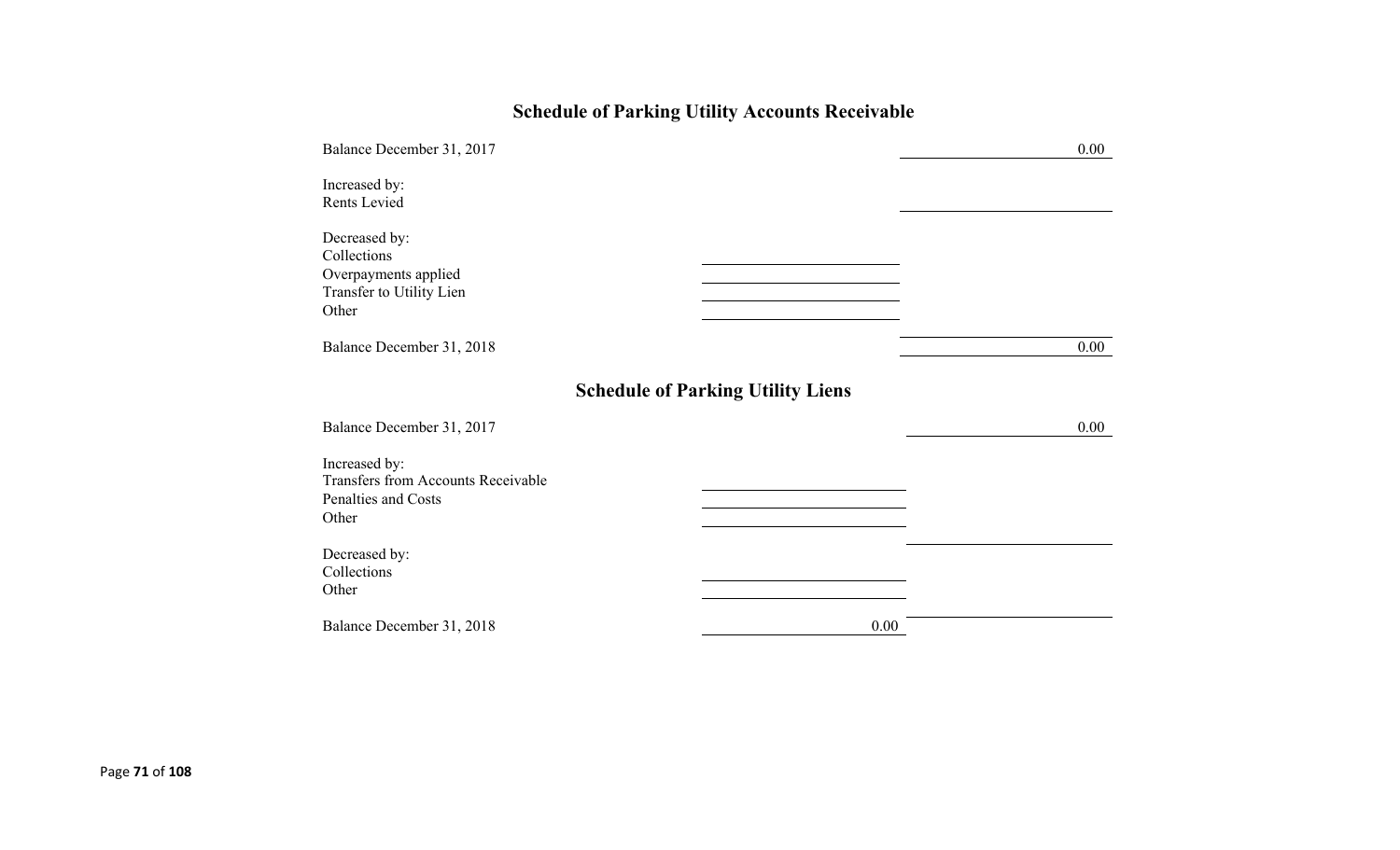### **Deferred Charges - Mandatory Charges Only - Parking Utility Fund**

(Do not include the emergency authorizations pursuant to N.J.S.A. 40A:4-55)

| Caused by              | Amount Dec. 31, 2017 per<br>Audit Report | Amount in 2018 Budget | Amount Resulting from 2018 | Balance as at Dec. 31, 2018 |
|------------------------|------------------------------------------|-----------------------|----------------------------|-----------------------------|
| Utility Operating Fund | 0.00                                     |                       | 0.00                       | 0.00                        |
| Total Operating        | 0.00                                     |                       | 0.00                       | 0.00                        |
| Total Capital          | 0.00                                     |                       |                            |                             |

\*Do not include items funded or refunded as listed below.

## **Emergency Authorizations Under N.J.S.A. 40A:4-47 Which Have Been Funded or Refunded Under N.J.S.A. 40A:2-3 OR N.J.S.A. 40A:2-51**

| Date                                                             | Purpose       |              | Amount |                                            |
|------------------------------------------------------------------|---------------|--------------|--------|--------------------------------------------|
| <b>Judgements Entered Against Municipality and Not Satisfied</b> |               |              |        |                                            |
| In Favor Of                                                      | On Account Of | Date Entered | Amount | Appropriated for in Budget<br>of Year 2019 |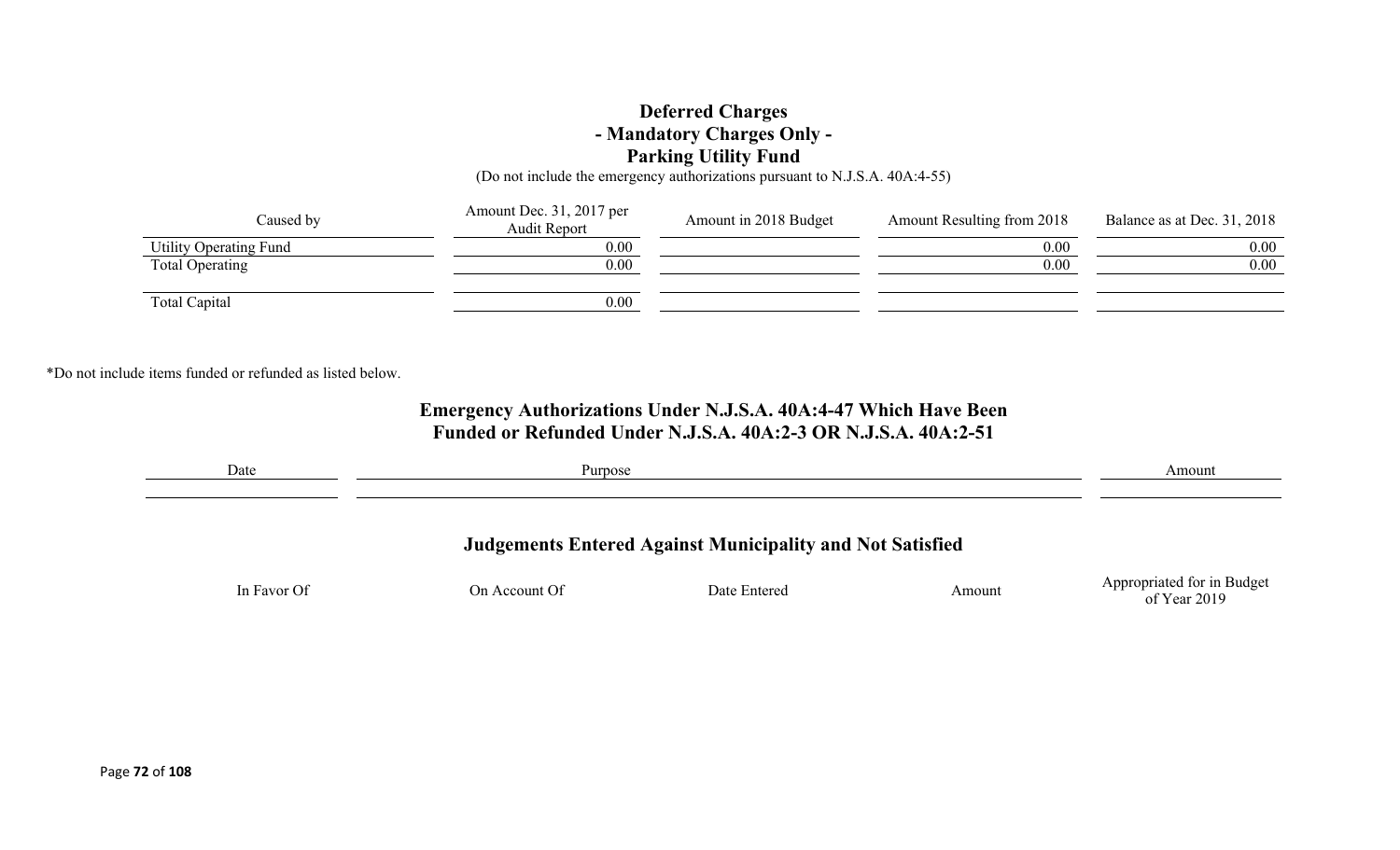### **Schedule of Bonds Issued and Outstanding and 2019 Debt Service for Bonds** Parking UTILITY ASSESSMENT BONDS

|                                         | Debit | Credit | 2019 Debt Service |
|-----------------------------------------|-------|--------|-------------------|
| Issued (Credit)                         |       |        |                   |
| Outstanding January 1, CY (Credit)      |       | 0.00   |                   |
| Paid (Debit)                            |       |        |                   |
| Outstanding December 31, 2018           |       |        |                   |
|                                         |       |        |                   |
| 2019 Bond Maturities – Assessment Bonds |       |        |                   |
| 2019 Interest on Bonds                  |       |        |                   |

## **Parking Utility Capital Bonds**

|                                         | Debit        | Credit       | 2019 Debt Service |
|-----------------------------------------|--------------|--------------|-------------------|
| Issued (Credit)                         |              |              |                   |
| Outstanding January 1, CY (Credit)      |              | 2,885,000.00 |                   |
| Paid (Debit)                            | 220,000.00   |              |                   |
| Outstanding December 31, 2018           | 2,665,000.00 |              |                   |
|                                         | 2,885,000.00 | 2,885,000.00 |                   |
| 2019 Bond Maturities – Assessment Bonds |              |              | 220,000.00        |
| 2019 Interest on Bonds                  |              | 59,547.50    |                   |

## **Interest on Bonds – Parking Utility Budget**

| 2019 Interest on Bonds (*Items)                      | 59,547.50 |           |
|------------------------------------------------------|-----------|-----------|
| Less: Interest Accrued to 12/31/2018 (Trial Balance) | 22,988.86 |           |
| Subtotal                                             | 36,558.64 |           |
| Add: Interest to be Accrued as of 12/31/2019         | 24,526.36 |           |
| Required Appropriation 2019                          |           | 61,085.00 |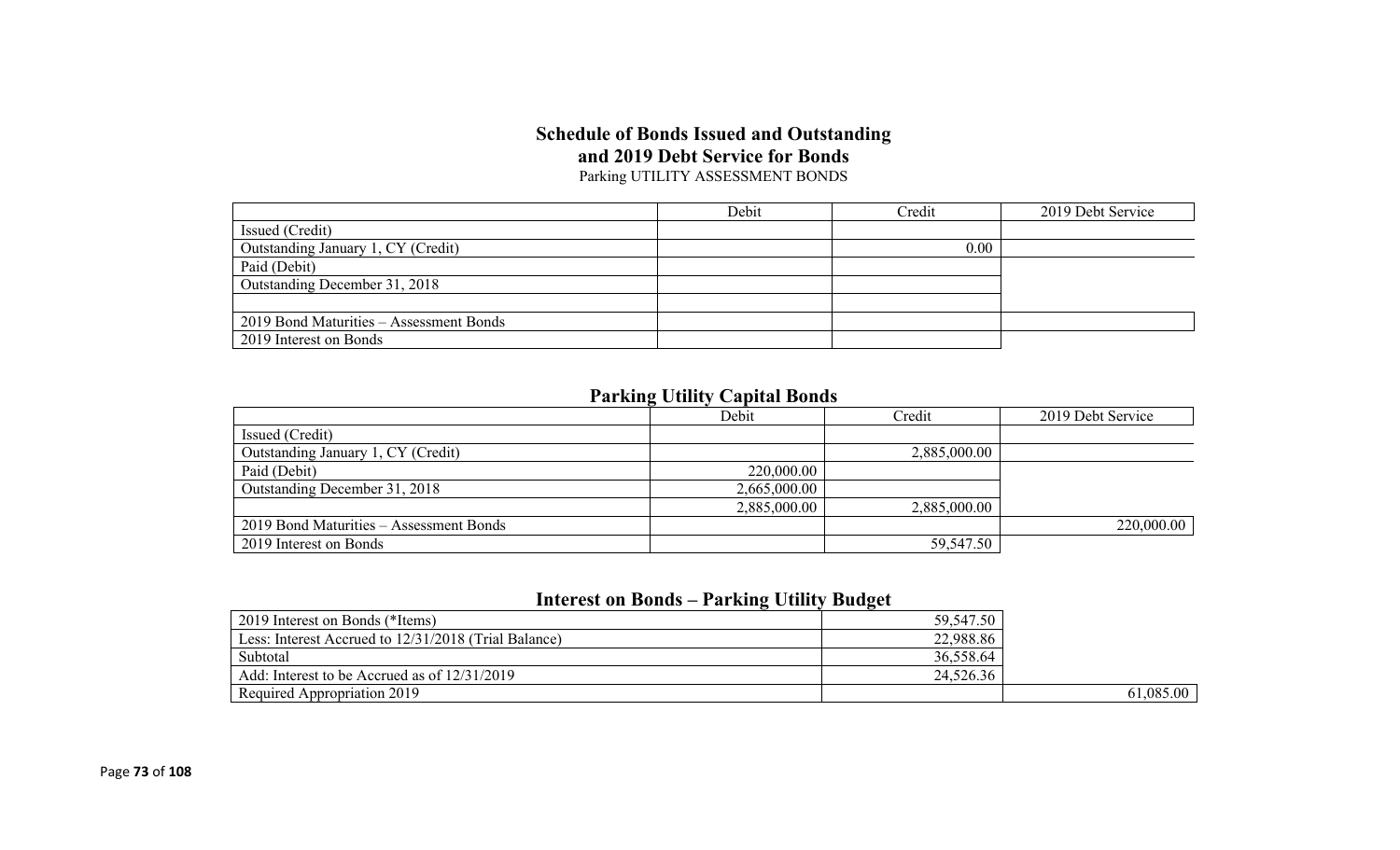## **List of Bonds Issued During 2018**

| Purpose | 201<br>Maturity | Amount Issued | <b>Issue</b><br>Date<br>ΩT | Rate<br>Interest |  |  |  |  |  |
|---------|-----------------|---------------|----------------------------|------------------|--|--|--|--|--|
|         |                 |               |                            |                  |  |  |  |  |  |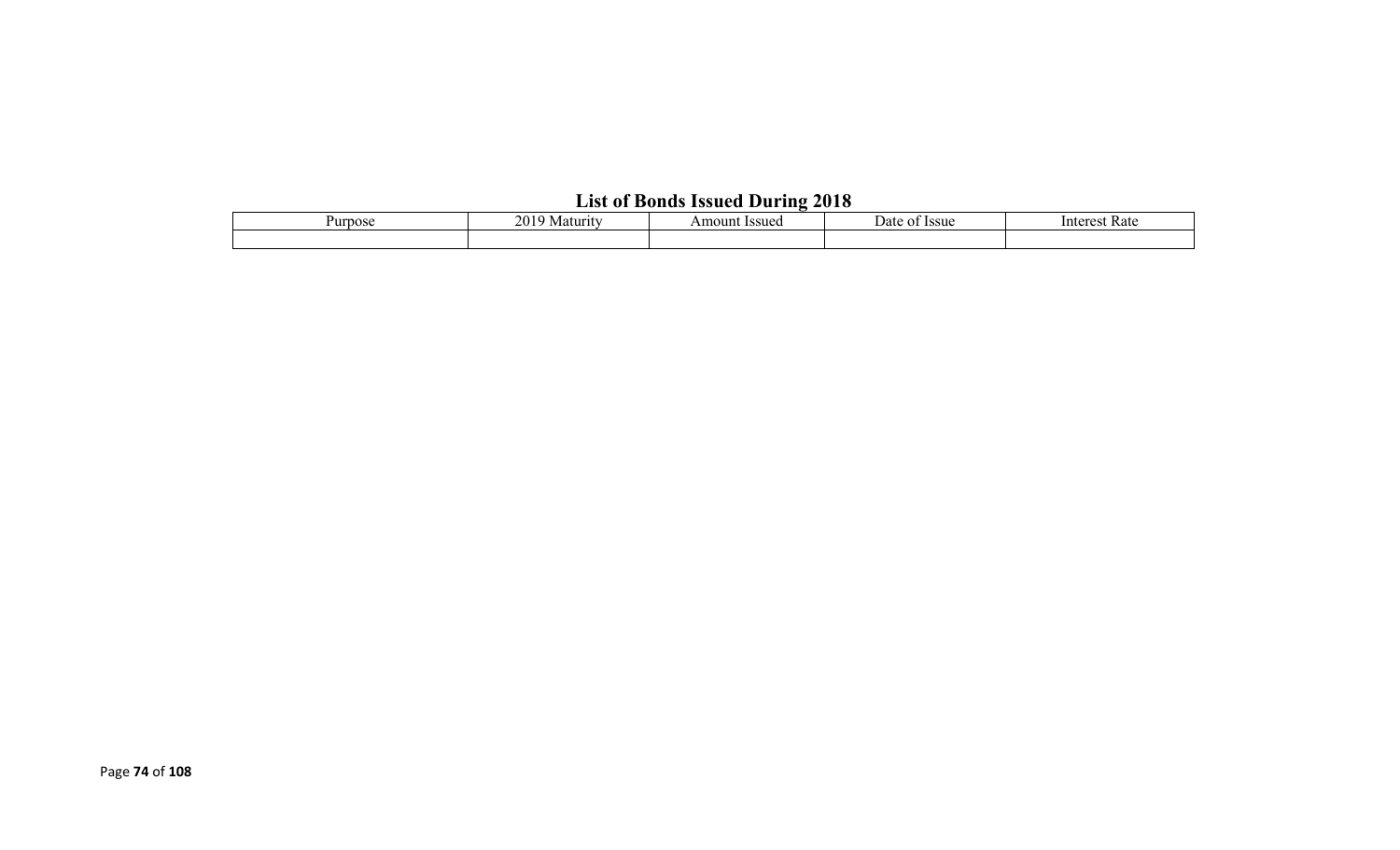## **Schedule of Loans Issued and Outstanding and 2019 Debt Service for Loans**

Parking UTILITY LOAN

| Loan | Outstanding<br>1,2018<br>January | Issued | Paid | Other<br>Description | Other Debit | Other Credit | Outstanding<br>December 31.<br>2018 | <b>Loan Maturities</b> | Interest on Loans |
|------|----------------------------------|--------|------|----------------------|-------------|--------------|-------------------------------------|------------------------|-------------------|
|      |                                  |        |      |                      |             |              |                                     |                        |                   |

## **Interest on Loans – Parking Utility Budget**

| 2019 Interest on Loans (*Items)                      |  |
|------------------------------------------------------|--|
| Less: Interest Accrued to 12/31/2018 (Trial Balance) |  |
| Subtotal                                             |  |
| Add: Interest to be Accrued as of 12/31/2019         |  |
| Required Appropriation 2019                          |  |

## **List of Loans Issued During 2018**

| Purpose | 20103<br>  9Maturity<br>$\sim$ | <b>Issued</b><br>Amount | $\overline{\phantom{0}}$<br>)ate<br><b>Issue</b> | Intorc<br>мак |
|---------|--------------------------------|-------------------------|--------------------------------------------------|---------------|
|         |                                |                         |                                                  |               |
|         |                                |                         |                                                  |               |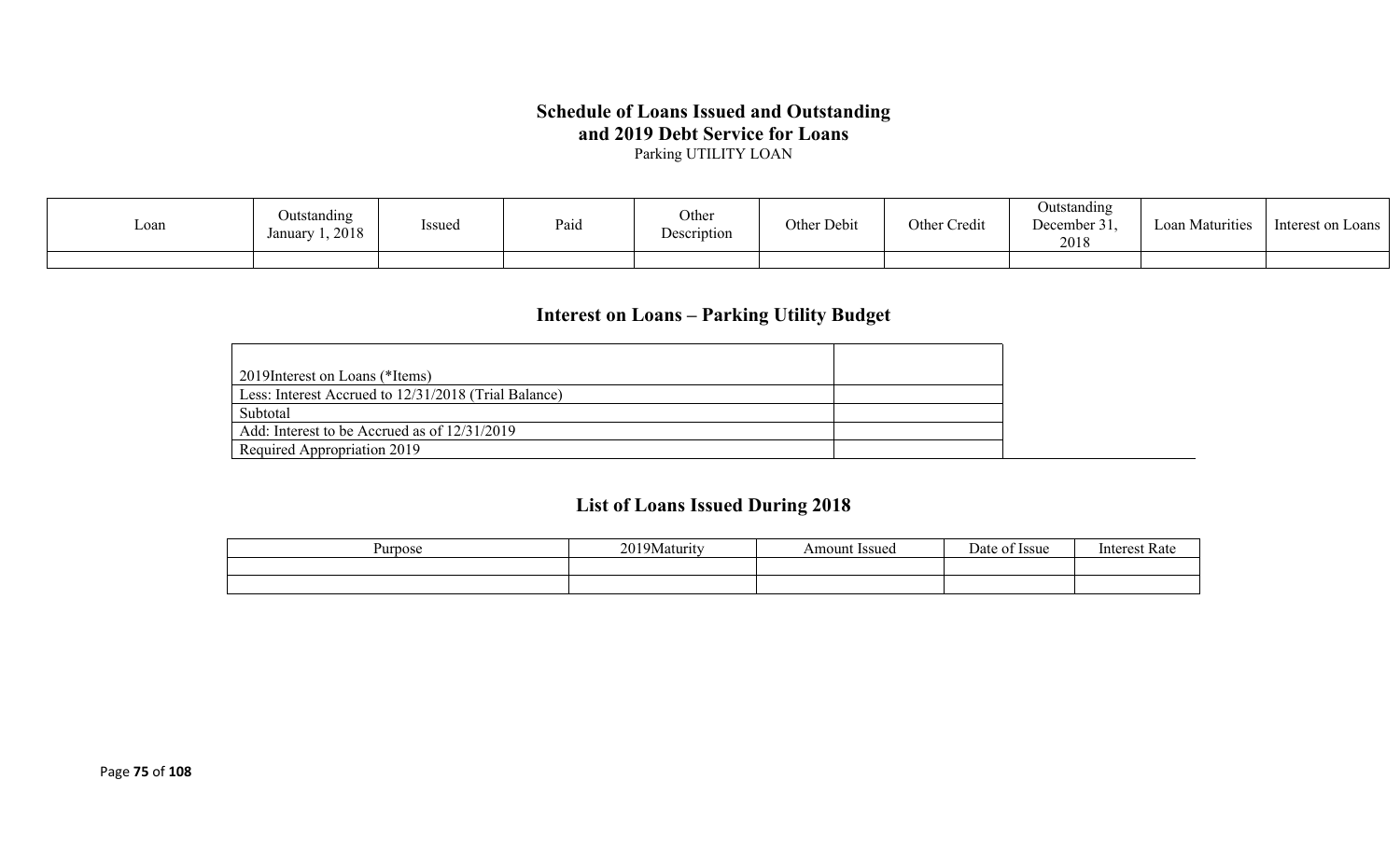### **Debt Service Schedule for Utility Notes (Other than Utility Assessment Notes)**

| Title or Purpose of the Issue          | Original Amount             | Original Date of | Amount of Note<br>Date of           |          | Rate of | 2019 Budget Requirement |              | Date Interest<br>Computed to |  |
|----------------------------------------|-----------------------------|------------------|-------------------------------------|----------|---------|-------------------------|--------------|------------------------------|--|
|                                        | Issued                      | Issue            | <b>Outstanding Dec.</b><br>31, 2018 | Maturity |         | For Principal           | For Interest |                              |  |
| 4142 Improvement of Parking Facilities | 380,000.00                  | 4/5/2018         | 380,000.00                          | 4/5/2019 | 3.00    |                         | 1,400.00     | 4/5/2019                     |  |
| 3103 Improvement of Parking Facilities | 1,805,000.00                | 4/6/2017         | 1,805,000.00                        | 4/5/2019 | 3.00    |                         | 54,150.00    | 4/5/2019                     |  |
|                                        | $2,185,000.00$ <sup>+</sup> |                  | 2,185,000.00                        |          |         | 0.00                    | 65,550.00    |                              |  |

Important: If there is more than one utility in the municipality, identify each note.

All notes with an original date of issue of 2016 or prior require one legal payable installment to be budgeted if it is contemplated that such notes will be renewed in  $2019$  or written intent of permanent financing submitted.

\*\* If interest on note is financed by ordinance, designate same, otherwise an amount must be included in this column.

| <b>INTERST ON NOTES - Parking UTILITY BUDGET</b>     |           |
|------------------------------------------------------|-----------|
| 2019 Interest on Notes                               | 65,550.00 |
| Less: Interest Accrued to 12/31/2018 (Trial Balance) | 18,667.03 |
| Subtotal                                             | 46,882.97 |
| Add: Interest to be Accrued as of 12/31/2019         | 50,072.03 |
|                                                      |           |
| Required Appropriation - 2019                        | 96,955.00 |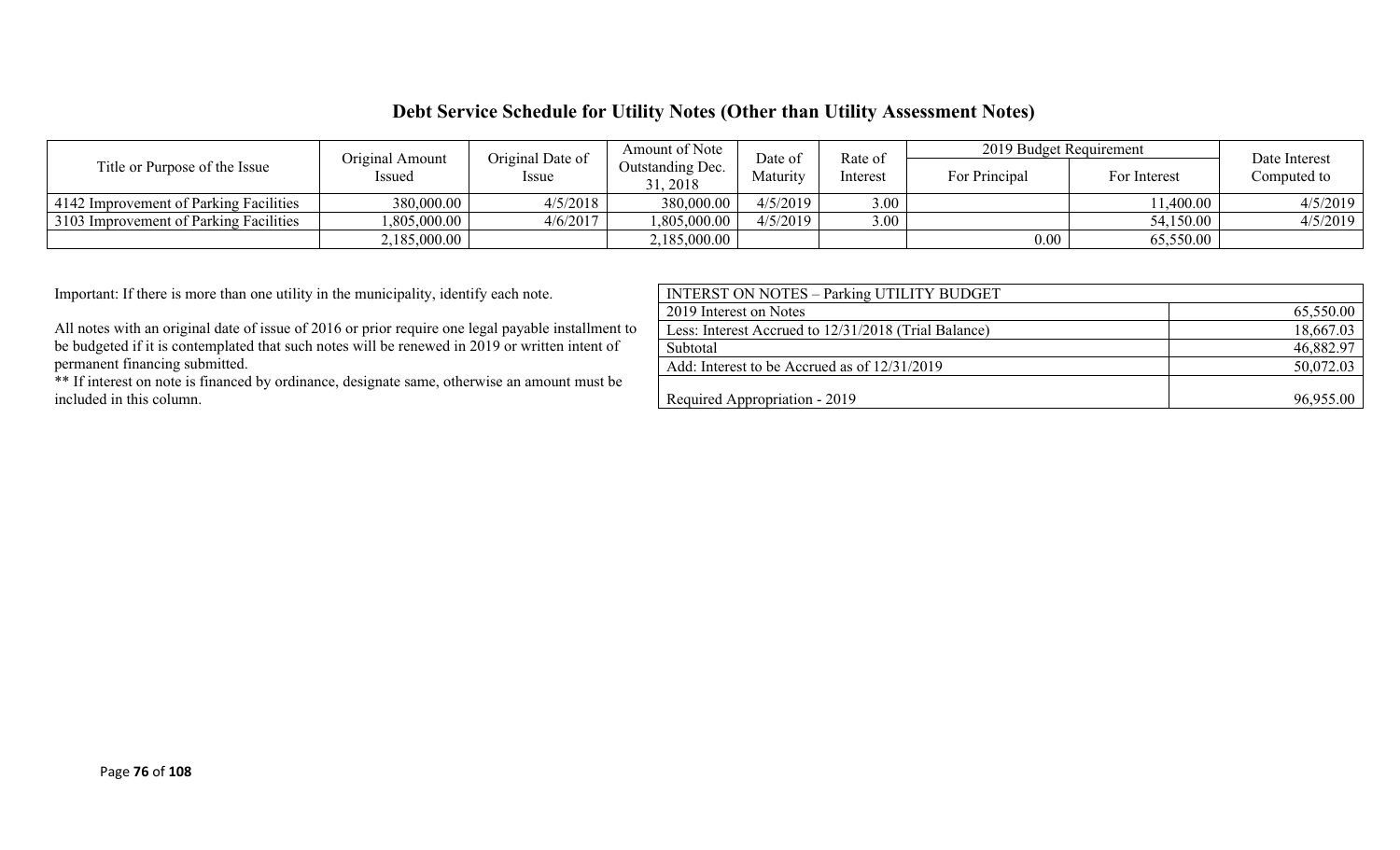### **Debt Service Schedule for Utility Assessment Notes**

| Title or Purpose of Issue | Original Date of<br>Original Amount<br>Issued<br>Issue |  | Amount of Note<br>Outstanding Dec.<br>31, 2018 | Date of<br>Maturity | Rate of<br>Interest | 2019 Budget Requirement |              | Interest Computed |
|---------------------------|--------------------------------------------------------|--|------------------------------------------------|---------------------|---------------------|-------------------------|--------------|-------------------|
|                           |                                                        |  |                                                |                     |                     | For Principal           | For Interest | to (Insert Date)  |
|                           |                                                        |  |                                                |                     |                     |                         |              |                   |
|                           |                                                        |  |                                                |                     |                     |                         |              |                   |

Important: If there is more than one utility in the municipality, identify each note.

Utility Assessment Notes with an original date of issue of December 31, 2016 or prior require one legally payable installment to be budgeted in the 2019 Dedicated Utility Assessment Budget if it is contemplated that such notes will be renewed in 2019 or written intent of permanent financing submitted with statement.

\*\* Interest on Utility Assessment Notes must be included in the Utility Budget appropriation "Interest on Notes".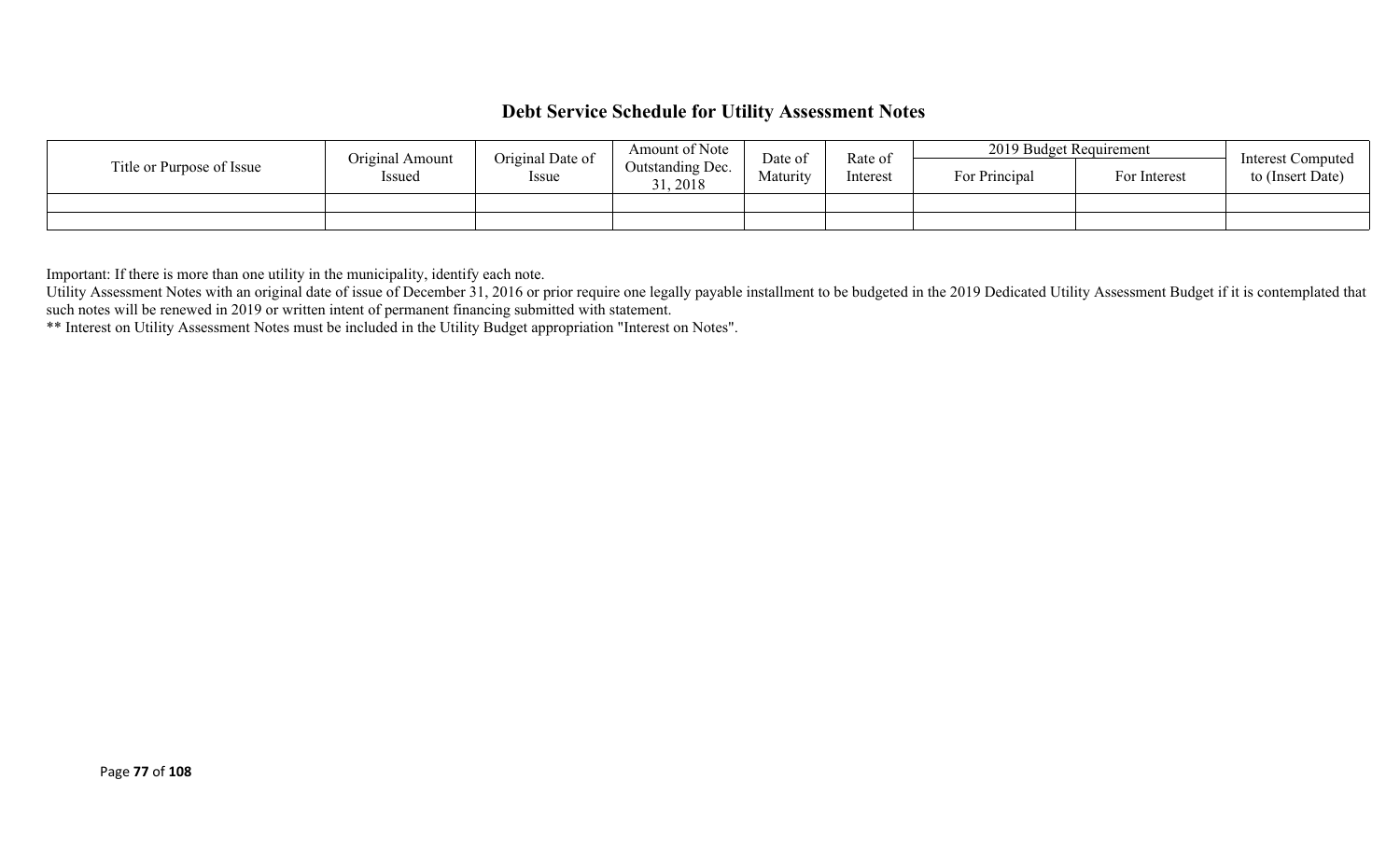## **Schedule of Capital Lease Program Obligations**

|                                              | Amount of Obligation      | 2019 Budget Requirement |                   |  |
|----------------------------------------------|---------------------------|-------------------------|-------------------|--|
| Purpose                                      | Outstanding Dec. 31, 2018 | For Principal           | For Interest/Fees |  |
| Leases approved by LFB after July 1, 2007    |                           |                         |                   |  |
|                                              |                           |                         |                   |  |
| Subtotal                                     |                           |                         |                   |  |
| Leases approved by LFB prior to July 1, 2007 |                           |                         |                   |  |
|                                              |                           |                         |                   |  |
|                                              |                           |                         |                   |  |
| Subtotal                                     |                           |                         |                   |  |
| Total                                        |                           |                         |                   |  |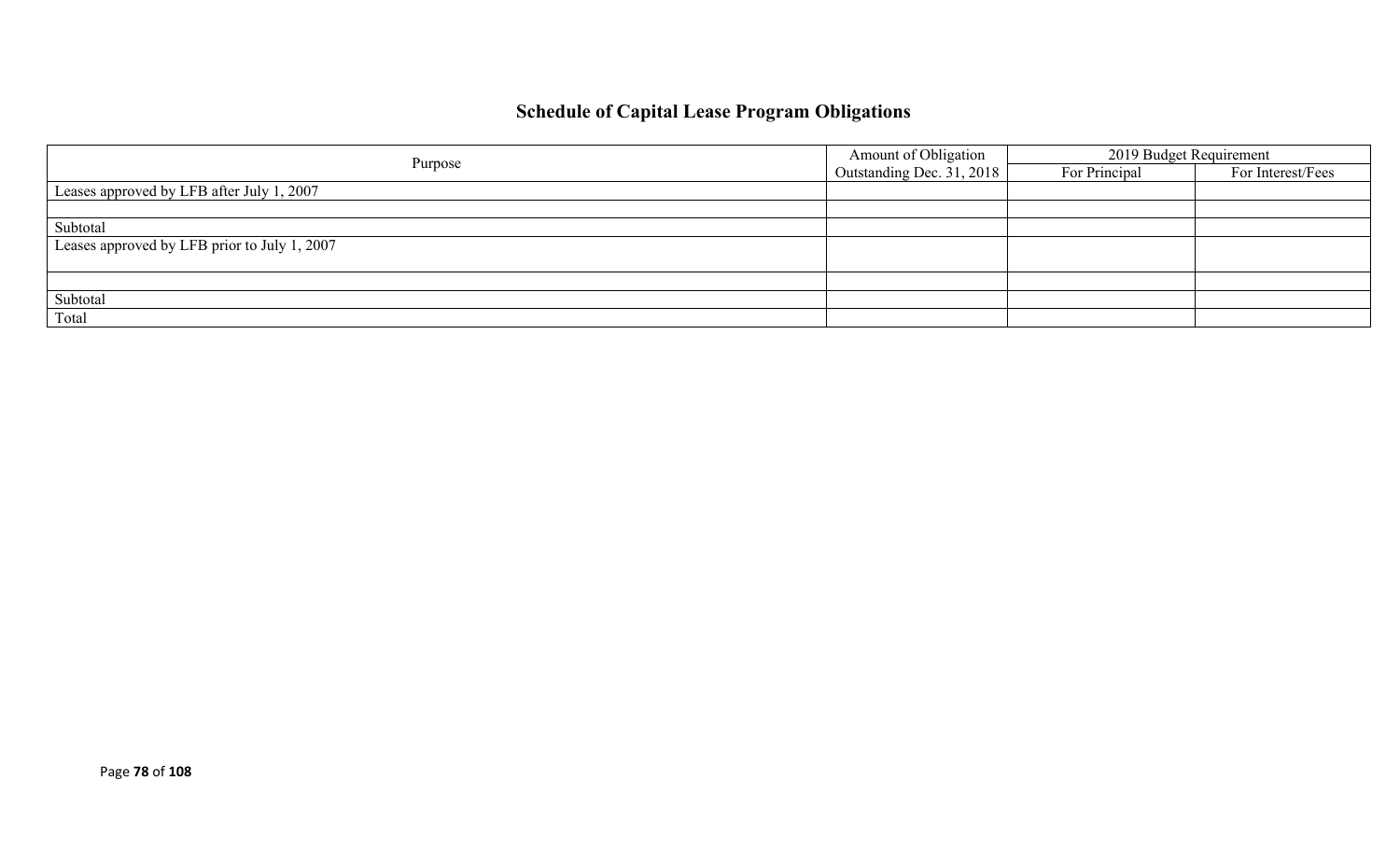# **Schedule of Improvement Authorizations (Utility Capital Fund)**

| <b>IMPROVEMENTS</b>              |            | Balance - January 1, 2018 |                     | Refunds, Transfers |            |                | Balance December 31, 2018 |              |
|----------------------------------|------------|---------------------------|---------------------|--------------------|------------|----------------|---------------------------|--------------|
| Specify each authorization by    |            |                           | 2018 Authorizations | and Encumbrances   | Expended   | Authorizations |                           |              |
| purpose. Do not merely designate | Funded     | Unfunded                  |                     |                    |            | Canceled       | Funded                    | Unfunded     |
| by a code number                 |            |                           |                     |                    |            |                |                           |              |
| 2977 Park and Shop Gated         |            |                           |                     |                    |            |                |                           |              |
| Parking                          | 1,115.43   | 47,000.00                 |                     |                    |            | 42,500.00      | 1,115.43                  | 4,500.00     |
| 3103 Parking Structure Repairs   |            | 729,333.77                |                     | 3,939.26           | 403.00     |                |                           | 732,870.03   |
| 3001 Parking Utility Equipment   |            |                           |                     |                    |            |                |                           |              |
| Purchase                         |            | 84,217.72                 |                     |                    | 23,708.08  |                |                           | 60,509.64    |
| 3058 Various Parking             |            |                           |                     |                    |            |                |                           |              |
| Improvements                     | 114,900.37 |                           |                     |                    | 42,877.59  |                | 72,022.78                 |              |
| 3078 Broad Street Garage         |            |                           |                     |                    |            |                |                           |              |
| Repairs                          |            | 78,730.18                 |                     |                    | 12,337.00  |                |                           | 66,393.18    |
| 3086 Parking Various             |            |                           |                     |                    |            |                |                           |              |
| Improvements                     |            | 144,834.65                |                     |                    | 53,393.84  |                |                           | 91,440.81    |
| 3142 Various Parking             |            |                           |                     |                    |            |                |                           |              |
| <b>Improvements or Purposes</b>  |            | 77,895.12                 |                     |                    | 32,587.75  |                |                           | 45,307.37    |
| 3168 Various Parking             |            |                           |                     |                    |            |                |                           |              |
| <b>Improvements or Purposes</b>  |            |                           | 101,000.00          |                    | 40,924.67  |                |                           | 60,075.33    |
| 2874 Parking Lot Upgrades        | 21,074.99  |                           |                     |                    | 7,450.80   |                | 13,624.19                 |              |
| Total                            | 137,090.79 | 1,162,011.44              | 101,000.00          | 3,939.26           | 213,682.73 | 42,500.00      | 86,762.40                 | 1,061,096.36 |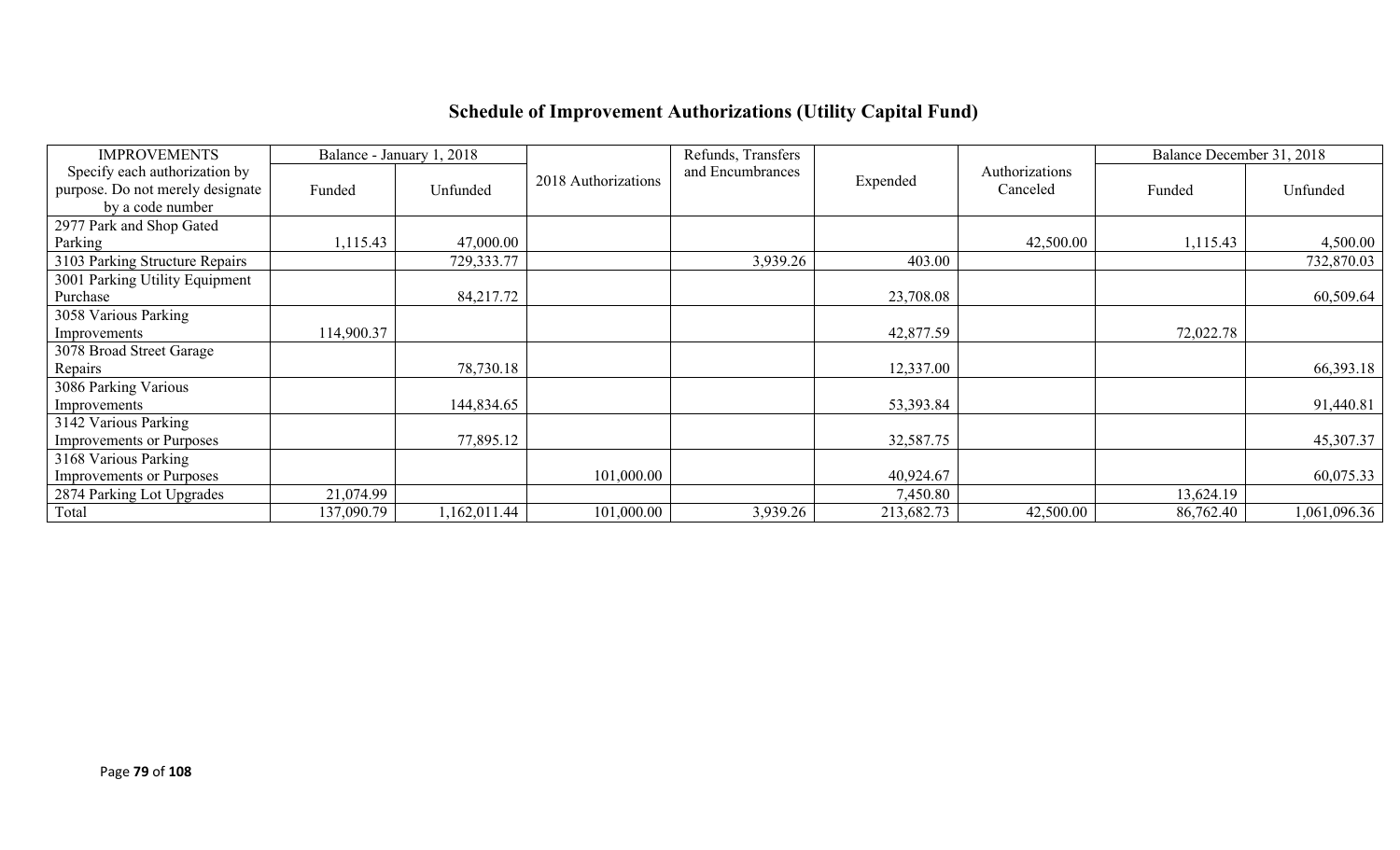#### **Parking Utility Capital Surplus** SCHEDULE OF CAPITAL IMPROVEMENT FUND

|                                                                                   | Debit      | Credit     |
|-----------------------------------------------------------------------------------|------------|------------|
| Appropriated to Finance Improvement Authorizations (Debit)                        | 5,050.00   |            |
| Balance January 1, CY (Credit)                                                    |            | 745,763.18 |
| Improvement Authorizations Canceled (financed in whole by the Capital Improvement |            |            |
| Fund) (Credit)                                                                    |            |            |
| Received from CY Budget Appropriation * (Credit)                                  |            |            |
| Balance December 31, 2018                                                         | 740,713.18 |            |
|                                                                                   | 745,763.18 | 745,763.18 |

#### **Parking Utility Capital Surplus**

SCHEDULE OF DOWN PAYMENTS ON IMPROVEMENTS

|                                                            | Debit | Credit |
|------------------------------------------------------------|-------|--------|
| Appropriated to Finance Improvement Authorizations (Debit) |       |        |
| Balance January 1, CY (Credit)                             |       | 0.00   |
| Received from CY Budget Appropriation (Credit)             |       |        |
| Received from CY Emergency Appropriation * (Credit)        |       |        |
| Balance December 31, 2018                                  |       |        |
|                                                            |       |        |

\*The full amount of the 2018 appropriation should be transferred to this account unless the balance of the appropriation is permitted to lapse.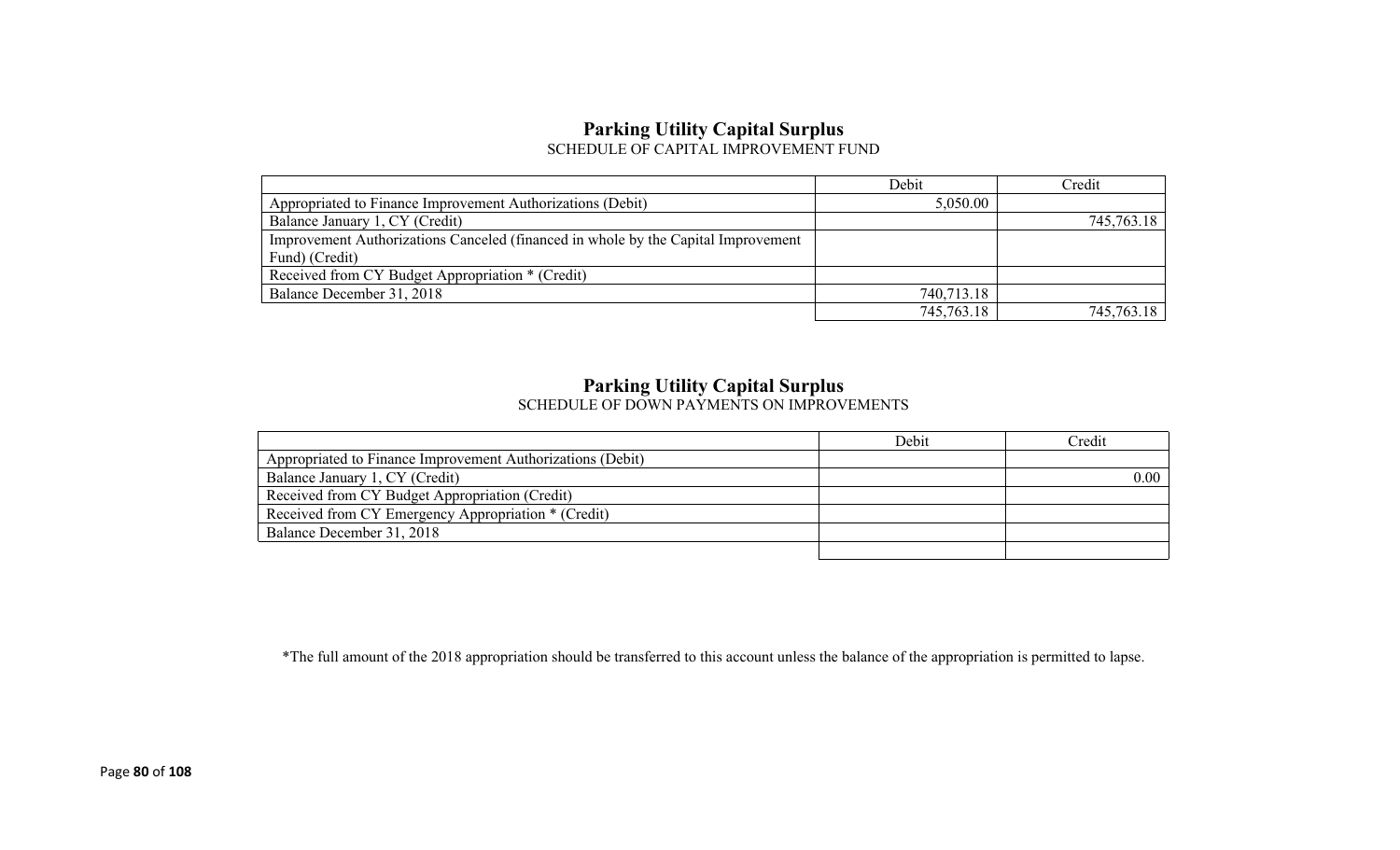#### **Utility Fund** CAPITAL IMPROVEMENTS AUTHORIZED IN 2018 AND DOWN PAYMENTS (N.J.S. 40A:2-11) UTILITIES ONLY

| Purpose                                | Amount Appropriated | <b>Total Obligations</b><br>Authorized | Down Pavment<br>Provided by<br>Ordinance | Amount of Down<br>Payment in Budget of<br>2018 or Prior Years |
|----------------------------------------|---------------------|----------------------------------------|------------------------------------------|---------------------------------------------------------------|
| 4142 Improvement of Parking Facilities | 101,000.00          | 95,950.00                              |                                          | 5.050.00                                                      |
|                                        | 101,000.00          | 95,950.00                              | $0.00\,$                                 | 5,050.00                                                      |

#### **Parking Utility Capital Fund Statement of Capital Surplus** YEAR 2018

|                                                            | Debit     | Credit    |
|------------------------------------------------------------|-----------|-----------|
| Appropriated to CY Budget Revenue (Debit)                  |           |           |
| Appropriated to Finance Improvement Authorizations (Debit) |           |           |
| Balance January 1, CY (Credit)                             |           | 18,487.95 |
| Funded Improvement Authorizations Canceled (Credit)        |           |           |
| Miscellaneous (Credit)                                     |           |           |
| Premium on Sale of Bonds (Credit)                          |           |           |
| Balance December 31, 2018                                  | 18,487.95 |           |
|                                                            | 18,487.95 | 18,487.95 |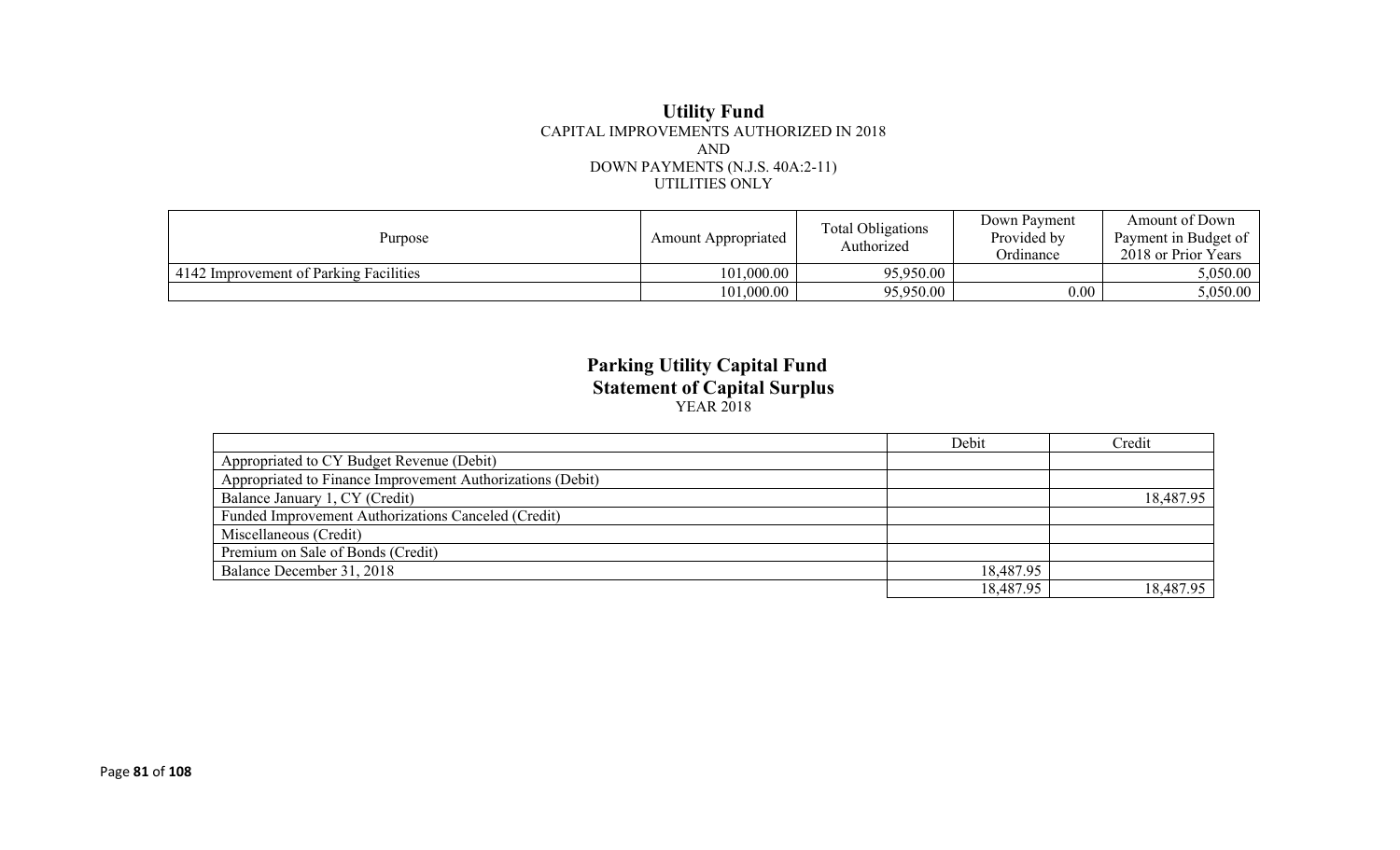#### UTILITIES ONLY

Note: If no "utility fund" existed on the books of account and if no utility was owned and operated by the municipality during the year 2018, please observe instructions of Sheet 2.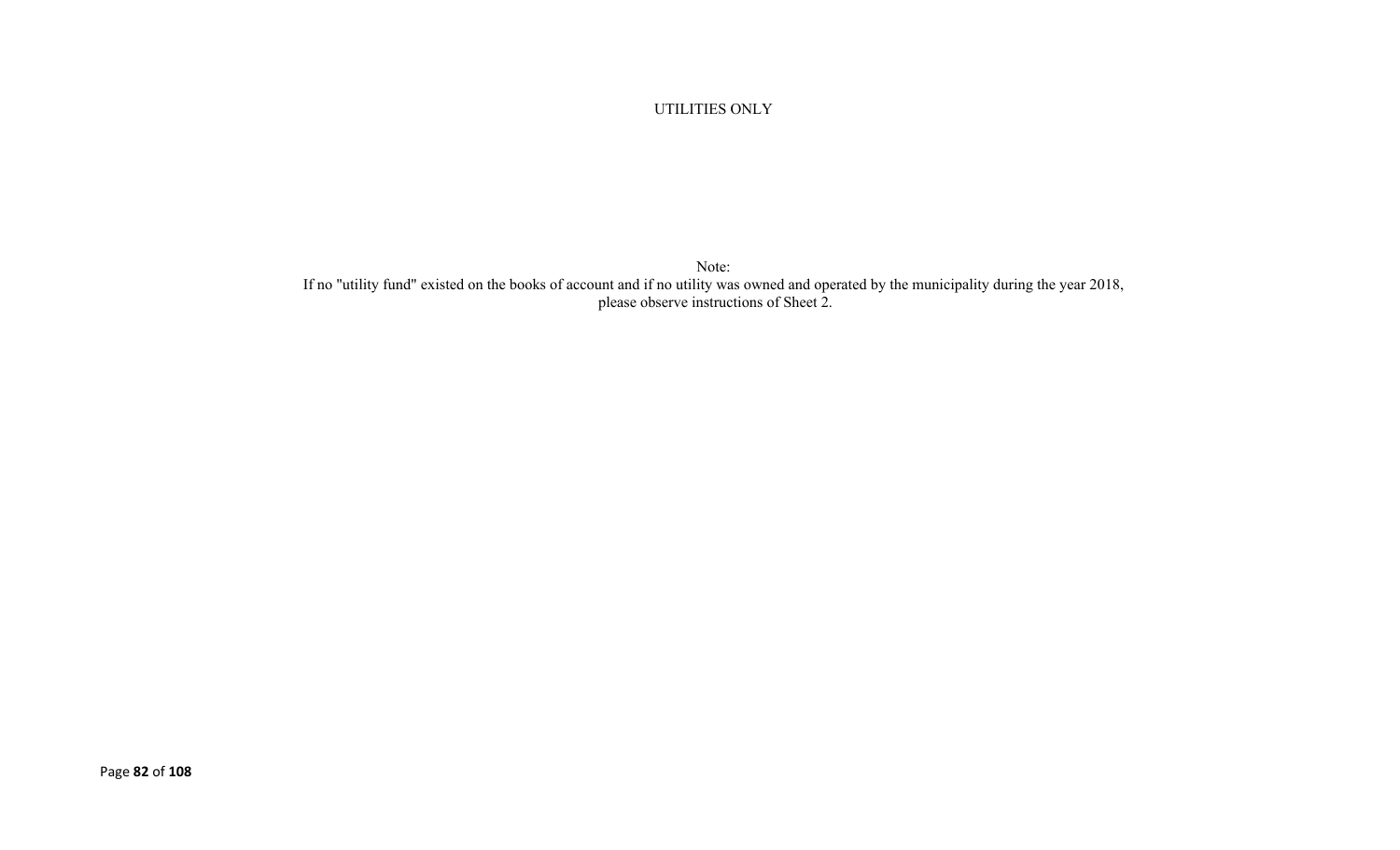#### **Balance Sheet - Sewer Utility Operating Fund Assets AS OF DECEMBER 31, 2018**

|                                                                                                                  | 2018                           |  |
|------------------------------------------------------------------------------------------------------------------|--------------------------------|--|
| Cash:<br>Cash<br>Sub Total Cash                                                                                  | 1,366,438.44<br>1,366,438.44   |  |
| Investments:<br>Sub Total Investments                                                                            | $0.00\,$                       |  |
| Accounts Receivable:<br><b>Consumer Accounts Receivable</b><br>Liens Receivable<br>Sub Total Accounts Receivable | 49,093.06<br>0.00<br>49,093.06 |  |
| Interfunds Receivable:<br>Sub Total Interfunds Receivable                                                        | 0.00                           |  |
| Deferred Charges<br>Sub Total Deferred Charges                                                                   | 0.00                           |  |
| <b>Total Assets</b>                                                                                              | 1,415,531.50                   |  |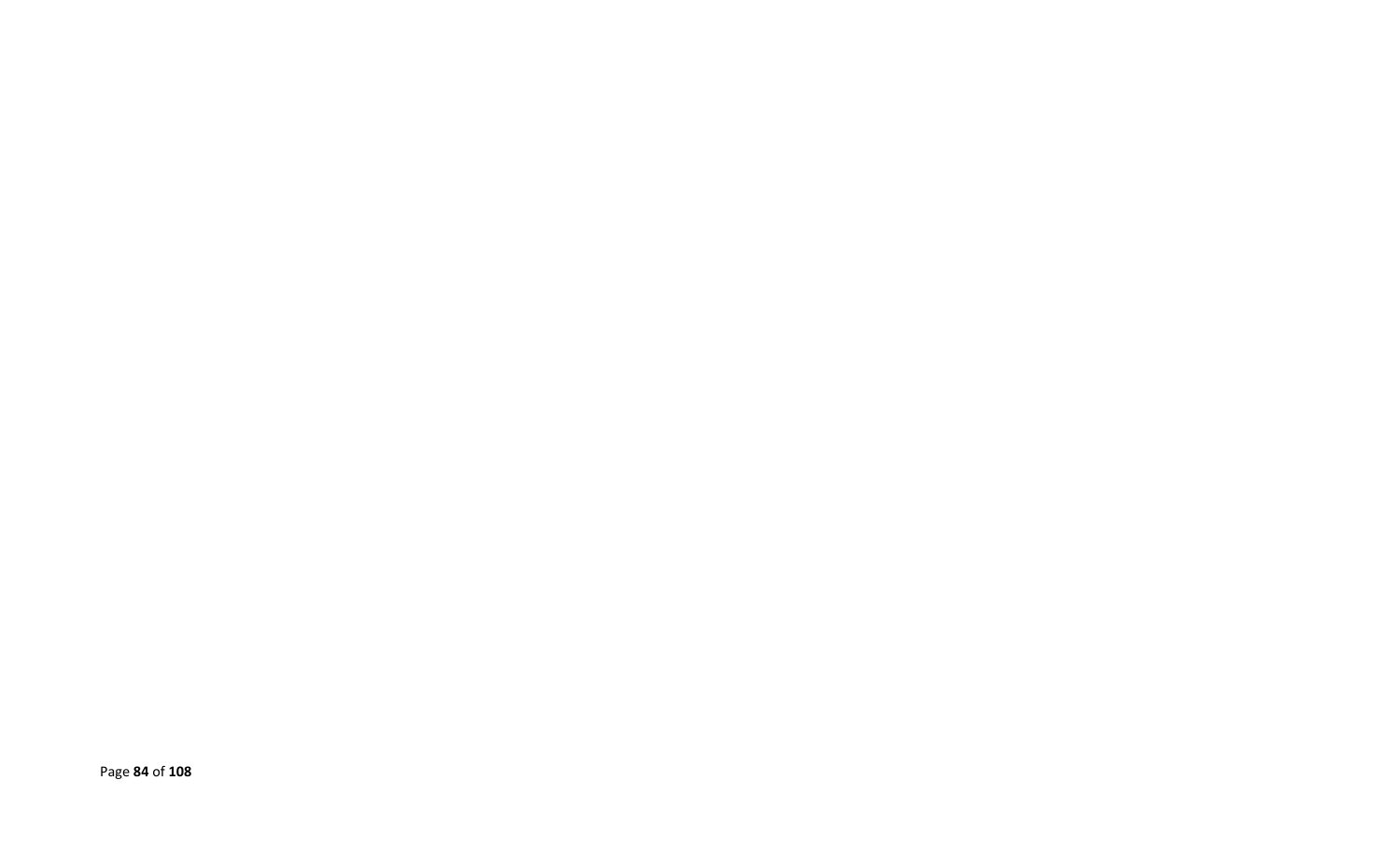#### **Balance Sheet - Sewer Utility Operating Fund Liabilities, Reserves & Fund Balance AS OF DECEMBER 31, 2018**

|                                                   | 2018         |  |
|---------------------------------------------------|--------------|--|
|                                                   |              |  |
|                                                   |              |  |
| Liabilities:                                      |              |  |
| <b>Reserve for Encumbrances</b>                   | 35,320.49    |  |
| <b>Appropriation Reserves</b>                     | 51,122.09    |  |
| Reserve Rebuild Communicator Const                | 11,300.00    |  |
| Reserve Reno Chatham Rd Pump Stat                 | 7,933.26     |  |
| Reserve Purchase Chatham Rd Pumps                 | 1,000.00     |  |
| <b>Reserve for Connection Fees</b>                | 4,692.50     |  |
| Accrued Interest on Bonds, Loans and Notes        | 69,730.50    |  |
| Prepaid Utility Charges                           | 5,170.85     |  |
| Interfund - Current Fund                          | 12,223.77    |  |
| <b>Total Liabilities</b>                          | 198,493.46   |  |
|                                                   |              |  |
| Fund Balance:                                     |              |  |
| Reserve for Consumer Accounts and Lien Receivable | 49,093.06    |  |
| Fund Balance                                      | 1,167,944.98 |  |
| <b>Total Utility Fund</b>                         | 1,415,531.50 |  |
|                                                   |              |  |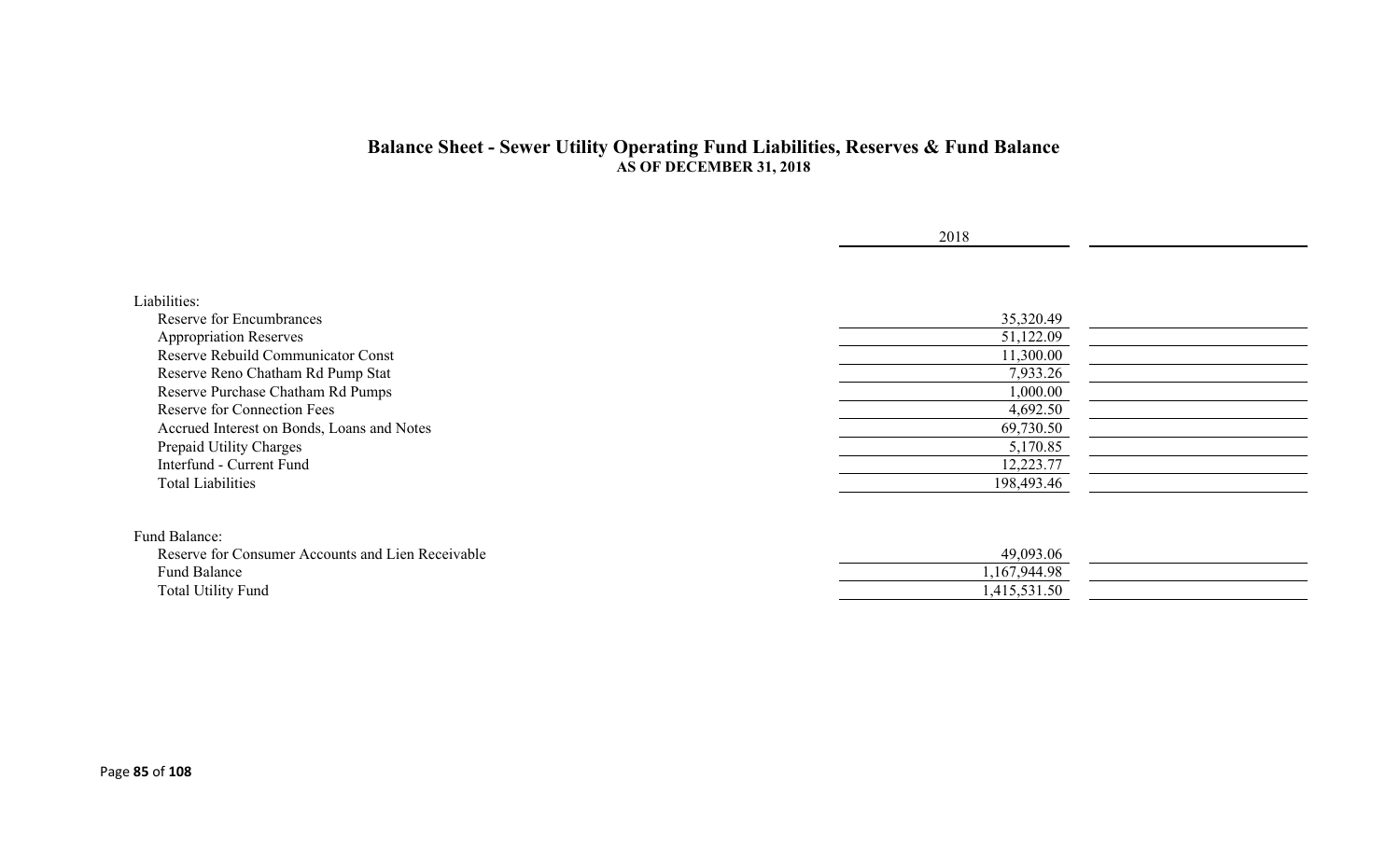#### **Balance Sheet - Sewer Utility Capital Fund Assets AS OF DECEMBER 31, 2018**

|                                                                                                                                                           | 2018                                                        |  |
|-----------------------------------------------------------------------------------------------------------------------------------------------------------|-------------------------------------------------------------|--|
| Cash:<br>Cash<br>Sub Total Cash                                                                                                                           | 2,497,076.35<br>2,497,076.35                                |  |
| <b>Accounts Receivable:</b><br>Fixed Capital<br>Fixed Capital Authorized and Uncompleted<br>Interfund - Sewer Assessment<br>Sub Total Accounts Receivable | 11,570,637.46<br>6,339,083.82<br>15,676.26<br>17,925,397.54 |  |
| <b>Total Assets</b>                                                                                                                                       | 20,422,473.89                                               |  |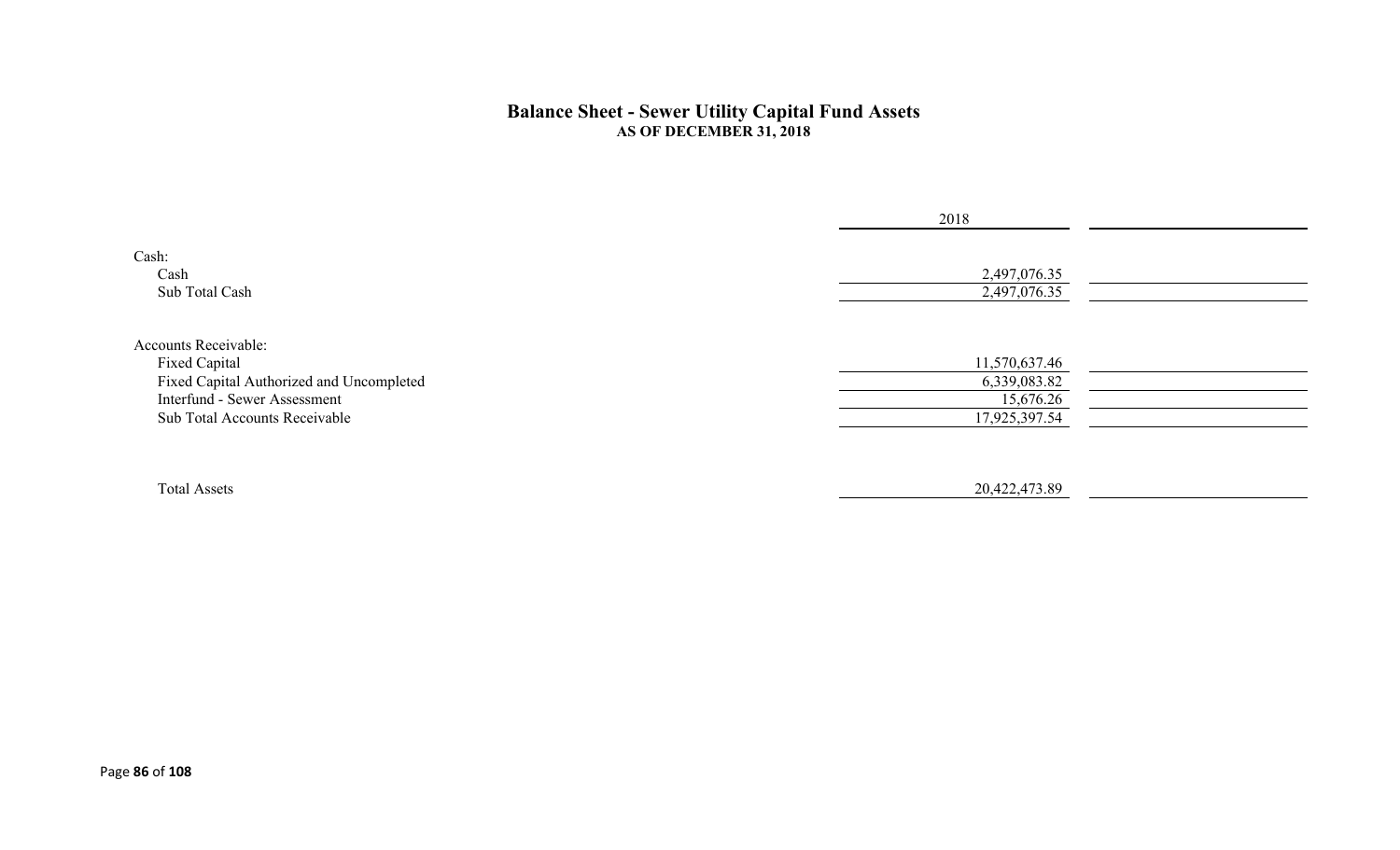#### **Balance Sheet - Sewer Utility Capital Fund Liabilities, Reserves & Fund Balance AS OF DECEMBER 31, 2018**

|                                                                                                                                                                                                                                                    | 2018                                                                                                 |  |
|----------------------------------------------------------------------------------------------------------------------------------------------------------------------------------------------------------------------------------------------------|------------------------------------------------------------------------------------------------------|--|
| Liabilities:<br>Improvement Authorizations - Funded<br>Improvement Authorizations - Unfunded<br>Serial Bonds Payable<br><b>Bond Anticipation Notes Payable</b><br><b>Contracts Payable</b><br>Reserve for Debt Service<br>Capital Improvement Fund | 1,201,636.35<br>2,493,850.01<br>4,960,000.00<br>833,000.00<br>58,620.38<br>58,973.59<br>1,582,553.57 |  |
| Reserve for Amortization<br>Reserve for Deferred Amoritzation<br><b>Total Liabilities</b>                                                                                                                                                          | 7,182,028.70<br>1,846,405.09<br>20,217,067.69                                                        |  |
| Fund Balance:<br>Capital Surplus<br>Total Liabilities, Reserves and Surplus                                                                                                                                                                        | 205,406.20<br>20,422,473.89                                                                          |  |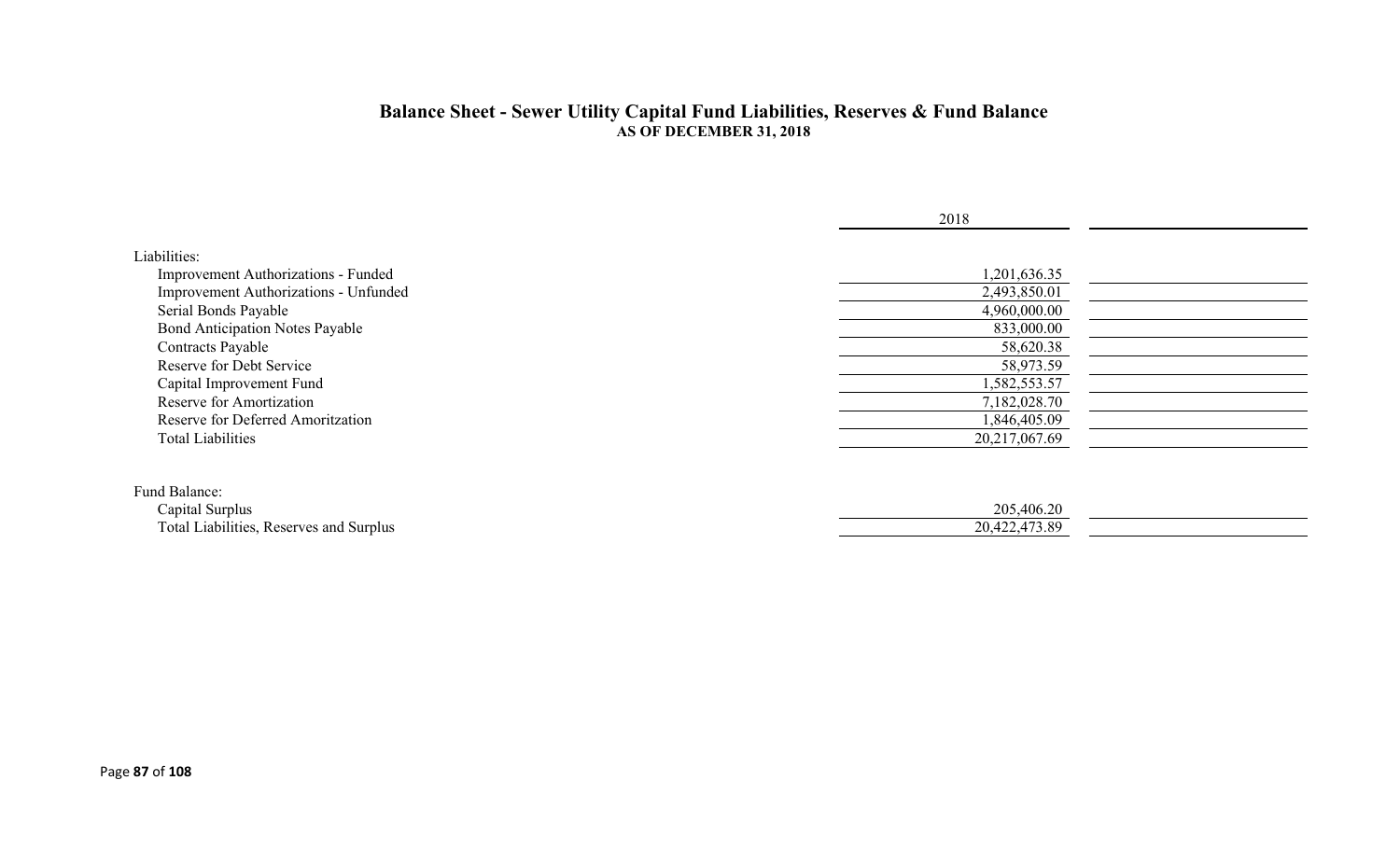#### **Balance Sheet - Sewer Utility Assessment Fund AS OF DECEMBER 31, 2018**

|                                                                                                 | 2018                               |  |
|-------------------------------------------------------------------------------------------------|------------------------------------|--|
| Assets:<br>Sewer Assessment Receivable<br>Interfund - Assessment Trust<br><b>Total Assets</b>   | 11,016.37<br>4,659.89<br>15,676.26 |  |
| Liabilities and Reserves:<br>Interfund - Sewer Capital<br><b>Total Liabilities and Reserves</b> | 15,676.26<br>15,676.26             |  |
| Liabilities, Reserves, and Fund Balance:<br>Total Liabilities, Reserves, and Fund Balance       | 15,676.26                          |  |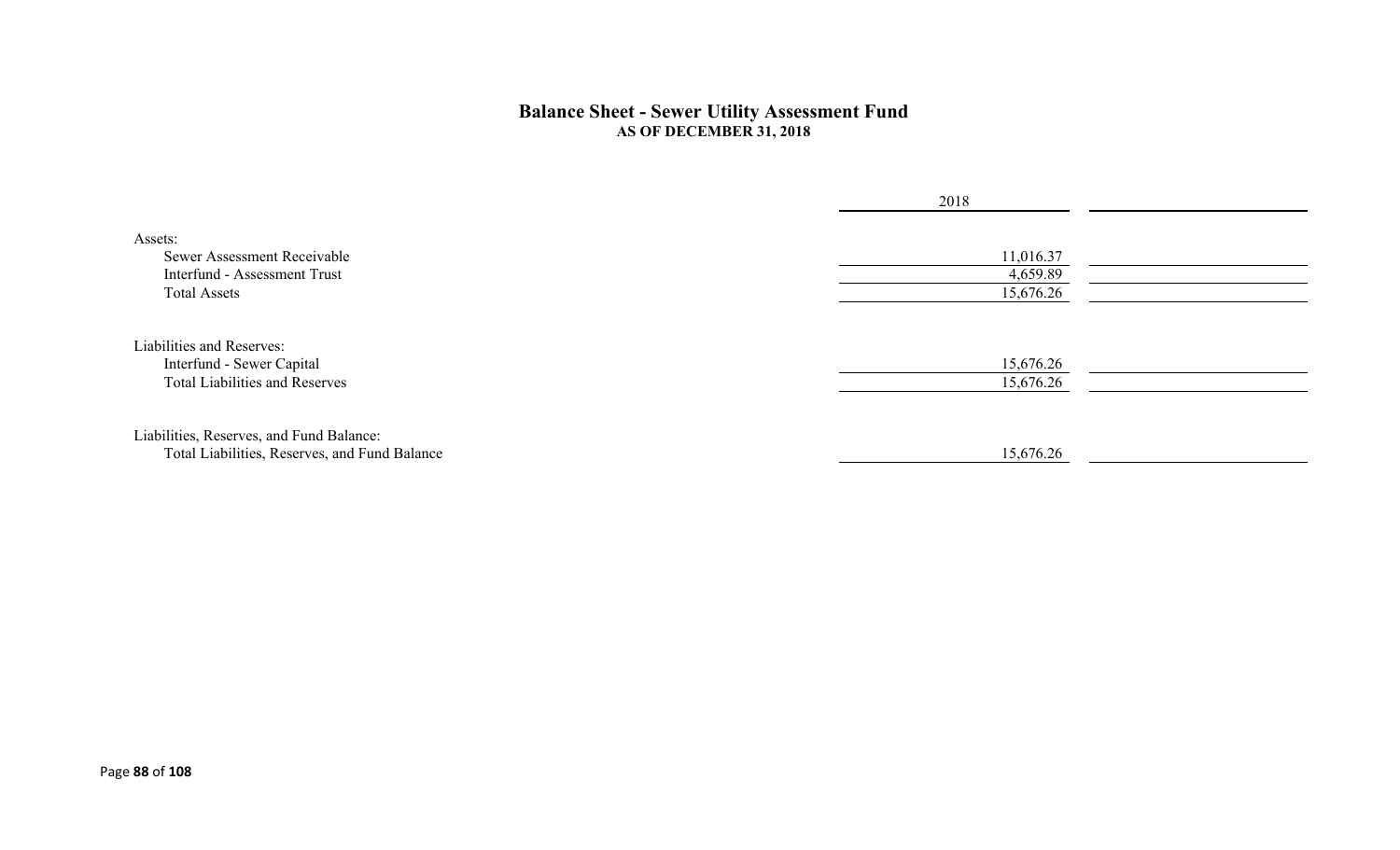## **Analysis of Sewer Utility Assessment Trust Cash and Investments Pledged to Liabilities and Surplus**

|                                                                 | <b>Audit Balance</b> |                          | Receipts                |       |               |                              |
|-----------------------------------------------------------------|----------------------|--------------------------|-------------------------|-------|---------------|------------------------------|
| Title of Liability to which Cash and Investments are<br>Pledged | Dec. 31, 2017        | Assessments and<br>Liens | <b>Operating Budget</b> | Other | Disbursements | <b>Balance Dec. 31, 2018</b> |
| Assessment Serial Bond Issues:                                  |                      |                          |                         |       |               |                              |
|                                                                 |                      |                          |                         |       |               |                              |
| <b>Assessment Bond Anticipation Notes</b>                       |                      |                          |                         |       |               |                              |
| <b>Trust Surplus</b>                                            | 0.00                 |                          |                         |       |               | $0.00\,$                     |
| Other Liabilities                                               |                      |                          |                         |       |               |                              |
|                                                                 |                      |                          |                         |       |               |                              |
| <b>Trust Surplus</b>                                            |                      |                          |                         |       |               |                              |
|                                                                 |                      |                          |                         |       |               |                              |
| Less Assets "Unfinanced"                                        |                      |                          |                         |       |               |                              |
|                                                                 |                      |                          |                         |       |               |                              |
| Total                                                           | 0.00                 |                          |                         |       |               | $0.00\,$                     |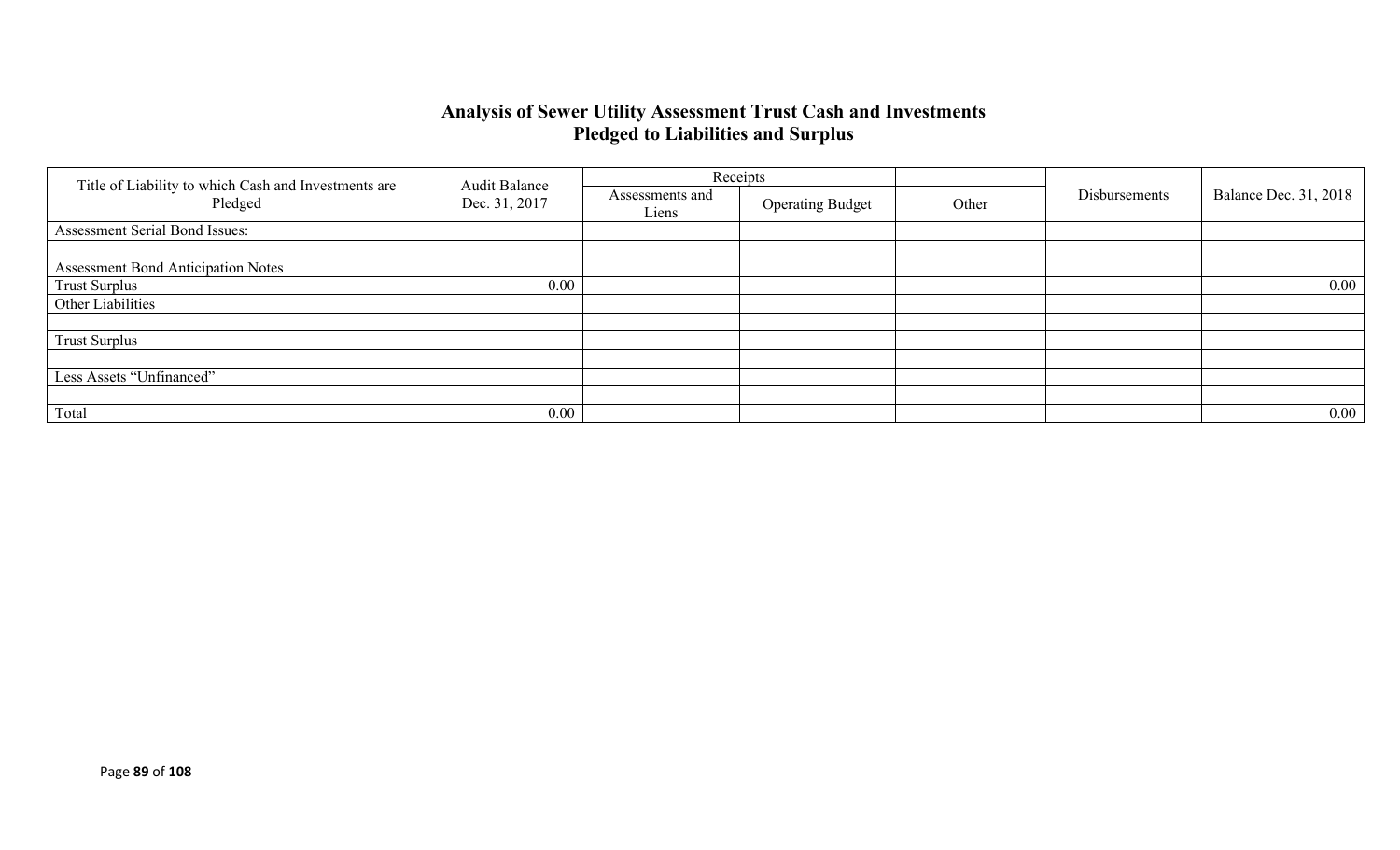#### **Schedule of Sewer Utility Budget - 2018 Budget Revenues**

| Source                                                          | <b>Budget</b> | Received in Cash | <b>Excess or Deficit</b> |
|-----------------------------------------------------------------|---------------|------------------|--------------------------|
| <b>Operating Surplus Anticipated</b>                            | 463,000.00    | 463,000.00       | 0.00                     |
| Operating Surplus Anticipated with Consent of Director of Local |               |                  |                          |
| Govt. Services                                                  |               |                  |                          |
| Rents                                                           |               |                  |                          |
| Miscellaneous Revenue Anticipated                               |               |                  |                          |
| Miscellaneous                                                   |               |                  |                          |
| Interest on Investments                                         | 1,500.00      | 6,096.93         | 4,596.93                 |
| Domestic Sewer Charges                                          | 3,290,000.00  | 3,519,877.44     | 229,877.44               |
| <b>Industrial Sewer Charges</b>                                 | 95,500.00     | 239,531.68       | 144,031.68               |
| Added by N.J.S.A. 40A:4-87: (List)                              |               |                  |                          |
|                                                                 |               |                  |                          |
| Subtotal Additional Miscellaneous Revenues                      | 3,387,000.00  | 3,765,506.05     | 378,506.05               |
| Subtotal                                                        | 3,850,000.00  | 4,228,506.05     | 378,506.05               |
| Deficit (General Budget)                                        |               |                  |                          |
|                                                                 | 3,850,000.00  | 4,228,506.05     | 378,506.05               |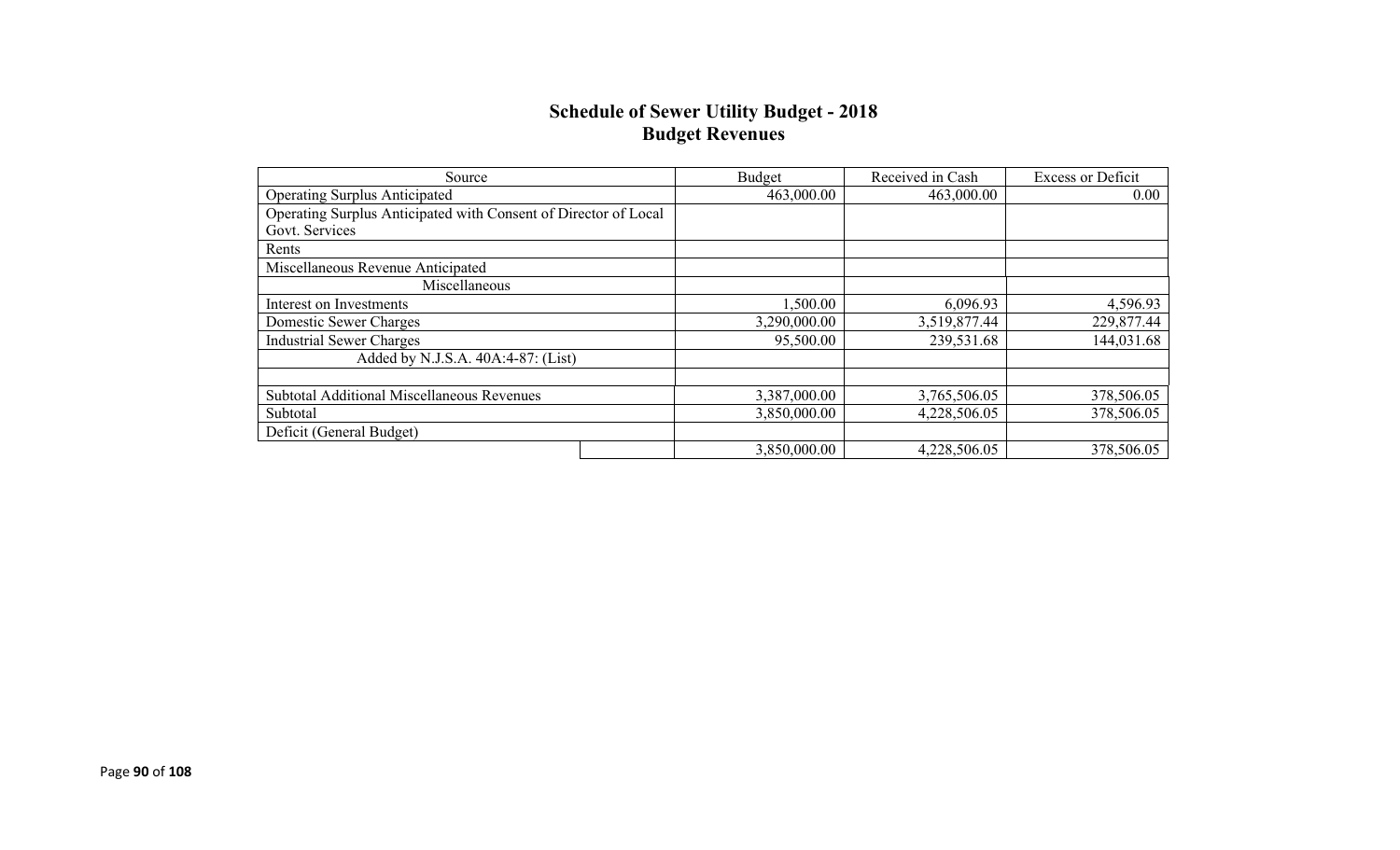## **Statement of Budget Appropriations**

| Appropriations                          |              |
|-----------------------------------------|--------------|
| Adopted Budget                          | 3,850,000.00 |
| <b>Total Appropriations</b>             | 3,850,000.00 |
| Add: Overexpenditures                   |              |
|                                         |              |
| Total Overexpenditures                  |              |
| Total Appropriations & Overexpenditures | 3,850,000.00 |
| Deduct Expenditures                     |              |
| Paid or Charged                         | 3,798,877.91 |
| Reserved                                | 51,122.09    |
| Surplus                                 |              |
| Surplus (General Budget)                |              |
| <b>Total Surplus</b>                    |              |
| Total Expenditure & Surplus             | 3,850,000.00 |
| Unexpended Balance Cancelled            | 0.00         |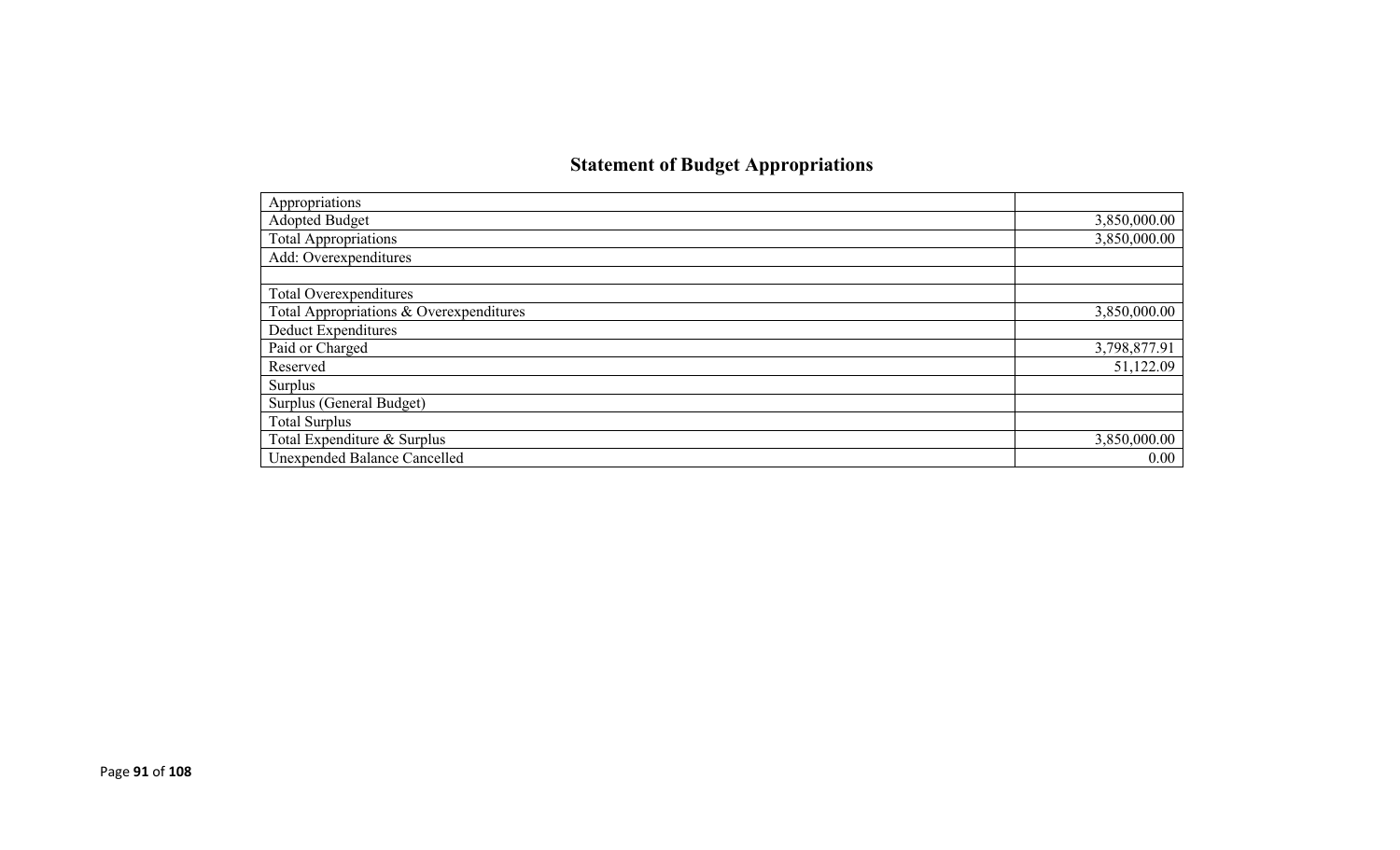## **Statement of 2018 Operation Sewer Utility**

NOTE: Section 1 of this sheet is required to be filled out ONLY IF the 2018 budget year Sewer Utility Budget contained either an item of revenue "Deficit (General Budget)" or an item of appropriation "Surplus (General Budget)"

Section 2 should be filled out in every case.

| <b>Section 1:</b>                                                                          |              |              |
|--------------------------------------------------------------------------------------------|--------------|--------------|
| <b>Revenue Realized</b>                                                                    | 4,228,506.05 |              |
| Miscellaneous Revenue Not Anticipated                                                      | 285,356.35   |              |
| <b>Appropriation Reserves Canceled</b><br>2017                                             | 97,309.64    |              |
|                                                                                            |              |              |
|                                                                                            |              |              |
| <b>Total Revenue Realized</b>                                                              |              | 4,611,172.04 |
| Expenditures                                                                               |              |              |
| <b>Expended Without Appropriation</b>                                                      |              |              |
| Cash Refund of Prior Year's Revenue                                                        |              |              |
| Overexpenditure of Appropriation Reserves                                                  |              |              |
| <b>Total Expenditures</b>                                                                  | 3,850,000.00 |              |
| Less: Deferred Charges Included in Above "Total Expenditures"                              |              |              |
| Total Expenditures - As Adjusted                                                           |              | 3,850,000.00 |
|                                                                                            |              |              |
| Excess                                                                                     |              | 761,172.04   |
| Balance of "Results of 2017 Operation"                                                     |              |              |
| Remainder= ("Excess in Operations")                                                        | 761,172.04   |              |
| Deficit                                                                                    |              |              |
| Balance of "Results of 2017 Operation" Remainder= ("Operating Deficit - to Trial Balance") | 0.00         |              |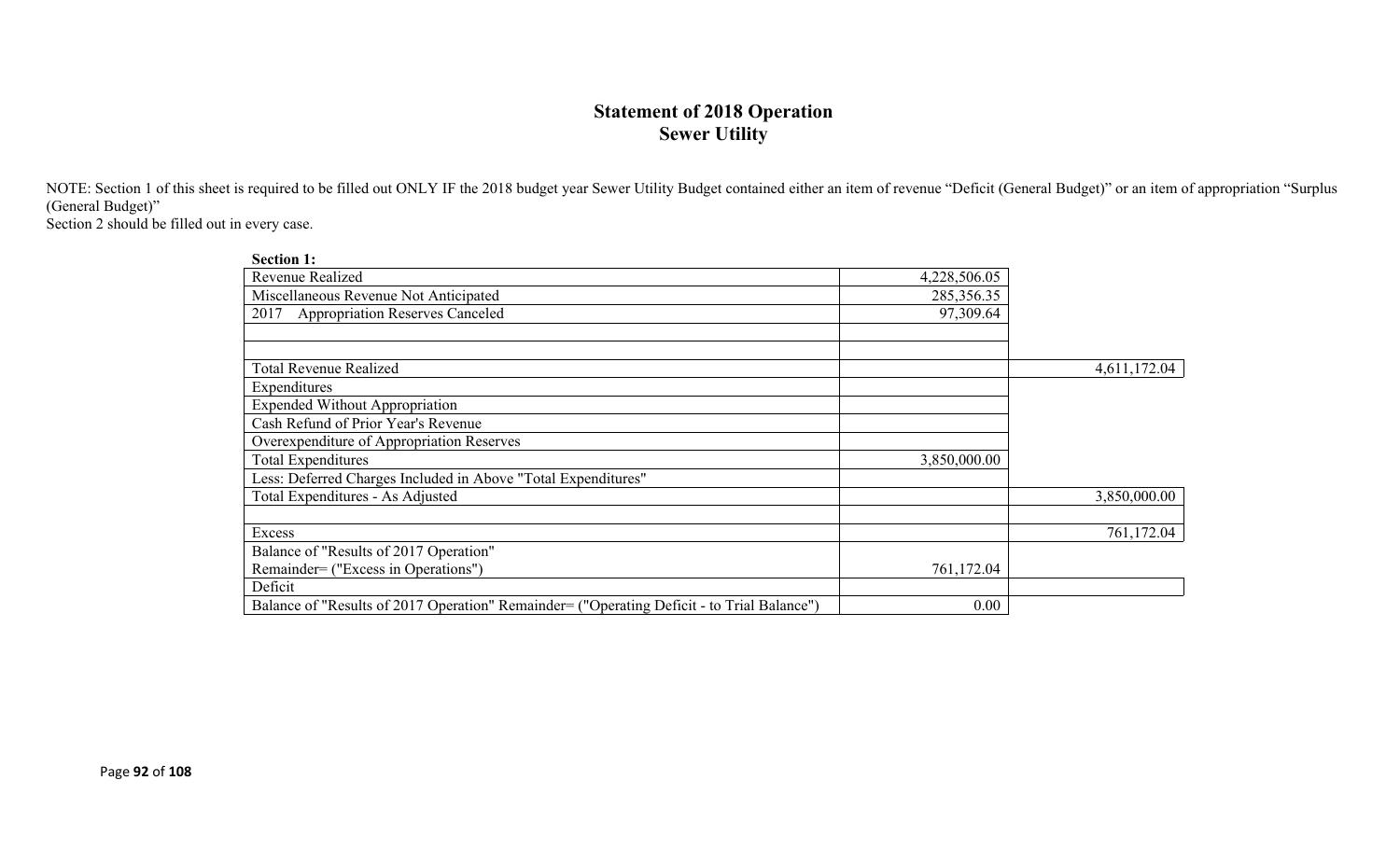#### **Section 2:**

The following Item of 2017 Appropriation Reserves Canceled in 2018 Is Due to the Current Fund TO THE EXTENT OF the amount Received and Due from the General Budget of 2017 for an Anticipated Deficit in the Sewer Utility for: 2017

| 2017 Appropriation Reserves Canceled in 2018                                              | 97,309.64 |           |
|-------------------------------------------------------------------------------------------|-----------|-----------|
| Less: Anticipated Deficit in 2017 Budget - Amount Received and Due from Current Fund - If |           |           |
| none, check "None" $\Box$                                                                 |           |           |
| *Excess (Revenue Realized)                                                                |           | 97,309.64 |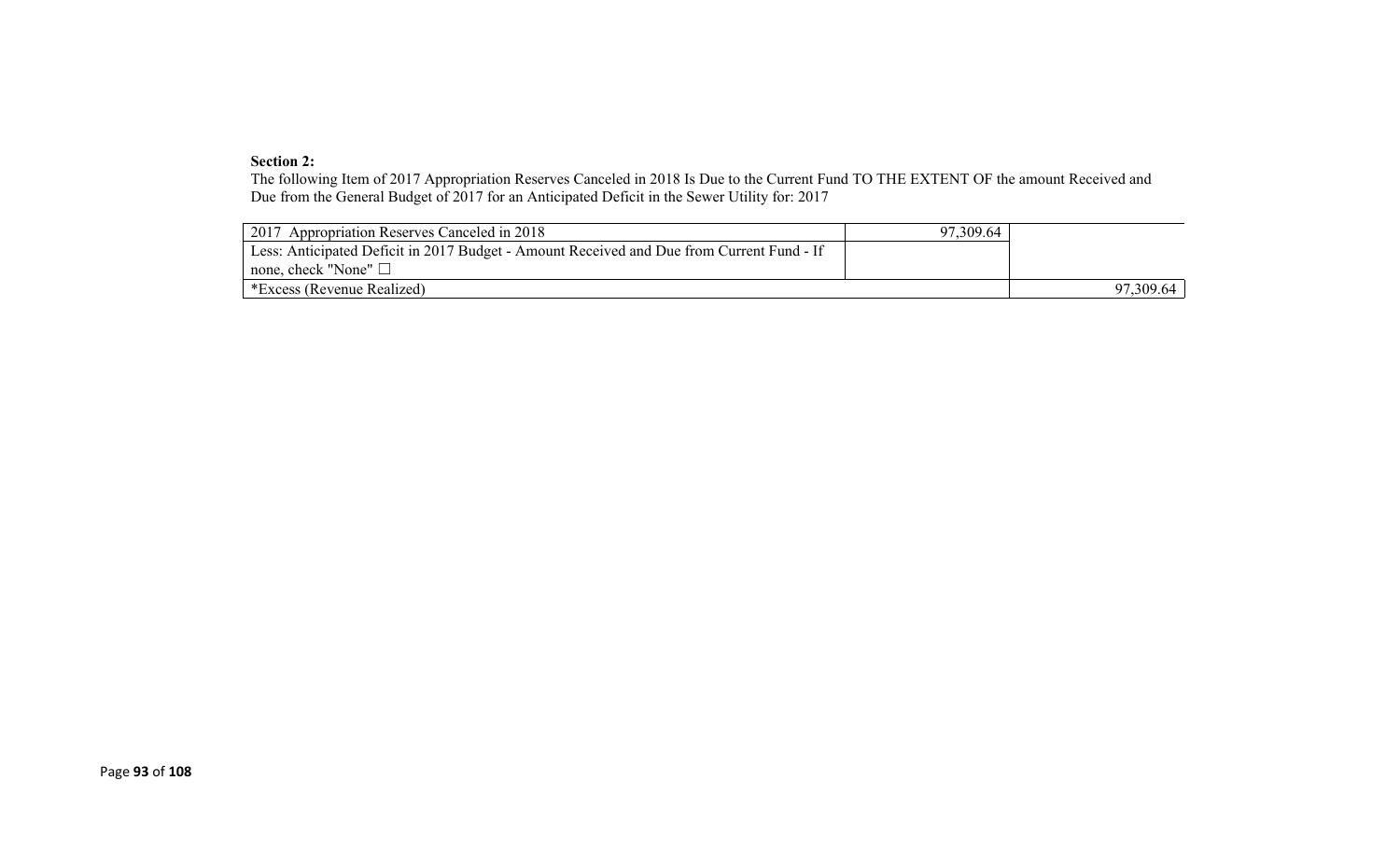## **Results of 2018 Operations – Sewer Utility**

|                                                    | Debit      | Credit     |
|----------------------------------------------------|------------|------------|
| Deficit in Anticipated Revenue                     |            |            |
| <b>Excess in Anticipated Revenues</b>              |            | 378,506.05 |
| Miscellaneous Revenue Not Anticipated              |            | 285,356.35 |
| Operating Deficit - to Trial Balance               |            |            |
| Unexpended Balances of Appropriations              |            | 0.00       |
| Unexpended Balances of PY Appropriation Reserves * |            | 97,309.64  |
| <b>Operating Excess</b>                            | 761,172.04 |            |
| <b>Operating Deficit</b>                           |            |            |
| Total Results of Current Year Operations           | 761,172.04 | 761,172.04 |

## **Operating Surplus– Sewer Utility**

|                                                                                  | Debit        | Credit       |
|----------------------------------------------------------------------------------|--------------|--------------|
| Amount Appropriated in CY Budget - Cash                                          | 463,000.00   |              |
| Amount Appropriated in CY Budget with Prior Written Consent of Director of Local |              |              |
| Government Services (Debit)                                                      |              |              |
| Balance January 1, CY (Credit)                                                   |              | 869,772.94   |
| Excess in Results of CY Operations                                               |              | 761,172.04   |
| Balance December 31, 2018                                                        | 1,167,944.98 |              |
| <b>Total Operating Surplus</b>                                                   | 1,630,944.98 | 1,630,944.98 |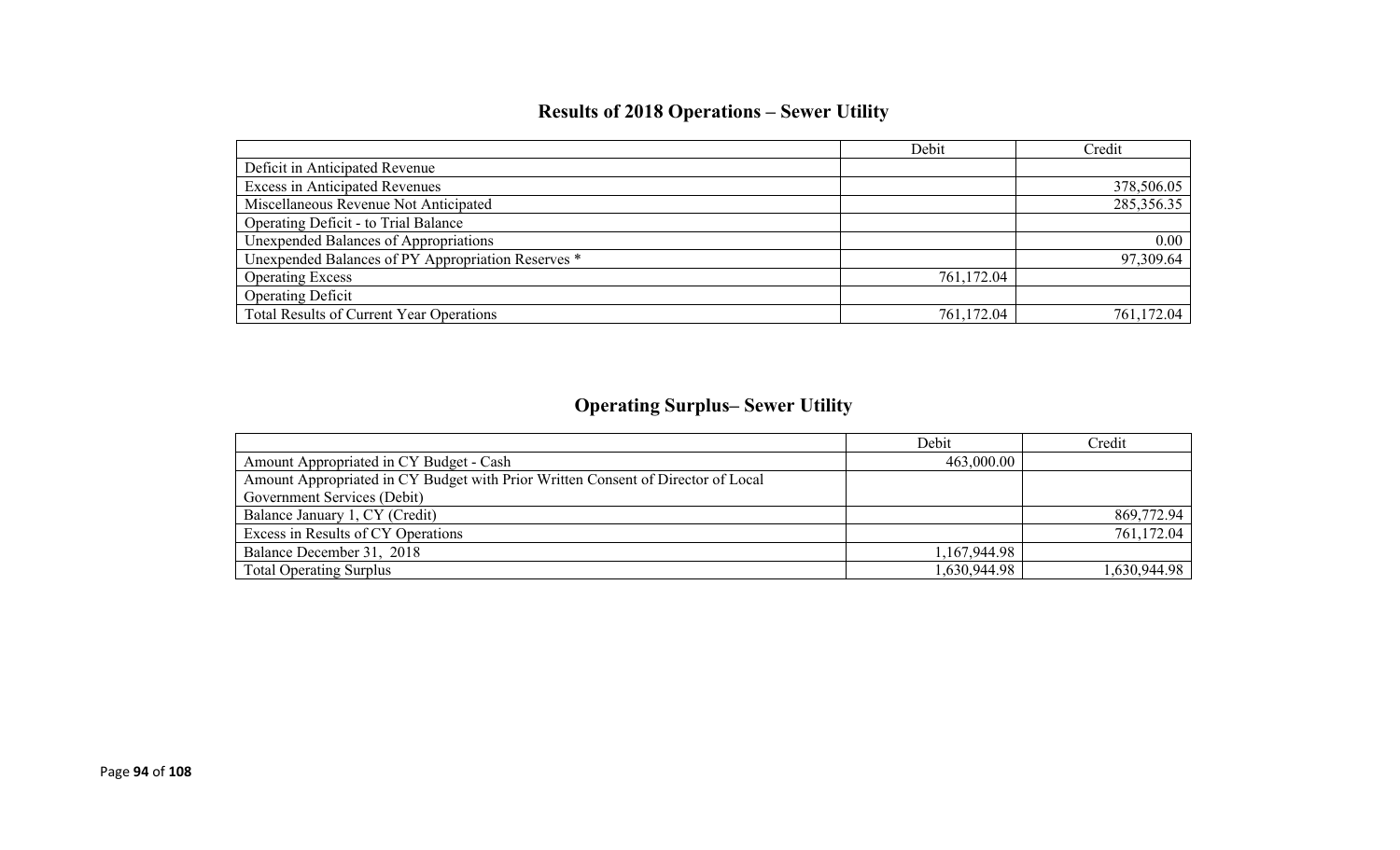#### **Analysis of Balance December 31, 2018 (From Utility – Trial Balance)**

| Cash                                                          | 1,366,438.44 |
|---------------------------------------------------------------|--------------|
| Investments                                                   |              |
| <b>Interfund Accounts Receivable</b>                          |              |
| Subtotal                                                      | 1,366,438.44 |
| Deduct Cash Liabilities Marked with "C" on Trial Balance      | 198,493.46   |
| Operating Surplus Cash or (Deficit in Operating Surplus Cash) | 1,167,944.98 |
| Other Assets Pledged to Operating Surplus*                    |              |
| Deferred Charges #                                            |              |
| Operating Deficit #                                           |              |
| <b>Total Other Assets</b>                                     |              |
|                                                               | 1,167,944.98 |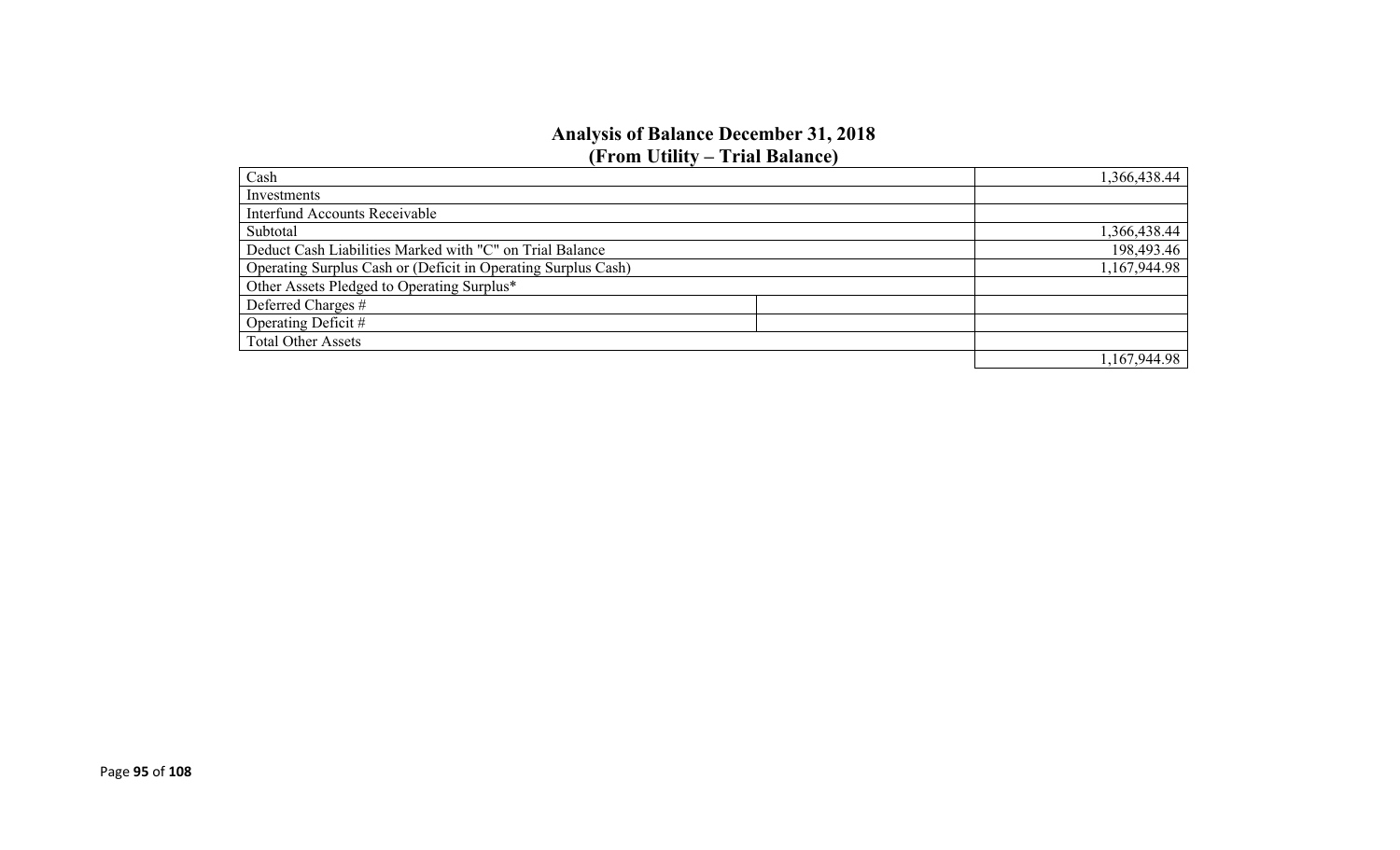## **Schedule of Sewer Utility Accounts Receivable**

| Balance December 31, 2017                                                                  |                                        | 52,965.82                 |
|--------------------------------------------------------------------------------------------|----------------------------------------|---------------------------|
| Increased by:<br>Rents Levied                                                              |                                        | 3,755,536.36              |
| Decreased by:<br>Collections<br>Overpayments applied<br>Transfer to Utility Lien<br>Other  | 3,759,409.12                           |                           |
| Balance December 31, 2018                                                                  |                                        | 3,759,409.12<br>49,093.06 |
| Balance December 31, 2017                                                                  | <b>Schedule of Sewer Utility Liens</b> | 0.00                      |
| Increased by:<br><b>Transfers from Accounts Receivable</b><br>Penalties and Costs<br>Other |                                        |                           |
| Decreased by:<br>Collections<br>Other                                                      |                                        |                           |
| Balance December 31, 2018                                                                  | 0.00                                   |                           |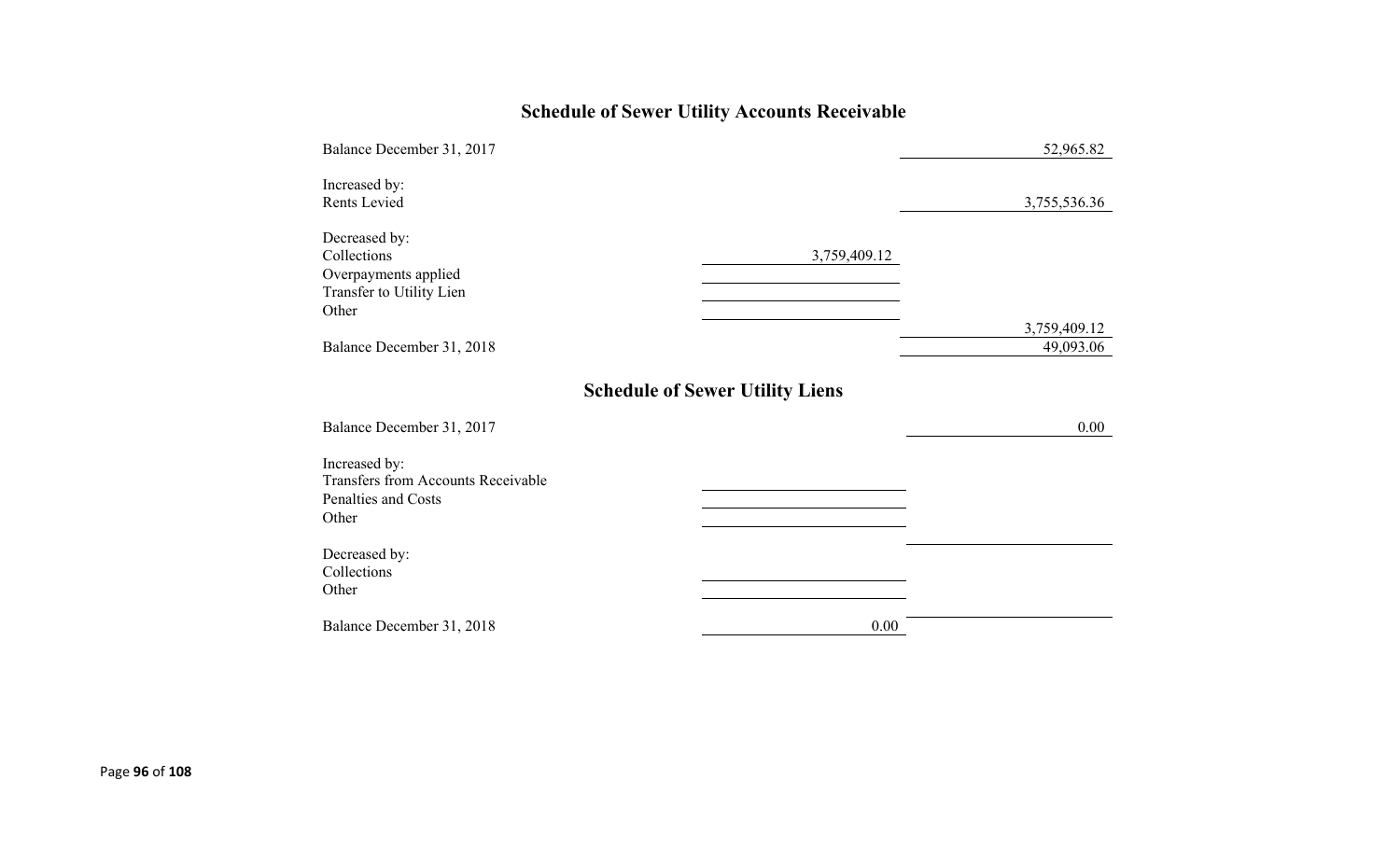### **Deferred Charges - Mandatory Charges Only - Sewer Utility Fund**

(Do not include the emergency authorizations pursuant to N.J.S.A. 40A:4-55)

| Caused by              | Amount Dec. 31, 2017 per<br>Audit Report | Amount in 2018 Budget | Amount Resulting from 2018 | Balance as at Dec. 31, 2018 |
|------------------------|------------------------------------------|-----------------------|----------------------------|-----------------------------|
| Utility Operating Fund | 0.00                                     |                       | 0.00                       | 0.00                        |
| Total Operating        | 0.00                                     |                       | 0.00                       | 0.00                        |
| Total Capital          | 0.00                                     |                       |                            |                             |

\*Do not include items funded or refunded as listed below.

### **Emergency Authorizations Under N.J.S.A. 40A:4-47 Which Have Been Funded or Refunded Under N.J.S.A. 40A:2-3 OR N.J.S.A. 40A:2-51**

| Date        | Purpose       |                                                                  |        | Amount                                     |
|-------------|---------------|------------------------------------------------------------------|--------|--------------------------------------------|
|             |               | <b>Judgements Entered Against Municipality and Not Satisfied</b> |        |                                            |
| In Favor Of | On Account Of | Date Entered                                                     | Amount | Appropriated for in Budget<br>of Year 2019 |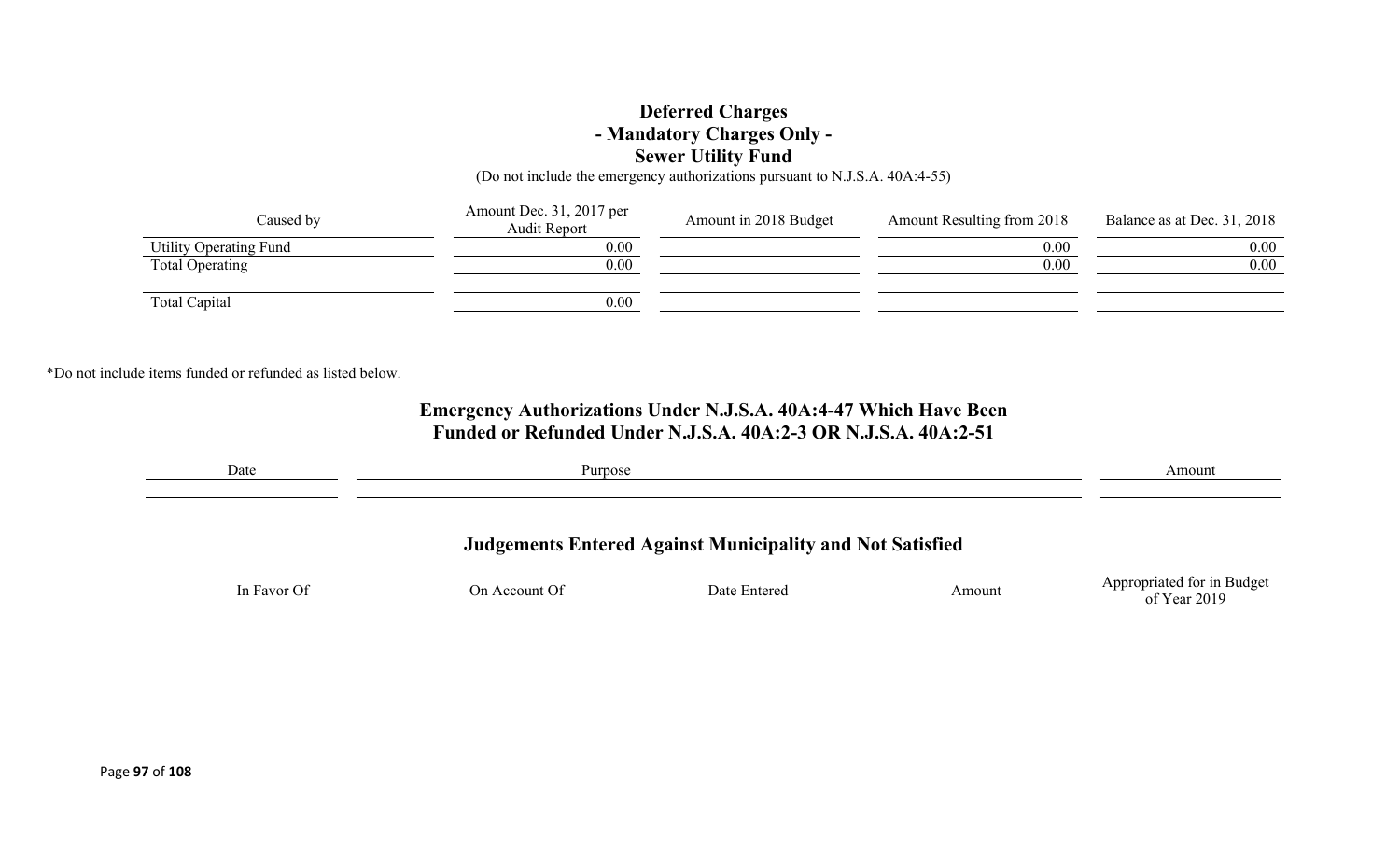#### **Schedule of Bonds Issued and Outstanding and 2019 Debt Service for Bonds** Sewer UTILITY ASSESSMENT BONDS

|                                         | Debit | Credit | 2019 Debt Service |
|-----------------------------------------|-------|--------|-------------------|
| Issued (Credit)                         |       |        |                   |
| Outstanding January 1, CY (Credit)      |       | 0.00   |                   |
| Paid (Debit)                            |       |        |                   |
| Outstanding December 31, 2018           |       |        |                   |
|                                         |       |        |                   |
| 2019 Bond Maturities – Assessment Bonds |       |        |                   |
| 2019 Interest on Bonds                  |       |        |                   |

### **Sewer Utility Capital Bonds**

|                                         | Debit        | Credit       | 2019 Debt Service |
|-----------------------------------------|--------------|--------------|-------------------|
| Issued (Credit)                         |              |              |                   |
| Outstanding January 1, CY (Credit)      |              | 5,355,000.00 |                   |
| Paid (Debit)                            | 395,000.00   |              |                   |
| Refunded                                |              |              |                   |
| Outstanding December 31, 2018           | 4,960,000.00 |              |                   |
|                                         | 5,355,000.00 | 5,355,000.00 |                   |
| 2019 Bond Maturities - Assessment Bonds |              |              | 400,000.00        |
| 2019 Interest on Bonds                  |              | 96,265.71    |                   |

#### **Interest on Bonds – Sewer Utility Budget**

| 2019 Interest on Bonds (*Items)                      | 96,265.7  |           |
|------------------------------------------------------|-----------|-----------|
| Less: Interest Accrued to 12/31/2018 (Trial Balance) | 62,714.39 |           |
| Subtotal                                             | 33,551.32 |           |
| Add: Interest to be Accrued as of 12/31/2019         | 35,008.68 |           |
| Required Appropriation 2019                          |           | 68,560.00 |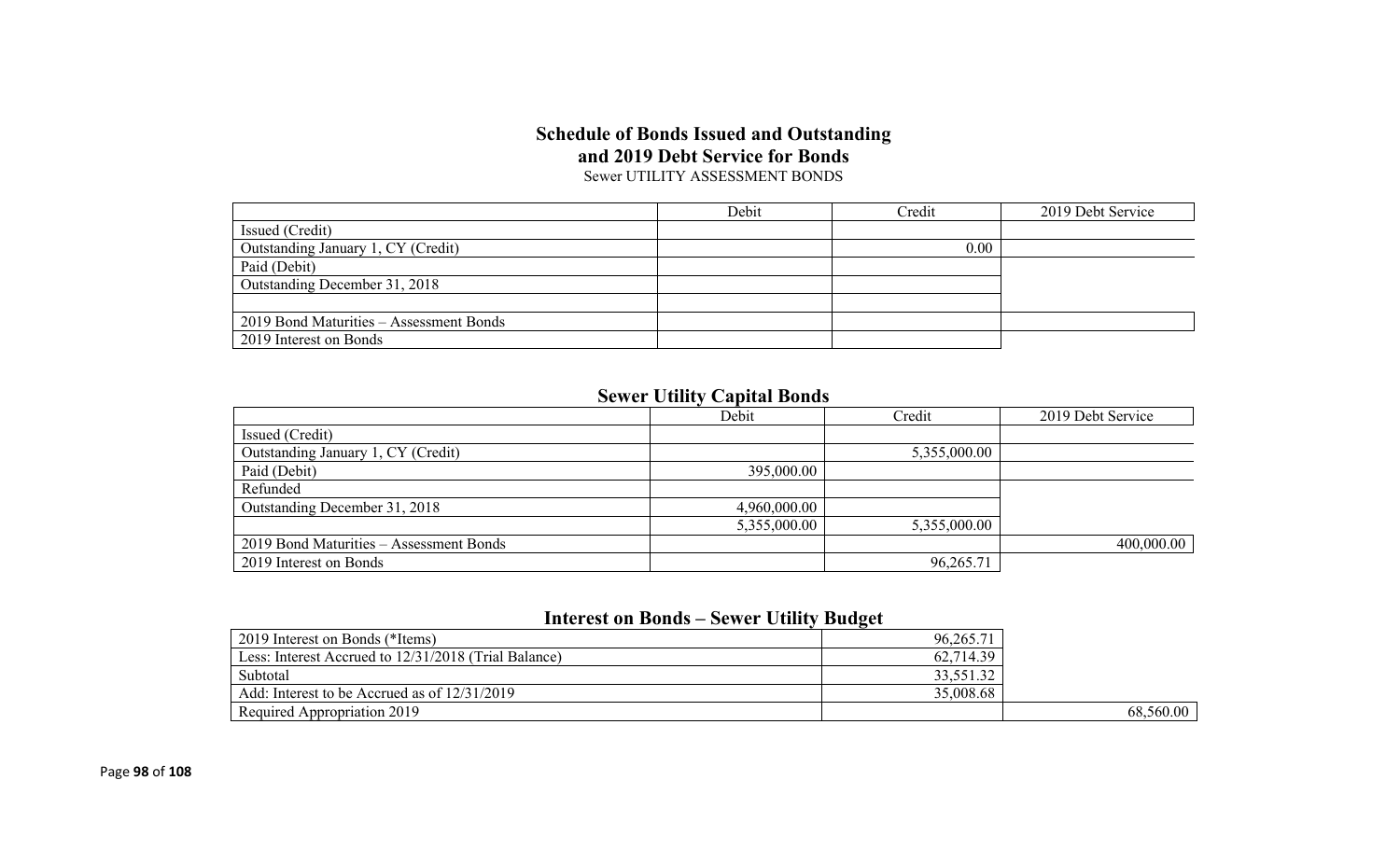## **List of Bonds Issued During 2018**

| Purpose | 2010<br>Maturity<br>∠∪. | Amount Issued | –<br>Dat<br><b>Issue</b><br>$\mathbf{v}$ | Rate<br>$Interer^{\sim}$ |
|---------|-------------------------|---------------|------------------------------------------|--------------------------|
|         |                         |               |                                          |                          |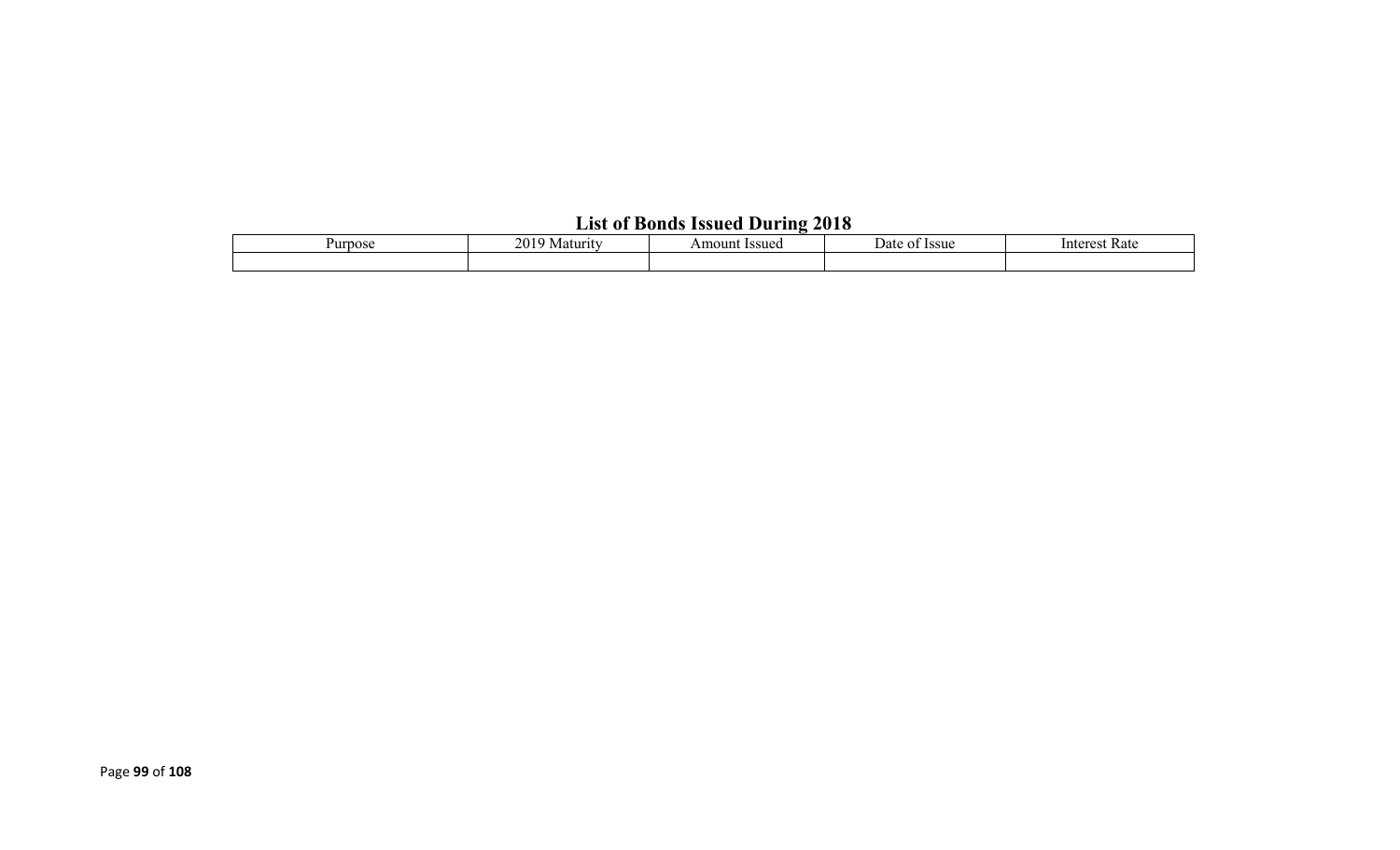## **Schedule of Loans Issued and Outstanding and 2019 Debt Service for Loans**

Sewer UTILITY LOAN

| ∟oan | Outstanding<br>$\sim$ $\sim$<br><i>Issued</i><br>January 1, 2018 | Paid | Other<br>Description | Other Debit | Other Credit | Outstanding<br>December 31.<br>2018 | Loan Maturities | Interest on Loans |
|------|------------------------------------------------------------------|------|----------------------|-------------|--------------|-------------------------------------|-----------------|-------------------|
|      |                                                                  |      |                      |             |              |                                     |                 |                   |

## **Interest on Loans – Sewer Utility Budget**

| 2019 Interest on Loans (*Items)                      |  |
|------------------------------------------------------|--|
| Less: Interest Accrued to 12/31/2018 (Trial Balance) |  |
| Subtotal                                             |  |
| Add: Interest to be Accrued as of 12/31/2019         |  |
| Required Appropriation 2019                          |  |

## **List of Loans Issued During 2018**

| Purpose | ን ሰ 1<br>a 9 Maturut | Amount Issued | Date<br><b>Issue</b> | Kate |
|---------|----------------------|---------------|----------------------|------|
|         |                      |               |                      |      |
|         |                      |               |                      |      |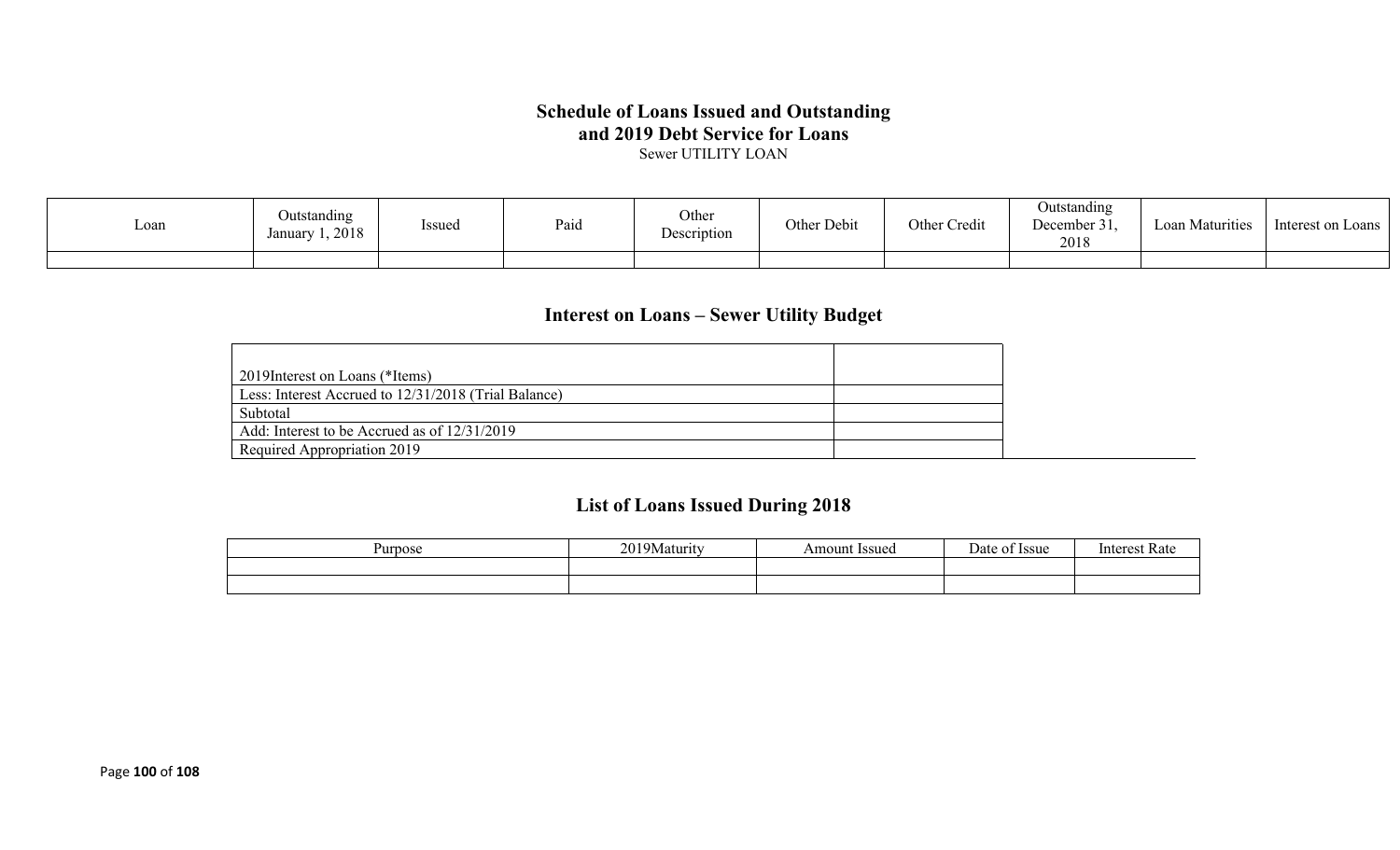### **Debt Service Schedule for Utility Notes (Other than Utility Assessment Notes)**

|                                 | Original Amount                                                         | Original Date of | Amount of Note | Date of      | Rate of     | 2019 Budget Requirement | Date Interest |          |
|---------------------------------|-------------------------------------------------------------------------|------------------|----------------|--------------|-------------|-------------------------|---------------|----------|
| Title or Purpose of the Issue   | Outstanding Dec.<br>Maturity<br>Interest<br>Issued<br>Issue<br>31, 2018 |                  | For Principal  | For Interest | Computed to |                         |               |          |
| Ord. 3143 Improvements of Sewer |                                                                         |                  |                |              |             |                         |               |          |
| System                          | 357,000.00                                                              | 4/5/2018         | 357,000.00     | 4/5/2019     | 3.00        |                         | 10,710.00     | 4/5/2019 |
| Ord. 3133 Improvements of Sewer |                                                                         |                  |                |              |             |                         |               |          |
| System                          | 476,000.00                                                              | 4/6/2017         | 476,000.00     | 4/5/2019     | 3.00        |                         | 14,280.00     | 4/5/2019 |
|                                 | 833,000.00                                                              |                  | 833,000.00     |              |             | $0.00\,$                | 24,990.00     |          |

| Important: If there is more than one utility in the municipality, identify each note.              | <b>INTERST ON NOTES - Sewer UTILITY BUDGET</b>       |           |
|----------------------------------------------------------------------------------------------------|------------------------------------------------------|-----------|
|                                                                                                    | 2019 Interest on Notes                               | 24,990.00 |
| All notes with an original date of issue of 2016 or prior require one legal payable installment to | Less: Interest Accrued to 12/31/2018 (Trial Balance) | 7,016.11  |
| be budgeted if it is contemplated that such notes will be renewed in 2019 or written intent of     | Subtotal                                             | 17,973.89 |
| permanent financing submitted.                                                                     | Add: Interest to be Accrued as of 12/31/2019         | 18,742.11 |
| ** If interest on note is financed by ordinance, designate same, otherwise an amount must be       |                                                      |           |
| included in this column.                                                                           | Required Appropriation - 2019                        | 36,716.00 |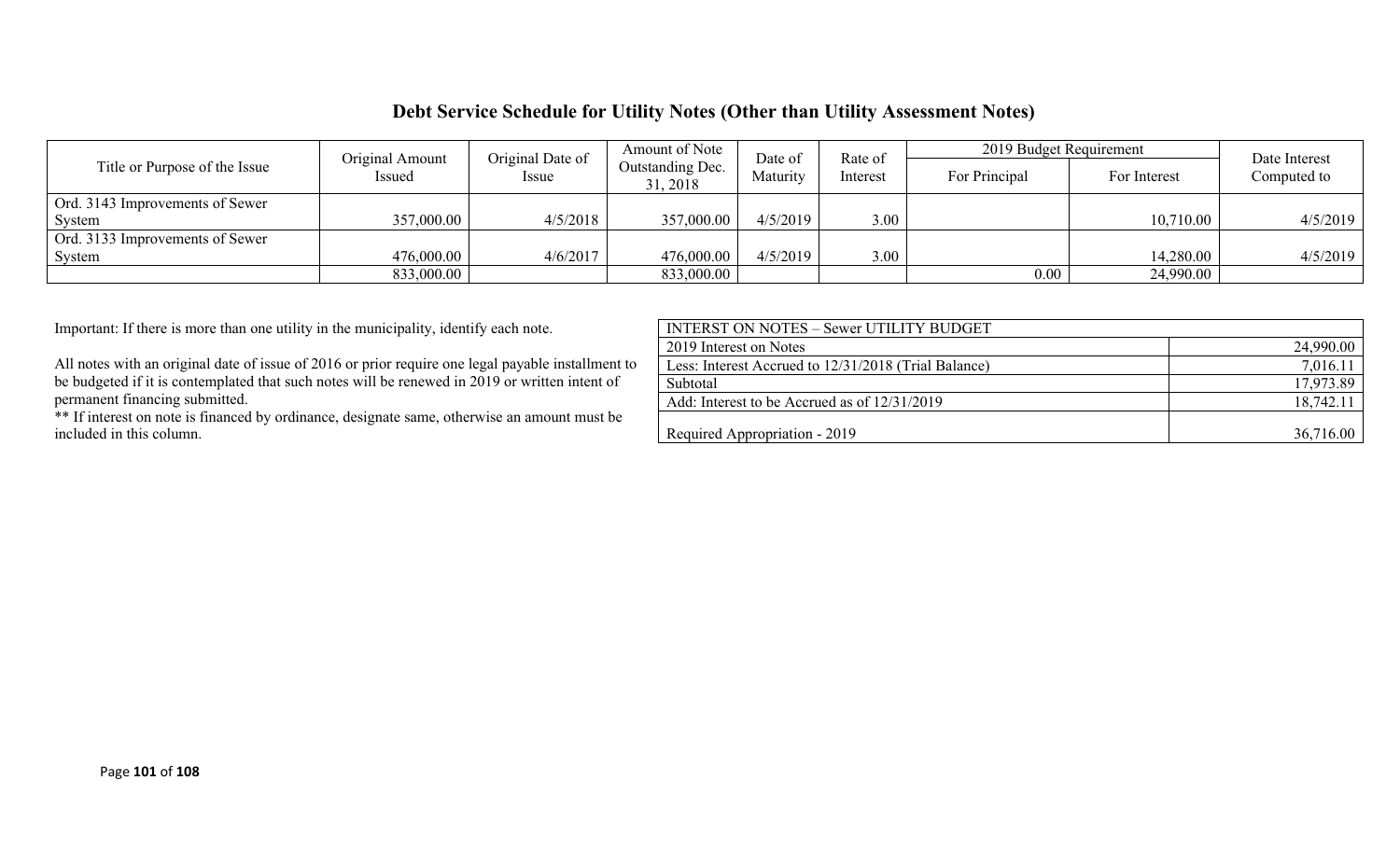### **Debt Service Schedule for Utility Assessment Notes**

|                           | Original Amount | Original Date of | Amount of Note               | Date of  | Rate of<br>Interest | 2019 Budget Requirement |              | Interest Computed |
|---------------------------|-----------------|------------------|------------------------------|----------|---------------------|-------------------------|--------------|-------------------|
| Title or Purpose of Issue | Issued          | Issue            | Outstanding Dec.<br>31, 2018 | Maturity |                     | For Principal           | For Interest | to (Insert Date)  |
|                           |                 |                  |                              |          |                     |                         |              |                   |
|                           |                 |                  |                              |          |                     |                         |              |                   |

Important: If there is more than one utility in the municipality, identify each note.

Utility Assessment Notes with an original date of issue of December 31, 2016 or prior require one legally payable installment to be budgeted in the 2019 Dedicated Utility Assessment Budget if it is contemplated that such notes will be renewed in 2019 or written intent of permanent financing submitted with statement.

\*\* Interest on Utility Assessment Notes must be included in the Utility Budget appropriation "Interest on Notes".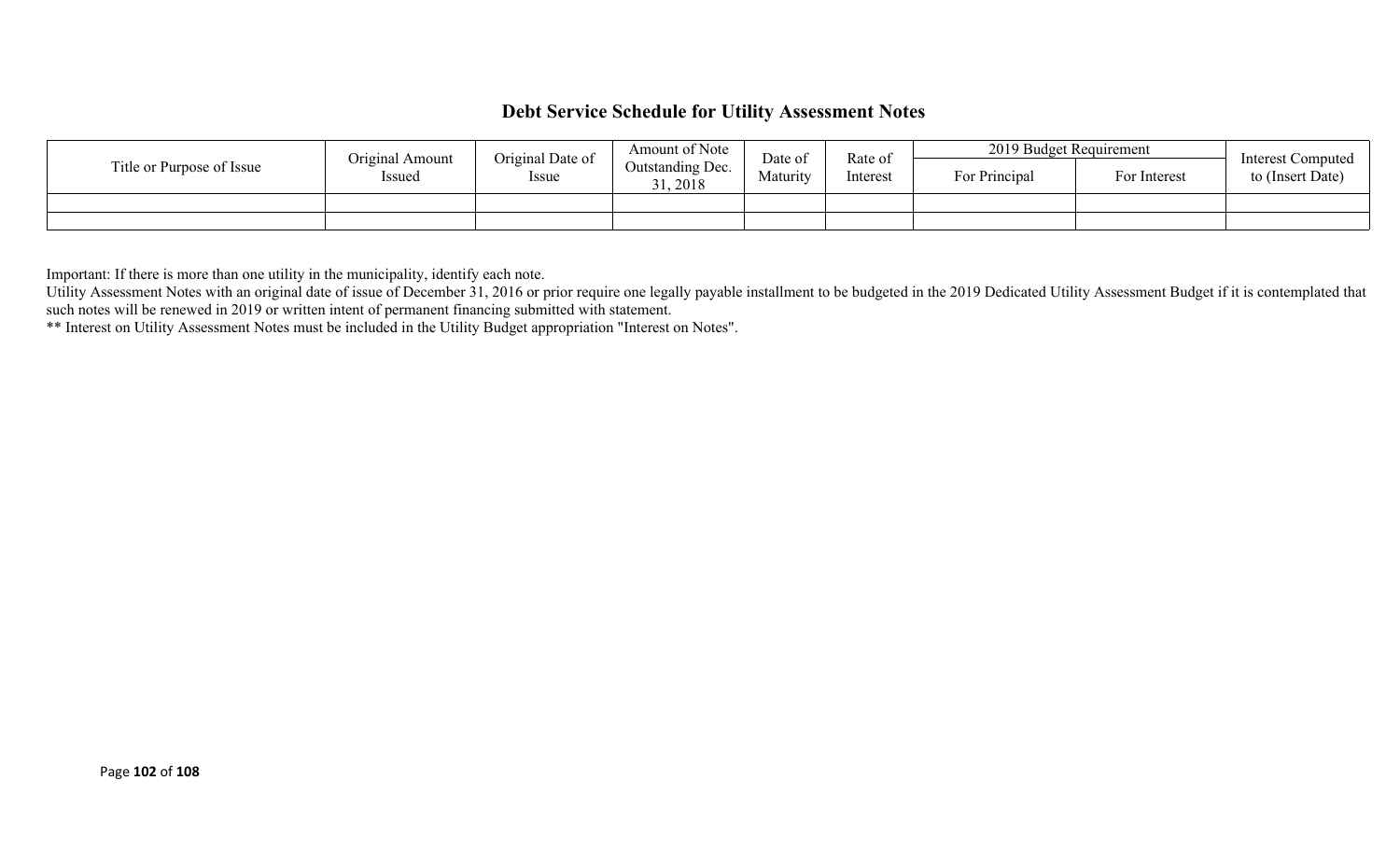## **Schedule of Capital Lease Program Obligations**

|                                              | Amount of Obligation      | 2019 Budget Requirement |                   |  |
|----------------------------------------------|---------------------------|-------------------------|-------------------|--|
| Purpose                                      | Outstanding Dec. 31, 2018 | For Principal           | For Interest/Fees |  |
| Leases approved by LFB after July 1, 2007    |                           |                         |                   |  |
|                                              |                           |                         |                   |  |
| Subtotal                                     |                           |                         |                   |  |
| Leases approved by LFB prior to July 1, 2007 |                           |                         |                   |  |
|                                              |                           |                         |                   |  |
|                                              |                           |                         |                   |  |
| Subtotal                                     |                           |                         |                   |  |
| Total                                        |                           |                         |                   |  |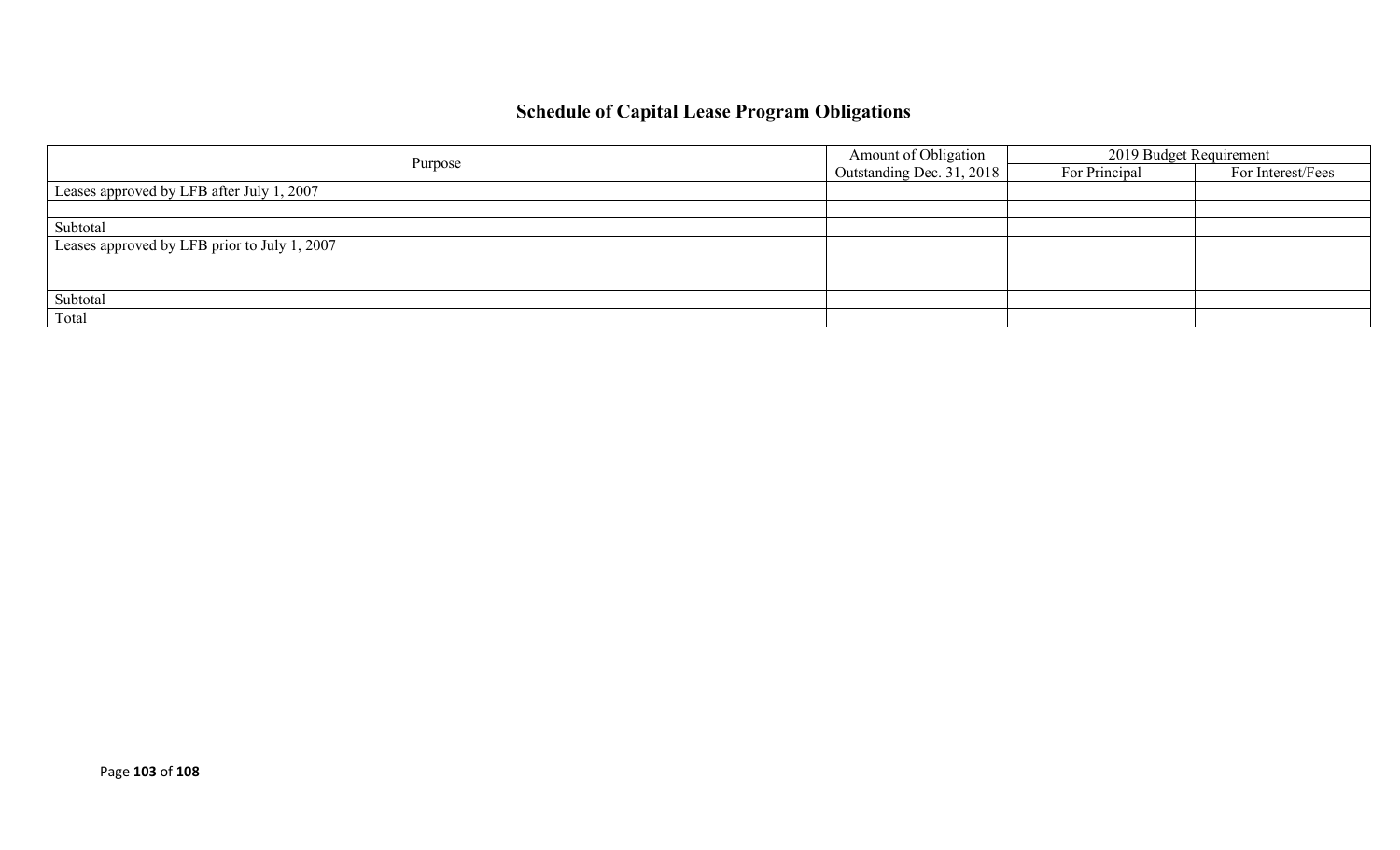# **Schedule of Improvement Authorizations (Utility Capital Fund)**

| <b>IMPROVEMENTS</b>                                               |              | Balance - January 1, 2018 |                     | Refunds, Transfers |            |                            | Balance December 31, 2018 |              |
|-------------------------------------------------------------------|--------------|---------------------------|---------------------|--------------------|------------|----------------------------|---------------------------|--------------|
| Specify each authorization by<br>purpose. Do not merely designate | Funded       | Unfunded                  | 2018 Authorizations | and Encumbrances   | Expended   | Authorizations<br>Canceled | Funded                    | Unfunded     |
| by a code number                                                  |              |                           |                     |                    |            |                            |                           |              |
| 2913A Improvements of Sanitary                                    |              |                           |                     |                    |            |                            |                           |              |
| Sewerage System                                                   | 665,964.88   | 93,300.00                 |                     |                    | 4,000.00   | 227.00                     | 661,737.88                | 93,300.00    |
| 2987 Sanitary Sewerage                                            |              |                           |                     |                    |            |                            |                           |              |
| Improvements                                                      |              | 115,928.30                |                     |                    |            |                            |                           | 115,928.30   |
| 3056 Joint Meeting Share of                                       |              |                           |                     |                    |            |                            |                           |              |
| Capital Outlay                                                    |              | 5,970.43                  |                     |                    |            | 5,970.43                   |                           |              |
| 3085 Improvement of Sanitary                                      |              |                           |                     |                    |            |                            |                           |              |
| Sewer                                                             | 541,348.62   |                           |                     |                    | 1,450.15   |                            | 539,898.47                |              |
| 3113 Improvements of Sanitary                                     |              |                           |                     |                    |            |                            |                           |              |
| Sewerage System                                                   |              | 208,003.13                |                     | 6,920.06           | 2,212.63   |                            |                           | 212,710.56   |
| 3143 Various Improvements or                                      |              |                           |                     |                    |            |                            |                           |              |
| Purposes                                                          |              | 241,664.30                |                     | 2,982.50           | 26,726.39  |                            |                           | 217,920.41   |
| 3167 Various Improvements or                                      |              |                           |                     |                    |            |                            |                           |              |
| Purposes                                                          |              |                           | 750,000.00          |                    | 71,009.26  |                            |                           | 678,990.74   |
| 3177 Joint Meeting Share of                                       |              |                           |                     |                    |            |                            |                           |              |
| Capital Outlay                                                    |              |                           | 1,175,000.00        |                    |            |                            |                           | 1,175,000.00 |
| 2812 Improvement of Sanitary                                      |              |                           |                     |                    |            |                            |                           |              |
| Sewerage System                                                   |              | 7,418.00                  |                     |                    | 7,418.00   |                            |                           |              |
| Total                                                             | 1,207,313.50 | 672,284.16                | 1,925,000.00        | 9,902.56           | 112,816.43 | 6,197.43                   | 1,201,636.35              | 2,493,850.01 |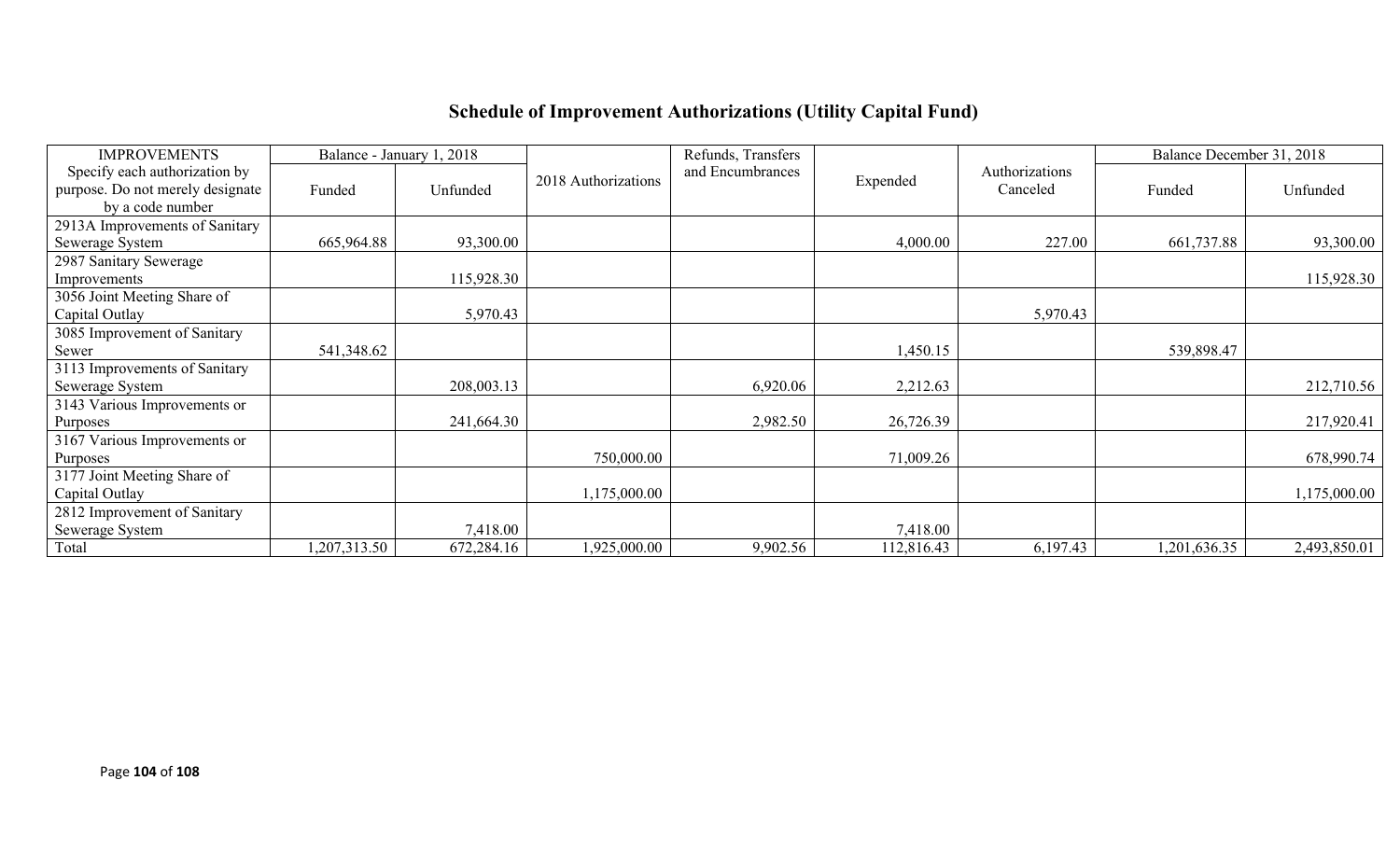#### **Sewer Utility Capital Surplus** SCHEDULE OF CAPITAL IMPROVEMENT FUND

|                                                                                   | Debit        | Credit       |
|-----------------------------------------------------------------------------------|--------------|--------------|
| Appropriated to Finance Improvement Authorizations (Debit)                        | 37,500.00    |              |
| Balance January 1, CY (Credit)                                                    |              | 1,583,053.57 |
| Improvement Authorizations Canceled (financed in whole by the Capital Improvement |              |              |
| Fund) (Credit)                                                                    |              |              |
| Received from CY Budget Appropriation * (Credit)                                  |              | 37,000.00    |
| Balance December 31, 2018                                                         | 1,582,553.57 |              |
|                                                                                   | 1,620,053.57 | 1,620,053.57 |

#### **Sewer Utility Capital Surplus**

SCHEDULE OF DOWN PAYMENTS ON IMPROVEMENTS

|                                                            | Debit | Credit |
|------------------------------------------------------------|-------|--------|
| Appropriated to Finance Improvement Authorizations (Debit) |       |        |
| Balance January 1, CY (Credit)                             |       | 0.00   |
| Received from CY Budget Appropriation (Credit)             |       |        |
| Received from CY Emergency Appropriation * (Credit)        |       |        |
| Balance December 31, 2018                                  |       |        |
|                                                            |       |        |

\*The full amount of the 2018 appropriation should be transferred to this account unless the balance of the appropriation is permitted to lapse.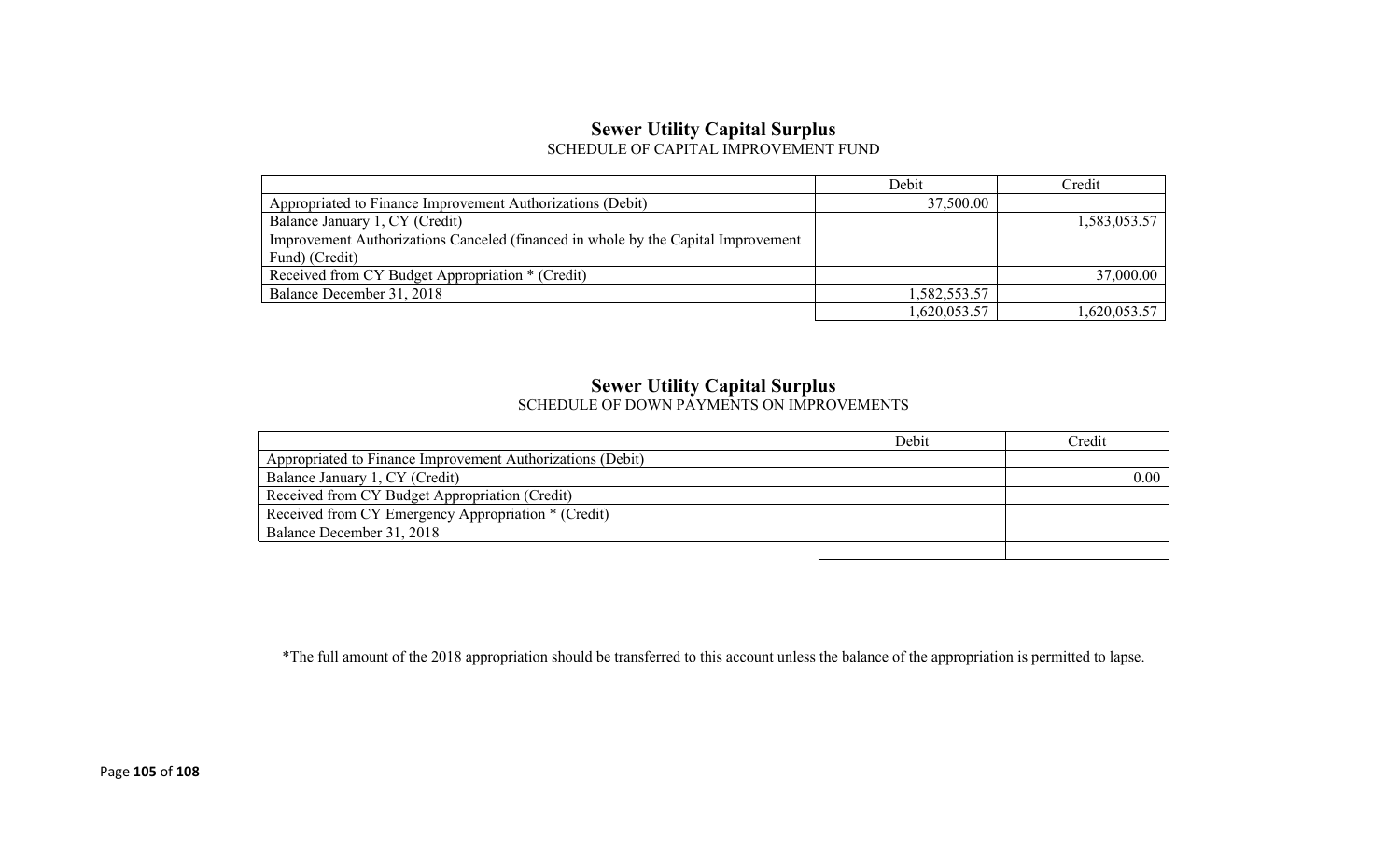#### **Utility Fund** CAPITAL IMPROVEMENTS AUTHORIZED IN 2018 AND DOWN PAYMENTS (N.J.S. 40A:2-11) UTILITIES ONLY

| Purpose                                    | <b>Amount Appropriated</b> | <b>Total Obligations</b><br>Authorized | Down Payment<br>Provided by<br>Ordinance | Amount of Down<br>Payment in Budget of<br>2018 or Prior Years |
|--------------------------------------------|----------------------------|----------------------------------------|------------------------------------------|---------------------------------------------------------------|
| 3167 Various Improvements or Purposes      | 750,000.00                 | 712,500.00                             |                                          | 37,500.00                                                     |
| 3177 Joint Meeting Share of Capital Outlay | $175,000.00$ $^{\circ}$    | 1,175,000.00                           |                                          |                                                               |
|                                            | .925,000.00                | 1,887,500.00                           | $0.00\,$                                 | 37,500.00                                                     |

#### **Sewer Utility Capital Fund Statement of Capital Surplus** YEAR 2018

|                                                            | Debit      | Credit     |
|------------------------------------------------------------|------------|------------|
| Appropriated to CY Budget Revenue (Debit)                  |            |            |
| Appropriated to Finance Improvement Authorizations (Debit) |            |            |
| Balance January 1, CY (Credit)                             |            | 205,406.20 |
| <b>Cancellation of Improvement Authorizations</b>          |            |            |
| Funded Improvement Authorizations Canceled (Credit)        |            |            |
| Miscellaneous (Credit)                                     |            |            |
| Premium on Sale of Bonds (Credit)                          |            |            |
| Balance December 31, 2018                                  | 205,406.20 |            |
|                                                            | 205,406.20 | 205,406.20 |